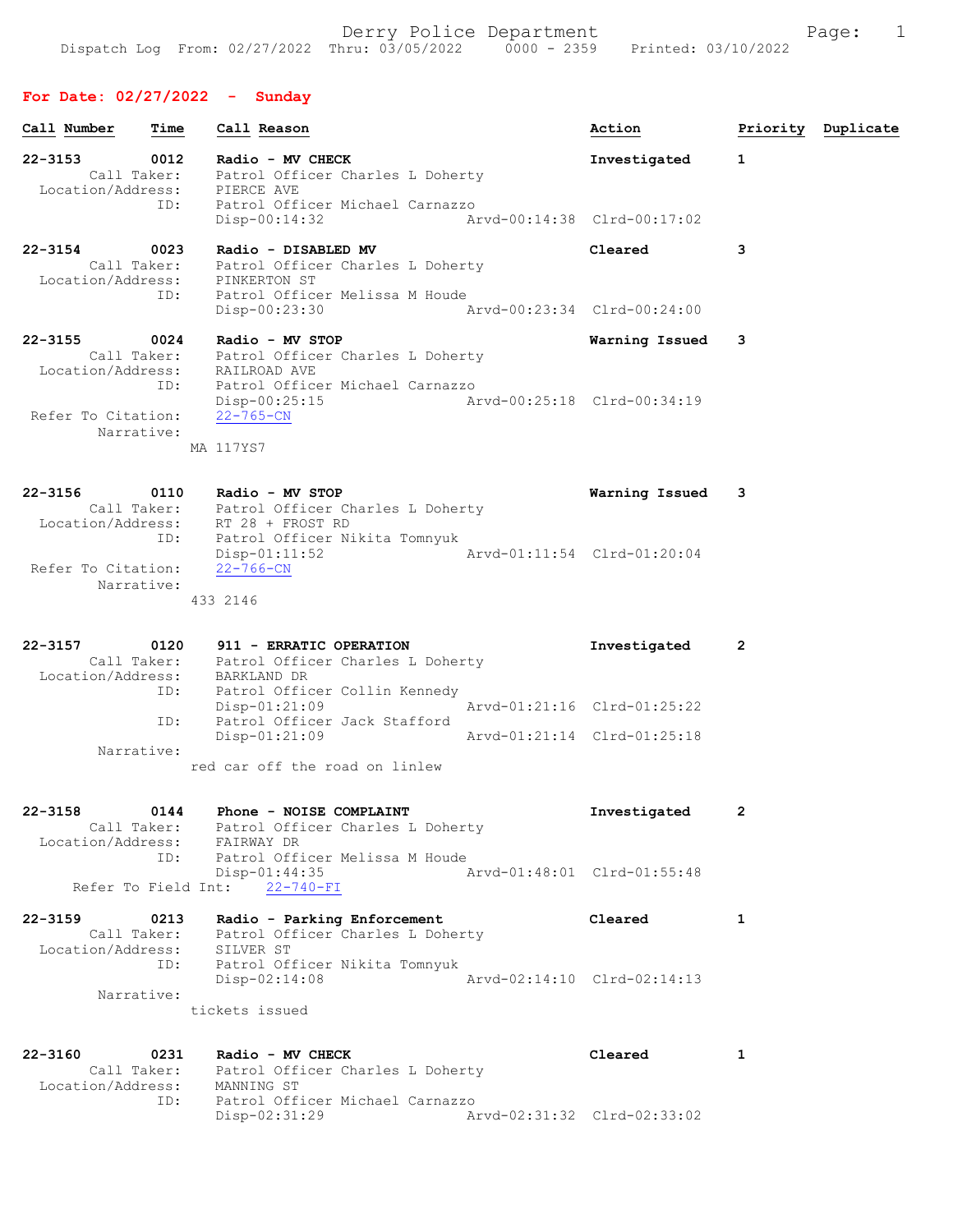| $22 - 3161$<br>0243                | Radio - PROPERTY CHECK                                 | Cleared                     | 2            |
|------------------------------------|--------------------------------------------------------|-----------------------------|--------------|
| Call Taker:<br>Location/Address:   | Patrol Officer Charles L Doherty<br>PIERCE AVE         |                             |              |
| ID:                                | Patrol Officer Michael Carnazzo<br>$Disp-02:43:59$     | Arvd-02:44:01 Clrd-02:44:03 |              |
| $22 - 3162$<br>0255                | Phone - SUSPICIOUS ACTIVITY                            | Cleared                     | 2            |
| Call Taker:<br>Location/Address:   | Patrol Officer Charles L Doherty<br>ASH ST             |                             |              |
| ID:                                | Patrol Officer Michael Carnazzo                        |                             |              |
| ID:                                | Disp-02:56:36<br>Patrol Officer Melissa M Houde        | Arvd-03:04:08 Clrd-03:47:02 |              |
|                                    | Disp-02:56:41                                          | Arvd-02:58:24 Clrd-04:30:37 |              |
| ID:                                | Sergeant James M Belanger<br>$Disp-03:03:46$           | Arvd-03:03:48 Clrd-03:46:33 |              |
| ID:                                | Patrol Officer Melissa M Houde                         | Arvd-04:31:15 Clrd-04:31:17 |              |
| Narrative:                         | $Disp-04:31:13$                                        |                             |              |
|                                    | vehicle in a snowbank                                  |                             |              |
| Narrative:                         |                                                        |                             |              |
|                                    | 02/27/2022 0349 Birch St called for NH 4889435         |                             |              |
| Narrative:                         |                                                        |                             |              |
|                                    | 02/27/2022 0416 Birch St on scene                      |                             |              |
| Refer To Field Int:                | $22 - 683 - FI$                                        |                             |              |
| $22 - 3163$<br>0814                | Phone - WELFARE CHECK                                  | Services Rendered 2         |              |
| Call Taker:<br>Location/Address:   | Dispatcher Kaitlyn A Fitzgerald<br>LAWRENCE RD         |                             |              |
| ID:                                | Patrol Officer Timothy J Underhill                     |                             |              |
| Refer To Field Int:                | Disp-08:17:34<br>$22 - 695 - FI$                       | Arvd-08:18:52 Clrd-08:22:06 |              |
|                                    |                                                        |                             |              |
|                                    |                                                        |                             |              |
| $22 - 3164$<br>0919<br>Call Taker: | Initiated - PROPERTY CHECK                             | Services Rendered 2         |              |
| Location/Address:                  | Dispatcher Kaitlyn A Fitzgerald<br>FORDWAY ST          |                             |              |
| ID:                                | Patrol Officer Blake A Martineau                       | Arvd-09:19:00 Clrd-09:23:40 |              |
|                                    |                                                        |                             |              |
| 22-3165<br>0932<br>Call Taker:     | Initiated - MV STOP<br>Dispatcher Kaitlyn A Fitzgerald | Warning Issued              | 3            |
| Location/Address:<br>ID:           | [DY 125] FOREST RIDGE RD                               |                             |              |
|                                    | Patrol Officer Samuel J Troy                           | Arvd-09:32:00 Clrd-09:39:59 |              |
| Refer To Citation:                 | $22 - 767 - CN$                                        |                             |              |
| 22-3166<br>0949                    | Walk-In - LARCENY /FORGERY/ FRAUD                      | <b>ADVICE GIVEN</b>         | $\mathbf{2}$ |
| Call Taker:<br>Location/Address:   | Patrol Officer Scott M Beegan<br>[DY 2] MUNICIPAL DR   |                             |              |
| ID:                                | Patrol Officer Scott M Beegan                          |                             |              |
| ID:                                | Disp-09:49:48<br>Patrol Officer Scott M Beegan         | Aryd-09:49:50 Clrd-10:08:41 |              |
|                                    | $Disp-10:08:44$                                        | Clrd-10:09:08               |              |
| $22 - 3167$<br>1014                | Initiated - FOLLOW-UP                                  | Services Rendered 2         |              |
| Call Taker:<br>Location/Address:   | Dispatcher Kaitlyn A Fitzgerald<br>FAIRWAY DR          |                             |              |
| ID:                                | Patrol Officer Timothy J Underhill                     |                             |              |
| ID:                                | Patrol Officer Samuel J Troy                           | Arvd-10:14:00 Clrd-10:14:42 |              |
|                                    | Disp-10:14:38                                          | Arvd-10:14:41 Clrd-10:19:43 |              |
| 22-3168<br>1043                    | Initiated - MV STOP                                    | Warning Issued              | 3            |
| Call Taker:<br>Location/Address:   | Dispatcher Kaitlyn A Fitzgerald<br>CRYSTAL AVE         |                             |              |
| ID:                                | Patrol Officer Samuel J Troy                           | Arvd-10:43:00 Clrd-10:47:39 |              |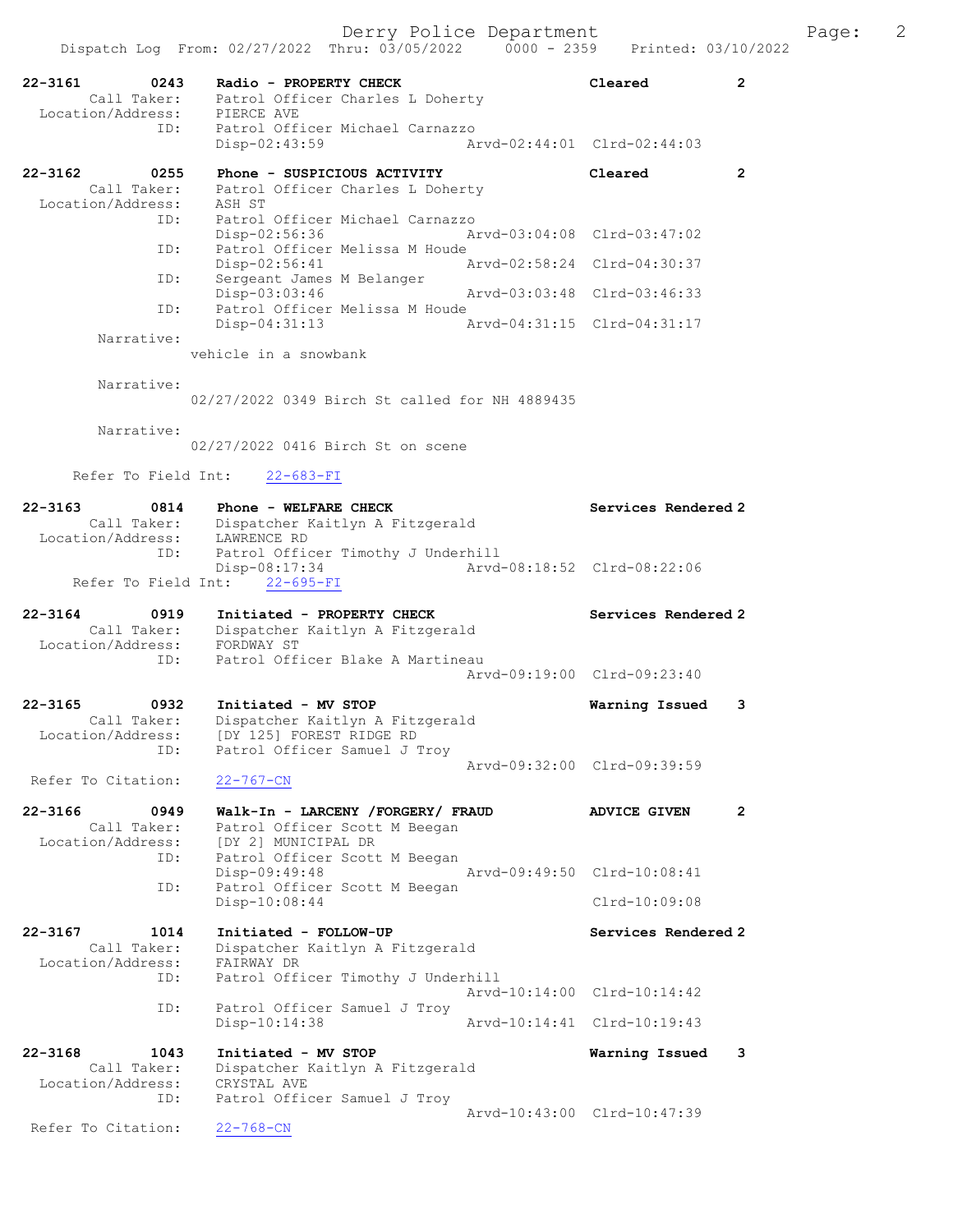| 22-3169                      | 1226                | Phone - ASSIST OTHER AGENCY                                                                                                        |                 |            |                                                                     |                                                                                 | Assistance Rendered |                | 3 |
|------------------------------|---------------------|------------------------------------------------------------------------------------------------------------------------------------|-----------------|------------|---------------------------------------------------------------------|---------------------------------------------------------------------------------|---------------------|----------------|---|
|                              | Call Taker:<br>ID:  | Location/Address: [DY 2157] E BROADWAY<br>$Disp-12:27:15$                                                                          |                 |            | Dispatcher Jonathon S Pickering<br>Patrol Officer Blake A Martineau | Arvd-12:30:49 Clrd-12:35:29                                                     |                     |                |   |
|                              | Narrative:          |                                                                                                                                    |                 |            |                                                                     | 02/27/2022 1235 fire alarms sounding, false alarm                               |                     |                |   |
| 22-3170                      | 1526<br>ID:         | Radio - SUSPICIOUS ACTIVITY<br>Call Taker: Patrol Officer Charles L Doherty<br>Location/Address: [DY 2392] GAITA DR                |                 |            | Patrol Officer Joshua W Morse                                       |                                                                                 | Report Taken        | $\overline{2}$ |   |
|                              | ID:                 | Disp-15:27:08                                                                                                                      |                 |            | Patrol Officer Michael P Accorto<br>Patrol Officer Scott M Beegan   | Arvd-15:27:10 Clrd-15:57:11                                                     |                     |                |   |
|                              | Narrative:          | Disp-15:29:44                                                                                                                      |                 |            |                                                                     | Arvd-15:29:46 Clrd-16:29:14<br>02/27/2022 1638 ID fraud for IPhones and Tablets |                     |                |   |
|                              |                     | Refer To Incident:                                                                                                                 | $22 - 317 - OF$ |            |                                                                     |                                                                                 |                     |                |   |
| 22-3171                      |                     | 1534 Radio - FOLLOW-UP<br>Call Taker: Patrol Officer Charles L Doherty<br>Location/Address: FAIRWAY DR                             |                 |            |                                                                     |                                                                                 | Cleared             | 2              |   |
|                              | ID:                 | Patrol Officer Samuel J Troy<br>$Disp-15:34:45$                                                                                    |                 |            |                                                                     | Arvd-15:34:47 Clrd-15:45:07                                                     |                     |                |   |
| 22-3172                      | 1535                | Walk-In - SUBPOENA DELIVERY<br>Call Taker: Patrol Officer Charles L Doherty<br>Location/Address: MUNICIPAL DR<br>TD: Patrol Office |                 |            |                                                                     |                                                                                 | Served              | 1              |   |
|                              | ID:                 | Disp-15:35:31                                                                                                                      |                 |            | Patrol Officer Melissa M Houde                                      | Arvd-15:36:24 Clrd-15:39:05                                                     |                     |                |   |
| 22-3173<br>Location/Address: | 1543<br>Call Taker: | Phone - THEFT<br>Patrol Officer Charles L Doherty<br>[DY 146] ASHLEIGH DR                                                          |                 |            |                                                                     |                                                                                 | Arrest(s) Made      | 2              |   |
|                              | ID:<br>ID:          | $Disp-15:44:11$<br>Sergeant Jared Knox                                                                                             |                 |            | Patrol Officer Melissa M Houde                                      | Arvd-15:48:57 Clrd-16:25:29                                                     |                     |                |   |
|                              | ID:                 | $Disp-15:44:18$                                                                                                                    |                 |            | Patrol Officer Samuel J Troy                                        | Arvd-15:48:51 Clrd-16:10:52                                                     |                     |                |   |
|                              | ID:                 | $Disp-15:45:13$                                                                                                                    |                 |            | Patrol Officer Scott M Beegan                                       | Arvd-15:53:11 Clrd-16:55:35                                                     |                     |                |   |
|                              | ID:                 | Disp-17:21:17                                                                                                                      |                 |            | Patrol Officer Scott M Beegan                                       | Disp-16:37:51 Arvd-16:37:53 Clrd-16:55:51<br>Arvd-17:21:19 Clrd-17:40:47        |                     |                |   |
|                              | Narrative:          | 02/27/2022 1606 S6 ONE IN CUSTODY                                                                                                  |                 |            |                                                                     |                                                                                 |                     |                |   |
|                              | Narrative:          | 02/27/2022 1610 126 transporting SM 22245.0                                                                                        |                 |            |                                                                     |                                                                                 |                     |                |   |
|                              | Narrative:          | 02/27/2022 1614 126 off at HQ 22246.9                                                                                              |                 |            |                                                                     |                                                                                 |                     |                |   |
|                              | Narrative:          | 02/27/2022 1626 CHRISTINA HAYES                                                                                                    |                 | 04/14/1969 | 155 N SHORE RD, DERRY                                               | 1 COUNT WILLFUL CONCEALMENT                                                     |                     |                |   |
|                              | Narrative:          | 02/27/2022 1627 BC MENCIS NOTIFIED                                                                                                 |                 |            |                                                                     |                                                                                 |                     |                |   |
|                              | Narrative:          | 02/27/2022 1715 BC MENCIS ON SCENE                                                                                                 |                 |            |                                                                     |                                                                                 |                     |                |   |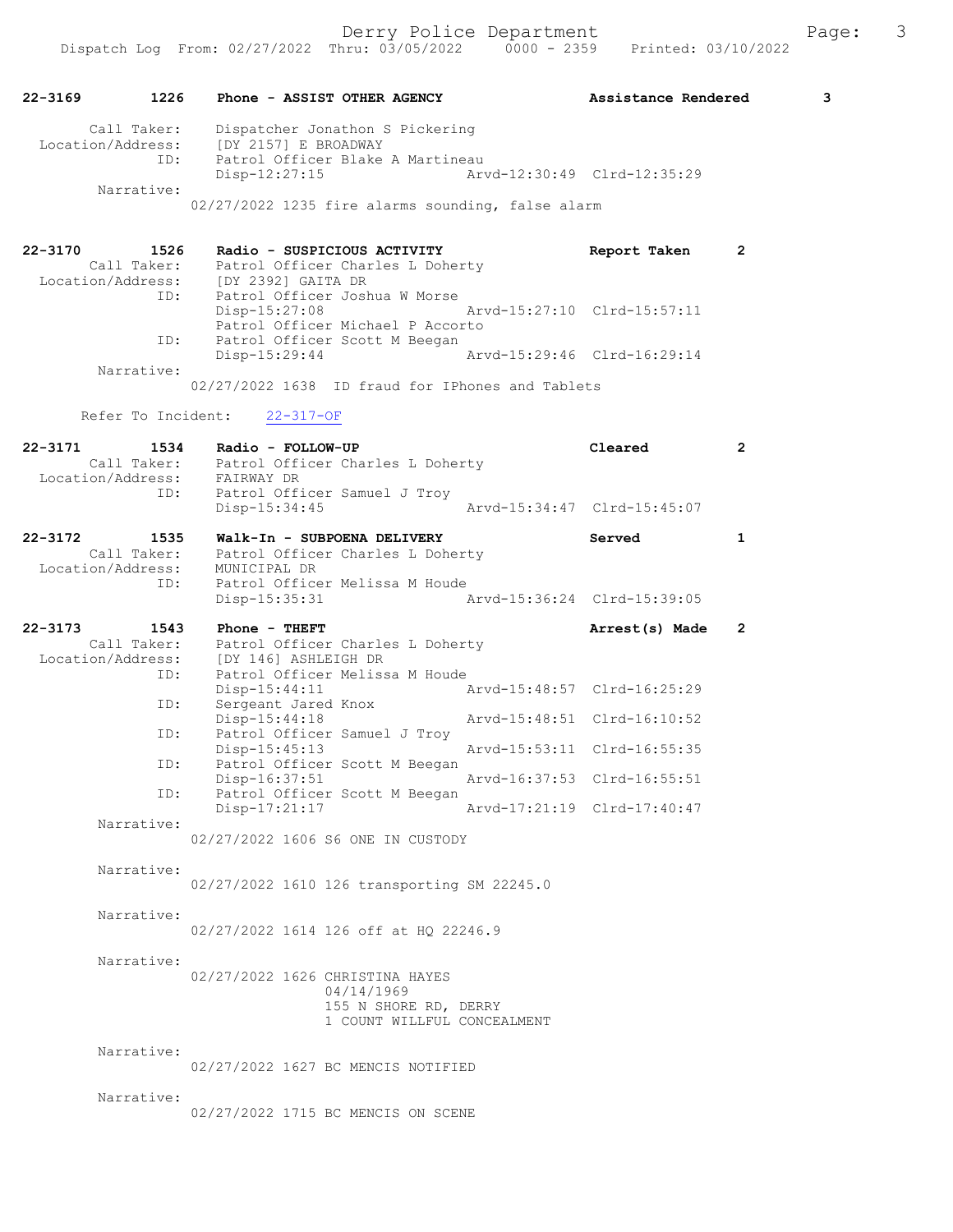# Narrative:

02/27/2022 1728 Released on PR bail with a DD CD of April 28th

22-3174 1608 Phone - JUVENILE OFFENSES ADVICE GIVEN 2

Refer To Arrest: 22-188-AR

|                    | Call Taker:                |                                                                       | Patrol Officer Scott M Beegan    |                             |                             |                      |
|--------------------|----------------------------|-----------------------------------------------------------------------|----------------------------------|-----------------------------|-----------------------------|----------------------|
| Location/Address:  |                            | ELM ST                                                                |                                  |                             |                             |                      |
|                    | ID:                        | Patrol Officer Casey J Noyes<br>$Disp-16:08:26$                       |                                  |                             | Arvd-16:09:52 Clrd-16:28:47 |                      |
|                    | Arrived By:<br>Cleared By: | Patrol Officer Charles L Doherty<br>Patrol Officer Charles L Doherty  |                                  |                             |                             |                      |
|                    | ID:                        |                                                                       | Patrol Officer Joshua W Morse    |                             |                             |                      |
|                    |                            | Disp-16:08:33                                                         |                                  | Arvd-16:11:45 Clrd-16:28:31 |                             |                      |
|                    |                            | Patrol Officer Michael P Accorto                                      |                                  |                             |                             |                      |
|                    | Arrived By:                | Patrol Officer Charles L Doherty                                      |                                  |                             |                             |                      |
|                    | Cleared By:<br>Narrative:  | Patrol Officer Charles L Doherty                                      |                                  |                             |                             |                      |
|                    |                            | 02/27/2022 1628 argument between juveniles                            |                                  |                             |                             |                      |
|                    | Refer To Field Int:        | $22 - 688 - FI$                                                       |                                  |                             |                             |                      |
| 22-3175            | 1637                       | Radio - FOLLOW-UP                                                     |                                  |                             | Cleared                     | $\mathbf{2}$         |
|                    | Call Taker:                | Patrol Officer Charles L Doherty                                      |                                  |                             |                             |                      |
| Location/Address:  |                            | E BROADWAY                                                            |                                  |                             |                             |                      |
|                    | ID:                        | Patrol Officer Joshua W Morse                                         |                                  | Arvd-16:37:47 Clrd-17:03:13 |                             |                      |
|                    |                            | $Disp-16:37:44$                                                       | Patrol Officer Michael P Accorto |                             |                             |                      |
| 22-3176            | 1652                       | Phone - SUSPICIOUS ACTIVITY                                           |                                  |                             | Investigated                | $\mathbf{2}$         |
|                    |                            | Call Taker: Patrol Officer Charles L Doherty                          |                                  |                             |                             |                      |
| Location/Address:  |                            | REBECCA LN                                                            |                                  |                             |                             |                      |
|                    | ID:                        | Patrol Officer Casey J Noyes                                          |                                  |                             |                             |                      |
|                    |                            | $Disp-16:53:18$                                                       |                                  |                             | Arvd-17:00:13 Clrd-17:40:22 |                      |
|                    |                            | Refer To Field Int: 22-689-FI                                         |                                  |                             |                             |                      |
| 22-3177            | 1701                       | Initiated - MV STOP                                                   |                                  |                             | Warning Issued              | 3                    |
|                    | Call Taker:                |                                                                       | Patrol Officer Melissa M Houde   |                             |                             |                      |
| Location/Address:  |                            | E DERRY RD                                                            |                                  |                             |                             |                      |
|                    | ID:                        |                                                                       | Patrol Officer Melissa M Houde   |                             |                             |                      |
|                    |                            |                                                                       |                                  |                             | Arvd-17:01:41 Clrd-17:04:50 |                      |
|                    | Cleared By:                | Patrol Officer Charles L Doherty                                      |                                  |                             |                             |                      |
| Refer To Citation: |                            | $22 - 769 - CN$                                                       |                                  |                             |                             |                      |
| 22-3178            | 1702                       | Radio - ERRATIC OPERATION                                             |                                  |                             | Investigated                | $\mathbf{2}$         |
|                    | Call Taker:                |                                                                       | Patrol Officer Charles L Doherty |                             |                             |                      |
| Location/Address:  |                            | MANCHESTER RD                                                         |                                  |                             |                             |                      |
|                    | ID:                        | Patrol Officer Samuel J Troy                                          |                                  |                             |                             |                      |
|                    |                            | $Disp-17:03:07$                                                       |                                  |                             | Arvd-17:04:47 Clrd-17:18:37 |                      |
|                    | ID:                        |                                                                       | Patrol Officer Melissa M Houde   |                             |                             |                      |
|                    |                            | Disp-17:07:26                                                         |                                  |                             | Arvd-17:11:19 Clrd-17:18:39 |                      |
|                    | ID:                        | Sergeant Jared Knox                                                   |                                  |                             |                             |                      |
|                    |                            |                                                                       |                                  |                             | Arvd-17:13:36 Clrd-17:15:00 |                      |
|                    |                            | Dispatched By: Sergeant Jared Knox<br>Arrived By: Sergeant Jared Knox |                                  |                             |                             |                      |
|                    | Refer To Field Int:        | $22 - 711 - FI$                                                       |                                  |                             |                             |                      |
|                    |                            |                                                                       |                                  |                             |                             |                      |
| 22-3179            | 1711                       | Radio - FOLLOW-UP                                                     |                                  |                             | Cleared                     | $\mathbf{2}$         |
| Location/Address:  | Call Taker:                | Patrol Officer Charles L Doherty<br>[DY 2488] HAMPSTEAD RD            |                                  |                             |                             |                      |
|                    | ID:                        | Patrol Officer Joshua W Morse                                         |                                  |                             |                             |                      |
|                    |                            | Disp-17:11:53                                                         |                                  |                             | Arvd-17:12:06 Clrd-17:16:11 |                      |
|                    |                            |                                                                       | Patrol Officer Michael P Accorto |                             |                             |                      |
|                    |                            |                                                                       |                                  |                             |                             |                      |
| 22-3180            | 1720                       | Radio - FOLLOW-UP                                                     |                                  |                             | Cleared                     | $\mathbf{2}^{\circ}$ |
|                    | Call Taker:                | Patrol Officer Charles L Doherty                                      |                                  |                             |                             |                      |
| Location/Address:  |                            | MUNICIPAL DR                                                          |                                  |                             |                             |                      |
|                    | ID:                        | Patrol Officer Joshua W Morse                                         |                                  |                             |                             |                      |
|                    |                            | Disp-17:22:16                                                         |                                  |                             | Arvd-17:22:18 Clrd-17:40:37 |                      |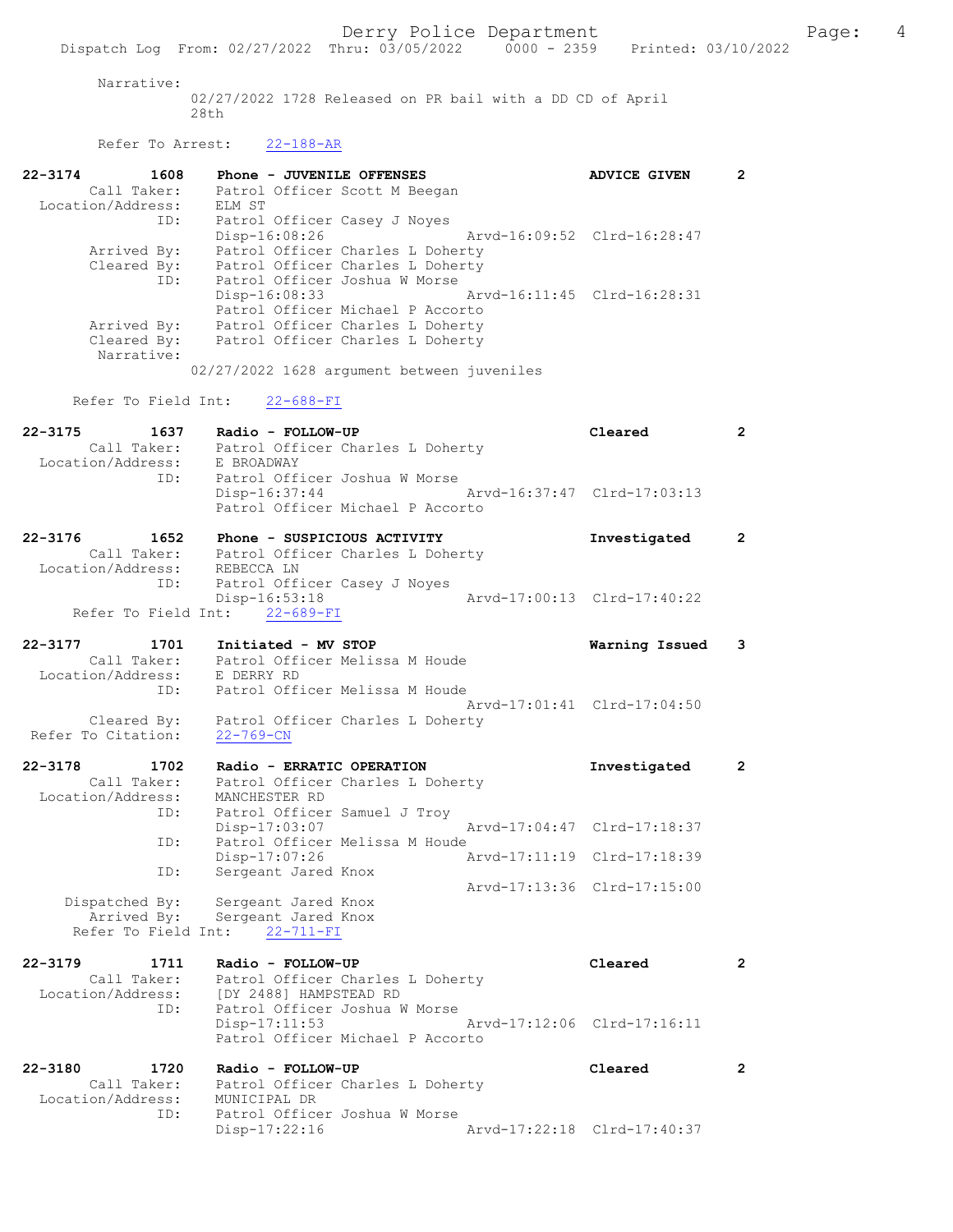## Patrol Officer Michael P Accorto

| 22-3181<br>1753<br>Call Taker:     | Radio - MV STOP<br>Patrol Officer Charles L Doherty                            | Arrest(s) Made              | 3                    |
|------------------------------------|--------------------------------------------------------------------------------|-----------------------------|----------------------|
| Location/Address:                  | MANCHESTER RD                                                                  |                             |                      |
| ID:<br>ID:                         | Patrol Officer Collin Kennedy<br>Disp-17:53:43<br>Patrol Officer Samuel J Troy | Arvd-17:53:45 Clrd-18:55:03 |                      |
| ID:                                | Disp-17:56:30<br>Sergeant Jared Knox                                           | Arvd-17:57:58 Clrd-18:54:58 |                      |
| ID:                                | Disp-17:58:24<br>Sergeant Jared Knox                                           | Arvd-17:58:26 Clrd-18:26:47 |                      |
|                                    | Disp-18:51:13                                                                  | Arvd-18:51:16 Clrd-18:54:55 |                      |
| Narrative:                         | 4448295                                                                        |                             |                      |
| Narrative:                         | 02/27/2022 1806 consent search start                                           |                             |                      |
| Narrative:                         | 02/27/2022 1824 consent search end                                             |                             |                      |
|                                    |                                                                                |                             |                      |
| Narrative:                         | 02/27/2022 1852 checking 10-19                                                 |                             |                      |
| Narrative:                         |                                                                                |                             |                      |
|                                    | 02/27/2022 1854 neg 10-19                                                      |                             |                      |
| $22 - 3182$<br>1820                | 911 - ABANDONED 911                                                            | Investigated                | $\mathbf{1}$         |
| Call Taker:                        | Patrol Officer Charles L Doherty                                               |                             |                      |
| ID:                                | Location/Address: [DY 997] PARKLAND DR<br>Patrol Officer Joshua W Morse        |                             |                      |
|                                    | Disp-18:21:16                                                                  | Arvd-18:22:44 Clrd-18:27:25 |                      |
| ID:                                | Patrol Officer Michael P Accorto<br>Patrol Officer Casey J Noyes               |                             |                      |
|                                    | Disp-18:21:24                                                                  | Arvd-18:21:28 Clrd-18:27:27 |                      |
| Narrative:                         | 02/27/2022 1827 call from 603 432 1500 no issues found                         |                             |                      |
|                                    |                                                                                |                             |                      |
| $22 - 3183$<br>1926                | 911 - KEEP THE PEACE                                                           | <b>ADVICE GIVEN</b>         | $\mathbf{2}^{\circ}$ |
| Call Taker:                        | Patrol Officer Charles L Doherty                                               |                             |                      |
| Location/Address:<br>ID:           | LARAWAY CT<br>Patrol Officer Samuel J Troy                                     |                             |                      |
|                                    | Disp-19:27:13                                                                  | Arvd-19:29:15 Clrd-19:55:13 |                      |
| ID:                                | Patrol Officer Collin Kennedy<br>Disp-19:33:38                                 | Clrd-19:33:53               |                      |
| ID:                                | Patrol Officer Melissa M Houde                                                 |                             |                      |
| Refer To Field Int:                | Disp-19:33:56<br>$22 - 709 - FI$                                               | Arvd-19:33:58 Clrd-19:55:17 |                      |
|                                    |                                                                                |                             |                      |
| $22 - 3184$<br>1944<br>Call Taker: | Other - DEPARTMENT INFO<br>Patrol Officer Charles L Doherty                    | Cleared                     | 3                    |
| Location/Address:                  | MUNICIPAL DR                                                                   |                             |                      |
| ID:                                | Patrol Officer Charles L Doherty<br>Disp-19:45:14                              | Arvd-19:45:18 Clrd-19:45:20 |                      |
| Narrative:                         |                                                                                |                             |                      |
|                                    | 02/27/2022 1944 DPW notified of snow squals                                    |                             |                      |
| 22-3185<br>2004                    | Radio - MV STOP                                                                |                             | 3                    |
| Call Taker:                        | Patrol Officer Charles L Doherty                                               | Warning Issued              |                      |
| Location/Address:                  | BIRCH ST + WILSON AVE                                                          |                             |                      |
| ID:                                | Patrol Officer Casey J Noyes<br>Disp-20:05:10                                  | Arvd-20:05:12 Clrd-20:09:59 |                      |
| Refer To Citation:                 | $22 - 770 - CN$                                                                |                             |                      |
|                                    |                                                                                |                             |                      |
| $22 - 3186$<br>2005                | Phone - THEFT                                                                  | Arrest(s) Made              | 2                    |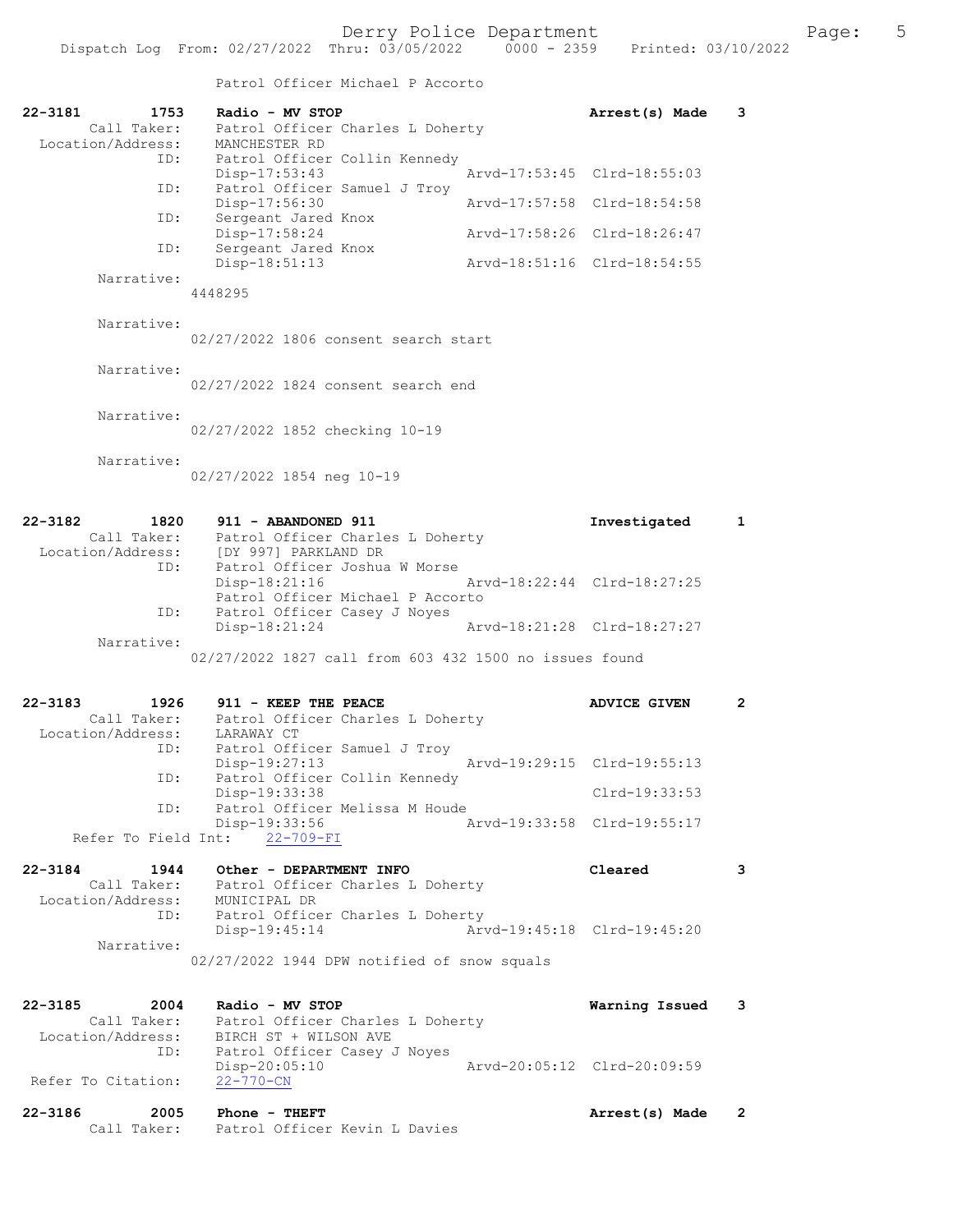Location/Address: [DY 146] ASHLEIGH DR<br>ID: Patrol Officer Collin Patrol Officer Collin Kennedy Disp-20:07:20 Clrd-20:07:56 ID: Patrol Officer Joshua W Morse Disp-20:07:49 Arvd-20:11:44 Clrd-20:55:46 Patrol Officer Michael P Accorto Arrived By: Patrol Officer Charles L Doherty Cleared By: Patrol Officer Charles L Doherty ID: Patrol Officer Melissa M Houde Disp-20:07:52 Arvd-20:11:42 Clrd-20:36:34 Arrived By: Patrol Officer Charles L Doherty Cleared By: Patrol Officer Charles L Doherty ID: Sergeant Jared Knox Disp-20:13:09 Arvd-20:13:12 Clrd-20:32:27 Cleared By: Patrol Officer Charles L Doherty ID: Patrol Officer Samuel J Troy Disp-21:35:41 Arvd-21:35:44 Clrd-21:35:45 Dispatched By: Patrol Officer Charles L Doherty Arrived By: Patrol Officer Charles L Doherty Cleared By: Patrol Officer Charles L Doherty Narrative: 02/27/2022 2027 one in custody Narrative: 02/27/2022 2027 126 transporting SM 22312.3 Narrative: 02/27/2022 2030 126 off at HQ ending 22313.3 Narrative: 02/27/2022 2106 BC Mencis on scene Narrative: 02/27/2022 2106 Lana Dedeus 09/29/1990 27 Ivy Dr #223 Keene NH 1 count willful concealment Narrative: 02/27/2022 2123 Released PR bail by Mencis with CD of 04/28/22 Narrative: 02/27/2022 2131 423 giving courtesy trans back to Walmart SM 52363.3 Narrative: 02/27/2022 2135 423 ending 52364.3 Refer To Arrest: 22-192-AR 22-3187 2022 Phone - WELFARE CHECK 2 Assistance Rendered 2 Call Taker: Patrol Officer Charles L Doherty Location/Address: OLD CHESTER RD ID: Patrol Officer Collin Kennedy ID: Patrol Officer Collin Kennedy<br>Disp-20:23:35 Arvd-20:30:49 Clrd-20:48:06 Narrative: concerning message over snapchat Refer To Field Int: 22-690-FI 22-3188 2031 Phone - ALARM, BURGLAR FALSE RALSE Alarm 1

| 22-3188           | 2031        | Phone - ALARM, BURGLAR           | False Alarm                 |  |
|-------------------|-------------|----------------------------------|-----------------------------|--|
|                   | Call Taker: | Patrol Officer Charles L Doherty |                             |  |
| Location/Address: |             | [DY 649] MANCHESTER RD           |                             |  |
|                   | ID:         | Patrol Officer Casey J Noyes     |                             |  |
|                   |             | $Disp-20:32:23$                  | Arvd-20:33:30 Clrd-21:22:18 |  |
|                   | ID:         | Sergeant Jared Knox              |                             |  |
|                   |             | Disp-20:32:31                    | Arvd-20:35:04 Clrd-21:22:21 |  |
|                   | ID:         | Patrol Officer Samuel J Troy     |                             |  |
|                   |             | Disp-20:32:42                    | Arvd-20:33:34 Clrd-21:22:16 |  |
|                   | Narrative:  |                                  |                             |  |
|                   |             |                                  |                             |  |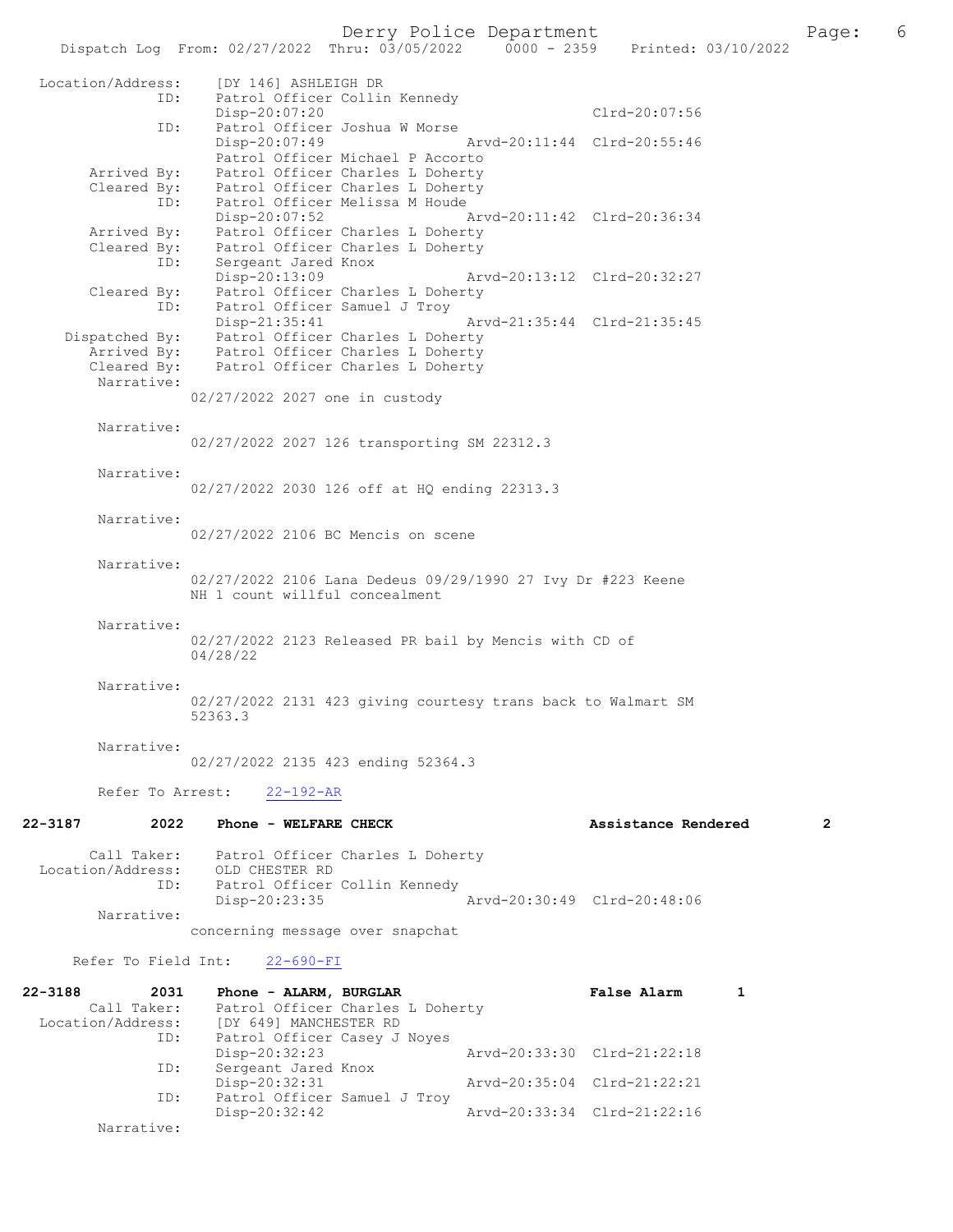Derry Police Department Page: 7 Dispatch Log From: 02/27/2022 Thru: 03/05/2022 02/27/2022 2040 checking open door Narrative: 02/27/2022 2113 Key holder on scene Refer To Field Int: 22-706-FI Refer To Field Int: 22-707-FI 22-3189 2246 911 - ASSIST CITIZEN Services Rendered 3 Call Taker: Patrol Officer Charles L Doherty Location/Address: [DY 3316] KENDALL POND RD ID: Patrol Officer Collin Kennedy<br>Disp-22:52:13 Disp-22:52:13 Arvd-22:52:15 Cleared By: Dispatcher Jonathon S Pickering By: Dispatcher Jonathon S Pickering<br>ID: Patrol Officer Andrew R Kennedy Patrol Officer Andrew R Kennedy<br>Disp-22:57:48 A Arvd-23:00:39 Clrd-23:17:56 Dispatched By: Patrol Officer Kevin L Davies<br>Arrived By: Patrol Officer Kevin L Davies Arrived By: Patrol Officer Kevin L Davies<br>Cleared By: Dispatcher Jonathon S Pickerin Dispatcher Jonathon S Pickering Narrative: 02/27/2022 2308 disoriented subject reportedly lost in the building, subject located inside apartment Narrative: 02/27/2022 2317 DFD is off with PD Narrative: 02/27/2022 2318 subject declined transport, evaluated by DFD, all units clear 22-3190 2317 Phone - MV REPO 2317 22-3190 No Action Required 1 Call Taker: Patrol Officer Kevin L Davies<br>ion/Address: DERRY WAY Location/Address: Narrative: 2020 Honda Civic. Unknown if owner is aware 22-3191 2332 Initiated - ROAD HAZARD No Action Required 2 Call Taker: Dispatcher Jonathon S Pickering<br>ion/Address: KENDALL POND RD Location/Address: ID: Patrol Officer Andrew R Kennedy Arvd-23:32:00 Clrd-23:44:33 For Date: 02/28/2022 - Monday 22-3192 0006 Initiated - MV STOP 1991 1992 1994 Arrest(s) Made 3<br>Call Taker: Dispatcher Jonathon S Pickering

Dispatcher Jonathon S Pickering<br>CRYSTAL AVE Location/Address: ID: Patrol Officer Awess Abdulkadir Arvd-00:06:00 Clrd-01:25:41 Sergeant James M Belanger<br>Disp-00:28:32 Disp-00:28:32 Arvd-00:28:34 Clrd-01:11:38 ID: Patrol Officer Collin Kennedy Disp-00:28:47 Arvd-00:32:22 Clrd-01:25:35<br>TD: Patrol Officer Collin Kennedy Patrol Officer Collin Kennedy Disp-01:25:39 Arvd-01:25:40 Clrd-01:34:24 Narrative: 02/28/2022 0028 one in custody Narrative:

> 02/28/2022 0032 433 transporting juvenile to DPDHQ s/m: 52381.7

Narrative:

02/28/2022 0033 433 off at DPDHQ e/m: 52382.1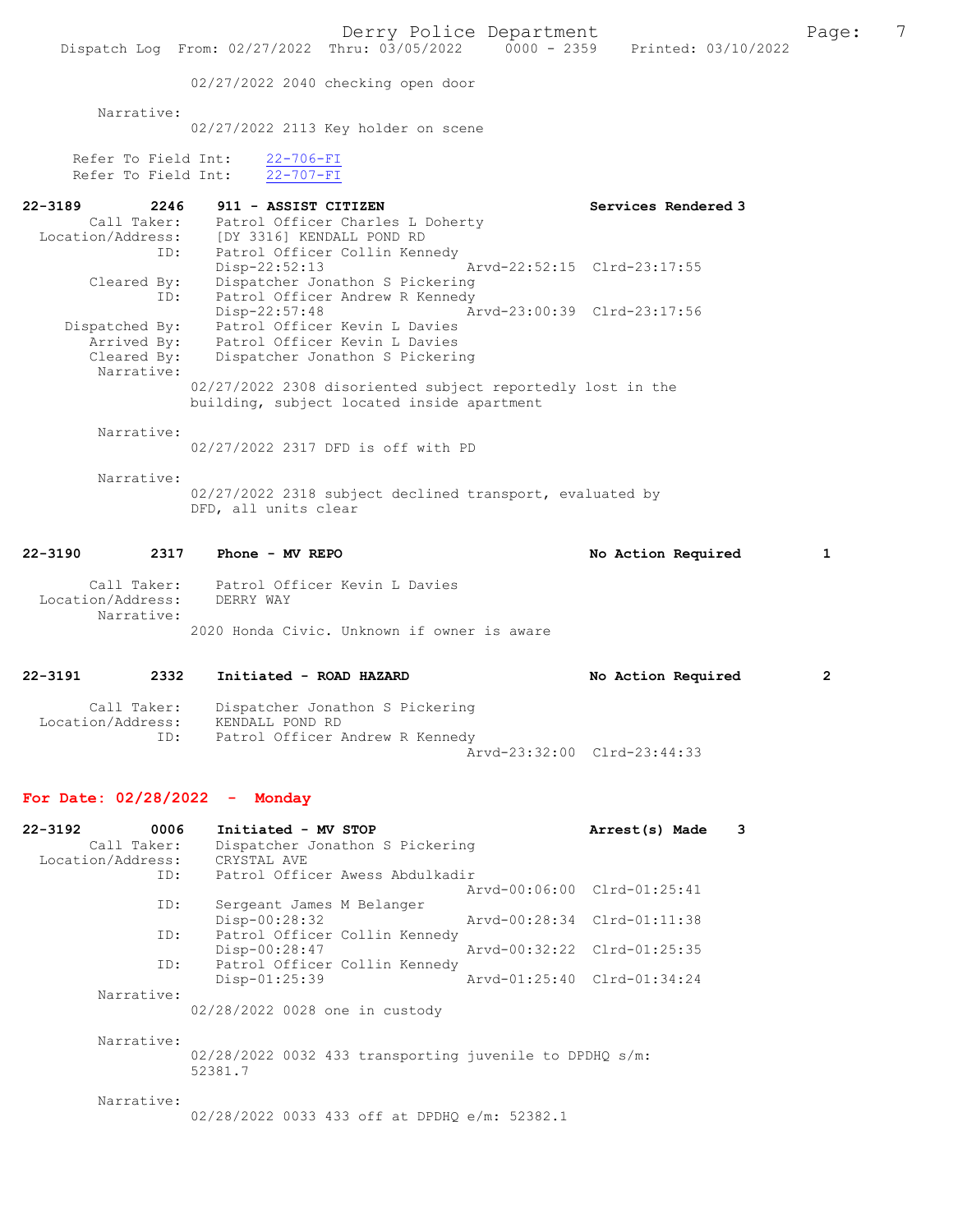|                                                                | Derry Police Department<br>Dispatch Log From: 02/27/2022 Thru: 03/05/2022 0000 - 2359 Printed: 03/10/2022          |                             |              | Page:        | 8 |
|----------------------------------------------------------------|--------------------------------------------------------------------------------------------------------------------|-----------------------------|--------------|--------------|---|
| Narrative:                                                     | 02/28/2022 0036 subject identified as a juvenile                                                                   |                             |              |              |   |
|                                                                |                                                                                                                    |                             |              |              |   |
| Narrative:                                                     | 02/28/2022 0053 433 off on Birch St                                                                                |                             |              |              |   |
| Narrative:                                                     | 02/28/2022 0111 placed in room 217                                                                                 |                             |              |              |   |
| Narrative:                                                     | 02/28/2022 0125 released to a parent                                                                               |                             |              |              |   |
| Narrative:                                                     | 02/28/2022 0134 vehicle released to parent on scene                                                                |                             |              |              |   |
| $22 - 3193$<br>0416                                            | Initiated - SUBPOENA DELIVERY                                                                                      | Not Served                  | 1            |              |   |
| Call Taker:<br>Location/Address:<br>ID:                        | Dispatcher Jonathon S Pickering<br>[DY 997] PARKLAND DR<br>Patrol Officer Andrew R Kennedy                         |                             |              |              |   |
|                                                                |                                                                                                                    | Aryd-04:16:00 Clrd-04:21:18 |              |              |   |
| $22 - 3194$<br>0441<br>Call Taker:<br>Location/Address:        | Initiated - MV STOP<br>Dispatcher Jonathon S Pickering<br>BYPASS 28 + ENGLISH RANGE RD                             | Warning Issued              | 3            |              |   |
| ID:                                                            | Sergeant James M Belanger                                                                                          | Arvd-04:41:00 Clrd-04:45:34 |              |              |   |
| Refer To Citation:                                             | 22-772-CN                                                                                                          |                             |              |              |   |
| $22 - 3195$<br>0445<br>Call Taker:<br>Location/Address:<br>ID: | Phone - ALARM, BURGLAR<br>Dispatcher Jonathon S Pickering<br>[DY 2467] FLOYD RD<br>Patrol Officer Andrew R Kennedy | <b>False Alarm</b>          | $\mathbf{1}$ |              |   |
| ID:                                                            | $Disp-04:45:39$<br>Patrol Officer Awess Abdulkadir                                                                 | Arvd-04:52:38 Clrd-05:09:50 |              |              |   |
| Narrative:                                                     | $Disp-04:45:40$                                                                                                    | Arvd-04:58:09 Clrd-05:09:50 |              |              |   |
|                                                                | 02/28/2022 0445 kitchen door alarm                                                                                 |                             |              |              |   |
| Narrative:                                                     |                                                                                                                    |                             |              |              |   |
|                                                                | 02/28/2022 0509 exterior checked and secure, audible alarm<br>silented inside                                      |                             |              |              |   |
|                                                                | Refer To Field Int: 22-708-FI                                                                                      |                             |              |              |   |
| 0612<br>22-3196                                                | 911 - MEDICAL EMERGENCY                                                                                            | Assistance Rendered         |              | $\mathbf{1}$ |   |
| Call Taker:<br>Location/Address:                               | Dispatcher Jonathon S Pickering<br>LARAWAY CT                                                                      |                             |              |              |   |
|                                                                | ID: Patrol Officer Awess Abdulkadir<br>$Disp-06:14:24$                                                             | Arvd-06:14:29 Clrd-06:14:32 |              |              |   |
| ID:                                                            | Patrol Officer Andrew R Kennedy<br>$Disp-06:14:27$                                                                 | Arvd-06:14:30 Clrd-06:14:37 |              |              |   |
| Refer To Field Int:                                            | $22 - 691 - FI$                                                                                                    |                             |              |              |   |
| 22-3197<br>0733<br>Call Taker:                                 | Phone - HIT AND RUN<br>Dispatcher Kaitlyn A Fitzgerald<br>Location/Address: [DY 2731] BYPASS 28                    | Report Taken                | $\mathbf{2}$ |              |   |
| ID:                                                            | Patrol Officer Brendan S Holden<br>Disp-07:34:32                                                                   | Arvd-07:34:34 Clrd-09:13:36 |              |              |   |
| ID:                                                            | Patrol Officer Nicholas M Granville<br>Disp-07:34:36                                                               | Arvd-07:35:14 Clrd-07:35:16 |              |              |   |
| ID:<br>Refer To Citation:                                      | Patrol Officer Timothy J Underhill<br>Disp-07:35:18                                                                | Arvd-07:38:32 Clrd-08:22:05 |              |              |   |
| Narrative:                                                     | $22 - 868 - CN$<br>02/28/2022 0738 PAST TENSE ACCIDENT INTO A BARN.                                                |                             |              |              |   |
| Narrative:                                                     | 02/28/2022 0758 NH CO-OP NOTIFIED OF DAMANGE TO SUPPORT                                                            |                             |              |              |   |
|                                                                |                                                                                                                    |                             |              |              |   |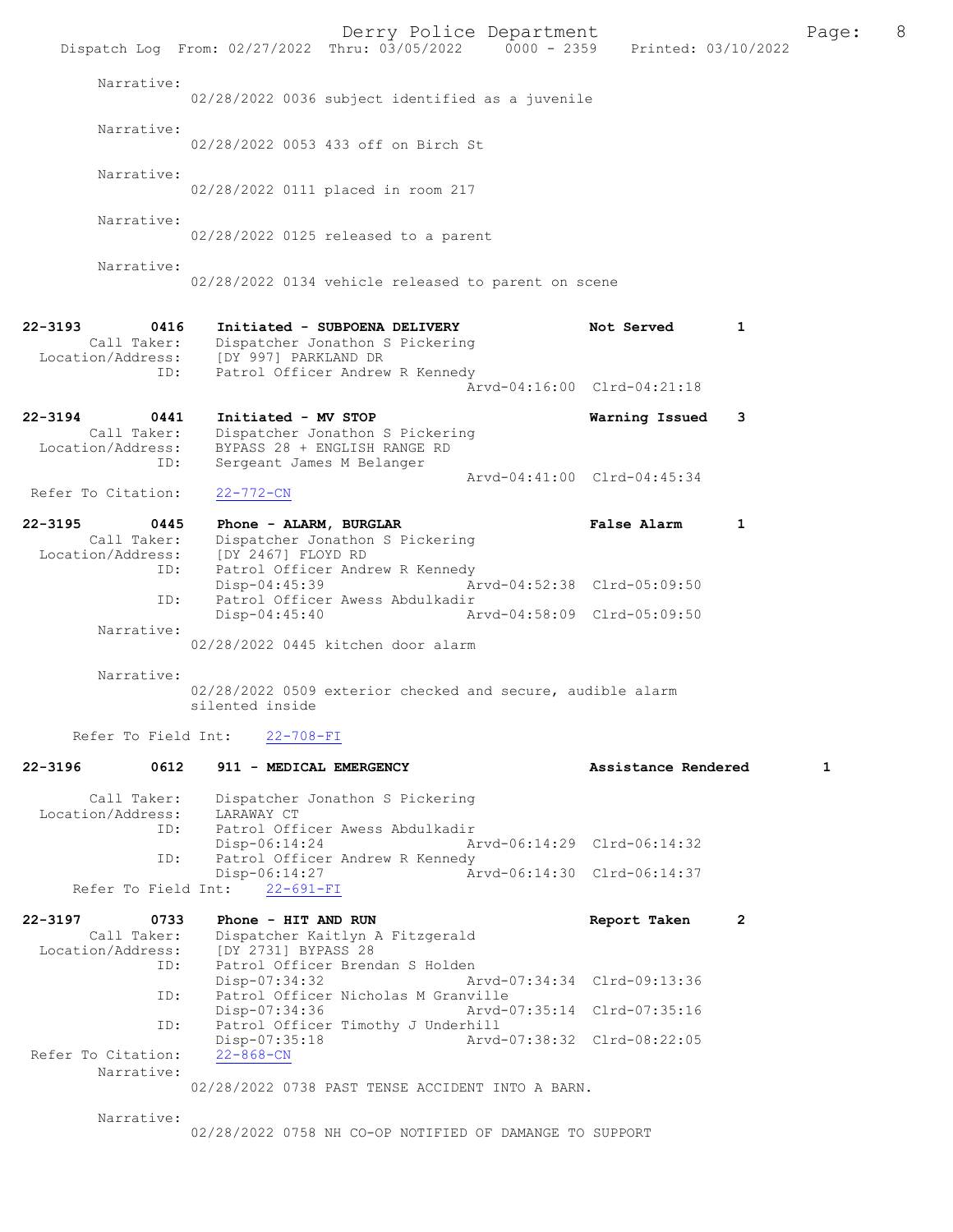Dispatch Log From: 02/27/2022 Thru: 03/05/2022 0000 - 2359 Printed: 03/10/2022

WIRES FOR POLE #15/110

Narrative:

02/28/2022 0813 NEXT ON LIST REQUESTED. SPACETOWN ASSIGNED FOR NH 4855399

Narrative:

02/28/2022 0817 MANCHESTER PD NOTIFIED TO DO A WELFARE CHECK

Narrative:

02/28/2022 0836 SPACETOWN ON SCENE

Refer To Accident:  $\frac{22-122-AC}{22-318-OF}$ Refer To Incident:

22-3198 0843 Phone - SUSPICIOUS ACTIVITY Vehicle checked 2 Call Taker: Dispatcher Kaitlyn A Fitzgerald 9198<br>Call Taker: Dispaction<br>Location/Address: FRANKLIN ST<br>ID: Patrol Offic Patrol Officer Timothy J Underhill<br>Disp-08:44:09 Arvd-Disp-08:44:09 Arvd-08:44:56 Clrd-09:14:55<br>ID: Patrol Officer Nicholas M Granville ID: Patrol Officer Nicholas M Granville Disp-08:44:15 Arvd-08:44:58 Clrd-09:14:53 Narrative: 02/28/2022 0915 REPORT OF A SUBJECT PASSED OUT BEHIND THE WHEEL OF A CAR

Narrative:

02/28/2022 0915 UNABLE TO LOCATE SUBJECT, CHECKED NH 4696744

Refer To Incident: 22-322-OF

| $22 - 3199$       | 0918                         | Phone - WELFARE CHECK               |                             | Services Rendered 2 |
|-------------------|------------------------------|-------------------------------------|-----------------------------|---------------------|
|                   | Call Taker:                  | Dispatcher Kaitlyn A Fitzgerald     |                             |                     |
| Location/Address: |                              | FAIRWAY DR                          |                             |                     |
|                   | ID:                          | Patrol Officer Timothy J Underhill  |                             |                     |
|                   |                              | Disp-09:28:12                       | Arvd-09:32:19 Clrd-09:43:51 |                     |
|                   | Dispatched By:               | Dispatcher Jonathon S Pickering     |                             |                     |
|                   | ID:                          | Patrol Officer Nicholas M Granville |                             |                     |
|                   |                              | Disp-09:28:14                       | Arvd-09:33:11 Clrd-09:43:47 |                     |
|                   | Dispatched By:<br>Narrative: | Dispatcher Jonathon S Pickering     |                             |                     |

02/28/2022 0943 WELFARE CHECK ON CHILDREN, NO PROBLEMS FOUND

Refer To Field Int: 22-768-FI

| $22 - 3200$<br>1001 | Phone - MV ACCIDENT                                        | Report Taken                |  |
|---------------------|------------------------------------------------------------|-----------------------------|--|
| Call Taker:         | Dispatcher Kaitlyn A Fitzgerald                            |                             |  |
| Location/Address:   | E BROADWAY                                                 |                             |  |
| ID:                 | Patrol Officer James M McClafferty                         |                             |  |
|                     | $Disp-10:01:48$                                            | Arvd-10:04:03 Clrd-10:06:12 |  |
| ID:                 | Patrol Officer Nicholas M Granville                        |                             |  |
|                     | $Disp-10:01:51$                                            | Arvd-10:03:57 Clrd-10:31:18 |  |
| Refer To Citation:  | $22 - 952 - CN$                                            |                             |  |
| Narrative:          |                                                            |                             |  |
|                     | 02/28/2022 1006 NO INJURIES, MOVING VEHICLE TO SIDE OF THE |                             |  |
|                     | ROAD                                                       |                             |  |
|                     |                                                            |                             |  |

Narrative:

02/28/2022 1010 OFF WITH MA 2HKG84 AND NH 4590928

Narrative:

02/28/2022 1031 ARCHER VS PEREZ, NON-REPORTABLE

Refer To Accident: 22-123-AC

| $22 - 3201$       | 1023        | Initiated - MV STOP                | Warning Issued 3 |  |
|-------------------|-------------|------------------------------------|------------------|--|
|                   | Call Taker: | Dispatcher Kaitlyn A Fitzgerald    |                  |  |
| Location/Address: |             | FRANKLIN ST EXT + FOLSOM RD        |                  |  |
|                   | ID:         | Patrol Officer Timothy J Underhill |                  |  |
|                   |             | Arvd-10:23:00 Clrd-10:26:59        |                  |  |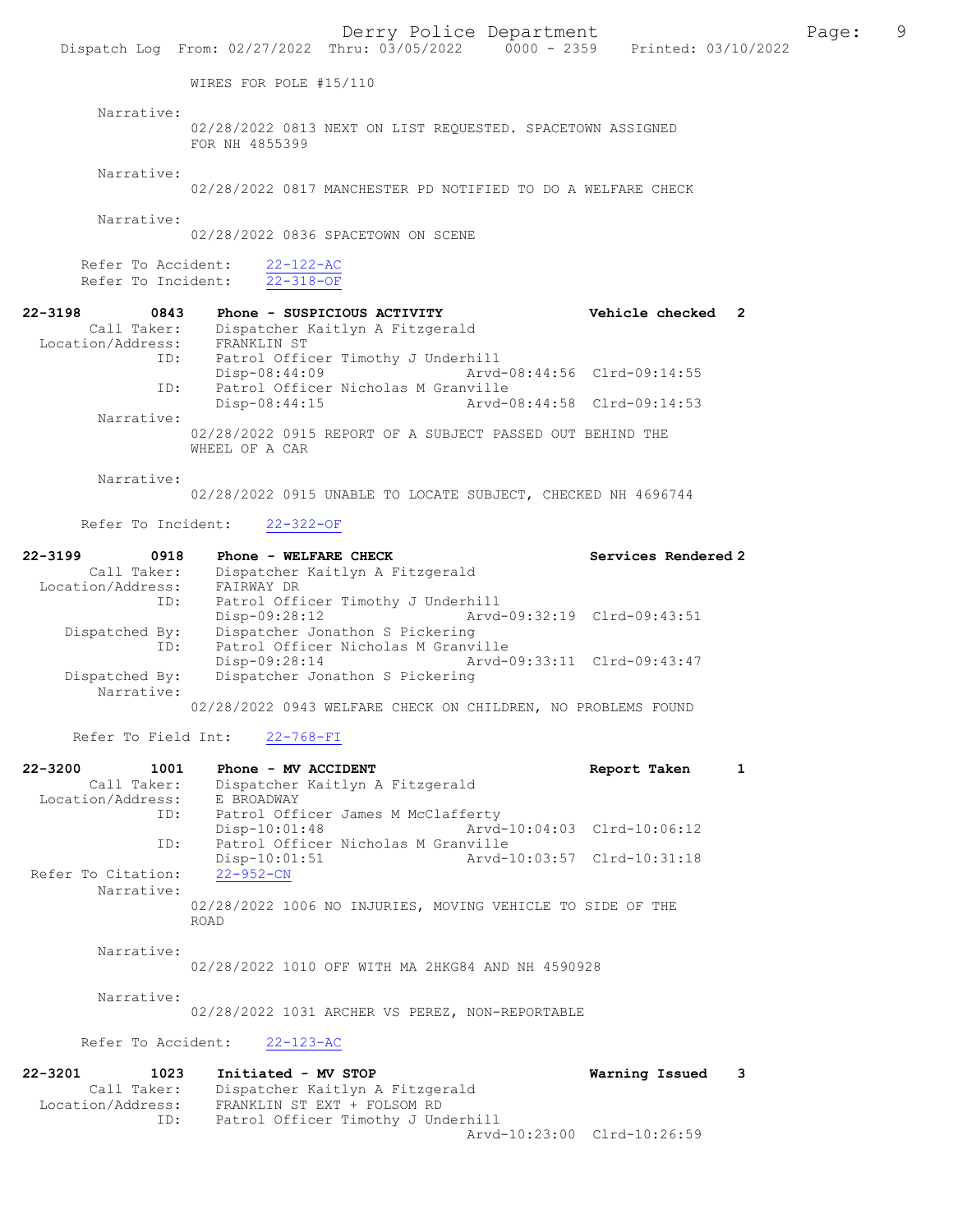| Refer To Citation:                                             | $22 - 773 - CN$                                                                                                                                                    |                                                    |                       |
|----------------------------------------------------------------|--------------------------------------------------------------------------------------------------------------------------------------------------------------------|----------------------------------------------------|-----------------------|
| $22 - 3202$<br>1033<br>Call Taker:<br>Location/Address:<br>ID: | Phone - MV ACCIDENT<br>Dispatcher Kaitlyn A Fitzgerald<br>TSIENNETO RD<br>Patrol Officer Brendan S Holden                                                          | Report Taken                                       | $\mathbf{1}$          |
| ID:                                                            | Disp-10:34:10<br>Patrol Officer Timothy J Underhill                                                                                                                | Arvd-10:36:14 Clrd-11:29:43                        |                       |
| Narrative:                                                     | Disp-10:34:13<br>Arvd-10:35:26                                                                                                                                     | $Clrd-10:42:52$                                    |                       |
|                                                                | 02/28/2022 1036 VEHICLES MOVED TO THE SIDE OF THE ROAD                                                                                                             |                                                    |                       |
| Narrative:                                                     | 02/28/2022 1043 OFF WITH MA 3D0258 AND NH 4817552                                                                                                                  |                                                    |                       |
| Narrative:                                                     | 02/28/2022 1106 Lafontaine v. Yurduseven non-reportable                                                                                                            |                                                    |                       |
| Refer To Accident:                                             | $22 - 124 - AC$                                                                                                                                                    |                                                    |                       |
| $22 - 3203$<br>1034<br>Call Taker:<br>ID:                      | Phone - LARCENY / FORGERY / FRAUD<br>Patrol Officer Scott M Beegan<br>Location/Address: [DY 2] MUNICIPAL DR<br>Patrol Officer Scott M Beegan                       | Report Taken                                       | $\mathbf{2}^{\prime}$ |
| Refer To Incident:                                             | Disp-10:35:18<br>$22 - 319 - OF$                                                                                                                                   | Arvd-10:35:21 Clrd-11:12:14                        |                       |
| $22 - 3204$<br>1041<br>Call Taker:<br>Location/Address:<br>ID: | Initiated - ROAD HAZARD<br>Dispatcher Kaitlyn A Fitzgerald<br>ISLAND POND RD + LANE RD<br>Patrol Officer James M McClafferty                                       | Services Rendered 2                                |                       |
| Narrative:                                                     |                                                                                                                                                                    | Arvd-10:41:00 Clrd-10:42:40                        |                       |
|                                                                | 02/28/2022 1042 STATE DIVISION 5 NOTIFIED FOR SNOW DRIFT IN<br><b>ROAD</b>                                                                                         |                                                    |                       |
|                                                                |                                                                                                                                                                    |                                                    |                       |
| $22 - 3205$<br>1044<br>Call Taker:<br>Location/Address:<br>ID: | Initiated - FOLLOW-UP<br>Dispatcher Kaitlyn A Fitzgerald<br>[DY 3316] KENDALL POND RD<br>Patrol Officer Timothy J Underhill                                        | Cleared                                            | $\mathbf{2}$          |
|                                                                |                                                                                                                                                                    | Arvd-10:44:00 Clrd-10:58:10                        |                       |
| 22-3206<br>1058<br>Call Taker:<br>Location/Address:<br>ID:     | Phone - ABANDONED MV<br>Dispatcher Kaitlyn A Fitzgerald<br>MANCHESTER RD<br>Patrol Officer Timothy J Underhill                                                     | Report Taken                                       | 3                     |
| Refer To Incident:                                             | Disp-11:06:00<br>$22 - 320 - OF$                                                                                                                                   | Arvd-11:06:38 Clrd-11:24:36                        |                       |
| 22-3207<br>1123<br>Call Taker:<br>Location/Address:<br>ID:     | Phone - ALARM, BURGLAR<br>Dispatcher Kaitlyn A Fitzgerald<br>[DY 3420] CRYSTAL AVE<br>[DY 3420] CRYSTAL AVE<br>Patrol Officer Timothy J Underhill<br>Disp-11:26:07 | <b>False Alarm</b><br>Arvd-11:26:37 Clrd-11:28:58  | $\mathbf{1}$          |
| ID:                                                            | Patrol Officer James M McClafferty<br>Disp-11:26:10                                                                                                                | Arvd-11:29:00 Clrd-11:29:02                        |                       |
| Narrative:                                                     | 02/28/2022 1127 SPOKE WITH EMPLOYEE AND CONFIRMED THE FALSE<br>ALARM                                                                                               |                                                    |                       |
| Refer To Field Int:                                            | 22-774-FI                                                                                                                                                          |                                                    |                       |
| $22 - 3208$<br>1154<br>Call Taker:<br>Location/Address:<br>ID: | Phone - WELFARE CHECK<br>Dispatcher Kaitlyn A Fitzgerald<br>LAWRENCE RD<br>Patrol Officer James M McClafferty<br>$Disp-11:56:32$                                   | Services Rendered 2<br>Arvd-12:00:09 Clrd-12:16:23 |                       |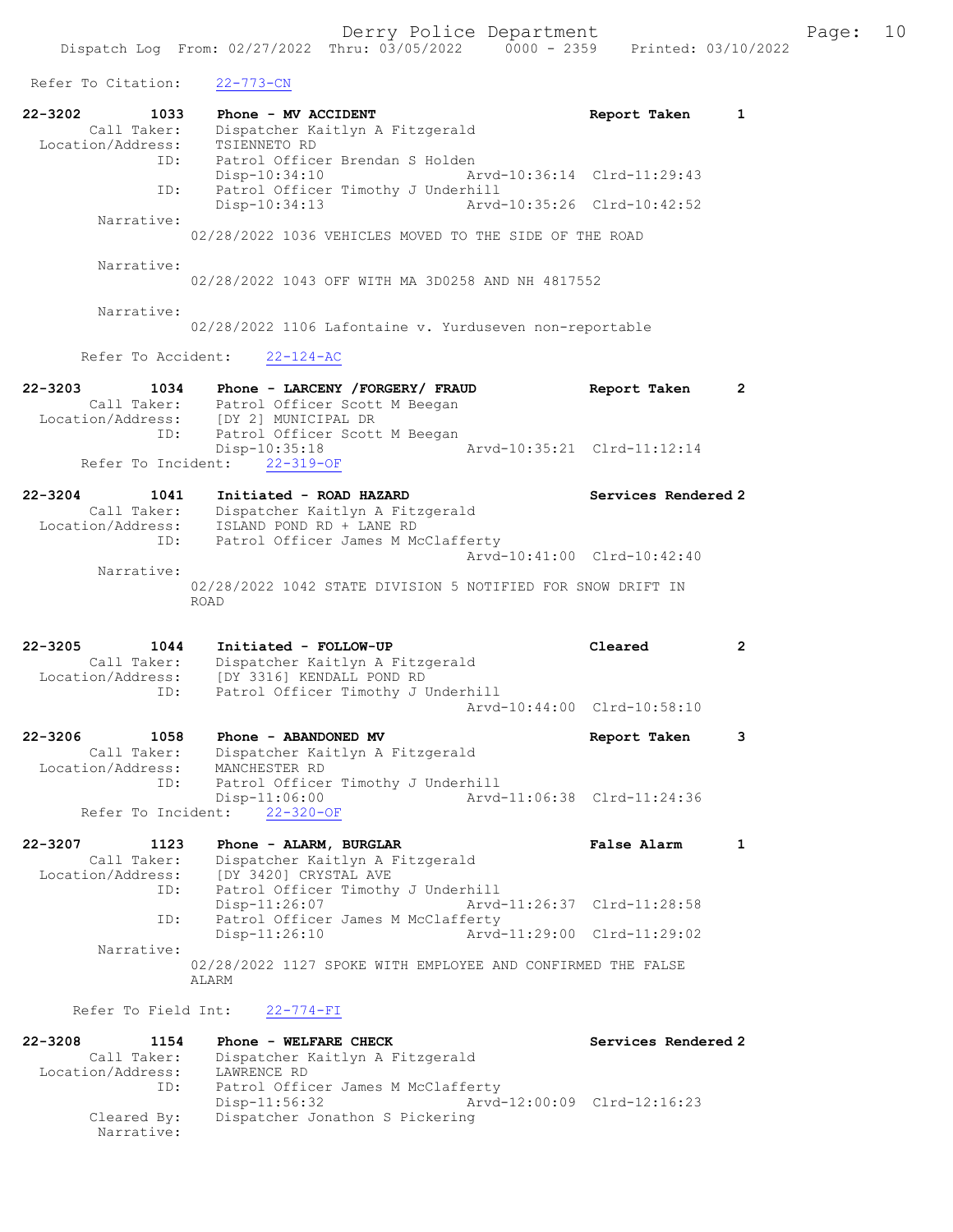02/28/2022 1216 disoriented female in the street, contact made, family on scene

### Refer To Field Int: 22-702-FI

| $22 - 3210$       | 1218        | Initiated - FOLLOW-UP           | No Action Required          | $\overline{2}$ |
|-------------------|-------------|---------------------------------|-----------------------------|----------------|
|                   |             | Refer To Incident: 22-321-OF    |                             |                |
|                   |             | Disp-12:05:06                   | Arvd-12:05:09 Clrd-12:56:45 |                |
|                   | ID:         | Patrol Officer Scott M Beegan   |                             |                |
| Location/Address: |             | [DY 2] MUNICIPAL DR             |                             |                |
|                   | Call Taker: | Patrol Officer Scott M Beegan   |                             |                |
| $22 - 3209$       | 1204        | Phone - LARCENY /FORGERY/ FRAUD | Report Taken                | $\mathbf{2}$   |

 Location/Address: [DY 3118] BOWERS RD ID: Detective Mark Borgatti Arvd-12:18:00 Clrd-12:35:47

Call Taker: Dispatcher Jonathon S Pickering

| 22-3211           | 1226        | Phone - KEEP THE PEACE                      |                             | <b>ADVICE GIVEN</b> |  |
|-------------------|-------------|---------------------------------------------|-----------------------------|---------------------|--|
|                   | Call Taker: | Dispatcher Jonathon S Pickering             |                             |                     |  |
| Location/Address: |             | FAIRWAY DR                                  |                             |                     |  |
|                   | ID:         | Patrol Officer Timothy J Underhill          |                             |                     |  |
|                   |             | $Disp-12:27:49$                             | Arvd-12:31:22 Clrd-12:51:02 |                     |  |
|                   | Cleared By: | Dispatcher Kaitlyn A Fitzgerald             |                             |                     |  |
|                   | ID:         | Patrol Officer Nicholas M Granville         |                             |                     |  |
|                   |             | $Disp-12:27:51$                             | Arvd-12:33:52 Clrd-12:51:04 |                     |  |
|                   |             | Cleared By: Dispatcher Kaitlyn A Fitzgerald |                             |                     |  |
|                   |             | Refer To Field Int: 22-767-FI               |                             |                     |  |

| $22 - 3212$        | 1249 | Phone - MV ACCIDENT                |                                     | Vehicle Towed               |  |
|--------------------|------|------------------------------------|-------------------------------------|-----------------------------|--|
| Call Taker:        |      | Dispatcher Kaitlyn A Fitzgerald    |                                     |                             |  |
| Location/Address:  |      | [DY 646] GOODHUE RD                |                                     |                             |  |
|                    | ID:  |                                    | Patrol Officer Nicholas M Granville |                             |  |
|                    |      | $Disp-12:54:14$                    |                                     |                             |  |
|                    | ID:  | Patrol Officer Brendan S Holden    |                                     |                             |  |
|                    |      | Disp-13:33:02                      | Arvd-13:33:08 Clrd-13:33:10         |                             |  |
|                    | ID:  | Patrol Officer James M McClafferty |                                     |                             |  |
|                    |      | Disp-13:33:11                      |                                     | Arvd-13:33:14 Clrd-14:11:34 |  |
| Refer To Citation: |      | 22-955-CN                          |                                     |                             |  |
| Narrative:         |      |                                    |                                     |                             |  |

02/28/2022 1424 Lyons v. roadside - neg. property damage

## Refer To Accident: 22-125-AC

| 22-3213           | 1331        | Initiated - MV STOP             | Services Rendered 3         |
|-------------------|-------------|---------------------------------|-----------------------------|
|                   | Call Taker: | Dispatcher Kaitlyn A Fitzgerald |                             |
| Location/Address: |             | CRYSTAL AVE                     |                             |
|                   | TD:         | Patrol Officer Brendan S Holden |                             |
|                   |             |                                 | Arvd-13:31:00 Clrd-13:32:21 |

| 22-3214<br>1402   | Phone - ANIMAL COMPLAINT           | Services Rendered 1         |
|-------------------|------------------------------------|-----------------------------|
| Call Taker:       | Lieutenant Robert F Smith          |                             |
| Location/Address: | [DY 65] ROCKINGHAM RD              |                             |
| ID:               | Patrol Officer Timothy J Underhill |                             |
|                   | Disp-14:11:19                      | Arvd-14:11:52 Clrd-14:11:54 |
| Dispatched By:    | Dispatcher Kaitlyn A Fitzgerald    |                             |
| Arrived By:       | Dispatcher Kaitlyn A Fitzgerald    |                             |
| Cleared By:       | Dispatcher Kaitlyn A Fitzgerald    |                             |
| ID:               | Patrol Officer James M McClafferty |                             |
|                   | $Disp-14:11:50$                    | Arvd-14:22:52 Clrd-14:44:24 |
| Dispatched By:    | Dispatcher Kaitlyn A Fitzgerald    |                             |
| Arrived By:       | Dispatcher Kaitlyn A Fitzgerald    |                             |
| Cleared By:       | Dispatcher Jonathon S Pickering    |                             |
| Narrative:        |                                    |                             |
|                   | Found dog                          |                             |

Narrative:

02/28/2022 1428 LARGE, BROWN FEMALE DOG FOUND WEARING A BLACK ZAP COLLAR. NO TAGS. UNKNOWN BREED.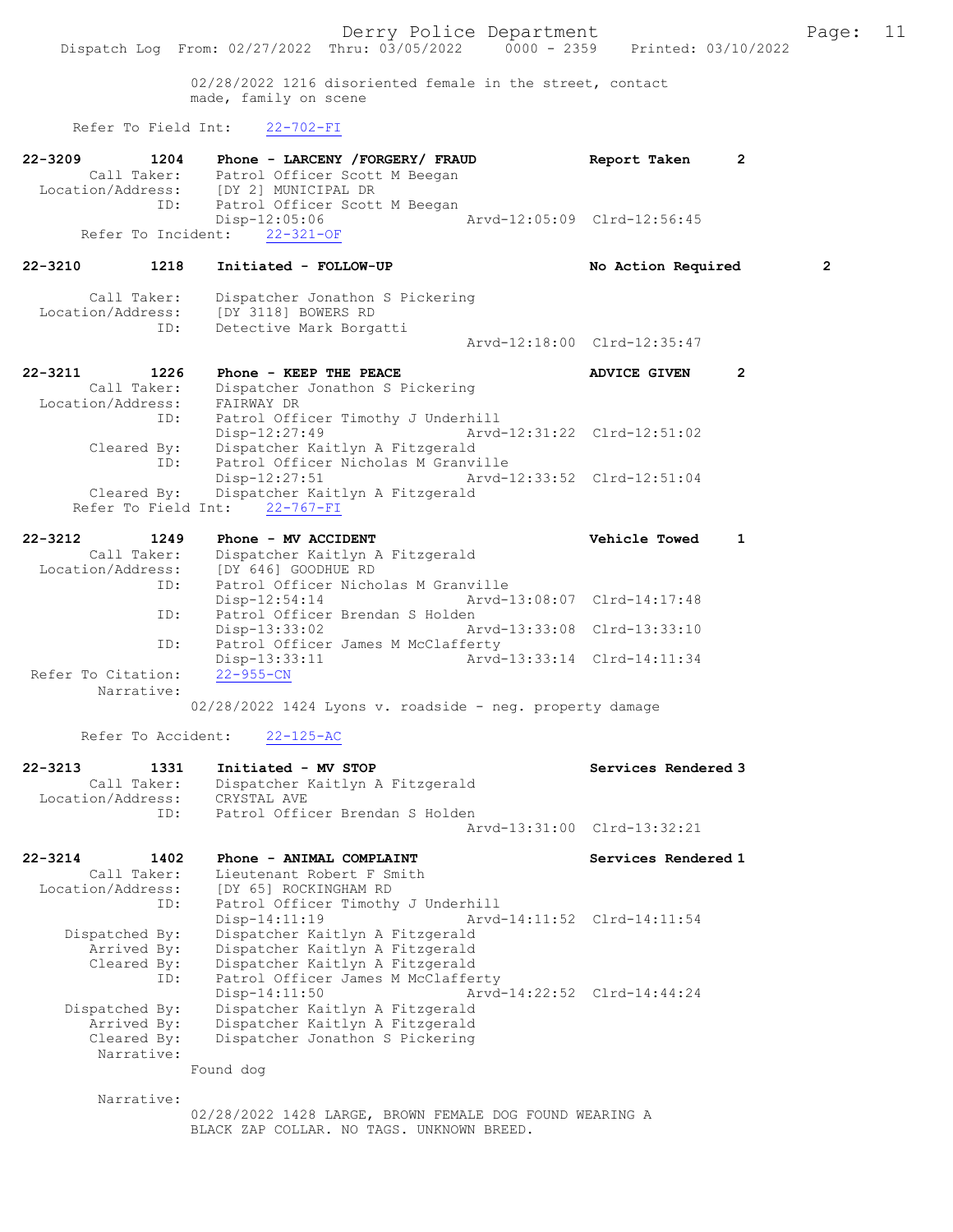Narrative:

02/28/2022 1440 DOG PLACED IN POUND. ALL 4 PAWS NOTIFIED Narrative: 02/28/2022 1446 OWNER LOCATED 22-3215 1408 Phone - ERRATIC OPERATION Gone on Arrival 2 Call Taker: Dispatcher Kaitlyn A Fitzgerald Location/Address: [DY 250] PINKERTON ST<br>ID: Patrol Officer Brendan Patrol Officer Brendan S Holden<br>Disp-14:09:21 Ar Disp-14:09:21 Arvd-14:09:22 Clrd-14:09:24 22-3216 1435 Initiated - SEXUAL OFFENDER REGISTRATION Services Rendered 1 Call Taker: Dispatcher Kaitlyn A Fitzgerald Location/Address: [DY 2] MUNICIPAL DR ID: Detective Mark Borgatti Arvd-14:35:00 Clrd-14:36:13 22-3217 1443 Phone - FOUND/LOST PROPERTY Report Taken 3 Call Taker: Dispatcher Kaitlyn A Fitzgerald Location/Address: E DERRY RD ID: Patrol Officer Samuel J Troy<br>Disp-15:42:52 Disp-15:42:52 Clrd-15:43:26 Dispatched By: Detective Victoria M Kidd Cleared By: Detective Victoria M Kidd ID: Patrol Officer Melissa M Houde Disp-15:48:59 Arvd-15:49:20 Clrd-15:59:18 Dispatched By: Detective Victoria M Kidd Arrived By: Detective Victoria M Kidd Cleared By: Detective Victoria M Kidd Narrative: 02/28/2022 1444 DEALER PLATE LOST/STOLEN Refer To Incident: 22-323-OF 22-3218 1446 Phone - FOLLOW-UP Item(s) Returned 2 Call Taker: Dispatcher Kaitlyn A Fitzgerald Location/Address: [DY 2452] FORDWAY ST ID: Patrol Officer Ryan M Panaro Disp-14:58:15 Arvd-15:12:12 Clrd-15:16:05

 Dispatched By: Detective Victoria M Kidd Arrived By: Detective Victoria M Kidd Cleared By: Detective Victoria M Kidd Refer To Field Int: 22-710-FI 22-3219 1511 911 - WELFARE CHECK 12 1 Transported to Hospital 2 Call Taker: Detective Victoria M Kidd<br>ion/Address: FAIRWAY DR Location/Address:<br>TD: Patrol Officer Samuel J Troy

 Disp-15:12:04 Arvd-15:18:26 Clrd-15:42:34 ID: Patrol Officer Melissa M Houde<br>Disp-15:12:09 P Disp-15:12:09 Arvd-15:18:00 Clrd-15:39:19<br>TD: Sergeant Jared Knox Sergeant Jared Knox<br>Disp-15:12:51 Disp-15:12:51 Arvd-15:20:36 Clrd-15:39:21 Refer To Field Int: 22-703-FI

22-3220 1527 Initiated - MV STOP Warning Issued 3 Call Taker: Detective Victoria M Kidd Location/Address: ROCKINGHAM RD ID: Patrol Officer Joshua W Morse Arvd-15:27:00 Clrd-15:35:04 Patrol Officer Michael P Accorto Cleared By: Lieutenant Shawn P O'Donaghue Refer To Citation: 22-774-CN

22-3221 1535 911 - FOUND/LOST PROPERTY Report Taken 3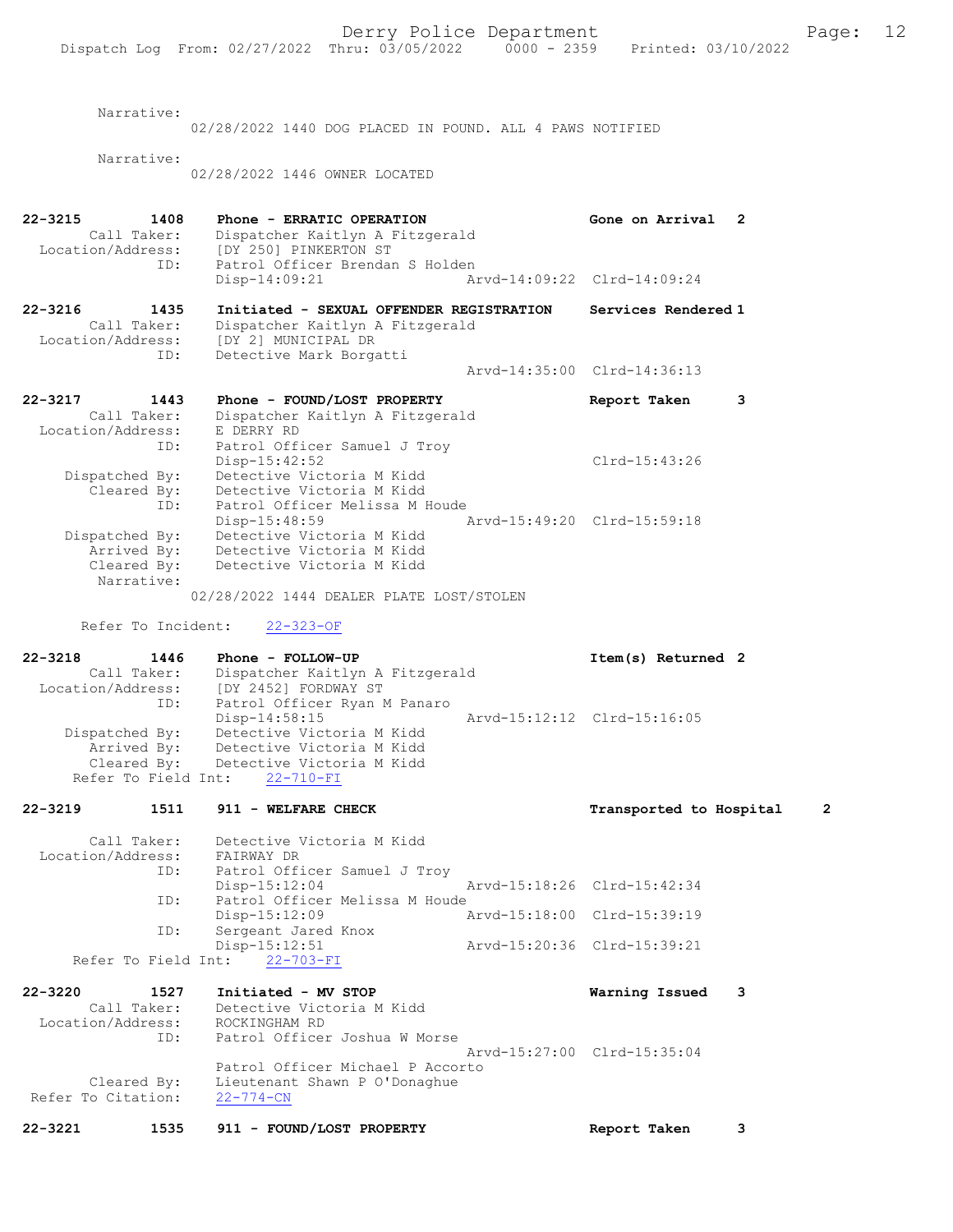Derry Police Department Fage: 13 Dispatch Log From: 02/27/2022 Thru: 03/05/2022 0000 - 2359 Printed: 03/10/2022 Call Taker: Lieutenant Shawn P O'Donaghue Location/Address: [DY 3721] MANCHESTER RD ID: Patrol Officer Ryan M Panaro Disp-15:35:55 Arvd-15:39:39 Clrd-16:02:24 Arrived By: Detective Victoria M Kidd Cleared By: Detective Victoria M Kidd Narrative: black sedan Refer To Incident: 22-324-OF 22-3222 1543 Initiated - FOLLOW-UP Cleared 2 Call Taker: Detective Victoria M Kidd Location/Address: [DY 997] PARKLAND DR ID: Patrol Officer Samuel J Troy Arvd-15:43:00 Clrd-15:52:02 22-3223 1557 Phone - KEEP THE PEACE 2 ADVICE GIVEN 2 Call Taker: Detective Victoria M Kidd Location/Address: FAIRWAY DR ID: Patrol Officer Samuel J Troy Disp-15:58:22 Arvd-16:05:54 Clrd-16:12:01 ID: Patrol Officer Joshua W Morse Disp-15:58:31 Arvd-16:01:17 Clrd-16:11:51 Patrol Officer Michael P Accorto Refer To Field Int: 22-742-FI 22-3224 1624 Initiated - SUBPOENA DELIVERY Not Served 1 Call Taker: Detective Victoria M Kidd Location/Address: CHESTER RD ID: Patrol Officer Melissa M Houde Arvd-16:24:00 Clrd-16:26:51 22-3225 1625 Initiated - SUBPOENA DELIVERY Not Served 1 Call Taker: Detective Victoria M Kidd Location/Address: [DY 997] PARKLAND DR ID: Patrol Officer Ryan M Panaro Arvd-16:25:00 Clrd-16:36:05 22-3226 1638 Walk-In - HIT AND RUN Report Taken 2 Call Taker: Patrol Officer Scott M Beegan Location/Address: [DY 2] MUNICIPAL DR ID: Patrol Officer Scott M Beegan Disp-16:38:34 Arvd-16:38:36 Clrd-17:10:39 Cleared By: Detective Victoria M Kidd Refer To Incident: 22-325-OF 22-3227 1640 Phone - DISTURBANCE Matter Mediated 1 Call Taker: Lieutenant Shawn P O'Donaghue Location/Address: FAIRWAY DR ID: Patrol Officer Joshua W Morse<br>Disp-16:41:10 Disp-16:41:10 <br>Patrol Officer Michael P Accorto Patrol Officer Michael P Accorto Cleared By: Detective Victoria M Kidd ID: Patrol Officer Samuel J Troy Disp-16:41:14 Arvd-16:41:18 Clrd-17:03:57 Cleared By: Detective Victoria M Kidd ID: Sergeant Jared Knox Disp-16:44:30 Arvd-16:44:32 Clrd-17:03:41 Cleared By: Detective Victoria M Kidd ID: Patrol Officer Samuel J Troy Disp-17:05:29 Arvd-17:05:31 Clrd-17:05:33 Dispatched By: Detective Victoria M Kidd Arrived By: Detective Victoria M Kidd Cleared By: Detective Victoria M Kidd Narrative: child custody

Refer To Field Int: 22-704-FI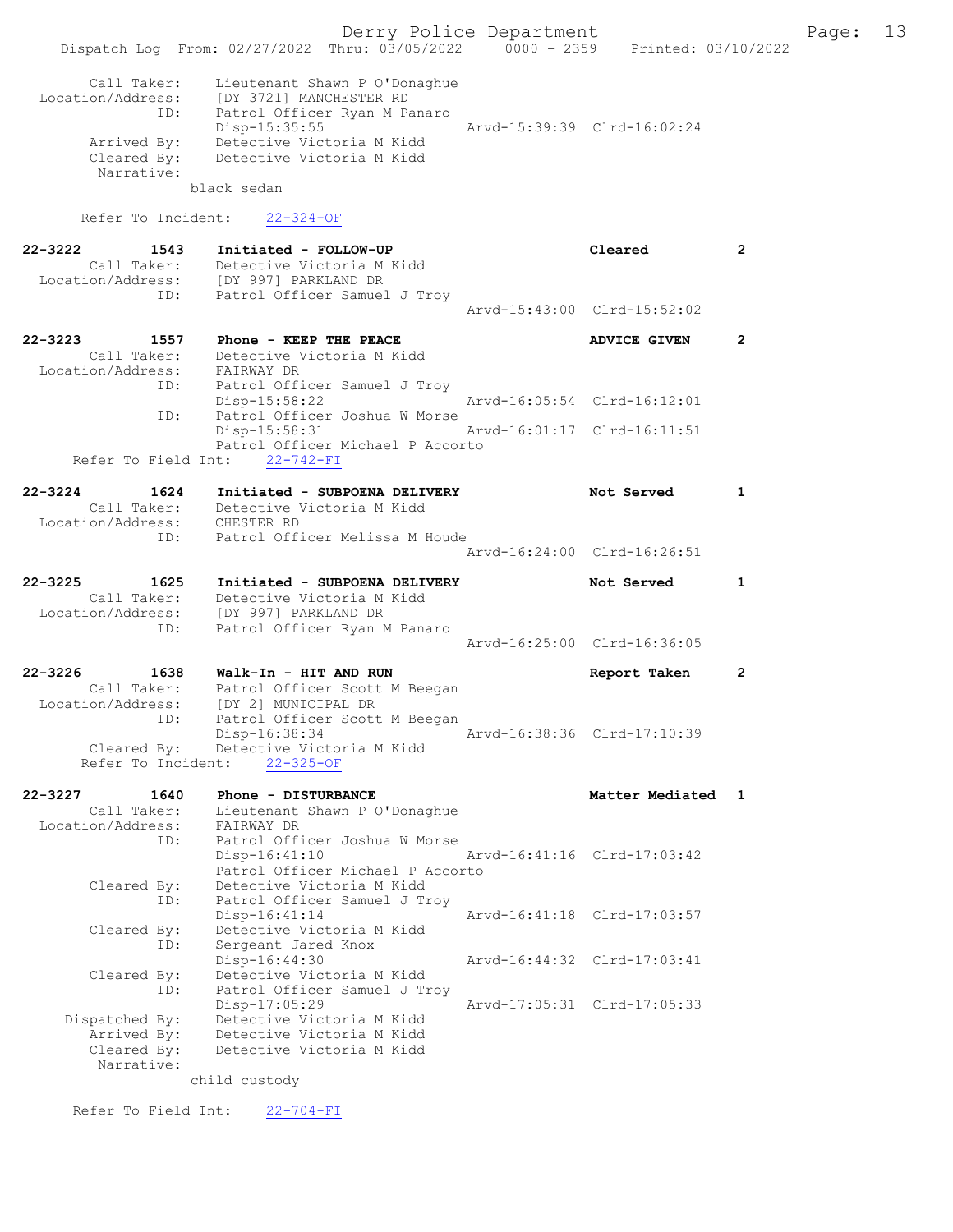Derry Police Department Fage: 14

|                                                            | Dispatch Log From: 02/27/2022 Thru: 03/05/2022 0000 - 2359 Printed: 03/10/2022                                                           |                             |   |
|------------------------------------------------------------|------------------------------------------------------------------------------------------------------------------------------------------|-----------------------------|---|
| 22-3228<br>1645                                            | 911 - WELFARE CHECK                                                                                                                      | Transported to Hospital     | 2 |
| Call Taker:                                                | Detective Victoria M Kidd<br>Location/Address: [DY 1483] W BROADWAY<br>ID: Patrol Officer Ryan M Panaro<br>Disp-16:46:30                 | Arvd-16:50:56 Clrd-16:54:57 |   |
| ID:                                                        | Patrol Officer Melissa M Houde<br>$Disp-16:46:34$                                                                                        | Arvd-16:51:00 Clrd-16:54:52 |   |
| Narrative:                                                 | 02/28/2022 1651 DFD on scene                                                                                                             |                             |   |
| 22-3229<br>1705                                            | Initiated - FOLLOW-UP<br>Call Taker: Detective Victoria M Kidd<br>Location/Address: [DY 2157] E BROADWAY<br>ID: Patrol Officer Joshu     | Cleared<br>2                |   |
| ID:                                                        | Patrol Officer Joshua W Morse<br>Patrol Officer Michael P Accorto                                                                        | Arvd-17:05:00 Clrd-17:10:11 |   |
| 22-3230<br>1709<br>Call Taker:<br>ID:                      | Initiated - MV STOP<br>Detective Victoria M Kidd<br>Location/Address: OLD CHESTER RD<br>Patrol Officer Melissa M Houde                   | Warning Issued<br>3         |   |
| Refer To Citation:                                         | $22 - 775 - CN$                                                                                                                          | Arvd-17:09:00 Clrd-17:14:14 |   |
| 22-3231<br>1717<br>ID:                                     | Initiated - FOLLOW-UP<br>Call Taker: Detective Victoria M Kidd<br>Location/Address: [DY 146] ASHLEIGH DR<br>Patrol Officer Samuel J Troy | Cleared<br>2                |   |
|                                                            |                                                                                                                                          | Arvd-17:17:00 Clrd-17:26:01 |   |
| 22-3232<br>1737<br>Call Taker:<br>Location/Address:<br>ID: | Initiated - SUBPOENA DELIVERY<br>Detective Victoria M Kidd<br>ALYSSA DR<br>Patrol Officer Joshua W Morse                                 | Not Served<br>1             |   |
|                                                            |                                                                                                                                          | Arvd-17:37:00 Clrd-17:42:24 |   |
|                                                            | Patrol Officer Michael P Accorto                                                                                                         |                             |   |
| 22-3233<br>1740                                            | Initiated - MV CHECK                                                                                                                     | No Action Required          | 1 |
| Call Taker:<br>ID:                                         | Detective Victoria M Kidd<br>Location/Address: [DY 2071] PINKERTON ST<br>Patrol Officer Samuel J Troy                                    |                             |   |
|                                                            | Refer To Field Int: 22-739-FI                                                                                                            | Arvd-17:40:00 Clrd-17:47:10 |   |
| 22-3234<br>1806<br>Call Taker:<br>Location/Address:<br>ID: | Phone - WARRANT ARREST<br>Detective Victoria M Kidd<br>[MHT] WILLOW ST<br>Patrol Officer Joshua W Morse                                  | 2<br>Arrest(s) Made         |   |
|                                                            | Disp-18:08:27<br>Patrol Officer Michael P Accorto                                                                                        | Arvd-18:35:17 Clrd-20:56:30 |   |
| Narrative:                                                 | 02/28/2022 1918 237 reports one in custody on DPD warrant<br>for Willful Concealment x2. Enroute to DPDHO. S/M:71146.7                   |                             |   |
|                                                            | Subject identified as:<br>Mark Foster<br>DOB: 9/12/1991                                                                                  |                             |   |
|                                                            | Subject refused bail.                                                                                                                    |                             |   |
| Narrative:                                                 | 02/28/2022 1938 237 off at DPDHQ. E/M: 71160.7                                                                                           |                             |   |
| Narrative:                                                 | 02/28/2022 1957 237 en rought to Hillsborough County Jail<br>with one. S/M: 71160.7                                                      |                             |   |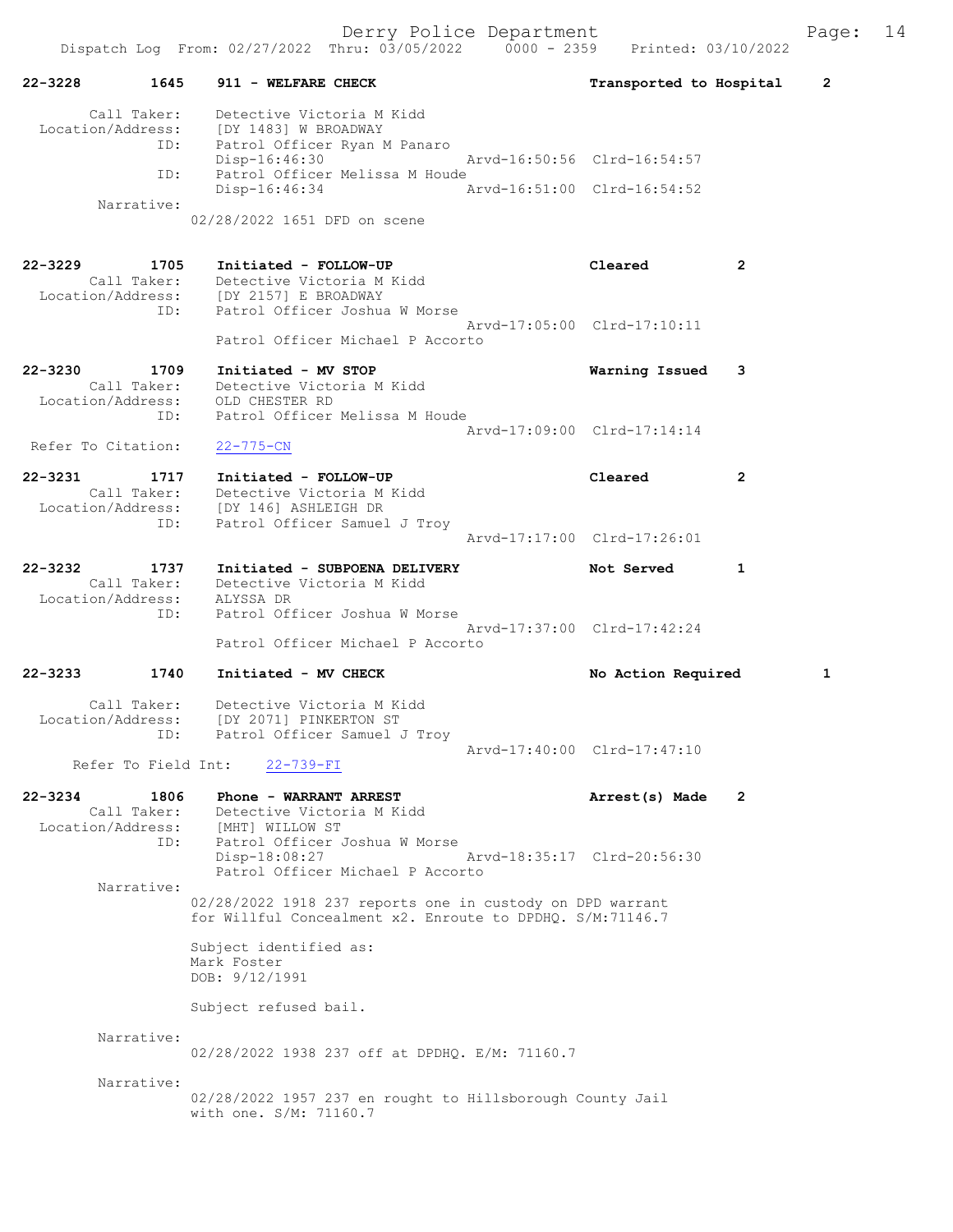Narrative:

02/28/2022 2015 237 out at Hillsborough County Jail. E/M: 71174.5

Refer To Arrest: 22-194-AR

| $22 - 3235$ | 1827              | Initiated - MV STOP           | Report Taken                |  |
|-------------|-------------------|-------------------------------|-----------------------------|--|
|             | Call Taker:       | Detective Victoria M Kidd     |                             |  |
|             | Location/Address: | LACONIA AVE                   |                             |  |
|             | ID:               | Patrol Officer Collin Kennedy |                             |  |
|             |                   |                               | Aryd-18:27:00 Clrd-18:51:57 |  |
|             | Refer To Summons: | $22 - 195 - AR$               |                             |  |

#### 22-3236 1829 Phone - MEDICAL EMERGENCY No Action Required 1

| Call Taker:       | Patrol Officer Kevin L Davies  |                             |                 |
|-------------------|--------------------------------|-----------------------------|-----------------|
| Location/Address: | ASHLEIGH DR                    |                             |                 |
| ID:               | Patrol Officer Samuel J Troy   |                             |                 |
|                   | Disp-18:30:57                  | Arvd-18:34:56 Clrd-18:59:47 |                 |
| Arrived By:       | Detective Victoria M Kidd      |                             |                 |
| Cleared By:       | Detective Victoria M Kidd      |                             |                 |
| ID:               | Patrol Officer Melissa M Houde |                             |                 |
|                   | Disp-18:31:00                  |                             | $Clrd-18:31:41$ |
| Cleared By:       | Detective Victoria M Kidd      |                             |                 |
| Narrative:        |                                |                             |                 |
|                   | 02/28/2022 1847 DFD on scene   |                             |                 |

Refer To Field Int: 22-705-FI

| $22 - 3237$       | 1829 | 911 - ASSIST OTHER AGENCY            | Services Rendered 3         |
|-------------------|------|--------------------------------------|-----------------------------|
| Call Taker:       |      | Detective Victoria M Kidd            |                             |
| Location/Address: |      | BONNIE LN                            |                             |
|                   | ID:  | Patrol Officer Melissa M Houde       |                             |
|                   |      | $Disp-18:32:19$                      | Arvd-18:39:34 Clrd-18:42:29 |
| Cleared By:       |      | Patrol Officer Melissa M Houde       |                             |
| Narrative:        |      |                                      |                             |
|                   |      | 02/28/2022 2134 DFD w/ Pellet Stove. |                             |

#### 22-3238 1856 911 - SUSPICIOUS ACTIVITY Cancelled Prior to Arrival 2

 Call Taker: Detective Victoria M Kidd Location/Address: KELLEY DR

### 22-3239 1906 Phone - MV ACCIDENT Report Taken 1 Call Taker: Patrol Officer Kevin L Davies Location/Address: MILL RD ID: Patrol Officer Collin Kennedy Disp-19:07:38 Arvd-19:20:35 Clrd-19:55:47 Arrived By: Lieutenant Shawn P O'Donaghue Cleared By: Detective Victoria M Kidd Refer To Citation: 22-1013-CN Narrative:

02/28/2022 1930 NH T 502567 and MA COMM W54921

Narrative:

02/28/2022 1955 Gilbertson v Cone. Full Report.

Refer To Accident: 22-126-AC

| $22 - 3240$ | 1937                                     | Phone - DISABLED MV                                                             |                             | No Action Required | 3 |
|-------------|------------------------------------------|---------------------------------------------------------------------------------|-----------------------------|--------------------|---|
|             | Call Taker:<br>Location/Address:<br>ID:  | Patrol Officer Kevin L Davies<br>TSIENNETO RD<br>Patrol Officer Melissa M Houde |                             |                    |   |
|             | Arrived By:<br>Cleared By:<br>Narrative: | Disp-19:38:35<br>Detective Victoria M Kidd<br>Detective Victoria M Kidd         | Arvd-19:42:35 Clrd-19:47:34 |                    |   |
|             |                                          | suspicious van w flashers on                                                    |                             |                    |   |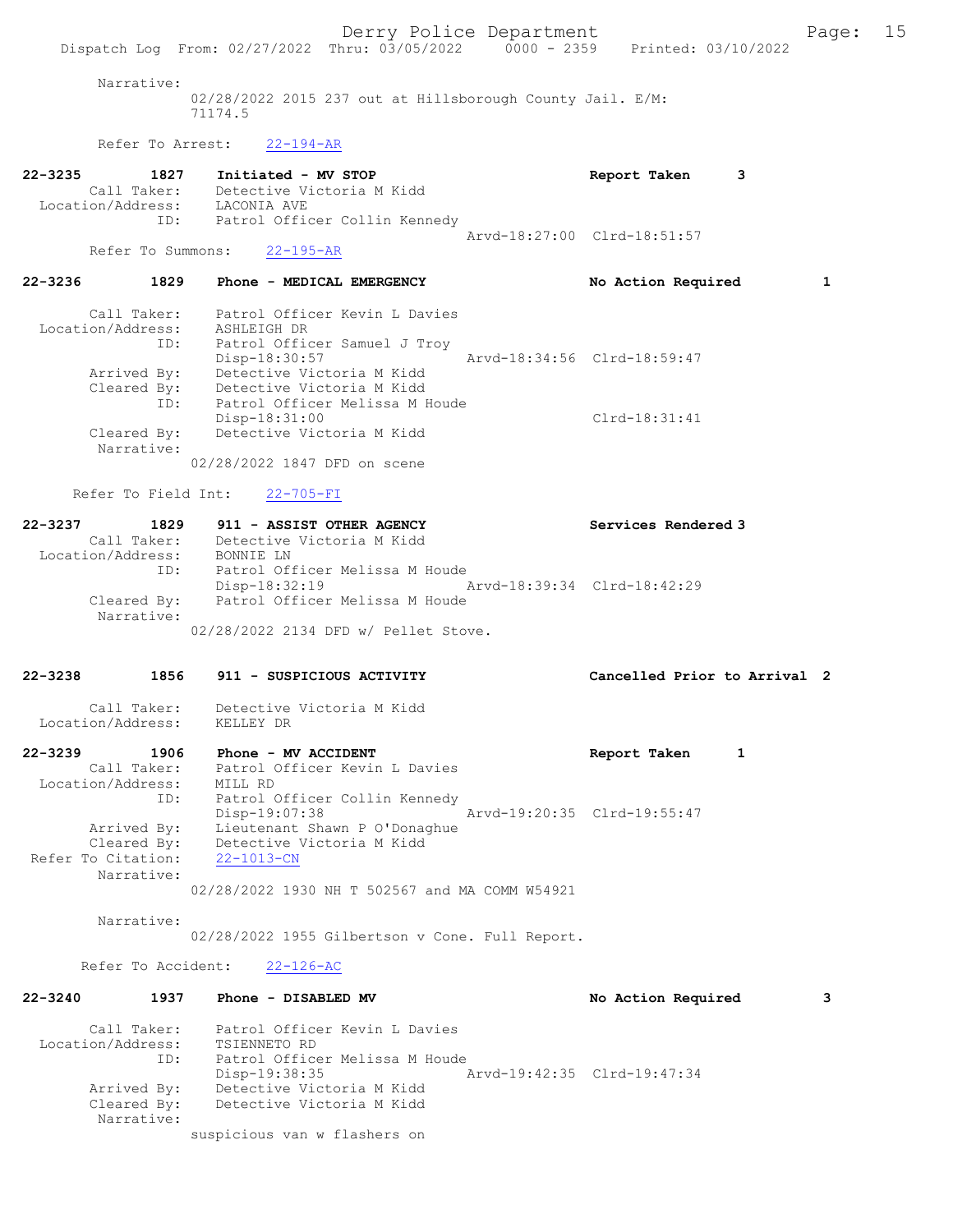| $22 - 3241$<br>2006<br>Call Taker:<br>Location/Address:                            | Initiated - DEPARTMENT INFO<br>Detective Victoria M Kidd<br>ROCKINGHAM RD + KILREA RD                                                                      |                             | Cleared                                            | 3              |
|------------------------------------------------------------------------------------|------------------------------------------------------------------------------------------------------------------------------------------------------------|-----------------------------|----------------------------------------------------|----------------|
| ID:<br>Narrative:                                                                  | Detective Victoria M Kidd<br>Lights on flash                                                                                                               | Arvd-20:06:00 Clrd-20:07:06 |                                                    |                |
|                                                                                    |                                                                                                                                                            |                             |                                                    |                |
| Narrative:                                                                         | 02/28/2022 2006 DOT's TMC (Traffic Light) Division Notified.                                                                                               |                             |                                                    |                |
| $22 - 3242$<br>2016<br>Call Taker:<br>Location/Address:<br>ID:                     | Initiated - FOLLOW-UP<br>Detective Victoria M Kidd<br>[DY 2] MUNICIPAL DR<br>Patrol Officer Samuel J Troy                                                  |                             | Cleared                                            | $\overline{2}$ |
|                                                                                    |                                                                                                                                                            |                             | Arvd-20:16:00 Clrd-21:24:47                        |                |
| $22 - 3243$<br>2112<br>Call Taker:<br>Location/Address:                            | Phone - ALARM, BURGLAR<br>Detective Victoria M Kidd<br>[DY 2379] E DERRY RD<br>Patrol Officer Melissa M Houde                                              |                             | <b>False Alarm</b>                                 | $\mathbf{1}$   |
| ID:<br>ID:                                                                         | Disp-21:13:21<br>Patrol Officer Collin Kennedy                                                                                                             | Arvd-21:15:31 Clrd-21:19:25 |                                                    |                |
| ID:                                                                                | $Disp-21:13:31$                                                                                                                                            |                             | $Clrd-21:13:58$                                    |                |
| Refer To Field Int: 22-743-FI                                                      | Patrol Officer Ryan M Panaro<br>$Disp-21:14:03$                                                                                                            | Arvd-21:15:33 Clrd-21:19:23 |                                                    |                |
| $22 - 3244$<br>2116<br>Location/Address:<br>ID:                                    | Initiated - PAPER SERVICE<br>Call Taker: Detective victor<br>Call Taker: [DY 2] MUNICIPAL DR<br>Detective Victoria M Kidd<br>Patrol Officer Collin Kennedy |                             | Summons Issued                                     | 3              |
| Refer To Summons:                                                                  | $22 - 196 - AR$                                                                                                                                            |                             | Arvd-21:16:00 Clrd-21:31:33                        |                |
| $22 - 3245$<br>2124<br>Call Taker:<br>Location/Address: [DY 2] MUNICIPAL DR<br>ID: | Initiated - FOLLOW-UP<br>Detective Victoria M Kidd<br>Patrol Officer Joshua W Morse                                                                        |                             | Cleared                                            | $\mathbf{2}$   |
|                                                                                    | Patrol Officer Michael P Accorto                                                                                                                           | Aryd-21:24:00 Clrd-22:10:04 |                                                    |                |
| $22 - 3246$<br>2202<br>Call Taker:<br>Location/Address:                            | Initiated - MV CHECK<br>Detective Victoria M Kidd<br>PIERCE AVE                                                                                            |                             | SENT ON THEIR WAY 1                                |                |
| ID:                                                                                | Patrol Officer Ryan M Panaro                                                                                                                               |                             | Arvd-22:02:00 Clrd-22:04:13                        |                |
| $22 - 3247$<br>2209<br>Call Taker:<br>Location/Address:                            | Initiated - MV STOP<br>Detective Victoria M Kidd<br>E BROADWAY                                                                                             |                             | Warning Issued                                     | 3              |
| ID:<br>Refer To Citation:                                                          | Patrol Officer Ryan M Panaro<br>$22 - 776 - CN$                                                                                                            |                             | Arvd-22:09:00 Clrd-22:12:31                        |                |
| $22 - 3248$<br>2319<br>Call Taker:<br>Location/Address:<br>ID:                     | Initiated - PROPERTY CHECK<br>Dispatcher Christine D Carlson<br>PIERCE AVE<br>Patrol Officer Andrew R Kennedy                                              |                             | Services Rendered 2<br>Arvd-23:19:00 Clrd-23:19:54 |                |
| $22 - 3249$<br>2323<br>Call Taker:                                                 | Initiated - MV STOP<br>Dispatcher Christine D Carlson                                                                                                      |                             | Warning Issued                                     | 3              |
| Location/Address:<br>ID:                                                           | S MAIN ST<br>Patrol Officer Awess Abdulkadir                                                                                                               |                             | Arvd-23:23:00 Clrd-23:35:39                        |                |
| Refer To Citation:                                                                 | $22 - 777 - CN$                                                                                                                                            |                             |                                                    |                |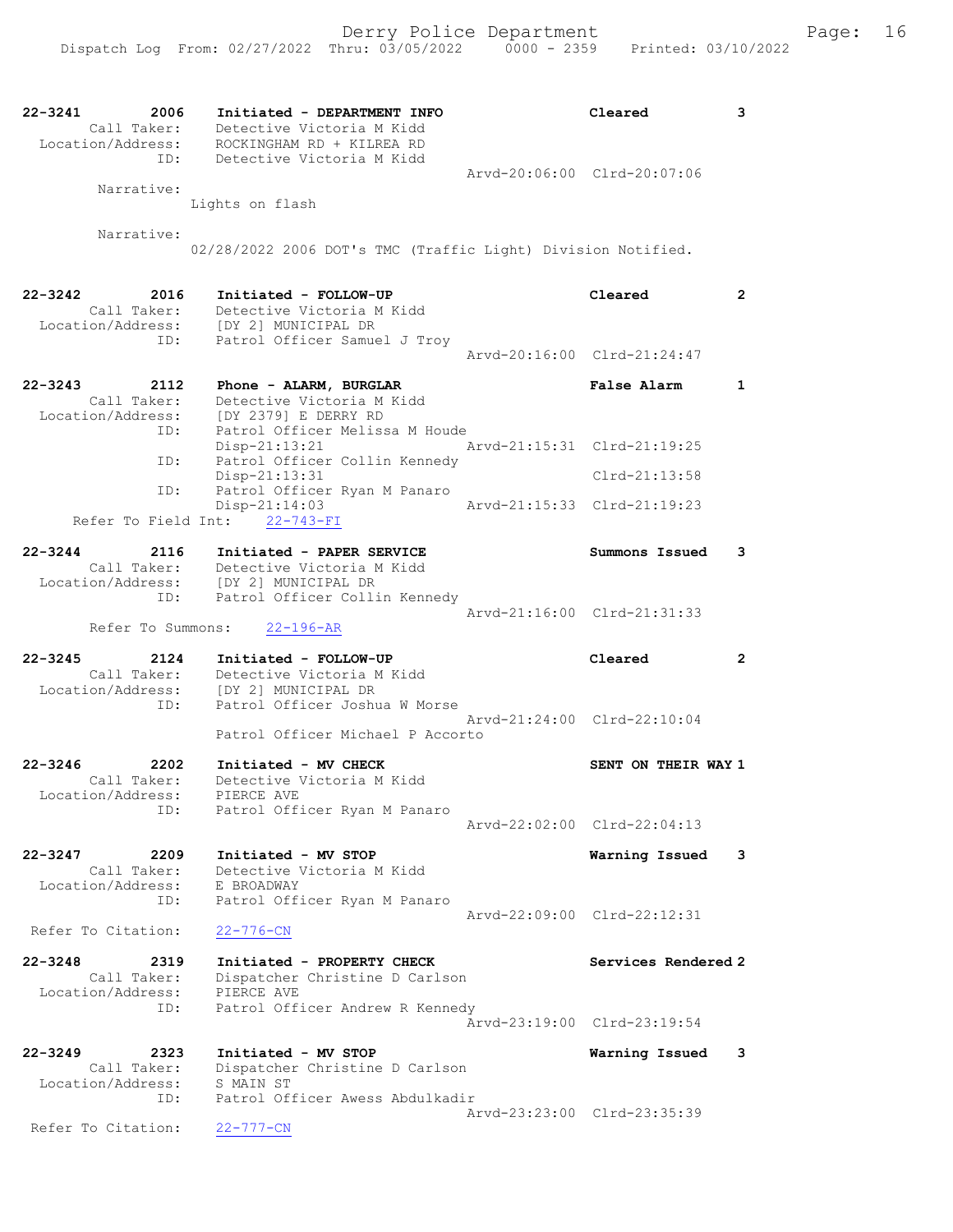| $22 - 3250$<br>2330<br>Call Taker:<br>Location/Address:<br>ID: | Initiated - MV STOP<br>Dispatcher Christine D Carlson<br><b>W BROADWAY</b><br>Patrol Officer Collin Kennedy   | Warning Issued                           | 3            |
|----------------------------------------------------------------|---------------------------------------------------------------------------------------------------------------|------------------------------------------|--------------|
| Refer To Citation:                                             | $22 - 778 - CN$                                                                                               | Arvd-23:30:00 Clrd-23:37:07              |              |
| $22 - 3251$<br>2346<br>Call Taker:<br>Location/Address:<br>ID: | Initiated - MV STOP<br>Dispatcher Christine D Carlson<br>BIRCH ST<br>Patrol Officer Andrew R Kennedy          | Warning Issued                           | 3            |
| ID:                                                            | Patrol Officer Nikita Tomnyuk                                                                                 | Aryd-23:46:00 Clrd-23:51:33              |              |
|                                                                | Disp-23:51:30                                                                                                 | Aryd-23:51:32 Clrd-23:51:35              |              |
| $22 - 3252$<br>2349<br>Call Taker:<br>Location/Address:<br>ID: | Phone - MV ACCIDENT<br>Dispatcher Christine D Carlson<br>OLD MANCHESTER RD<br>Patrol Officer Awess Abdulkadir | Report Taken                             | $\mathbf{1}$ |
| ID:                                                            | Disp-23:50:36<br>Patrol Officer Collin Kennedy                                                                | Arvd-23:54:36 Clrd-03/01/2022 @ 00:42:31 |              |
| Arrived By:<br>ID:                                             | Disp-23:50:39<br>Patrol Officer Kevin L Davies<br>Sergeant Patrick H Dawson                                   | Arvd-23:57:05 Clrd-03/01/2022 @ 00:10:25 |              |
| Refer To Citation:<br>Narrative:                               | Disp-23:50:47<br>$22 - 779 - CN$<br>02/28/2022 2357 Recovery called for tow - enroute                         | Arvd-23:53:38 Clrd-03/01/2022 @ 00:10:23 |              |
| Narrative:                                                     | 03/01/2022 0008 Wrecker on scene                                                                              |                                          |              |
| Narrative:                                                     | Auitilio vs. ditch                                                                                            |                                          |              |
| Refer To Accident:                                             | $22 - 127 - AC$                                                                                               |                                          |              |

| $22 - 3253$       | 2351 | Phone - ALARM (OTHER)                                        | Services Rendered 2                      |
|-------------------|------|--------------------------------------------------------------|------------------------------------------|
| Call Taker:       |      | Patrol Officer Kevin L Davies                                |                                          |
| Location/Address: |      | TSIENNETO RD                                                 |                                          |
|                   | ID:  | Patrol Officer Nikita Tomnyuk                                |                                          |
|                   |      | $Disp-23:53:16$                                              | Arvd-23:56:43 Clrd-03/01/2022 @ 00:05:58 |
| Cleared By:       |      | Dispatcher Christine D Carlson                               |                                          |
|                   | ID:  | Patrol Officer Andrew R Kennedy                              |                                          |
|                   |      | Disp-23:53:19                                                | Arvd-23:56:38 Clrd-03/01/2022 @ 00:05:56 |
| Cleared By:       |      | Dispatcher Christine D Carlson                               |                                          |
| Narrative:        |      |                                                              |                                          |
|                   |      | motion light/alarm coming from the exterior of the residence |                                          |

# For Date: 03/01/2022 - Tuesday

| $22 - 3254$<br>0007<br>Call Taker:<br>Location/Address: | Phone - DOMESTIC DISTURBANCE<br>Dispatcher Christine D Carlson<br>BYPASS 28<br>ID: Patrol Officer Nikita Tomnyuk | Arrest(s) Made              |  |
|---------------------------------------------------------|------------------------------------------------------------------------------------------------------------------|-----------------------------|--|
|                                                         | Arvd-00:13:06 Clrd-02:54:23<br>$Disp-00:08:04$                                                                   |                             |  |
| ID:                                                     | Patrol Officer Andrew R Kennedy<br>Arvd-00:12:06 Clrd-01:57:54<br>Disp-00:08:07                                  |                             |  |
| ID:                                                     | Patrol Officer Collin Kennedy<br>Disp-00:10:29                                                                   | Arvd-00:13:18 Clrd-02:43:29 |  |
| ID:                                                     | Sergeant Patrick H Dawson<br>Disp-00:10:32<br>Arvd-00:13:23 Clrd-01:59:30                                        |                             |  |
| ID:                                                     | Patrol Officer Awess Abdulkadir<br>Arvd-00:42:41 Clrd-01:59:28<br>Disp-00:42:39                                  |                             |  |
| ID:                                                     | Patrol Officer Kevin L Davies<br>Arvd-00:59:57 Clrd-01:58:03<br>$Disp-00:53:03$                                  |                             |  |
| ID:                                                     | Patrol Officer Andrew R Kennedy                                                                                  |                             |  |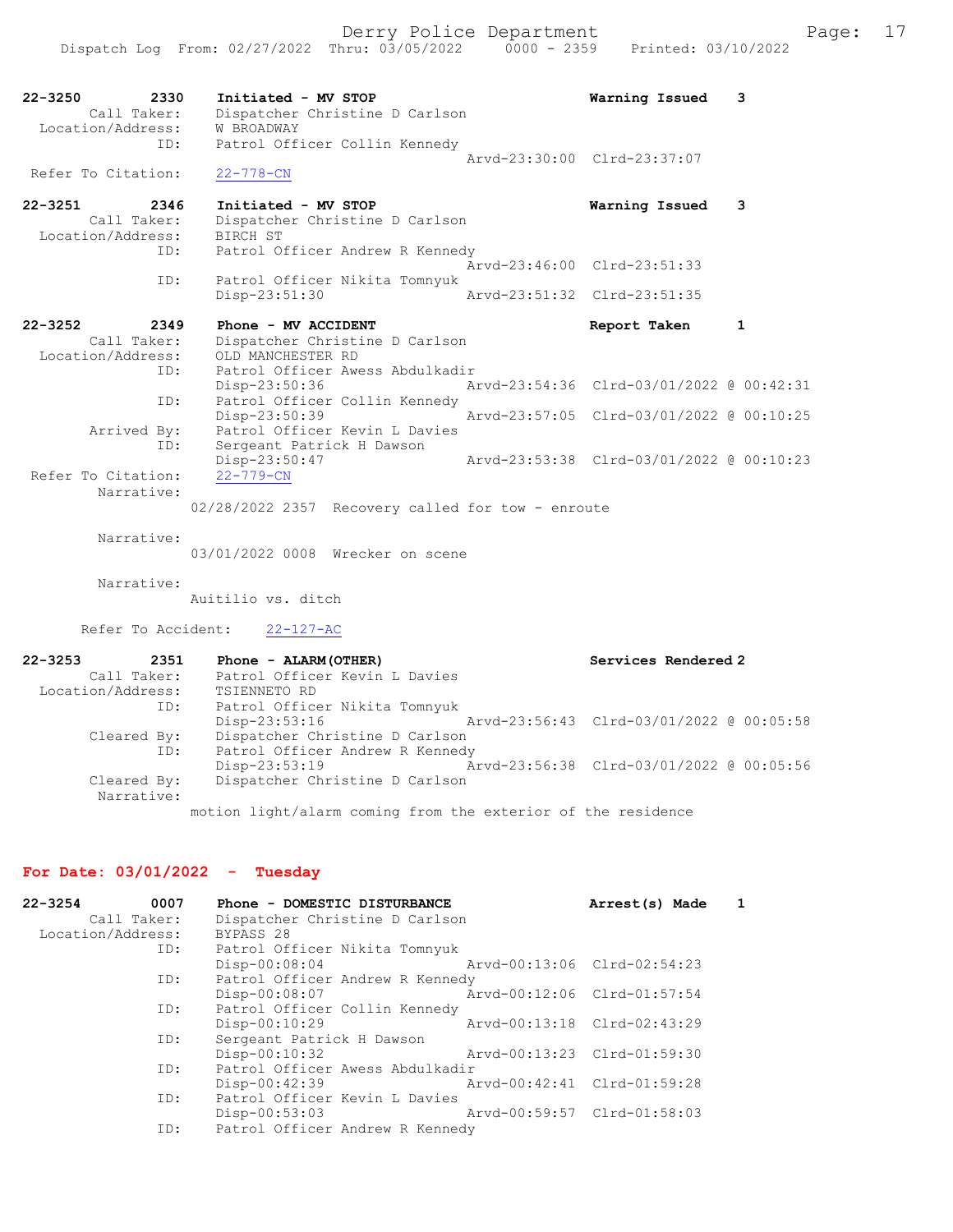Derry Police Department Page: 18 Dispatch Log From: 02/27/2022 Thru: 03/05/2022 Disp-03:19:00 Arvd-03:27:20 Clrd-03:49:29 ID: Patrol Officer Awess Abdulkadir<br>Disp-03:19:03 A Disp-03:19:03 Arvd-03:28:37 Clrd-03:49:28 Narrative: 03/01/2022 0100 SOU requested at this time Narrative: 03/01/2022 0100 A1 called - v/m left Narrative: 03/01/2022 0102 A2 notified Narrative: 03/01/2022 0106 Spoke to A1 at this time, authorized Narrative: 03/01/2022 0112 Text went out to SOU at this time Narrative: 03/01/2022 0116 Juveniles released from residence at this time Narrative: 03/01/2022 0152 S7 advising one in custody at this time Narrative: 03/01/2022 0152 Cancel SOU page sent out at this time Narrative: 03/01/2022 0153 Subject information (DV-Simple Assault x3, Resisting Arrest): Jared Dumais 120 Bypass 28 Derry NH DOB: 7/16/89 Narrative: 03/01/2022 0156 232 transporting subject to HO, s/m: 71,219.2 Narrative: 03/01/2022 0201 232 off at HO, e/m: 71,221.2 Narrative: 03/01/2022 0213 B/C called at this time Narrative: 03/01/2022 0230 Subject placed in cell 3 at this time Narrative: 03/01/2022 0317 Subject released at this time on PR bail w/ court date of 4/28/22 as per b/c Mencis Refer To Arrest: 22-197-AR 22-3255 0022 Phone - SUSPICIOUS ACTIVITY 60ne on Arrival 2<br>Call Taker: Dispatcher Christine D Carlson Dispatcher Christine D Carlson Location/Address: [DY 2832] FRANKLIN ST<br>ID: Patrol Officer Awess A Patrol Officer Awess Abdulkadir<br>Disp-02:00:08 A Disp-02:00:08 Arvd-02:03:35 Clrd-02:07:32 Narrative: 03/01/2022 0023 Silver Toyota sedan was in front of house has since left 22-3256 0239 Phone - PROPERTY CHECK **Arrest(s)** Made 2 Call Taker: Dispatcher Christine D Carlson<br>ion/Address: OLD AUBURN RD Location/Address: ID: Patrol Officer Collin Kennedy

Arvd-02:49:22 Clrd-05:10:35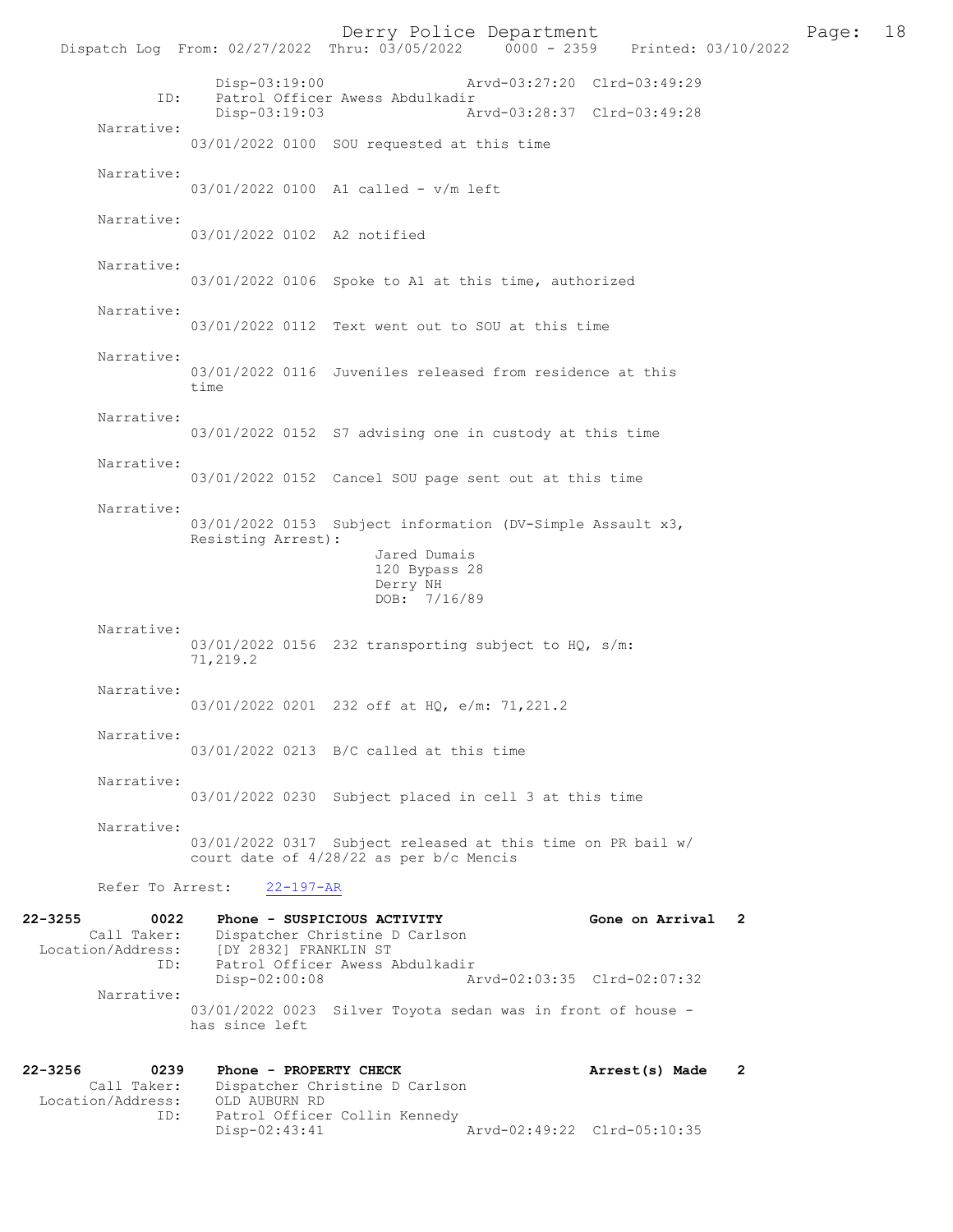Derry Police Department<br>
Page: 19<br>
Printed: 03/10/2022<br>
Printed: 03/10/2022

Dispatch Log From: 02/27/2022 Thru: 03/05/2022 ID: Sergeant Patrick H Dawson Disp-02:43:44 Arvd-02:49:21 Clrd-04:32:43<br>TD: Patrol Officer Awess Abdulkadir Patrol Officer Awess Abdulkadir<br>Disp-02:44:32 A Disp-02:44:32 Arvd-02:52:33 Clrd-03:18:45<br>ID: Patrol Officer Andrew R Kennedy Patrol Officer Andrew R Kennedy Disp-02:53:53 Clrd-02:54:20 ID: Patrol Officer Nikita Tomnyuk Disp-02:54:29 Arvd-03:00:47 Clrd-04:32:51<br>ID: Patrol Officer Awess Abdulkadir Patrol Officer Awess Abdulkadir<br>Disp-03:49:50 A Disp-03:49:50 Arvd-03:58:14 Clrd-04:38:22 Narrative: 03/01/2022 0255 731 off w/ 2 juvenile status offender females at this time Narrative: 03/01/2022 0334 731 advising one male status offender released at this time on scene Narrative: 03/01/2022 0342 232 advising one status offender released at this time on scene Narrative: 03/01/2022 0352 Subject information (facilitating underage party): Aiden Garone 48 Old Auburn Rd Derry NH DOB: 10/10/03 Narrative: 03/01/2022 0356 731 released status offender on scene at this time Narrative: 03/01/2022 0401 433 transporting one juvenile status offender to 37 Mt.Pleasant, s/m: 11,833 Narrative: 03/01/2022 0409 433 off on Mt.Pleasant, e/m: 11,836.8 juvenile status offender released to parent Narrative: 03/01/2022 0412 731 advising one male juvenile status offender released to mother on scene at this time Narrative: 03/01/2022 0424 232 advising juvenile status offender released to parent on scene at this time Narrative: 03/01/2022 0426 S7 advising one adult in custody at this time Narrative: 03/01/2022 0427 S7 advising status offender released at scene Narrative: 03/01/2022 0428 433 transporting one juvenile status offender male to 5 Brookview, s/m: 11,840.4 Narrative: 03/01/2022 0430 731 transporting arrest to HQ, s/m: 40,698.3 Narrative: 03/01/2022 0436 731 off at HQ, e/m: 40,701.8 Narrative: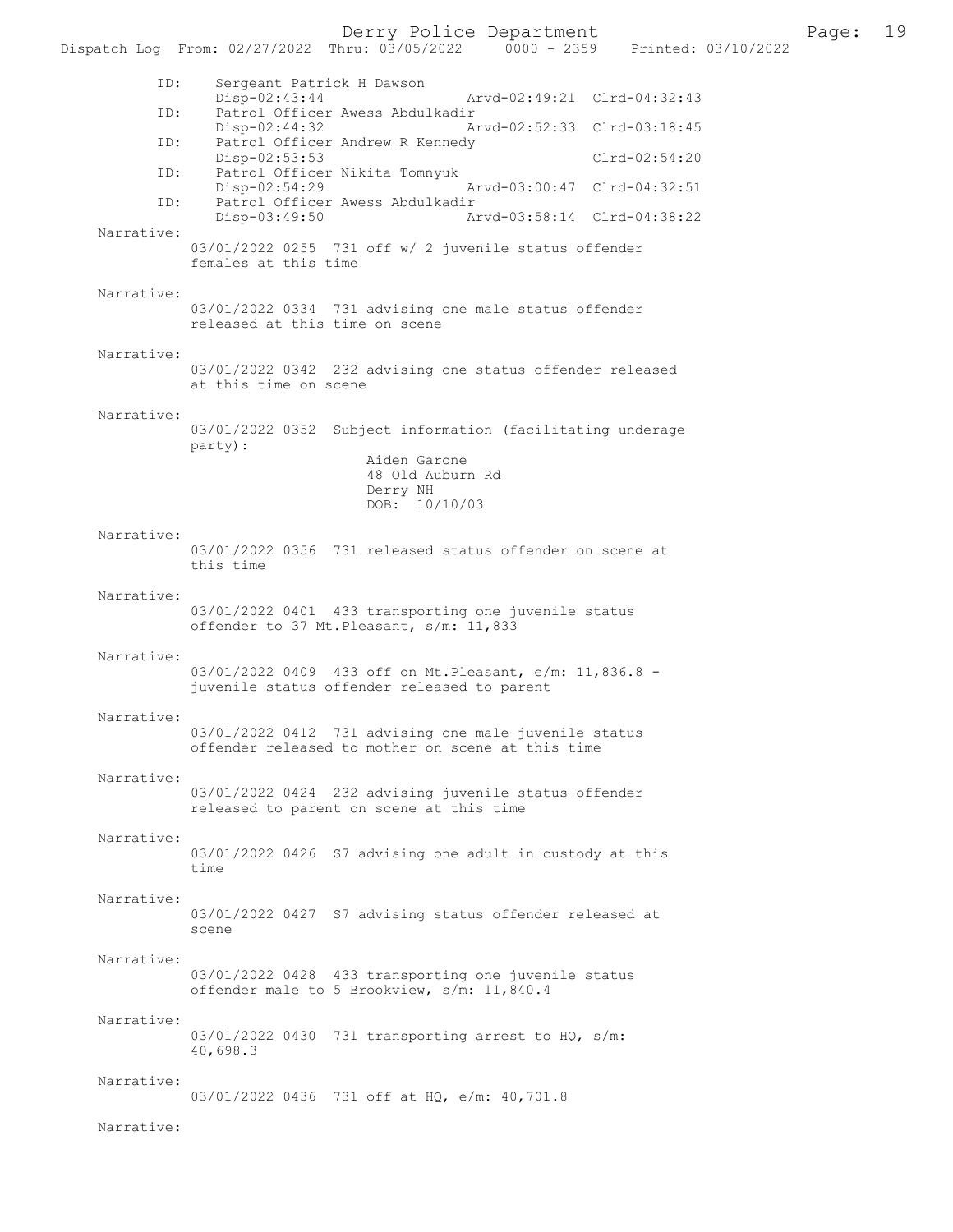Derry Police Department Fage: 20 Dispatch Log From: 02/27/2022 Thru: 03/05/2022 0000 - 2359 Printed: 03/10/2022 03/01/2022 0437 433 off on Brookview, e/m: 11,844.8, released juvenile status offender to parent at this time Narrative: 03/01/2022 0501 731 transporting subject back to 48 Old Auburn Rd, s/m: 40,701.8 Narrative: 03/01/2022 0507 731 off on Old Auburn, e/m: 40,705.2 Refer To Field Int: 22-722-FI 22-3257 0815 Initiated - Community Relations No Action Required 2 Call Taker: Dispatcher Jess W Arcand Location/Address: PINKERTON ST ID: Patrol Officer Brian J Landry Patrol Officer Brian J Landry<br>Arvd-08:15:00 Clrd-09:28:22 22-3258 0818 Initiated - SUBPOENA DELIVERY Served 1 Call Taker: Dispatcher Jess W Arcand Location/Address: ALYSSA DR ID: Patrol Officer James M McClafferty Arvd-08:18:00 Clrd-08:23:25 22-3259 0821 Phone - MEDICAL EMERGENCY Assistance Rendered 1 Call Taker: Dispatcher Jess W Arcand Location/Address: E BROADWAY ous.<br>ID: Patrol Officer Timothy J Underhill<br>Disp-08:22:00 Arvd Disp-08:22:00 Arvd-08:29:16 Clrd-08:48:57 ID: Patrol Officer Sara R Joyce<br>Disp-08:22:06 Disp-08:22:06 <br>ID: Sergeant Jeffrey M Dawe <br>Displays arvd-08:23:38 Clrd-08:49:07 Sergeant Jeffrey M Dawe<br>Disp-08:23:45 Disp-08:23:45 Arvd-08:23:47 Clrd-08:48:40 Narrative: 03/01/2022 0826 S9 ON A PED CHECK Narrative: 03/01/2022 0835 ONE IN CUSTODY FOR IEA Narrative: 03/01/2022 0836 124 TRANSPORTING ONE TO PMC SM 22574.5 Narrative: 03/01/2022 0838 124 OFF AT PMC EM 22575.2 Refer To Field Int: 22-713-FI 22-3260 0839 Initiated - MV STOP Warning Issued 3 Call Taker: Dispatcher Jess W Arcand Location/Address: BERRY RD ID: Patrol Officer James M McClafferty Arvd-08:39:00 Clrd-08:40:40 22-3261 0856 Initiated - MV STOP Warning Issued 3 Call Taker: Dispatcher Jess W Arcand Location/Address: MANCHESTER RD ID: Patrol Officer Sara R Joyce Arvd-08:56:00 Clrd-09:01:24 Refer To Citation: 22-780-CN 22-3262 0912 Initiated - DEPARTMENT INFO Services Rendered 3 Call Taker: Dispatcher Jess W Arcand Location/Address: MUNICIPAL DR ID: Patrol Officer Tyler S Daniel Arvd-09:12:00 Clrd-09:29:26 Narrative: 03/01/2022 0912 TEST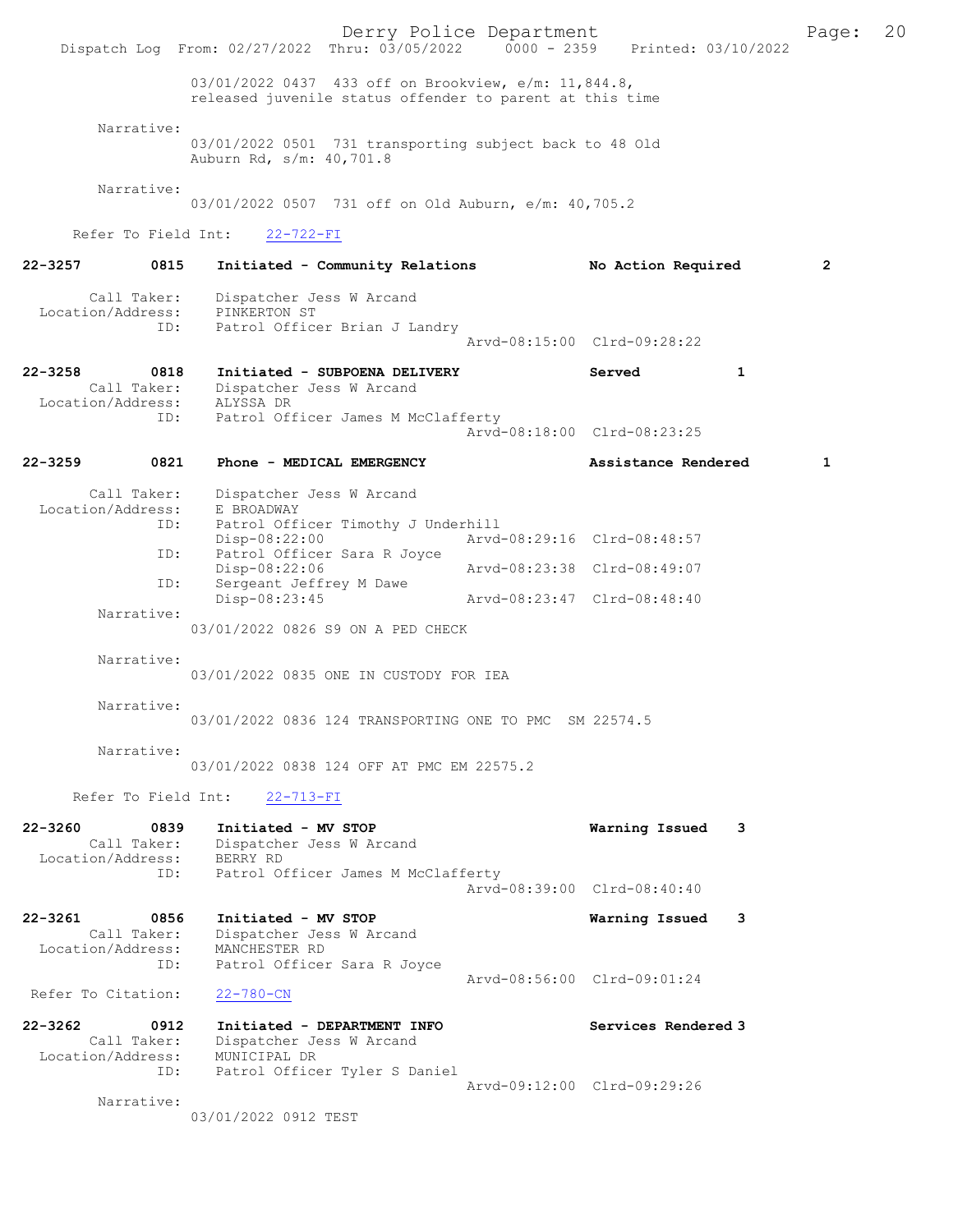Refer To Field Int: 22-714-FI

| 22-3263     | 0923<br>Call Taker:<br>Location/Address:        | Initiated - FOLLOW-UP<br>Dispatcher Jess W Arcand<br>MAPLE ST                                 | Services Rendered 2                   |
|-------------|-------------------------------------------------|-----------------------------------------------------------------------------------------------|---------------------------------------|
|             | ID:                                             | Patrol Officer Timothy J Underhill                                                            | Arvd-09:23:00 Clrd-09:27:41           |
| $22 - 3264$ | 0924                                            | Initiated - Community Relations                                                               | $\overline{2}$<br>No Action Required  |
|             | Call Taker:<br>Location/Address:<br>ID:         | Dispatcher Jess W Arcand<br>PINKERTON ST<br>Sergeant Jeffrey M Dawe                           | Arvd-09:24:00 Clrd-09:51:12           |
| $22 - 3265$ | 0932                                            | Initiated - Community Relations                                                               | No Action Required<br>$\mathbf{2}$    |
|             | Call Taker:<br>Location/Address:<br>ID:         | Dispatcher Jess W Arcand<br>PINKERTON ST<br>Patrol Officer James M McClafferty                |                                       |
|             |                                                 |                                                                                               | Arvd-09:32:00 Clrd-10:51:01           |
| 22-3266     | 0945<br>Call Taker:<br>Location/Address:        | Initiated - PROPERTY CHECK<br>Dispatcher Jess W Arcand<br>FORDWAY ST                          | Services Rendered 2                   |
|             | ID:                                             | Patrol Officer Brian J Landry                                                                 | Aryd-09:45:00 Clrd-10:04:22           |
| $22 - 3267$ | 0950                                            | 911 - DRUG OVERDOSE                                                                           | $\overline{2}$<br>Assistance Rendered |
|             | Call Taker:<br>Location/Address:                | Dispatcher Jess W Arcand<br>FAIRFAX AVE                                                       |                                       |
|             | ID:                                             | Patrol Officer Sara R Joyce<br>$Disp-09:51:02$                                                | Arvd-09:52:53 Clrd-10:13:42           |
|             | ID:                                             | Patrol Officer Timothy J Underhill<br>Disp-09:51:05                                           | Arvd-09:52:30 Clrd-10:13:43           |
|             | ID:                                             | Sergeant Jeffrey M Dawe<br>Disp-09:51:25                                                      | Arvd-09:55:19 Clrd-10:13:39           |
| 22-3268     | 1027                                            | Initiated - FOLLOW-UP                                                                         | No Action Required<br>$\mathbf{2}$    |
|             | Call Taker:<br>Location/Address:<br>ID:         | Dispatcher Jess W Arcand<br>MANCHESTER RD<br>Patrol Officer Timothy J Underhill               |                                       |
|             |                                                 |                                                                                               | Arvd-10:27:00 Clrd-10:30:16           |
| $22 - 3269$ | 1034                                            | Initiated - FOLLOW-UP                                                                         | No Action Required<br>$\overline{2}$  |
|             | Call Taker:<br>Location/Address:<br>ID:         | Dispatcher Jess W Arcand<br>PARKLAND DR<br>Patrol Officer Timothy J Underhill                 |                                       |
|             |                                                 |                                                                                               | Arvd-10:34:00 Clrd-10:38:04           |
| 22-3270     | 1112<br>Call Taker:<br>Location/Address:<br>ID: | Initiated - PAPER SERVICE<br>Dispatcher Jess W Arcand<br>SILVER ST<br>Sergeant Jeffrey M Dawe | 3<br>Served                           |
|             | ID:                                             | Patrol Officer James M McClafferty                                                            | Arvd-11:12:00 Clrd-12:16:59           |
|             | Cleared By:                                     | $Disp-11:13:26$<br>Sergeant Jeffrey M Dawe                                                    | Arvd-11:20:42 Clrd-13:26:05           |
|             | ID:                                             | Patrol Officer Brian J Landry<br>$Disp-11:13:31$                                              | Arvd-11:20:42 Clrd-11:29:40           |
|             | ID:                                             | Detective Kevin G Ruppel<br>$Disp-11:13:56$                                                   | Arvd-11:23:15 Clrd-14:10:03           |
|             | ID:                                             | Detective Scott A Tompkins<br>$Disp-11:13:59$                                                 | Arvd-11:23:15 Clrd-14:10:03           |
|             | ID:                                             | Detective Daniel J McCarthy<br>Disp-11:14:01                                                  | Arvd-11:23:15 Clrd-14:10:03           |
|             | ID:                                             | Patrol Officer James M McClafferty                                                            |                                       |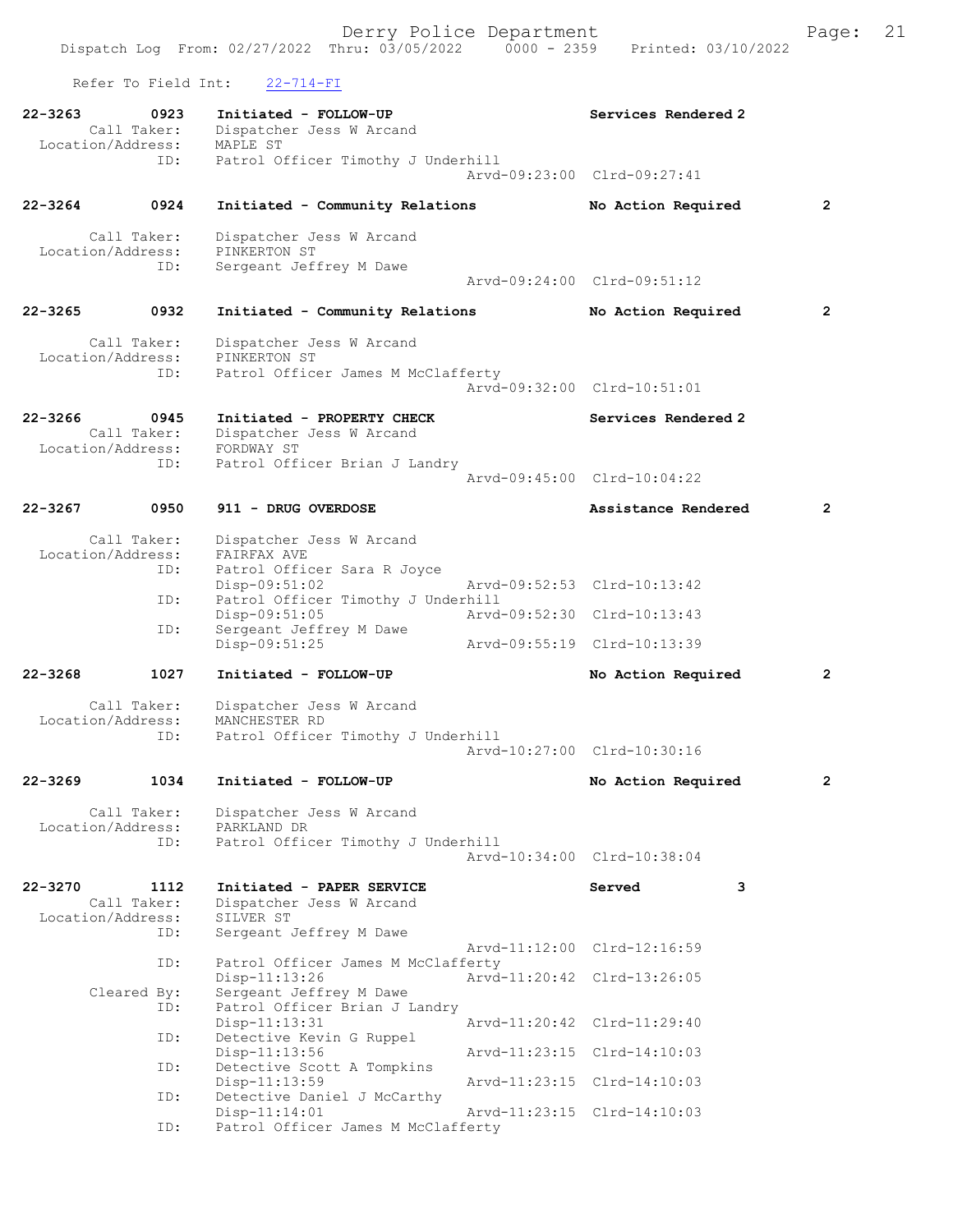Derry Police Department Fage: 22 Dispatch Log From: 02/27/2022 Thru: 03/05/2022 0000 - 2359 Printed: 03/10/2022 Disp-13:27:37 Arvd-13:27:41 Clrd-14:09:01 Dispatched By: Sergeant Jeffrey M Dawe Arrived By: Sergeant Jeffrey M Dawe Narrative: 03/01/2022 1404 DETECTIVES CLEAR SEARCH WARRANT 22-3271 1139 Other - TRAFFIC CONTROL Assistance Rendered 3 Call Taker: Dispatcher Jess W Arcand Location/Address: BIRCH ST ID: Patrol Officer Brian J Landry<br>Disp-11:39:48 Arvd-11:39:51 Clrd-11:47:45 22-3272 1148 Initiated - SUBPOENA DELIVERY Served 1 Call Taker: Dispatcher Jess W Arcand Location/Address: PARKLAND DR ID: Patrol Officer Brian J Landry Arvd-11:48:00 Clrd-11:55:56 22-3273 1227 911 - ERRATIC OPERATION Gone on Arrival 2 Call Taker: Dispatcher Jess W Arcand Location/Address: N MAIN ST ID: Patrol Officer Timothy J Underhill Disp-12:27:33 Arvd-12:28:00 Clrd-12:33:08 22-3274 1240 Initiated - FOLLOW-UP Cleared 2 Call Taker: Dispatcher Jess W Arcand Location/Address: SILVESTRI CIR ID: Patrol Officer Timothy J Underhill Arvd-12:40:00 Clrd-13:05:43 22-3275 1244 Phone - PARKING COMPLAINT NELL SENT ON THEIR WAY 1 Call Taker: Dispatcher Jess W Arcand Location/Address: [DY 2560] BIRCH ST ID: Patrol Officer Sara R Joyce Disp-12:45:26 Arvd-12:52:44 Clrd-12:55:49 Narrative: Black Dodge Pick-up Refer To Field Int: 22-730-FI 22-3276 1326 Phone - WELFARE CHECK Services Rendered 2 Call Taker: Sergeant Jeffrey M Dawe Location/Address: [DY 3474] ROCKINGHAM RD ID: Patrol Officer Sara R Joyce Disp-13:29:37 Clrd-13:34:42 Cleared By: Dispatcher Jess W Arcand ID: Patrol Officer Brian J Landry Disp-13:29:45 Arvd-13:42:21 Clrd-14:25:25 Arrived By: Dispatcher Jess W Arcand Cleared By: Dispatcher Jess W Arcand Refer To Field Int: 22-719-FI 22-3277 1330 Phone - SUSPICIOUS ACTIVITY Services Rendered 2 Call Taker: Dispatcher Jess W Arcand Location/Address: TSIENNETO RD ID: Patrol Officer Sara R Joyce Arvd-13:50:15 Clrd-13:56:03 Refer To Field Int: 22-731-FI 22-3278 1510 Initiated - FOLLOW-UP Cleared 2 Call Taker: Dispatcher Christina L Power Location/Address: ASHLEIGH DR ID: Patrol Officer Joshua W Morse Arvd-15:10:00 Clrd-15:20:56 Patrol Officer Michael P Accorto 22-3279 1512 Phone - SHOPLIFTING Cancelled Prior to Arrival 3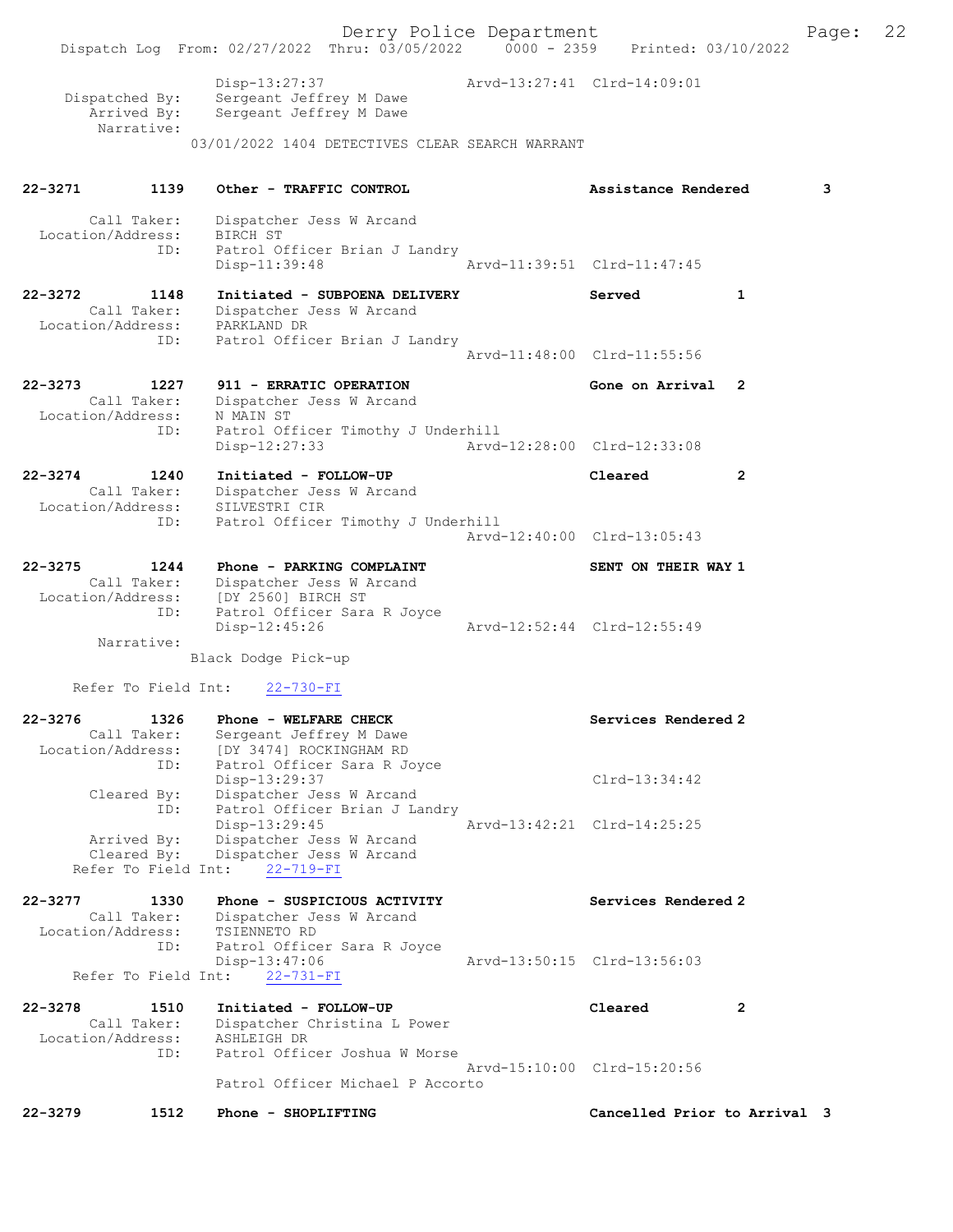| $22 - 3288$<br>1709<br>Call Taker:<br>Location/Address:        | Initiated - MV STOP<br>Sergeant Jared Knox<br>ROCKINGHAM RD                                                  |               | Warning Issued              | 3              |
|----------------------------------------------------------------|--------------------------------------------------------------------------------------------------------------|---------------|-----------------------------|----------------|
| Refer To Accident:                                             | $22 - 128 - AC$                                                                                              |               |                             |                |
|                                                                | Cate vs parked car, non reportable                                                                           |               |                             |                |
| Narrative:                                                     |                                                                                                              |               |                             |                |
| Narrative:                                                     | 03/01/2022 1723 DFD on scene                                                                                 |               |                             |                |
| Narrative:                                                     | 03/01/2022 1717 DFD requested                                                                                |               |                             |                |
| ID:                                                            | Patrol Officer Samuel J Troy<br>Disp-17:06:46                                                                |               | Arvd-17:10:33 Clrd-18:37:10 |                |
| 22-3287<br>1706<br>Call Taker:<br>Location/Address:            | Phone - MV ACCIDENT<br>Dispatcher Christina L Power<br>CRYSTAL AVE                                           |               | Report Taken                | 1              |
| ID:                                                            | Patrol Officer Cody Johnson<br>Disp-16:47:04                                                                 |               | Arvd-16:47:09 Clrd-16:47:10 |                |
| 22-3286<br>1646<br>Call Taker:<br>Location/Address:            | Walk-In - SEXUAL OFFENDER REGISTRATION<br>Dispatcher Christina L Power<br>MUNICIPAL DR                       |               | Services Rendered 1         |                |
| Refer To Citation:                                             | Patrol Officer Michael P Accorto<br>$22 - 781 - CN$                                                          |               | Arvd-16:37:00 Clrd-16:46:11 |                |
| 22-3285<br>1637<br>Call Taker:<br>Location/Address:<br>ID:     | Initiated - MV STOP<br>Dispatcher Christina L Power<br>E DERRY RD<br>Patrol Officer Joshua W Morse           |               | Warning Issued              | 3              |
|                                                                |                                                                                                              |               | Arvd-16:16:00 Clrd-16:24:30 |                |
| $22 - 3284$<br>1616<br>Call Taker:<br>Location/Address:<br>ID: | Initiated - SUBPOENA DELIVERY<br>Dispatcher Christina L Power<br>CRYSTAL AVE<br>Patrol Officer Samuel J Troy |               | Served                      | $\mathbf{1}$   |
| Refer To Incident:                                             | 22-327-OF                                                                                                    |               |                             |                |
| Location/Address:<br>ID:                                       | N SHORE (BL) RD<br>Detective Victoria M Kidd                                                                 |               | Arvd-16:16:00 Clrd-16:29:24 |                |
| $22 - 3283$<br>1616                                            | Initiated - LARCENY /FORGERY/ FRAUD<br>Call Taker: Detective Victoria M Kidd                                 |               | Report Taken                | $\overline{2}$ |
| Refer To Field Int:                                            | Disp-16:13:48<br>$22 - 720 - FI$                                                                             |               | Aryd-16:13:50 Clrd-16:37:22 |                |
| ID:<br>ID:                                                     | Patrol Officer Tyler S Daniel<br>Patrol Officer Tyler S Daniel                                               |               | Arvd-15:49:00 Clrd-16:13:27 |                |
| 22-3282<br>1549<br>Call Taker:<br>Location/Address:            | Initiated - ASSIST CITIZEN<br>Dispatcher Christina L Power<br>LAWRENCE RD                                    |               | <b>ADVICE GIVEN</b>         | 3              |
| Location/Address:<br>ID:                                       | SPINNAKER DR<br>Patrol Officer Ryan M Panaro<br>$Disp-15:48:00$                                              |               | Arvd-15:57:19 Clrd-16:13:39 |                |
| 22-3281<br>1547<br>Call Taker:                                 | Phone - OHRV COMPLAINT<br>Dispatcher Christina L Power                                                       |               | Could Not Locate 1          |                |
| Call Taker:<br>Location/Address:<br>ID:                        | Dispatcher Christina L Power<br>ASHLEIGH DR<br>Patrol Officer Samuel J Troy                                  |               | Arvd-15:18:00 Clrd-15:22:58 |                |
| $22 - 3280$<br>1518                                            | Initiated - FOLLOW-UP                                                                                        |               | Cleared                     | $\mathbf{2}$   |
| Call Taker:<br>Location/Address:                               | Dispatcher Christina L Power<br>ASHLEIGH DR                                                                  |               |                             |                |
|                                                                | Dispatch Log From: 02/27/2022 Thru: 03/05/2022                                                               | $0000 - 2359$ | Printed: 03/10/2022         |                |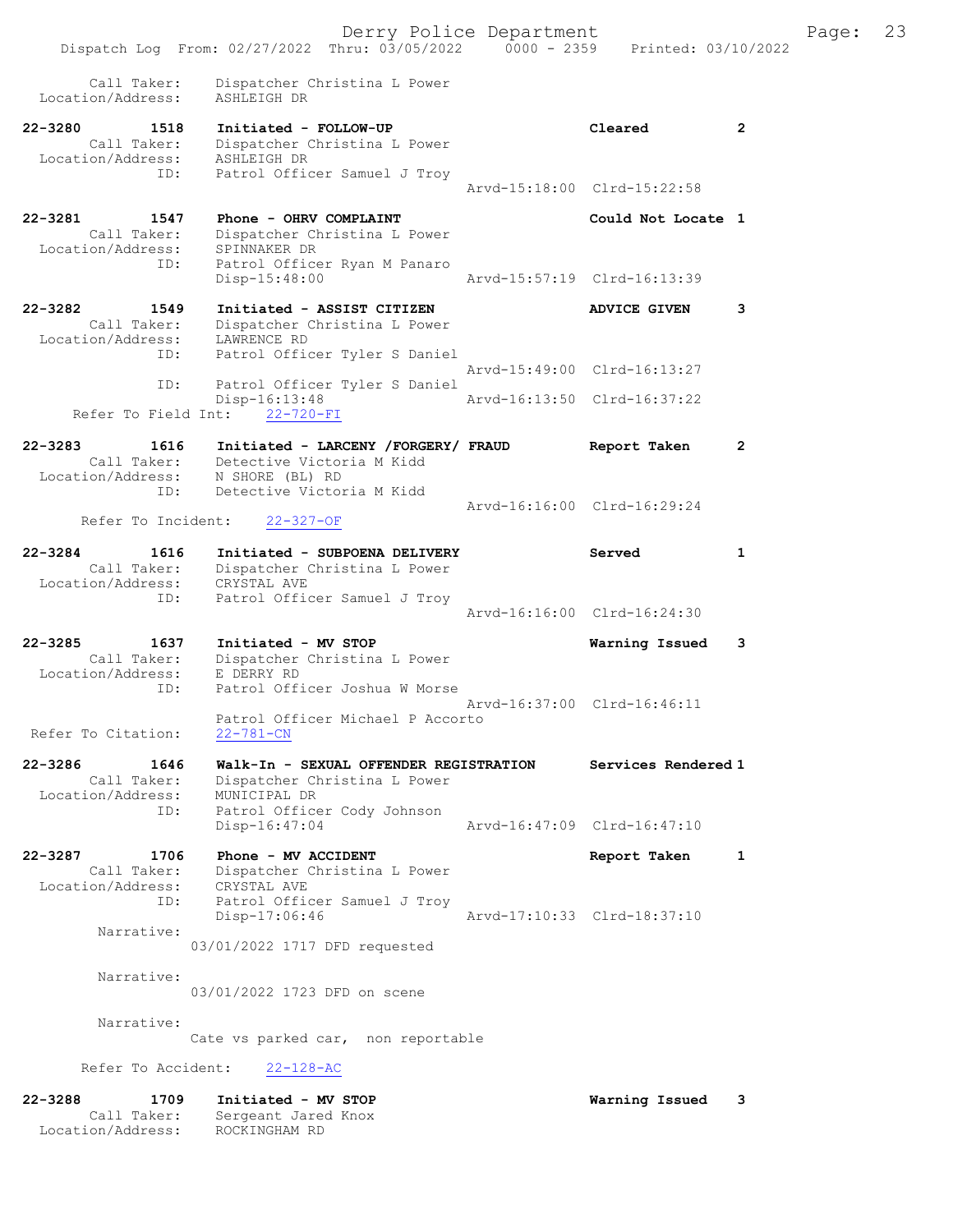|                                                                | Dispatch Log From: 02/27/2022 Thru: 03/05/2022 0000 - 2359                                                                      | Derry Police Department | Printed: 03/10/2022         |                |
|----------------------------------------------------------------|---------------------------------------------------------------------------------------------------------------------------------|-------------------------|-----------------------------|----------------|
| ID:                                                            | Patrol Officer Awess Abdulkadir                                                                                                 |                         |                             |                |
| Cleared By:<br>Refer To Citation:                              | Dispatcher Christina L Power<br>$22 - 782 - CN$                                                                                 |                         | Aryd-17:09:00 Clrd-17:18:40 |                |
| 22-3289<br>1733<br>Call Taker:<br>Location/Address:<br>ID:     | Phone - ASSIST OTHER AGENCY<br>Dispatcher Christina L Power<br>ASHLEIGH DR<br>Patrol Officer Joshua W Morse                     |                         | Services Rendered 3         |                |
| Narrative:                                                     | $Disp-17:35:01$<br>Patrol Officer Michael P Accorto                                                                             |                         | Arvd-17:43:55 Clrd-17:50:41 |                |
| Refer To Field Int:                                            | party left<br>$22 - 736 - FI$                                                                                                   |                         |                             |                |
| $22 - 3290$<br>1740                                            | Phone - ASSIST OTHER AGENCY                                                                                                     |                         | Report Taken                | 3              |
| Call Taker:<br>ID:                                             | Dispatcher Christina L Power<br>Location/Address: [DY 2] MUNICIPAL DR<br>Patrol Officer Cody Johnson                            |                         |                             |                |
|                                                                | Disp-17:41:34<br>Refer To Incident: 22-328-OF                                                                                   |                         | Aryd-17:41:36 Clrd-17:41:45 |                |
| $22 - 3291$<br>1741<br>Call Taker:<br>Location/Address:        | Phone - ASSIST OTHER AGENCY<br>Dispatcher Christina L Power<br>MUNICIPAL DR                                                     |                         | Report Taken                | з              |
| ID:<br>Refer To Incident:                                      | Patrol Officer Cody Johnson<br>Disp-17:42:18<br>$22 - 329 - OF$                                                                 |                         | Arvd-17:42:20 Clrd-17:42:27 |                |
| 22-3292<br>1757<br>Call Taker:<br>Location/Address:            | Initiated - FOLLOW-UP<br>Dispatcher Christina L Power<br>E BROADWAY                                                             |                         | Cleared                     | 2              |
| ID:                                                            | Patrol Officer Joshua W Morse<br>Patrol Officer Michael P Accorto                                                               |                         | Arvd-17:57:00 Clrd-18:05:29 |                |
| $22 - 3293$<br>1952<br>Call Taker:<br>Location/Address:        | Initiated - FOLLOW-UP<br>Dispatcher Christina L Power<br>BRIAN AVE                                                              |                         | Cleared                     | $\overline{2}$ |
| ID:                                                            | Patrol Officer Kevin L Davies                                                                                                   |                         | Arvd-19:52:00 Clrd-20:03:48 |                |
| 22-3294<br>2007<br>Call Taker:<br>Location/Address:            | Initiated - FOLLOW-UP<br>Dispatcher Christina L Power<br>E BROADWAY                                                             |                         | Cleared                     | $\overline{2}$ |
| ID:                                                            | Patrol Officer Joshua W Morse<br>Patrol Officer Michael P Accorto                                                               |                         | Arvd-20:07:00 Clrd-20:46:49 |                |
| $22 - 3295$<br>2101<br>Call Taker:<br>Location/Address:<br>ID: | Initiated - VEHICLE OFF THE ROAD<br>Dispatcher Christina L Power<br>TSIENNETO RD + BARKLAND DR<br>Patrol Officer Joshua W Morse |                         | <b>Vehicle Moved</b>        | $\overline{2}$ |
| Refer To Field Int:                                            | Patrol Officer Michael P Accorto<br>$22 - 737 - FI$                                                                             |                         | Aryd-21:01:00 Clrd-21:19:09 |                |
| $22 - 3296$<br>2108<br>Call Taker:                             | Phone - DEPARTMENT INFO<br>Dispatcher Christina L Power                                                                         |                         | Message Delivered 3         |                |
| Location/Address:<br>ID:<br>Narrative:                         | [DY 2] MUNICIPAL DR<br>Dispatcher Christina L Power<br>Disp-21:09:14                                                            |                         | Arvd-21:09:15 Clrd-21:09:17 |                |
|                                                                | DPW notified of FFP                                                                                                             |                         |                             |                |
| $22 - 3297$<br>2113<br>Call Taker:                             | Phone - MV ACCIDENT<br>Dispatcher Christina L Power                                                                             |                         | Report Taken                | 1              |

Location/Address: CHESTER RD + TSIENNETO RD

Page: 24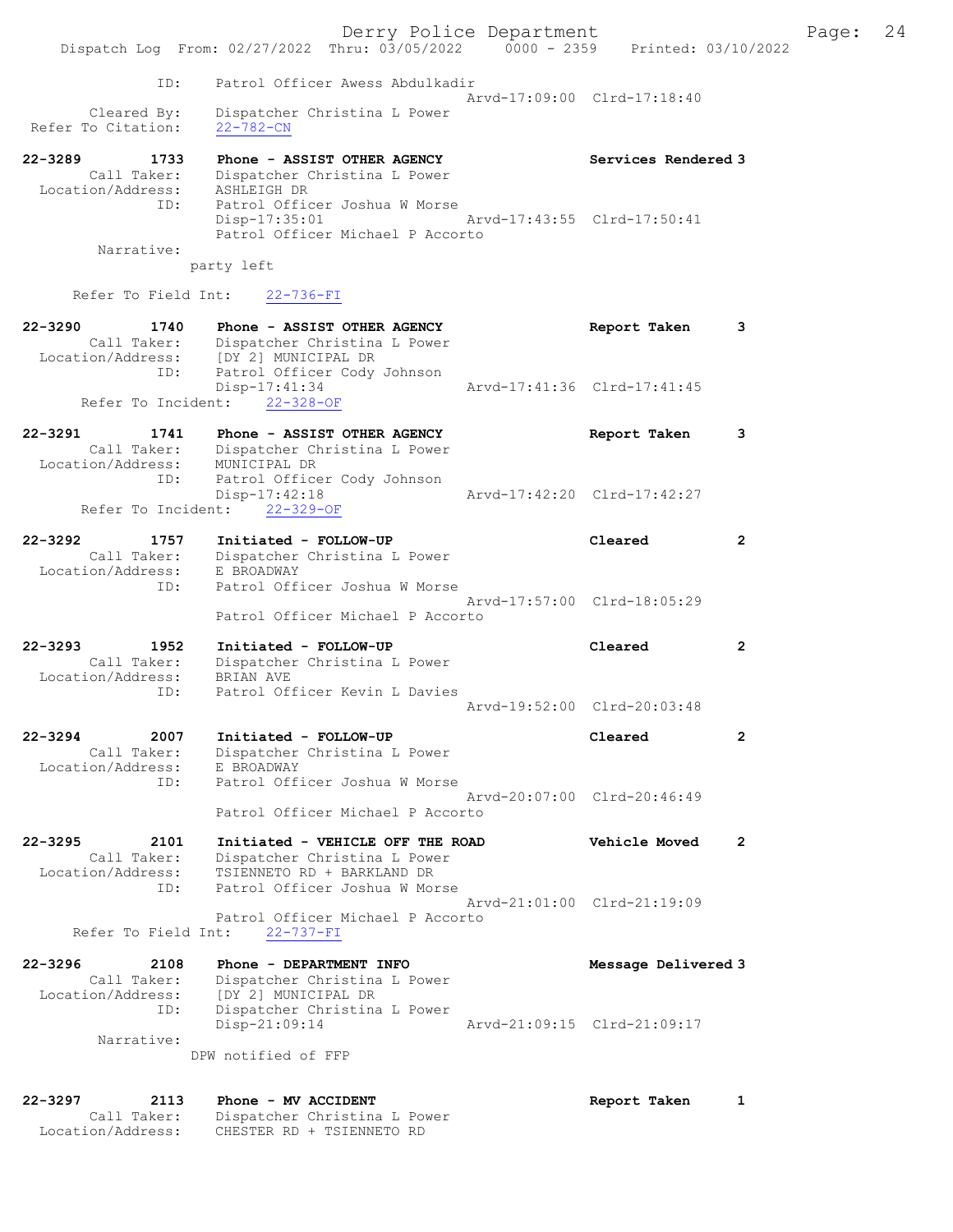Derry Police Department The Page: 25 Dispatch Log From: 02/27/2022 Thru: 03/05/2022 0000 - 2359 Printed: 03/10/2022 ID: Patrol Officer Kevin L Davies Disp-21:13:36 Arvd-21:18:07 Clrd-21:39:28<br>TD: Sergeant Jeffrey M Dawe Sergeant Jeffrey M Dawe Disp-21:27:09 Clrd-21:28:55 Narrative: Sullivan vs Fabiano, full report Refer To Accident: 22-129-AC 22-3298 2125 Phone - DISTURBANCE 21 Assistance Rendered 1 Call Taker: Patrol Officer Robert Corwin Location/Address: PARKLAND DR ID: Patrol Officer Ryan M Panaro Disp-21:26:36 Arvd-21:29:10 Clrd-22:18:16<br>Dispatched By: Dispatcher Christina L Power Dispatcher Christina L Power Arrived By: Dispatcher Christina L Power Cleared By: Dispatcher Christina L Power ID: Patrol Officer Joshua W Morse Disp-21:27:05 Clrd-21:27:41 Patrol Officer Michael P Accorto Dispatched By: Dispatcher Christina L Power Cleared By: Dispatcher Christina L Power ID: Patrol Officer Samuel J Troy Disp-21:27:44 Arvd-21:32:30 Clrd-22:18:14 Dispatched By: Dispatcher Christina L Power Arrived By: Dispatcher Christina L Power Cleared By: Dispatcher Christina L Power ID: Sergeant Jeffrey M Dawe Disp-21:28:59 Arvd-21:32:31 Clrd-22:18:13 Dispatched By: Dispatcher Christina L Power Arrived By: Dispatcher Christina L Power<br>Cleared By: Dispatcher Christina L Power Dispatcher Christina L Power Refer To Field Int: 22-721-FI 22-3299 2127 Radio - VEHICLE OFF THE ROAD Vehicle Moved 2 Call Taker: Dispatcher Christina L Power<br>ion/Address: BYPASS 28 Location/Address:<br>TD: Patrol Officer Joshua W Morse<br>Disp-21:28:07 Disp-21:28:07 Arvd-21:28:42 Clrd-21:39:37 Patrol Officer Michael P Accorto Refer To Field Int: 22-735-FI 22-3300 2151 Alarm - ALARM, BURGLAR False Alarm 1 Call Taker: Patrol Officer Robert Corwin<br>Location/Address: [DY 3788] WARNER HILL RD Location/Address: [DY 3788] WARNER HILL RD ID: Patrol Officer Awess Abdulkadir Disp-21:52:21 Arvd-22:01:06 Clrd-22:15:47 Arrived By: Dispatcher Christina L Power Cleared By: Dispatcher Christina L Power<br>ID: Patrol Officer Kevin L Davies Patrol Officer Kevin L Davies Disp-21:52:24 Clrd-21:52:50<br>TD: Patrol Officer Kevin L Davies Patrol Officer Kevin L Davies<br>Disp-21:53:11 Disp-21:53:11 Arvd-22:01:07 Clrd-22:15:49<br>Arrived By: Dispatcher Christina L Power Arrived By: Dispatcher Christina L Power<br>Cleared By: Dispatcher Christina L Power Dispatcher Christina L Power Narrative: living room motion Narrative: checked and secure. Refer To Field Int: 22-745-FI 22-3301 2153 Initiated - VEHICLE OFF THE ROAD Vehicle Moved 2<br>Call Taker: Dispatcher Christina L Power Call Taker: Dispatcher Christina L Power Location/Address: ROCKINGHAM RD + BRADFORD ST ID: Patrol Officer Joshua W Morse Arvd-21:53:00 Clrd-22:00:54 Patrol Officer Michael P Accorto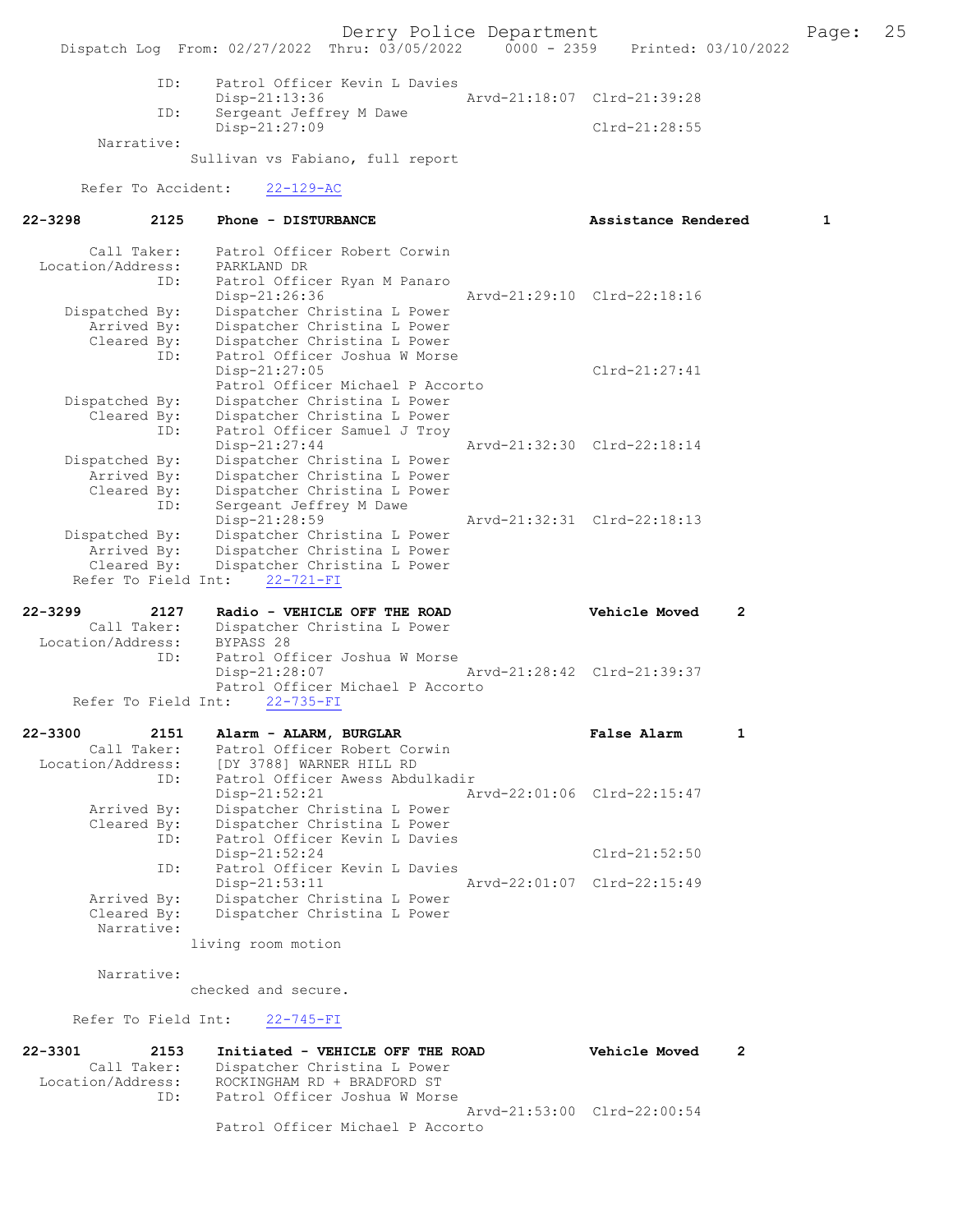| Refer To Field Int:                                            | 22-738-FI                                                                                                         |                             |                          |
|----------------------------------------------------------------|-------------------------------------------------------------------------------------------------------------------|-----------------------------|--------------------------|
| 22-3302<br>2230<br>Call Taker:<br>Location/Address:<br>ID:     | Phone - VEHICLE OFF THE ROAD<br>Patrol Officer Robert Corwin<br>ISLAND POND RD<br>Patrol Officer Awess Abdulkadir | Vehicle Moved               | $\mathbf{2}^{\prime}$    |
| Arrived By:<br>Cleared By:<br>Narrative:                       | Disp-22:32:06<br>Dispatcher Christina L Power<br>Dispatcher Christine D Carlson                                   | Arvd-22:42:15 Clrd-23:00:56 |                          |
|                                                                | 03/01/2022 2247 off with MA #2WMH51                                                                               |                             |                          |
| Narrative:                                                     | $03/01/2022$ 2257 LBP called for tow - enroute                                                                    |                             |                          |
| Narrative:                                                     | 03/01/2022 2259 LBP cancelled - car was able to get out of<br>snow                                                |                             |                          |
| $22 - 3303$<br>2233<br>Call Taker:<br>Location/Address:        | Phone - MV ACCIDENT<br>Dispatcher Christina L Power<br>SCOBIE POND RD                                             | Report Taken                | 1                        |
| ID:<br>Cleared By:<br>ID:                                      | Patrol Officer Samuel J Troy<br>Disp-22:38:05<br>Dispatcher Christine D Carlson<br>Patrol Officer Kevin L Davies  | Arvd-22:38:06 Clrd-22:55:39 |                          |
| Dispatched By:<br>Arrived By:<br>Cleared By:                   | $Disp-22:49:12$<br>Patrol Officer Robert Corwin<br>Patrol Officer Robert Corwin<br>Patrol Officer Robert Corwin   | Arvd-22:49:15 Clrd-22:56:18 |                          |
| Narrative:                                                     | 03/01/2022 2240 AAA on scene                                                                                      |                             |                          |
| Narrative:                                                     | 03/01/2022 2259 Reportable Nicholson vs snowbank                                                                  |                             |                          |
| Refer To Accident:                                             | $22 - 130 - AC$                                                                                                   |                             |                          |
| $22 - 3304$<br>2248<br>Call Taker:<br>Location/Address:        | Phone - VEHICLE OFF THE ROAD<br>Patrol Officer Robert Corwin<br>B ST                                              | Gone on Arrival             | $\overline{\phantom{a}}$ |
| ID:<br>Arrived By:                                             | Patrol Officer Kevin L Davies<br>Disp-22:56:36<br>Dispatcher Christine D Carlson                                  | Arvd-22:58:43 Clrd-23:01:03 |                          |
| Cleared By:<br>22-3305<br>2305                                 | Dispatcher Christine D Carlson<br>Phone - MV ACCIDENT                                                             | Report Taken                | 1                        |
| Call Taker:<br>Location/Address:<br>ID:                        | Patrol Officer Robert Corwin<br>BEACON HILL RD<br>Patrol Officer Andrew R Kennedy                                 |                             |                          |
| Arrived By:<br>Cleared By:<br>Refer To Citation:               | Disp-23:06:57<br>Dispatcher Christine D Carlson<br>Dispatcher Christine D Carlson<br>$22 - 784 - CN$              | Arvd-23:15:05 Clrd-23:49:56 |                          |
| Narrative:                                                     | $03/01/2022$ 2319 LBP called for tow - enroute                                                                    |                             |                          |
| Narrative:                                                     | 03/01/2022 2334 Wrecker on scene                                                                                  |                             |                          |
| Narrative:                                                     | 03/01/2022 2349 Reportable Mosher vs. mailbox                                                                     |                             |                          |
| Refer To Accident:                                             | $22 - 131 - AC$                                                                                                   |                             |                          |
| $22 - 3306$<br>2317<br>Call Taker:<br>Location/Address:<br>ID: | Initiated - MV STOP<br>Dispatcher Christine D Carlson<br>CRYSTAL AVE<br>Sergeant Patrick H Dawson                 | Warning Issued              | 3                        |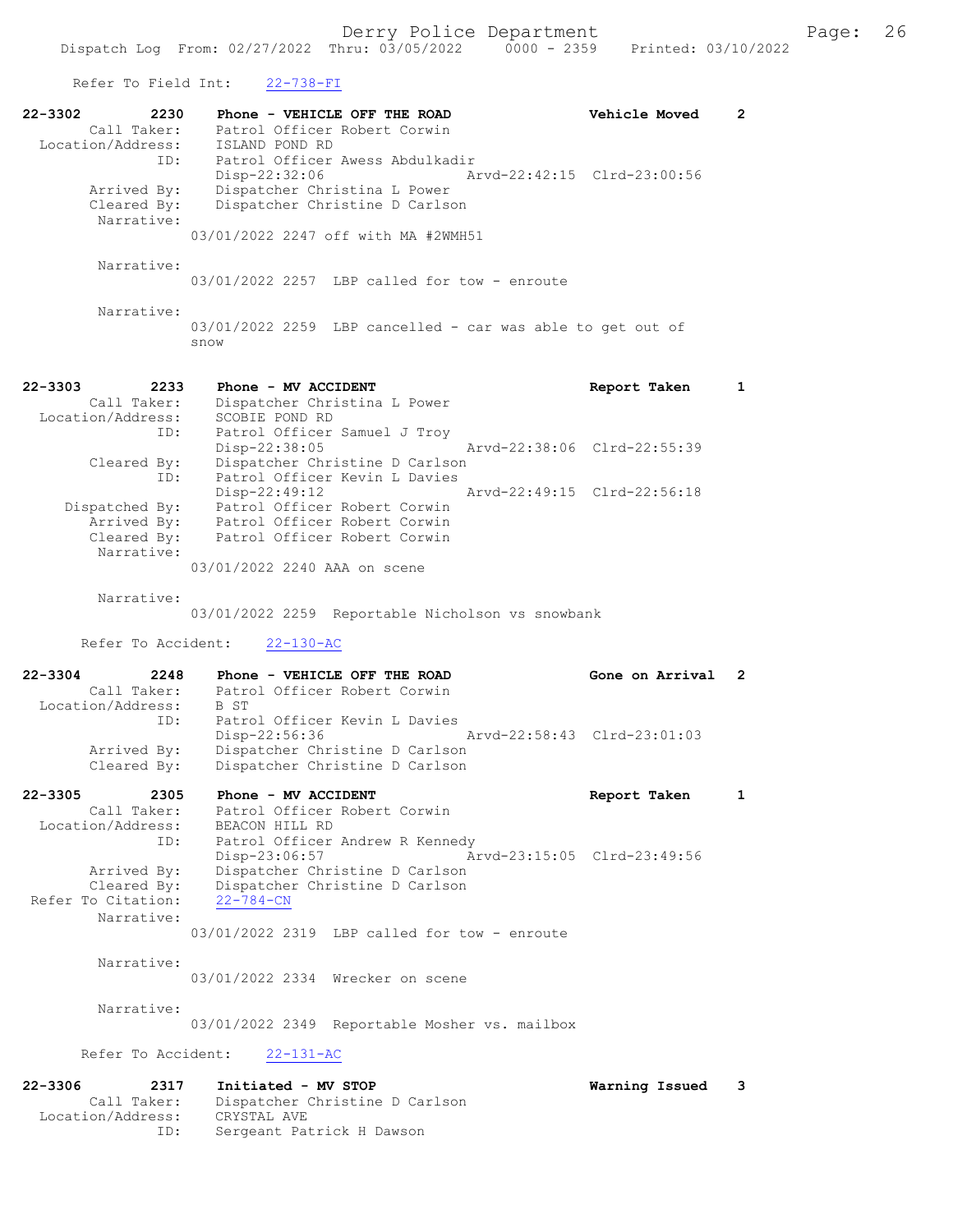```
Refer To Citation: 22-783-CN
```
Arvd-23:17:00 Clrd-23:21:15

| 22-3307<br>2340   | Initiated - PROPERTY CHECK      | Services Rendered 2         |
|-------------------|---------------------------------|-----------------------------|
| Call Taker:       | Dispatcher Christine D Carlson  |                             |
| Location/Address: | HUMPHREY RD                     |                             |
| TD:               | Patrol Officer Michael Carnazzo |                             |
|                   |                                 | Aryd-23:40:00 Clrd-23:41:07 |
|                   |                                 |                             |

22-3308 2345 Initiated - DISABLED MV No Action Required 3

| Call Taker:               | Dispatcher Christine D Carlson  |  |
|---------------------------|---------------------------------|--|
| Location/Address:         | ISLAND POND RD                  |  |
| ID:                       | Patrol Officer Michael Carnazzo |  |
|                           | Aryd-23:45:00 Clrd-23:47:58     |  |
| Cleared By:<br>Narrative: | Sergeant James M Belanger       |  |

doordash driver no problems

| $22 - 3309$<br>2348 | Phone - ABANDONED 911           | Services Rendered 1         |
|---------------------|---------------------------------|-----------------------------|
| Call Taker:         | Dispatcher Christine D Carlson  |                             |
| Location/Address:   | DERRY WAY                       |                             |
| ID:                 | Patrol Officer Awess Abdulkadir |                             |
|                     | Disp-23:49:04                   | Arvd-23:56:15 Clrd-23:57:13 |
| ID:                 | Patrol Officer Michael Carnazzo |                             |
|                     | $Disp-23:49:08$                 | Arvd-23:51:51 Clrd-23:57:14 |
| ID:                 | Sergeant Patrick H Dawson       |                             |
|                     | Disp-23:56:13                   | Arvd-23:56:14 Clrd-23:57:11 |
| Narrative:          |                                 |                             |
|                     | 03/01/2022 2357 No issues       |                             |

Refer To Field Int: 22-733-FI

| $22 - 3310$       | 2350 | Initiated - FOLLOW-UP           | Services Rendered 2                      |
|-------------------|------|---------------------------------|------------------------------------------|
| Call Taker:       |      | Dispatcher Christine D Carlson  |                                          |
| Location/Address: |      | BEACON HILL RD                  |                                          |
|                   | ID:  | Patrol Officer Andrew R Kennedy |                                          |
|                   |      |                                 | Arvd-23:50:00 Clrd-03/02/2022 @ 00:05:53 |
|                   | ID:  | Patrol Officer Michael Carnazzo |                                          |
|                   |      | $Disp-00:01:19$                 | Clrd-03/02/2022 @ 00:01:22               |
| Dispatched By:    |      | Patrol Officer Robert Corwin    |                                          |
| Cleared By:       |      | Patrol Officer Robert Corwin    |                                          |

#### For Date: 03/02/2022 - Wednesday

22-3311 0000 Phone - VEHICLE OFF THE ROAD Vehicle Moved 2 Call Taker: Patrol Officer Robert Corwin Location/Address: FROST RD ID: Patrol Officer Michael Carnazzo Disp-00:01:25 Arvd-00:10:13 Clrd-00:59:52 Arrived By: Dispatcher Christine D Carlson Cleared By: Dispatcher Christine D Carlson Narrative: 03/02/2022 0013 Birch St called for tow - enroute

Narrative:

03/02/2022 0039 Wrecker on scene

Refer To Field Int: 22-732-FI

| 22-3312           | 0114               | Initiated - MV STOP                                                            | No Action Required          | 3 |
|-------------------|--------------------|--------------------------------------------------------------------------------|-----------------------------|---|
| Location/Address: | Call Taker:<br>ID: | Dispatcher Christine D Carlson<br>S MAIN ST<br>Patrol Officer Andrew R Kennedy |                             |   |
|                   |                    |                                                                                | Arvd-01:14:00 Clrd-01:25:21 |   |

22-3313 0131 Initiated - PROPERTY CHECK Services Rendered 2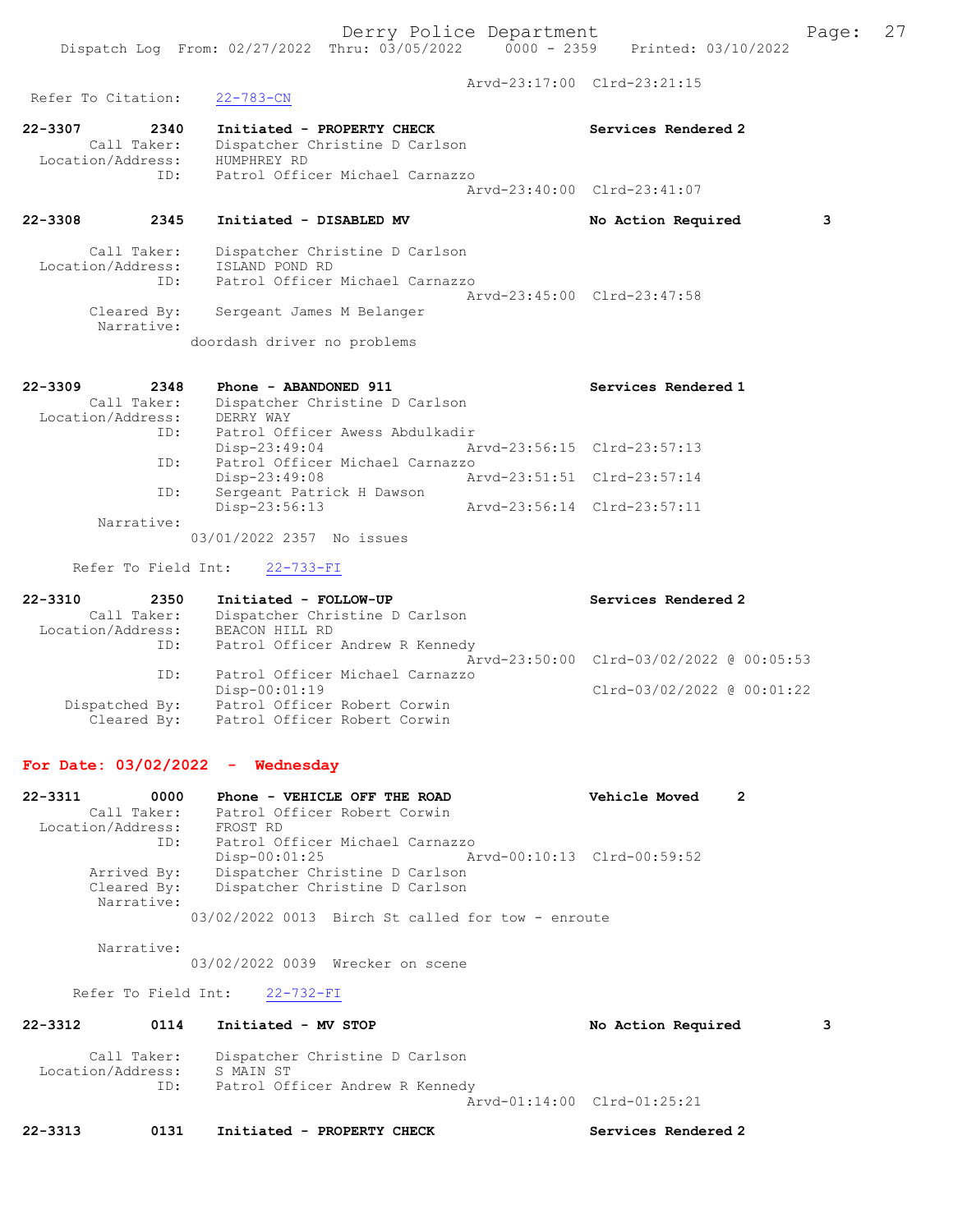Derry Police Department Fage: 28 Dispatch Log From: 02/27/2022 Thru: 03/05/2022 0000 - 2359 Printed: 03/10/2022 Call Taker: Dispatcher Christine D Carlson Location/Address: [DY 3352] ROCKINGHAM RD ID: Patrol Officer Michael Carnazzo Arvd-01:31:00 Clrd-01:31:49 22-3314 0157 Phone - WELFARE CHECK Services Rendered 2 Call Taker: Dispatcher Christine D Carlson Location/Address: DONMAC DR ID: Patrol Officer Awess Abdulkadir Disp-02:00:15 Arvd-02:05:36 Clrd-02:18:53 ID: Patrol Officer Michael Carnazzo Disp-02:00:16 Arvd-02:07:25 Clrd-02:18:51<br>
Disp-02:03:15 Arvd-02:07:44 Clrd-02:18:48 ID: Sergeant Patrick H Dawson Disp-02:03:15 Arvd-02:07:44 Clrd-02:18:48 Refer To Field Int: 22-723-FI 22-3315 0345 Phone - ALARM, BURGLAR False Alarm 1 Call Taker: Dispatcher Christine D Carlson Location/Address: [DY 3788] WARNER HILL RD ID: Patrol Officer Michael Carnazzo Disp-03:46:45 Arvd-03:55:00 Clrd-04:00:46 ID: Patrol Officer Andrew R Kennedy Disp-03:46:46 Arvd-03:55:55 Clrd-04:00:45 Narrative: 03/02/2022 0347 Interior living room motion Refer To Field Int: 22-744-FI 22-3316 0417 Initiated - MV STOP Warning Issued 3 Call Taker: Dispatcher Christine D Carlson Location/Address: ROCKINGHAM RD ID: Patrol Officer Andrew R Kennedy Arvd-04:17:00 Clrd-04:23:54 Refer To Citation: 22-785-CN 22-3317 0544 Phone - ASSIST CITIZEN Services Rendered 3 Call Taker: Dispatcher Christine D Carlson Location/Address: LINLEW DR ID: Patrol Officer Andrew R Kennedy Disp-05:45:10 Arvd-05:51:22 Clrd-06:03:08 ID: Patrol Officer Michael Carnazzo Disp-05:45:11 Arvd-05:51:23 Clrd-06:03:07 Refer To Field Int: 22-734-FI 22-3318 0803 Other - MV REPO Vehicle Towed 1 Call Taker: Dispatcher Jess W Arcand Location/Address: HIGHLAND AVE ID: Dispatcher Jess W Arcand Disp-08:17:43 Arvd-08:17:45 Clrd-08:17:47 Narrative: 03/02/2022 0804 2014 JEEP COMPASS. UNKNOWN IF OWNER IS AWARE 22-3319 0816 Initiated - SUBPOENA DELIVERY Not Served 1 Call Taker: Dispatcher Jess W Arcand Location/Address: ISLAND POND RD ID: Patrol Officer James M McClafferty Arvd-08:16:00 Clrd-08:20:09 22-3320 0821 Phone - DISTURBANCE Report Taken 1 Call Taker: Dispatcher Jess W Arcand Location/Address: PARKLAND DR ID: Patrol Officer Nicholas M Granville Disp-08:22:06 Arvd-08:23:59 Clrd-08:39:59<br>TD: Patrol Officer Brian J Landry Patrol Officer Brian J Landry Disp-08:22:10 Arvd-08:24:43 Clrd-08:40:21 ID: Sergeant Seth Plumer Disp-08:24:03 Arvd-08:24:45 Clrd-08:40:03 Refer To Incident: 22-330-OF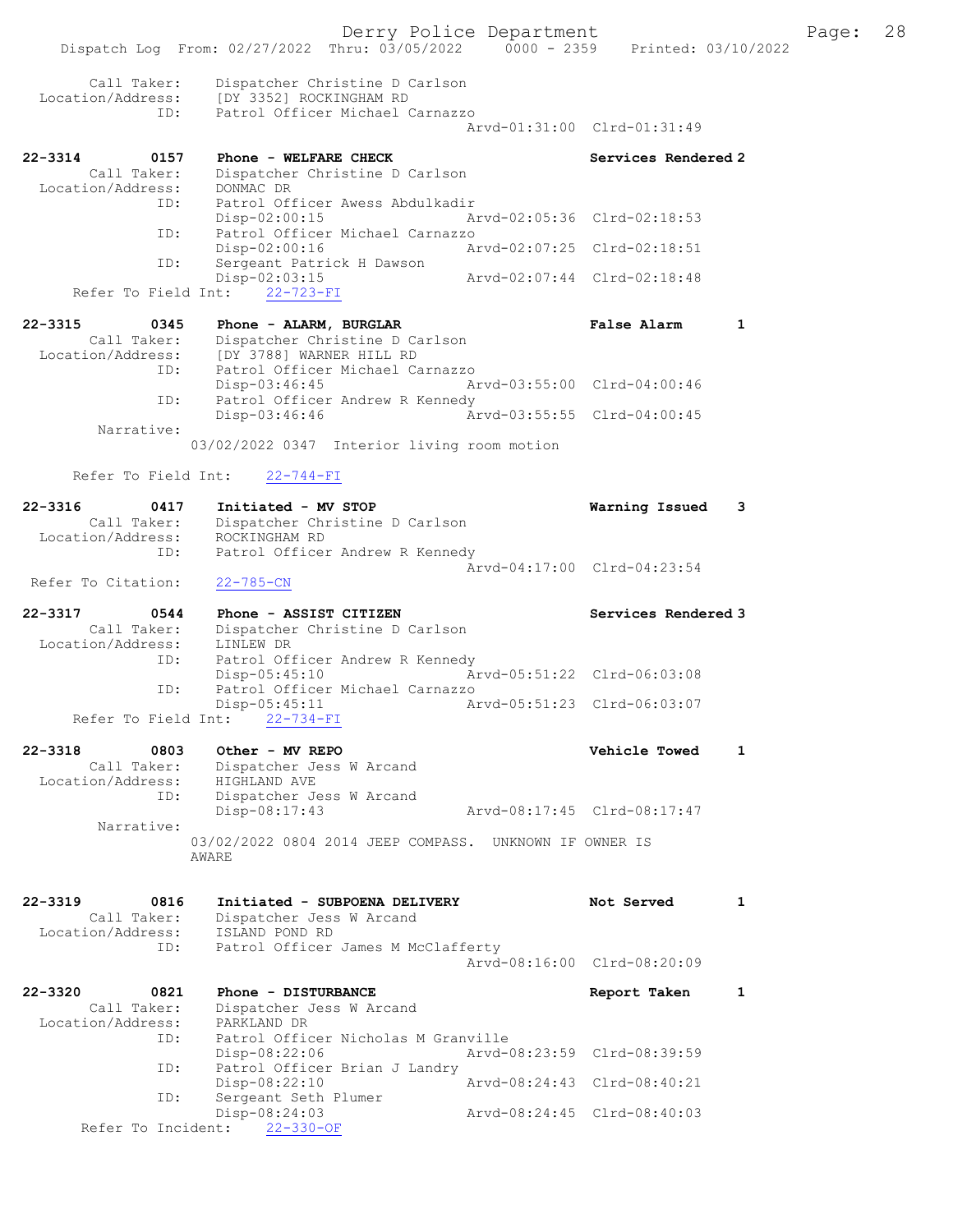| 22-3321<br>0821                  | Initiated - MV STOP                                           | Warning Issued              | 3                    |
|----------------------------------|---------------------------------------------------------------|-----------------------------|----------------------|
| Call Taker:<br>Location/Address: | Dispatcher Jess W Arcand<br>HAMPSTEAD RD                      |                             |                      |
| ID:                              | Patrol Officer Sara R Joyce                                   |                             |                      |
|                                  |                                                               | Arvd-08:21:00 Clrd-08:31:23 |                      |
| Refer To Citation:               | $22 - 786 - CN$                                               |                             |                      |
|                                  |                                                               |                             |                      |
| 22-3322<br>0824<br>Call Taker:   | Initiated - SUBPOENA DELIVERY<br>Dispatcher Jess W Arcand     | Not Served                  | $\mathbf{1}$         |
| Location/Address:                | BERRY RD                                                      |                             |                      |
| ID:                              | Patrol Officer James M McClafferty                            |                             |                      |
|                                  |                                                               | Arvd-08:24:00 Clrd-08:31:35 |                      |
| $22 - 3323$<br>0841              |                                                               |                             | $\mathbf{1}$         |
| Call Taker:                      | Initiated - SUBPOENA DELIVERY<br>Dispatcher Jess W Arcand     | Served                      |                      |
| Location/Address:                | BERRY RD                                                      |                             |                      |
| ID:                              | Patrol Officer James M McClafferty                            |                             |                      |
|                                  |                                                               | Arvd-08:41:00 Clrd-08:48:14 |                      |
| 22-3324<br>0845                  | Phone - WELFARE CHECK                                         | Services Rendered 2         |                      |
| Call Taker:                      | Dispatcher Jess W Arcand                                      |                             |                      |
| Location/Address:                | LINLEW DR                                                     |                             |                      |
| ID:                              | Patrol Officer Sara R Joyce                                   |                             |                      |
|                                  | Disp-08:48:33                                                 | Aryd-08:54:18 Clrd-09:01:38 |                      |
| ID:                              | Patrol Officer Brian J Landry<br>Disp-08:48:36                | Arvd-08:58:31 Clrd-09:01:31 |                      |
| ID:                              | Sergeant Seth Plumer                                          |                             |                      |
|                                  | Disp-08:57:01                                                 | Arvd-08:57:03 Clrd-09:01:27 |                      |
|                                  |                                                               |                             |                      |
| 22-3325<br>0846                  | Phone - WELFARE CHECK                                         | Services Rendered 2         |                      |
| Call Taker:<br>Location/Address: | Dispatcher Jess W Arcand<br>BROOK ST                          |                             |                      |
| ID:                              | Patrol Officer Nicholas M Granville                           |                             |                      |
|                                  | Disp-09:02:01                                                 | Arvd-09:07:08 Clrd-09:20:44 |                      |
|                                  |                                                               |                             |                      |
| ID:                              | Patrol Officer Brian J Landry                                 |                             |                      |
|                                  | Disp-09:02:03                                                 | Arvd-09:07:06 Clrd-09:20:46 |                      |
| ID:                              | Sergeant Seth Plumer                                          |                             |                      |
| Refer To Field Int:              | Disp-09:06:48<br>$22 - 724 - FI$                              | Arvd-09:11:32 Clrd-09:20:48 |                      |
|                                  |                                                               |                             |                      |
| 22-3326<br>0928                  | Initiated - ATTEMPTED PAPER SERVICE                           | Not Served                  | $\mathbf{2}^{\circ}$ |
| Call Taker:                      | Dispatcher Jess W Arcand                                      |                             |                      |
| Location/Address:<br>ID:         | BYPASS 28                                                     |                             |                      |
|                                  | Patrol Officer Sara R Joyce                                   | Aryd-09:28:00 Clrd-09:37:31 |                      |
| ID:                              | Patrol Officer Brian J Landry                                 |                             |                      |
|                                  | Disp-09:28:55                                                 | Arvd-09:34:07 Clrd-09:37:30 |                      |
|                                  |                                                               |                             |                      |
| 22-3327<br>0953<br>Call Taker:   | Initiated - MV STOP<br>Dispatcher Jess W Arcand               | Warning Issued              | 3                    |
| Location/Address:                | HAMPSTEAD RD                                                  |                             |                      |
| ID:                              | Patrol Officer Sara R Joyce                                   |                             |                      |
|                                  |                                                               | Arvd-09:53:00 Clrd-09:57:38 |                      |
| Refer To Citation:               | $22 - 787 - CN$                                               |                             |                      |
| $22 - 3328$<br>1100              |                                                               | Cleared                     | 3                    |
| Call Taker:                      | Initiated - Child Advocacy Center<br>Dispatcher Jess W Arcand |                             |                      |
| Location/Address:                | BIRCH ST                                                      |                             |                      |
| ID:                              | Detective Victoria M Kidd                                     |                             |                      |
|                                  |                                                               | Arvd-11:00:00 Clrd-12:43:52 |                      |
| Cleared By:<br>ID:               | Sergeant Jeffrey M Dawe<br>Detective Victoria M Kidd          |                             |                      |
|                                  | Disp-12:44:43                                                 | Arvd-12:44:45 Clrd-12:44:48 |                      |
| ID:                              | Detective Victoria M Kidd                                     |                             |                      |
|                                  | Disp-12:45:32                                                 | Arvd-12:45:34 Clrd-12:45:39 |                      |
| $22 - 3329$<br>1138              | Initiated - PROPERTY CHECK                                    | Cleared                     | $\mathbf{2}$         |
| Call Taker:                      | Dispatcher Jess W Arcand                                      |                             |                      |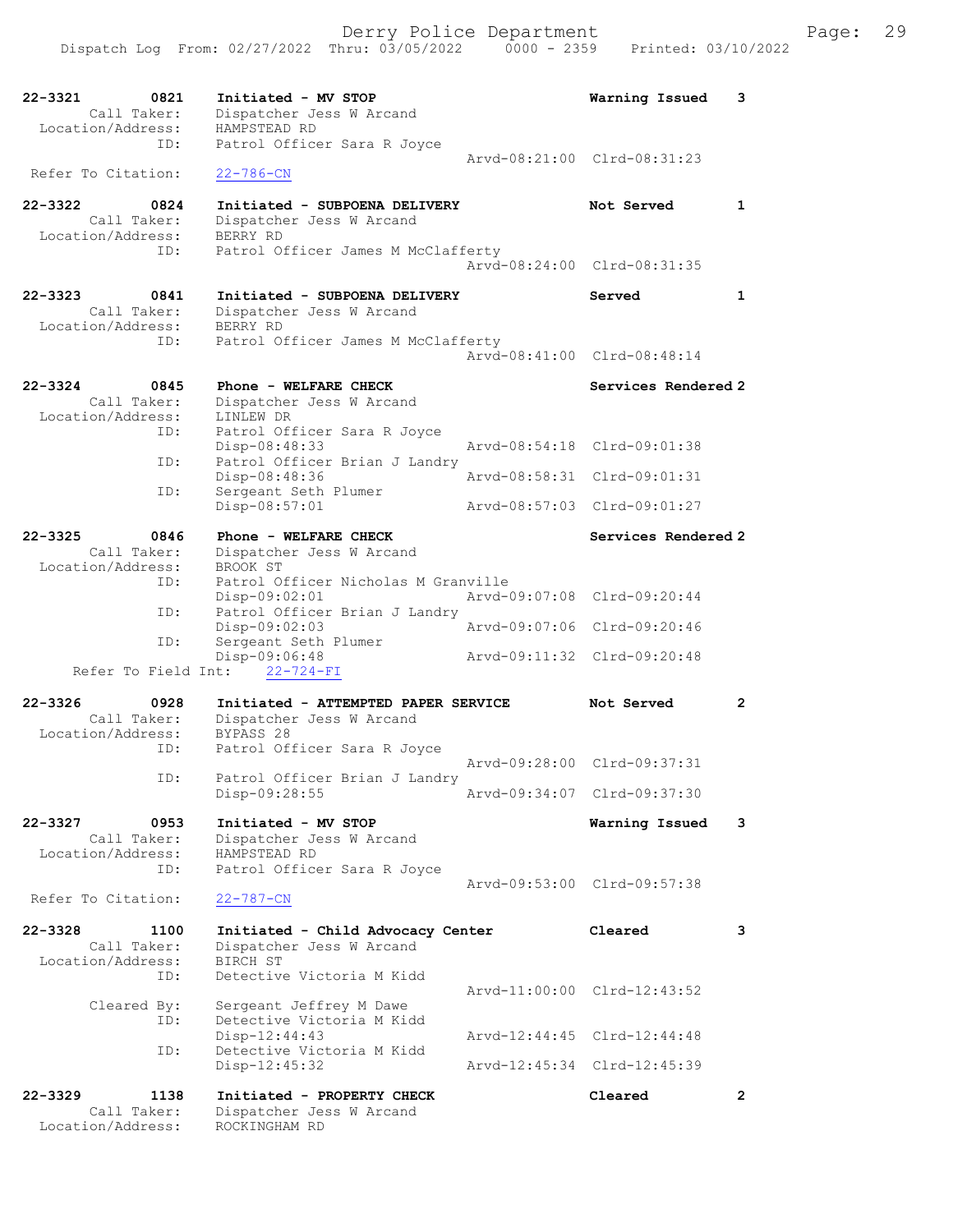Derry Police Department Fage: 30 Dispatch Log From: 02/27/2022 Thru: 03/05/2022 0000 - 2359 Printed: 03/10/2022 ID: Patrol Officer James M McClafferty Arvd-11:38:00 Clrd-12:14:04<br>Cleared By: Patrol Officer James M McClafferty Patrol Officer James M McClafferty 22-3330 1239 Phone - ASSIST OTHER AGENCY Assistance Rendered 3 Call Taker: Dispatcher Jess W Arcand Location/Address:<br>ID: PARKLAND DR<br>Patrol Officer Nicholas M Granville<br>Disp-12:45:51 Arvd-1 Disp-12:45:51 Arvd-12:51:53 Clrd-13:21:10 ID: Patrol Officer Sara R Joyce Disp-12:54:58 Clrd-12:55:03<br>ID: Sergeant Seth Plumer ID: Sergeant Seth Plumer Disp-13:06:11 Arvd-13:06:13 Clrd-13:21:08 Narrative: 03/02/2022 1239 ASSIST MANCHESTER PD Refer To Incident: 22-336-OF 22-3331 1243 Initiated - ATTEMPTED PAPER SERVICE Cleared 2 Call Taker: Sergeant Jeffrey M Dawe Location/Address: [DY 3172] EMERALD DR ess. IP: Sich -<br>ID: Patrol Officer Sara R Joyce Arvd-12:43:00 Clrd-12:54:06 Cleared By: Dispatcher Jess W Arcand ID: Patrol Officer Blake A Martineau Disp-12:43:48 Clrd-12:49:34 Cleared By: Dispatcher Jess W Arcand 22-3332 1249 Initiated - MV STOP Warning Issued 3 Call Taker: Dispatcher Jess W Arcand Location/Address: MANCHESTER RD ID: Patrol Officer Blake A Martineau Arvd-12:49:00 Clrd-12:55:22 Refer To Citation: 22-788-CN 22-3333 1254 Phone - DISABLED MV Vehicle checked 3 Call Taker: Dispatcher Jess W Arcand Location/Address: ISLAND POND RD + CEMETERY RD ID: Patrol Officer Sara R Joyce Disp-12:55:09 Arvd-12:59:26 Clrd-13:27:32 Narrative: 03/02/2022 1320 AAA NOTIFIED PRIOR TO ARRIVAL. AAA ON SCENE Refer To Field Int: 22-780-FI 22-3334 1334 Initiated - MV STOP Warning Issued 3 Call Taker: Dispatcher Jess W Arcand Location/Address: RT 28 + KILREA RD ID: Patrol Officer James M McClafferty Arvd-13:34:00 Clrd-13:37:42<br>22-789-CN Refer To Citation: 22-3335 1405 Phone - MV ACCIDENT Report Taken 1 Call Taker: Dispatcher Jess W Arcand 2.1335<br>Call Taker: Dispartner<br>Location/Address: TINKHAM AVE ID: Patrol Officer Blake A Martineau Disp-14:06:26 Arvd-14:08:18 Clrd-14:35:27<br>TD: Sergeant Seth Plumer Sergeant Seth Plumer<br>Disp-14:08:21 Disp-14:08:21 Arvd-14:08:58 Clrd-14:19:00 Narrative: 03/02/2022 1410 WATER DEPARTMENT NOTIFIED OF STRUCK HYDRANT Narrative: 03/02/2022 1413 DFD NOTIFIED Narrative: 03/02/2022 1425 DPW ON SCENE Narrative: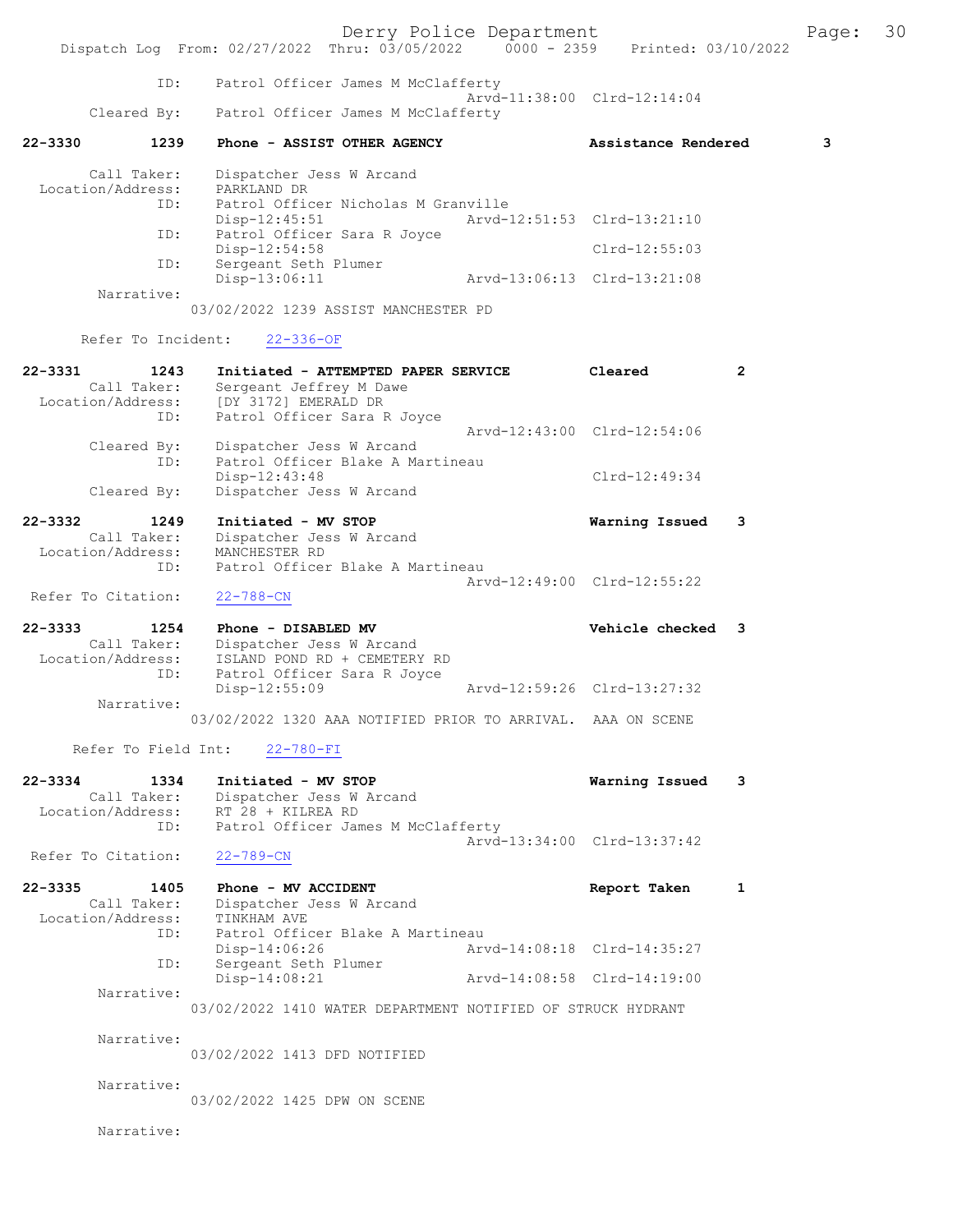03/02/2022 1435 REPORTABLE. Degou v. Fire Hydrant

## Refer To Accident: 22-132-AC

|                              | NOIGL TO NOCIDENT.  | $22 - 102 - 110$                                                            |                             |              |   |
|------------------------------|---------------------|-----------------------------------------------------------------------------|-----------------------------|--------------|---|
| 22-3336<br>Location/Address: | 1447<br>Call Taker: | Initiated - MV STOP<br>Dispatcher Jess W Arcand<br>W BROADWAY               | Warning Issued              | 3            |   |
|                              | ID:                 | Patrol Officer Blake A Martineau                                            | Arvd-14:47:00 Clrd-15:05:23 |              |   |
| Refer To Citation:           | Cleared By:         | Dispatcher Christina L Power<br>$22 - 790 - CN$                             |                             |              |   |
| 22-3337                      | 1538                | Initiated - MV STOP                                                         | Warning Issued              | 3            |   |
| Location/Address:            | Call Taker:         | Dispatcher Christina L Power<br>ROCKINGHAM RD                               |                             |              |   |
|                              | ID:                 | Patrol Officer Casey J Noyes                                                | Arvd-15:38:00 Clrd-15:48:15 |              |   |
| Refer To Citation:           |                     | $22 - 791 - CN$                                                             |                             |              |   |
| 22-3338                      | 1552                | Phone - NOISE COMPLAINT                                                     | Quieted on Request          |              | 2 |
|                              | Call Taker:         | Dispatcher Christina L Power                                                |                             |              |   |
| Location/Address:            | ID:                 | LARAWAY CT<br>Patrol Officer Samuel J Troy                                  |                             |              |   |
|                              | ID:                 | $Disp-15:54:38$<br>Sergeant Jeffrey M Dawe                                  | Arvd-15:55:00 Clrd-16:00:37 |              |   |
|                              | Narrative:          | Disp-15:58:27                                                               | Arvd-15:58:28 Clrd-16:00:35 |              |   |
|                              |                     | loud music                                                                  |                             |              |   |
|                              | Refer To Field Int: | $22 - 783 - FI$                                                             |                             |              |   |
| 22-3339                      | 1554                | Phone - Loose Dog Complaint                                                 | Report Taken                | 2            |   |
| Location/Address:            | Call Taker:         | Dispatcher Christina L Power<br>YOUNG RD                                    |                             |              |   |
|                              | ID:                 | Patrol Officer Sara R Joyce<br>$Disp-15:54:58$                              | Arvd-16:01:10 Clrd-16:26:31 |              |   |
|                              | ID:                 | Sergeant Jeffrey M Dawe                                                     |                             |              |   |
|                              | ID:                 | $Disp-16:11:41$<br>Patrol Officer Casey J Noyes                             | Arvd-16:26:29 Clrd-16:26:35 |              |   |
|                              | Narrative:          | Disp-16:18:38                                                               | Arvd-16:18:40 Clrd-16:26:33 |              |   |
|                              |                     | owner trying to retrieve the dog                                            |                             |              |   |
|                              | Refer To Incident:  | $22 - 331 - OF$                                                             |                             |              |   |
| 22-3340                      | 1628                | Initiated - FOLLOW-UP                                                       | Cleared                     | 2            |   |
|                              | Call Taker:         | Dispatcher Christina L Power<br>Location/Address: HAMPSTEAD RD              |                             |              |   |
|                              | ID:                 | Patrol Officer Sara R Joyce                                                 | Arvd-16:28:00 Clrd-16:31:57 |              |   |
| 22-3341                      | 1649                | Initiated - MV STOP                                                         | No Action Required          |              | 3 |
|                              | Call Taker:         | Dispatcher Christina L Power                                                |                             |              |   |
| Location/Address:            | ID:                 | E BROADWAY<br>Patrol Officer Ryan M Panaro                                  |                             |              |   |
|                              |                     |                                                                             | Arvd-16:49:00 Clrd-17:08:57 |              |   |
| 22-3342                      | 1711                | Initiated - SUBPOENA DELIVERY                                               | Served                      | 1            |   |
| Location/Address:            | Call Taker:         | Dispatcher Christina L Power<br>ISLAND POND RD                              |                             |              |   |
|                              | ID:                 | Patrol Officer Casey J Noyes                                                | Arvd-17:11:00 Clrd-17:14:40 |              |   |
| 22-3343                      | 1714                | Initiated - FOLLOW-UP                                                       | Cleared                     | $\mathbf{2}$ |   |
| Location/Address:            | Call Taker:<br>ID:  | Dispatcher Christina L Power<br>MUNICIPAL DR<br>Patrol Officer Sara R Joyce |                             |              |   |

Arvd-17:14:00 Clrd-18:31:08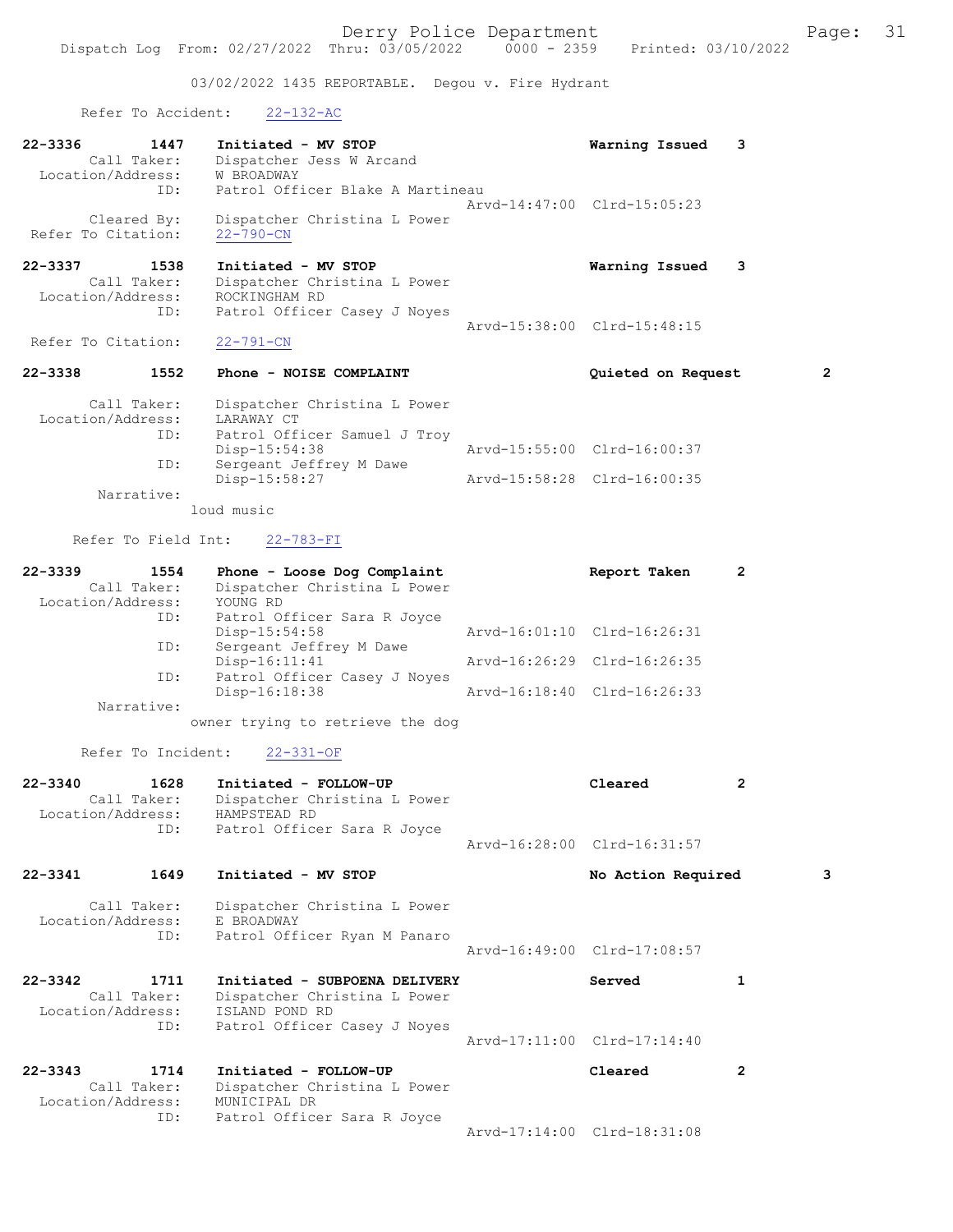22-3344 1725 Initiated - MV STOP Warning Issued 3 Call Taker: Dispatcher Christina L Power Location/Address: ROLLINS ST ID: Patrol Officer Samuel J Troy Arvd-17:25:00 Clrd-17:35:08 Refer To Citation: 22-792-CN 22-3345 1728 Walk-In - WARRANT ARREST Arrest(s) Made 2 Call Taker: Dispatcher Christina L Power Location/Address: MUNICIPAL DR ID: Patrol Officer Robert Corwin<br>Disp-17:32:55 Disp-17:32:55 Arvd-17:47:20 Clrd-18:31:23 Narrative: subject into hq's to turn himself in on a warrant for criminal threat - deadly weapon. Gualberto, Richard 23 Fairway Dr Derry, NH dob 081598 Narrative: released on \$1000 PR bail with a court date of 3/17 Refer To Arrest: 22-205-AR 22-3346 1822 Initiated - MV STOP Warning Issued 3 Call Taker: Dispatcher Christina L Power<br>tion/Address: S MAIN ST Location/Address:<br>ID: Patrol Officer Kevin L Davies Arvd-18:22:00 Clrd-18:32:12<br>22-794-CN Refer To Citation: 22-3347 1849 Initiated - FOLLOW-UP Cleared 2 Call Taker: Dispatcher Christina L Power Location/Address: [LDY] CAPITOL HILL DR ID: Patrol Officer Cody Johnson Arvd-18:49:00 Clrd-18:55:51 ID: Detective Mark Borgatti Disp-18:50:10 Arvd-18:50:15 Clrd-18:55:50 22-3348 1855 Initiated - MV STOP Warning Issued 3 Call Taker: Dispatcher Christina L Power Location/Address: E DERRY RD ID: Patrol Officer Sara R Joyce Arvd-18:55:00 Clrd-19:01:29 Refer To Citation: 22-795-CN 22-3349 1912 Phone - ERRATIC OPERATION 1980 Gone on Arrival 2 Call Taker: Patrol Officer Robert Corwin Location/Address: MANCHESTER RD ID: Patrol Officer Samuel J Troy<br>Disp-19:13:36 Arvd-19:16:13 Clrd-19:33:24 Dispatched By: Dispatcher Christina L Power Arrived By: Dispatcher Christina L Power Cleared By: Dispatcher Christina L Power Narrative: NH #4872636 22-3350 1914 Phone - SUSPICIOUS ACTIVITY Could Not Locate 2 Call Taker: Patrol Officer Robert Corwin Location/Address: HOODKROFT DR ID: Patrol Officer Kevin L Davies<br>Disp-19:15:30 Disp-19:15:30 Arvd-19:18:15 Clrd-19:20:39 Arrived By: Dispatcher Christina L Power Cleared By: Dispatcher Christina L Power Narrative: screaming sounds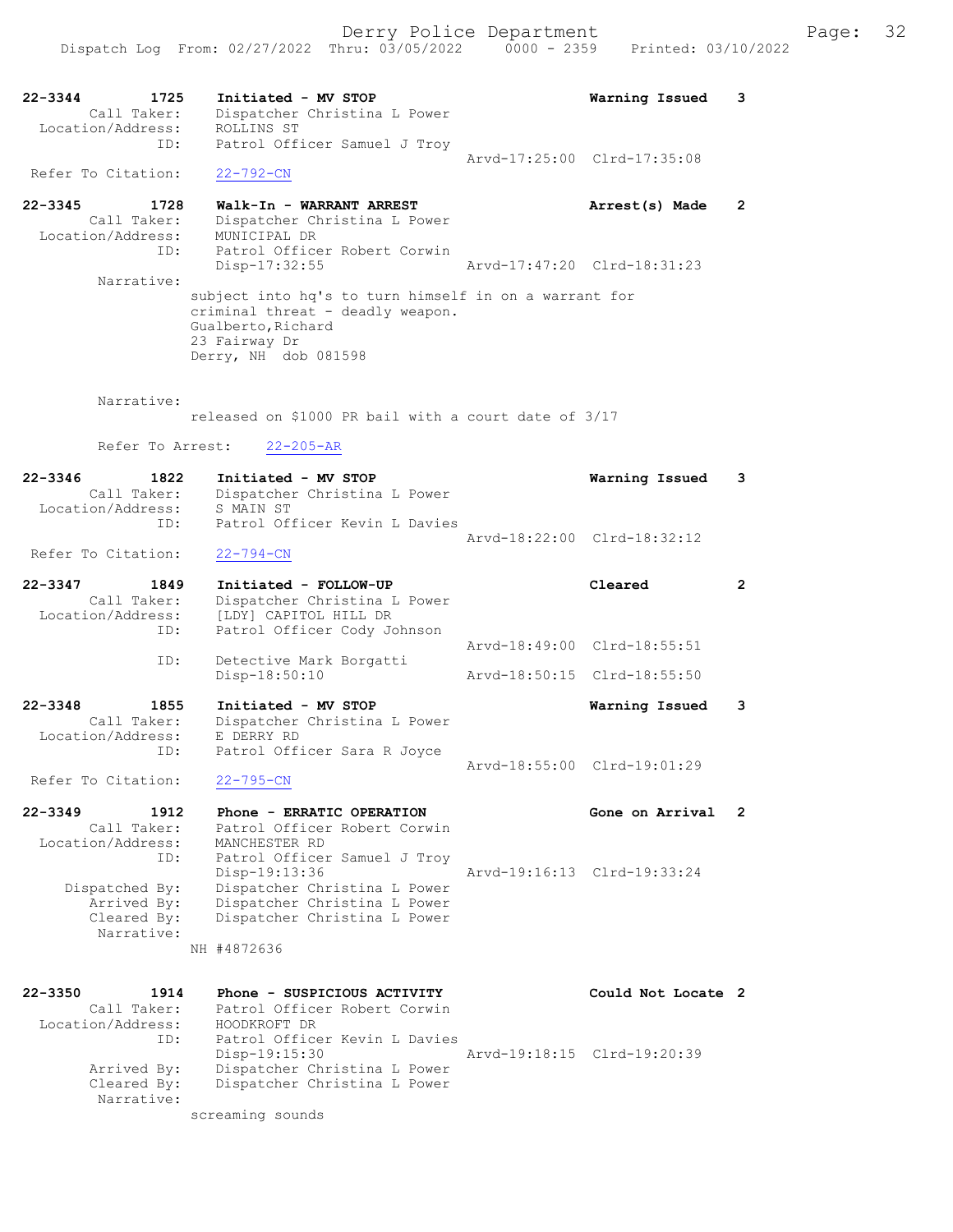Derry Police Department Fage: 33 Dispatch Log From: 02/27/2022 Thru: 03/05/2022 0000 - 2359 Printed: 03/10/2022 22-3351 1949 Initiated - FOLLOW-UP Cleared 2 Call Taker: Dispatcher Christina L Power Location/Address: DOLORES AVE ID: Patrol Officer Kevin L Davies Arvd-19:49:00 Clrd-20:44:48 22-3352 2018 Initiated - MV STOP Warning Issued 3 Call Taker: Dispatcher Christina L Power Location/Address: CHESTER RD + POND RD ID: Patrol Officer Sara R Joyce Arvd-20:18:00 Clrd-20:41:13 Refer To Citation: 22-796-CN 22-3353 2128 Initiated - PED CHECK SENT ON THEIR WAY 2 Call Taker: Dispatcher Christina L Power Location/Address: CRYSTAL AVE ID: Patrol Officer Kevin L Davies Arvd-21:28:00 Clrd-21:34:49 Refer To Field Int: 22-777-FI 22-3354 2201 Initiated - MV STOP Summons Issued 3 Call Taker: Dispatcher Christina L Power Location/Address: BIRCH ST ID: Patrol Officer Ryan M Panaro Arvd-22:01:00 Clrd-22:13:49 Refer To Citation: 22-816-002003 22-3355 2234 Initiated - MV STOP Warning Issued 3 Call Taker: Dispatcher Christina L Power Location/Address: S MAIN ST ID: Patrol Officer Kevin L Davies Arvd-22:34:00 Clrd-22:38:58 Refer To Citation: 22-797-CN 22-3356 2329 Initiated - MV STOP Warning Issued 3 Call Taker: Dispatcher Kaitlyn A Fitzgerald Location/Address: WINDHAM RD + BOWERS RD ID: Sergeant Patrick H Dawson Arvd-23:29:00 Clrd-23:33:40 Refer To Citation: 22-798-CN 22-3357 2340 Initiated - PROPERTY CHECK Services Rendered 2 Call Taker: Dispatcher Kaitlyn A Fitzgerald Location/Address: PIERCE AVE ID: Patrol Officer Andrew R Kennedy Arvd-23:40:00 Clrd-23:40:41 22-3358 2348 Initiated - PROPERTY CHECK Services Rendered 2 Call Taker: Dispatcher Kaitlyn A Fitzgerald Location/Address: ROLLINS ST ID: Patrol Officer Monica Ricci Arvd-23:48:00 Clrd-23:49:18 22-3359 2359 Initiated - MV STOP Services Rendered 3 Call Taker: Dispatcher Kaitlyn A Fitzgerald Location/Address: [DY 125] FOREST RIDGE RD ID: Patrol Officer Michael Carnazzo Arvd-23:59:00 Clrd-03/03/2022 @ 00:01:39

## For Date: 03/03/2022 - Thursday

| $22 - 3360$ | 0005               | Initiated - MV STOP             | Warning Issued 3 |  |
|-------------|--------------------|---------------------------------|------------------|--|
|             | Call Taker:        | Dispatcher Kaitlyn A Fitzgerald |                  |  |
|             | Location/Address:  | BIRCH ST + GROVE ST             |                  |  |
|             | ID:                | Patrol Officer Andrew R Kennedy |                  |  |
|             |                    | Arvd-00:05:00 Clrd-00:10:20     |                  |  |
|             | Refer To Citation: | 22-799-CN                       |                  |  |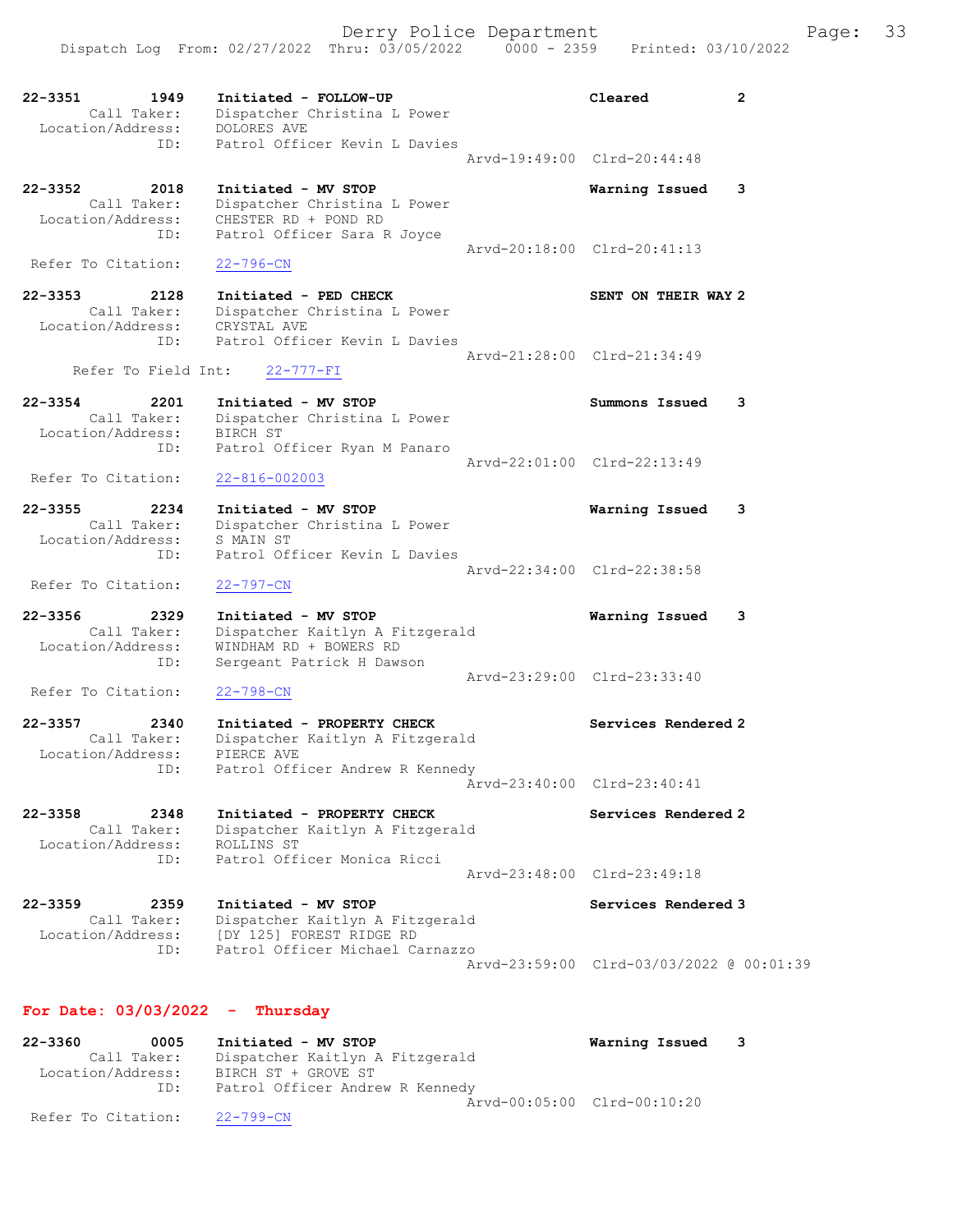Dispatch Log From: 02/27/2022 Thru: 03/05/2022 0000 - 2359 Printed: 03/10/2022 22-3361 0009 Initiated - PROPERTY CHECK Services Rendered 2 Call Taker: Dispatcher Kaitlyn A Fitzgerald 97361<br>Call Taker: Dispaction<br>Location/Address: HUMPHREY RD<br>ID: Patrol Offic Patrol Officer Michael Carnazzo Arvd-00:09:00 Clrd-00:09:55 22-3362 0015 Initiated - MV STOP Warning Issued 3 Call Taker: Dispatcher Kaitlyn A Fitzgerald Location/Address: RT 28 ID: Patrol Officer Michael Carnazzo Arvd-00:15:00 Clrd-00:22:23<br>22-800-CN Refer To Citation: 22-3363 0017 Initiated - MV CHECK Services Rendered 1 Call Taker: Dispatcher Kaitlyn A Fitzgerald Location/Address: CRYSTAL AVE ID: Patrol Officer Kevin L Davies Arvd-00:17:00 Clrd-00:22:58 22-3364 0027 Phone - ASSIST OTHER AGENCY Services Rendered 3 Call Taker: Dispatcher Kaitlyn A Fitzgerald Location/Address: [DY 2] MUNICIPAL DR ID: Sergeant Patrick H Dawson Disp-00:28:12 Arvd-00:28:14 Clrd-00:31:58<br>TD: Patrol Officer Kevin L Davies Patrol Officer Kevin L Davies<br>Disp-00:28:15 Disp-00:28:15 Arvd-00:28:18 Clrd-00:31:57<br>TD: Patrol Officer Andrew R Kennedy Patrol Officer Andrew R Kennedy Disp-00:28:20 Arvd-00:28:23 Clrd-00:31:55 Refer To Incident: 22-332-OF 22-3365 0043 Initiated - MV STOP Services Rendered 3 Call Taker: Dispatcher Kaitlyn A Fitzgerald Location/Address: CHESTER RD + TSIENNETO RD ID: Patrol Officer Jack Stafford Arvd-00:43:00 Clrd-00:45:04 22-3366 0046 Phone - DISTURBANCE ADVICE GIVEN 1 Call Taker: Dispatcher Kaitlyn A Fitzgerald Location/Address: OAK ST ID: Patrol Officer Andrew R Kennedy<br>Disp-00:46:54 Arvd-00:46:56 Clrd-00:59:06 Disp-00:46:54 Arvd-00:46:56 Clrd-00:59:06 ID: Sergeant Patrick H Dawson Disp-00:46:59 Arvd-00:47:01 Clrd-00:56:03 ID: Patrol Officer Kevin L Davies Disp-00:47:03 Arvd-00:47:04 Clrd-00:59:09 Refer To Field Int: 22-784-FI 22-3367 0105 Initiated - PROPERTY CHECK Cleared 2 Call Taker: Dispatcher Kaitlyn A Fitzgerald Location/Address: RT 28 ID: Patrol Officer Michael Carnazzo Arvd-01:05:00 Clrd-01:06:12 22-3368 0222 Phone - DEPARTMENT INFO No Action Required 3 Call Taker: Dispatcher Kaitlyn A Fitzgerald Location/Address: [DY 2] MUNICIPAL DR<br>ID: Dispatcher Kaitlyn A Dispatcher Kaitlyn A Fitzgerald<br>Disp-02:29:51 Ar Disp-02:29:51 Arvd-02:29:53 Clrd-02:29:54 Narrative: 03/03/2022 0222 HIGHWAY NOTIFIED 22-3369 0440 Phone - MV ACCIDENT Warning Issued 1 Call Taker: Dispatcher Kaitlyn A Fitzgerald<br>Location/Address: [DY 3681] HAMPSTEAD RD Location/Address: [DY 3681] HAMPSTEAD RD ID: Patrol Officer Jack Stafford

Disp-04:41:37 Arvd-04:41:40 Clrd-05:46:10

Refer To Citation:

Narrative:

Derry Police Department The Page: 34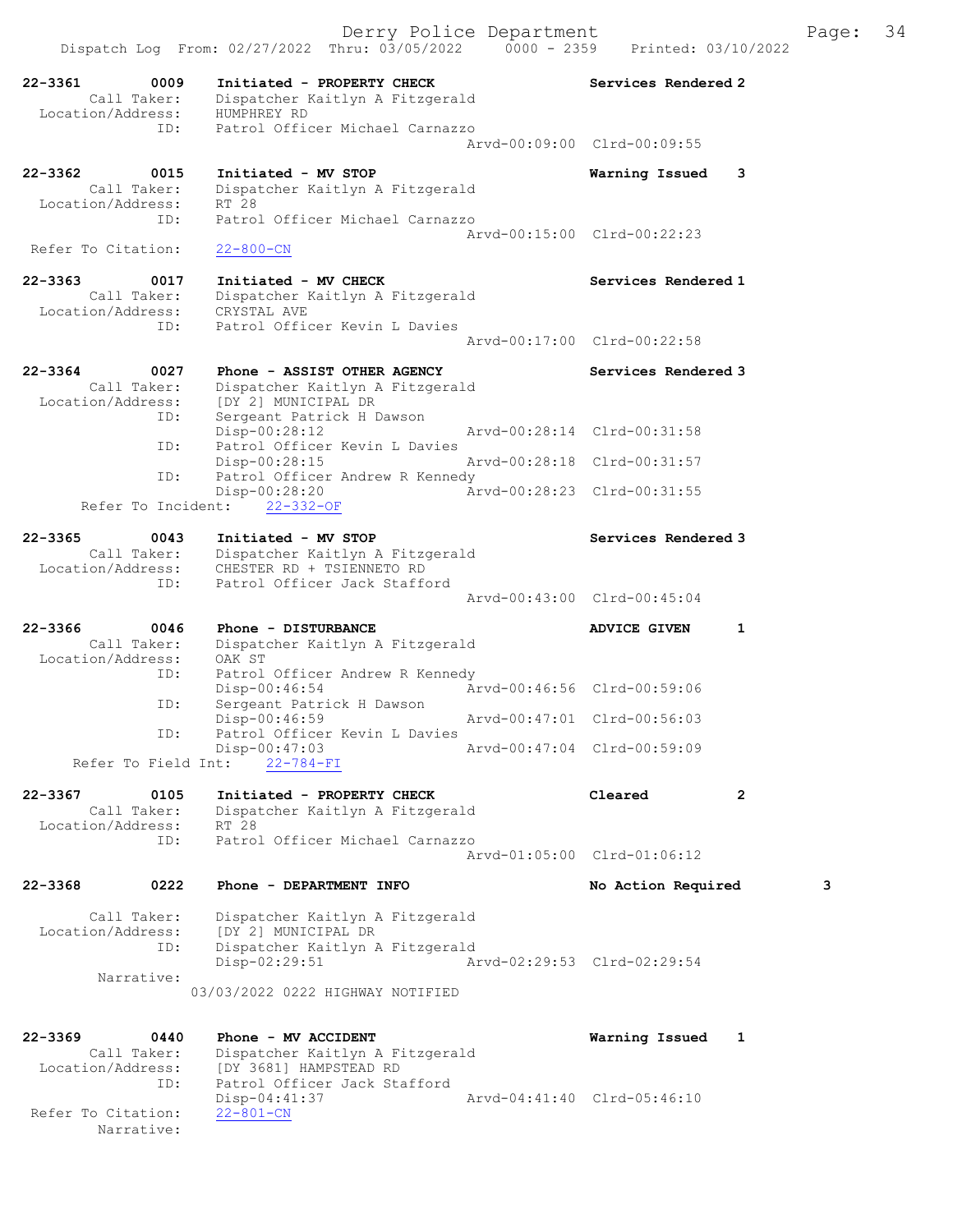03/03/2022 0500 NEXT ON LIST REQUESTED, SPACETOWN ASSIGNED FOR NH 5023675

#### Narrative:

03/03/2022 0527 SPACETOWN ON SCENE

Narrative:

03/03/2022 0546 INDIVIDUAL PICKED UP BY VALID DRIVER

| 22-3370            | 0724                | Initiated - MV STOP                              | Warning Issued              | 3              |
|--------------------|---------------------|--------------------------------------------------|-----------------------------|----------------|
|                    | Call Taker:         | Dispatcher Jess W Arcand                         |                             |                |
| Location/Address:  |                     | CRYSTAL AVE                                      |                             |                |
|                    | ID:                 | Patrol Officer Blake A Martineau                 |                             |                |
|                    | Cleared By:         | Lieutenant Shawn P O'Donaghue                    | Arvd-07:24:00 Clrd-07:28:58 |                |
| Refer To Citation: |                     | $22 - 802 - CN$                                  |                             |                |
|                    |                     |                                                  |                             |                |
| $22 - 3371$        | 0737                | Initiated - ATTEMPTED PAPER SERVICE              | Not Served                  | 2              |
|                    | Call Taker:         | Dispatcher Jess W Arcand                         |                             |                |
| Location/Address:  |                     | BYPASS 28                                        |                             |                |
|                    | ID:                 | Patrol Officer Brendan S Holden                  |                             |                |
|                    |                     |                                                  | Arvd-07:37:00 Clrd-07:38:00 |                |
|                    | ID:                 | Patrol Officer James M McClafferty               |                             |                |
|                    |                     | Disp-07:37:55                                    | Arvd-07:37:57 Clrd-07:37:58 |                |
| $22 - 3372$        | 0750                | Initiated - ATTEMPTED PAPER SERVICE              | Not Served                  | 2              |
|                    | Call Taker:         | Dispatcher Jess W Arcand                         |                             |                |
| Location/Address:  |                     | EMERALD DR                                       |                             |                |
|                    | ID:                 | Patrol Officer Brendan S Holden                  |                             |                |
|                    |                     |                                                  | Arvd-07:50:00 Clrd-08:01:23 |                |
|                    | ID:                 | Patrol Officer Sara R Joyce                      |                             |                |
|                    |                     | $Disp-07:50:54$                                  | Arvd-07:51:42 Clrd-08:01:21 |                |
|                    | ID:                 | Patrol Officer James M McClafferty               |                             |                |
|                    |                     | Disp-07:50:56                                    | Arvd-07:51:42 Clrd-08:01:17 |                |
|                    | ID:                 | Sergeant Seth Plumer                             |                             |                |
|                    |                     | Disp-07:51:47                                    | Arvd-07:51:49 Clrd-08:01:19 |                |
| $22 - 3373$        | 0756                | Initiated - SUBPOENA DELIVERY                    | Served                      | $\mathbf{1}$   |
|                    | Call Taker:         | Dispatcher Jess W Arcand                         |                             |                |
| Location/Address:  |                     | RAILROAD AVE                                     |                             |                |
|                    | ID:                 | Patrol Officer Nicholas M Granville              |                             |                |
|                    |                     |                                                  | Arvd-07:56:00 Clrd-08:06:27 |                |
|                    |                     |                                                  |                             |                |
| $22 - 3374$        | 0801                | Initiated - ATTEMPTED PAPER SERVICE              | Not Served                  | $\overline{2}$ |
| Location/Address:  | Call Taker:         | Dispatcher Jess W Arcand<br>HILDA AVE            |                             |                |
|                    | ID:                 | Patrol Officer Brendan S Holden                  |                             |                |
|                    |                     |                                                  | Arvd-08:01:00 Clrd-08:14:48 |                |
|                    | ID:                 | Patrol Officer James M McClafferty               |                             |                |
|                    |                     | Disp-08:01:55                                    | Arvd-08:05:06 Clrd-08:14:50 |                |
|                    |                     |                                                  |                             |                |
| $22 - 3375$        | 0807                | 911 - DRUG OVERDOSE                              | Assistance Rendered         | 2              |
|                    |                     |                                                  |                             |                |
| Location/Address:  | Call Taker:         | Dispatcher Jess W Arcand<br>WARNER HILL RD       |                             |                |
|                    | ID:                 | Patrol Officer Blake A Martineau                 |                             |                |
|                    |                     | Disp-08:08:45                                    | Arvd-08:15:02 Clrd-08:34:42 |                |
|                    | Cleared By:         | Lieutenant Shawn P O'Donaghue                    |                             |                |
|                    | ID:                 | Patrol Officer Nicholas M Granville              |                             |                |
|                    |                     | Disp-08:08:50                                    | Arvd-08:16:33 Clrd-08:34:32 |                |
|                    | Cleared By:         | Lieutenant Shawn P O'Donaghue                    |                             |                |
|                    | ID:                 | Sergeant Seth Plumer                             |                             |                |
|                    | Cleared By:         | Disp-08:09:59                                    | Arvd-08:15:19 Clrd-08:34:34 |                |
|                    | Refer To Incident:  | Lieutenant Shawn P O'Donaghue<br>$22 - 333 - OF$ |                             |                |
|                    | Refer To Field Int: | $22 - 746 - FI$                                  |                             |                |
|                    |                     |                                                  |                             |                |
| $22 - 3376$        | 0809                | Initiated - SUBPOENA DELIVERY                    | Not Served                  | $\mathbf{1}$   |
|                    |                     |                                                  |                             |                |
|                    | Call Taker:         | Dispatcher Jess W Arcand                         |                             |                |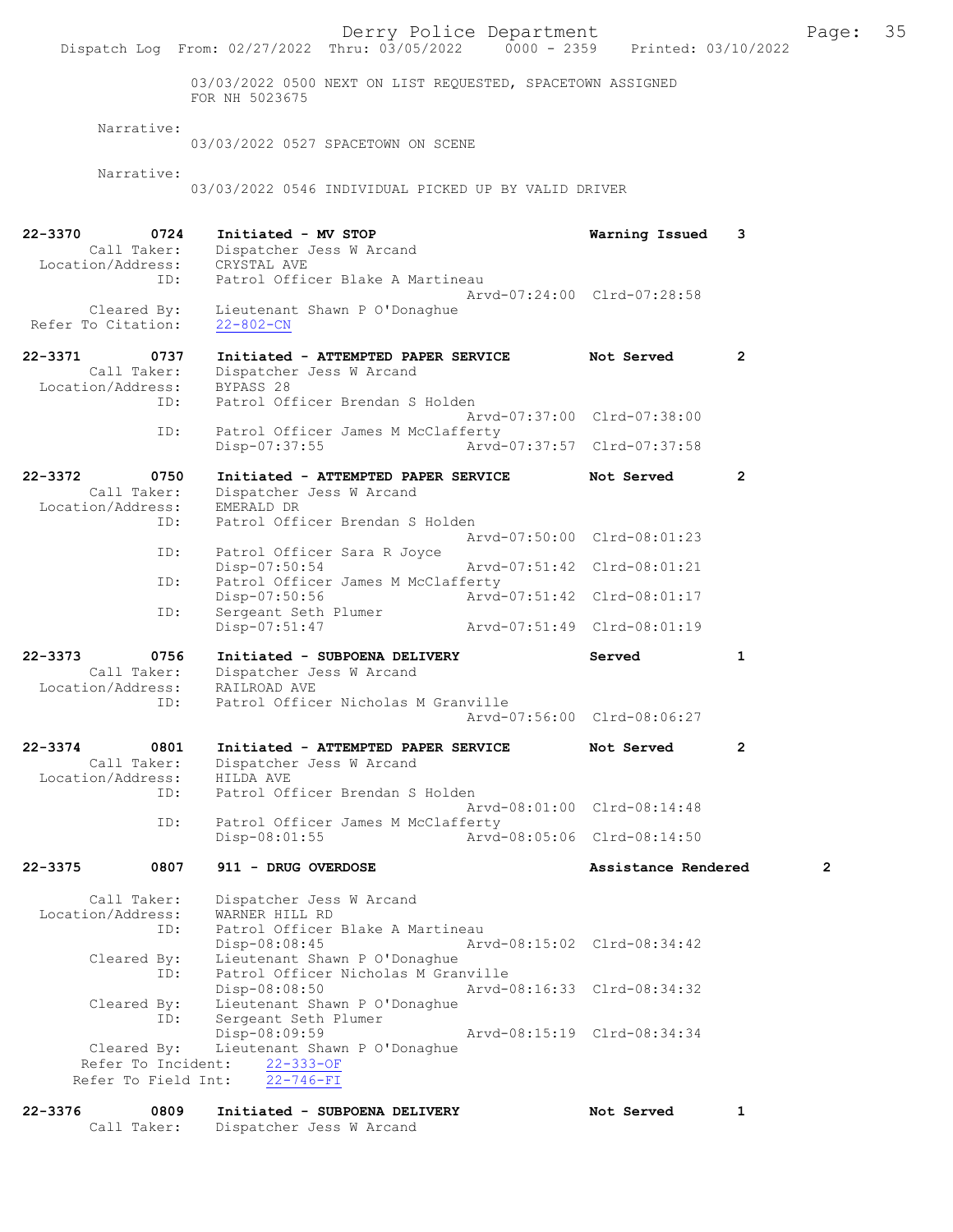Dispatch Log From: 02/27/2022 Thru: 03/05/2022 0000 - 2359 Printed: 03/10/2022 Location/Address: LARAWAY CT ID: Patrol Officer Sara R Joyce Arvd-08:09:00 Clrd-08:14:40 22-3377 0813 Initiated - MV STOP Warning Issued 3 Call Taker: Dispatcher Jess W Arcand<br>ion/Address: WINDHAM RD Location/Address:<br>TD: Patrol Officer Melissa M Houde Arvd-08:13:00 Clrd-08:17:26 Refer To Citation: 22-803-CN 22-3378 0815 Initiated - ATTEMPTED PAPER SERVICE Could Not Locate 2 Call Taker: Dispatcher Jess W Arcand Location/Address: RIVERA CIR ID: Patrol Officer Brendan S Holden Arvd-08:15:00 Clrd-08:35:54<br>TD: Patrol Officer James M McClafferty Patrol Officer James M McClafferty<br>Disp-08:18:37 Arvd- Disp-08:18:37 Arvd-08:20:52 Clrd-08:35:52 22-3379 0825 Initiated - MV STOP 19825 Call Taker: Dispatcher Jess W Arcand Dispatcher Jess W Arcand<br>E BROADWAY Location/Address: Patrol Officer Melissa M Houde Arvd-08:25:00 Clrd-08:34:12 Cleared By: Patrol Officer Melissa M Houde 22-3380 0826 Initiated - MV STOP Warning Issued 3 Call Taker: Dispatcher Jess W Arcand Location/Address: PINKERTON ST Call Taker: Dispatcher Jess W Arcand<br>
Location/Address: PINKERTON ST<br>
ID: Patrol Officer Sara R Joyce Arvd-08:26:00 Clrd-08:34:55 Cleared By: Lieutenant Shawn P O'Donaghue Refer To Citation: 22-804-CN 22-3381 0833 Phone - MV ACCIDENT Report Taken 1 Call Taker: Dispatcher Jess W Arcand Location/Address: BOWERS RD ID: Patrol Officer Blake A Martineau Disp-08:35:49<br>Lieutenant Shawn P O'Donaghue Arrived By: Lieutenant Shawn P O'Donaghue ID: Patrol Officer Brian J Landry Disp-08:37:08 Arvd-08:41:38 Clrd-09:20:53 ID: Sergeant Seth Plumer<br>Disp-08:42:46 Disp-08:42:46 Arvd-08:42:50 Clrd-09:20:51<br>ID: Patrol Officer Blake A Martineau Patrol Officer Blake A Martineau<br>Disp-09:10:09 Art Disp-09:10:09 Arvd-09:10:11 Clrd-09:20:54 Refer To Citation: Narrative: 03/03/2022 0846 DPW NOTIFIED AND RESPONDING Narrative: 03/03/2022 0855 NEXT ON LIST RECOVERY SOLUTIONS REQUESTED. UNABLE TO RESPOND. MOVING TO NEXT ON LIST LBP TOWING NOTIFIED AND RESPONDING Narrative: 03/03/2022 0907 LBP ON SCENE Refer To Accident: 22-133-AC 22-3382 0836 Initiated - WARRANT ARREST Arrest(s) Made 2 Call Taker: Dispatcher Jess W Arcand Location/Address: AMHERST DR ID: Patrol Officer Brendan S Holden Arvd-08:36:00 Clrd-09:07:11<br>TD: Patrol Officer James M McClafferty Patrol Officer James M McClafferty Disp-08:36:30 Arvd-08:40:19 Clrd-09:04:19 ID: Detective Victoria M Kidd<br>Disp-09:04:24 Disp-09:04:24 Arvd-09:04:25 Cleared By: Detective Victoria M Kidd  $C$ 

Detective Victoria M Kidd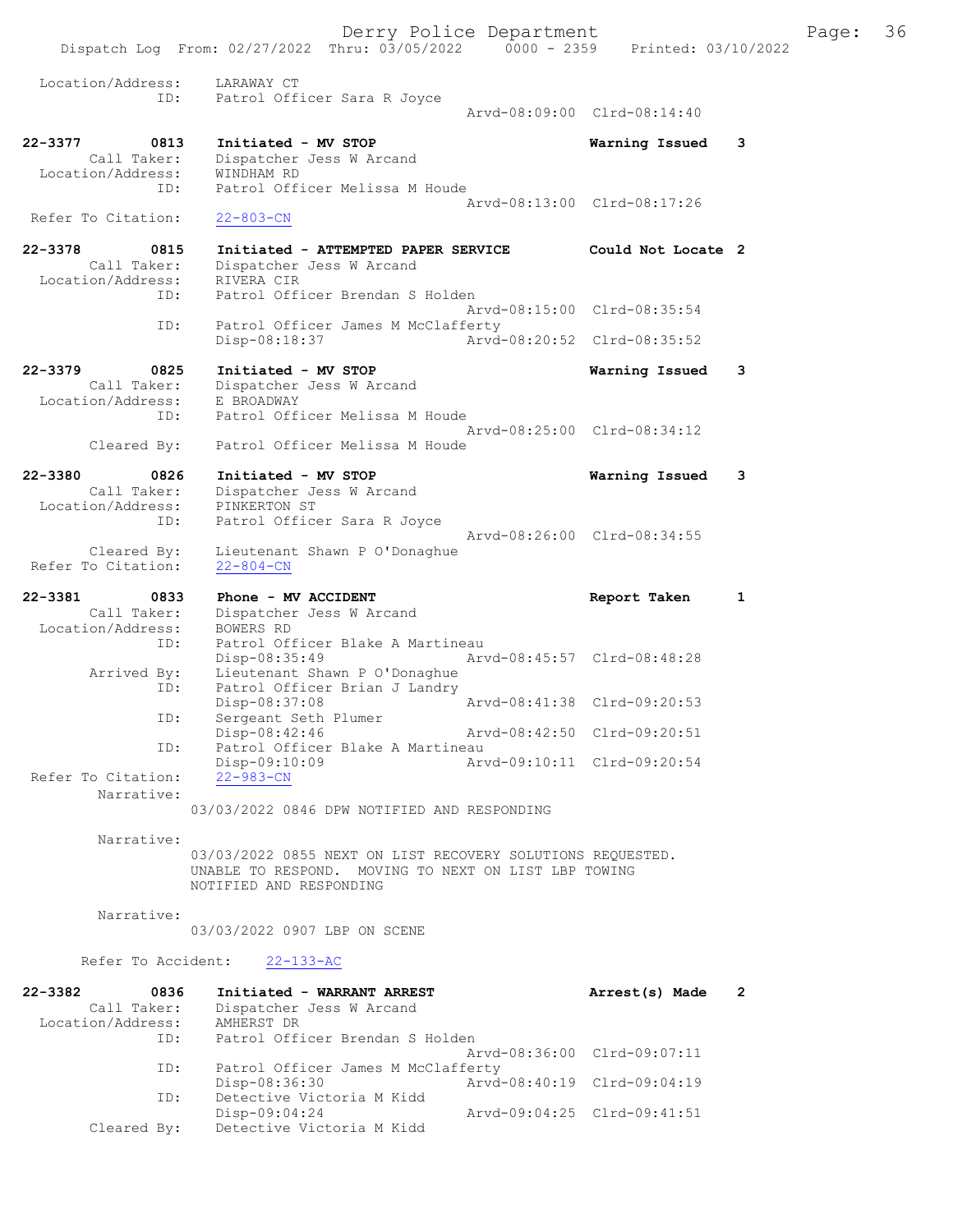Derry Police Department Fage: 37 Dispatch Log From: 02/27/2022 Thru: 03/05/2022 0000 - 2359 Printed: 03/10/2022 Narrative: 03/03/2022 0853 ONE IN CUSTODY ON A DERRY WARRANT FOR CREDIT CARD FRAUD (X4) Narrative: 03/03/2022 0858 128 EN ROUTE TO HQ WITH ONE SM 22944.6 Narrative: 03/03/2022 0903 OFF AT HQ EM 22946.5 Narrative: 03/03/2022 0911 IDENTIFIED AS: CRAIG CHERBONNEAU 32 AMHERST DR DERRY NH DOB 12/30/55 Narrative: 03/03/2022 0921 MESSAGE LEFT FOR BC Narrative: 03/03/2022 0926 PLACED IN CELL 3 Narrative: 03/03/2022 1044 RELEASED ON PR BAIL WITH COURT 4/28/22 PER BC MENCIS Refer To Arrest: 22-206-AR 22-3383 0839 Initiated - MV STOP Warning Issued 3 Call Taker: Dispatcher Jess W Arcand Location/Address: WINDHAM RD + TOWNE DR ID: Patrol Officer Melissa M Houde Arvd-08:39:00 Clrd-08:44:01 Refer To Citation: 22-805-CN 22-3384 0849 Initiated - FOLLOW-UP No Action Required 2 Call Taker: Dispatcher Jess W Arcand Location/Address: PARKLAND DR ID: Patrol Officer Blake A Martineau Arvd-08:49:00 Clrd-09:10:00 22-3385 0851 Initiated - MV STOP Warning Issued 3 Call Taker: Dispatcher Jess W Arcand Location/Address: S MAIN ST ID: Patrol Officer Melissa M Houde Arvd-08:51:00 Clrd-08:59:51 Cleared By: Patrol Officer Melissa M Houde Refer To Citation: 22-806-CN 22-3386 0853 Initiated - SUBPOENA DELIVERY Not Served 1 Call Taker: Dispatcher Jess W Arcand Location/Address: SOUTH AVE ID: Patrol Officer Nicholas M Granville Arvd-08:53:00 Clrd-08:59:59 22-3387 0903 Initiated - MV STOP Warning Issued 3 Call Taker: Dispatcher Jess W Arcand Location/Address: CRYSTAL AVE<br>TD: Patrol Offic Patrol Officer Sara R Joyce Arvd-09:03:00 Clrd-09:07:25 Refer To Citation: 22-807-CN 22-3388 0912 Initiated - MV STOP Warning Issued 3 Call Taker: Dispatcher Jess W Arcand Location/Address: WINDHAM RD + BOWERS RD ID: Patrol Officer Melissa M Houde Arvd-09:12:00 Clrd-09:14:52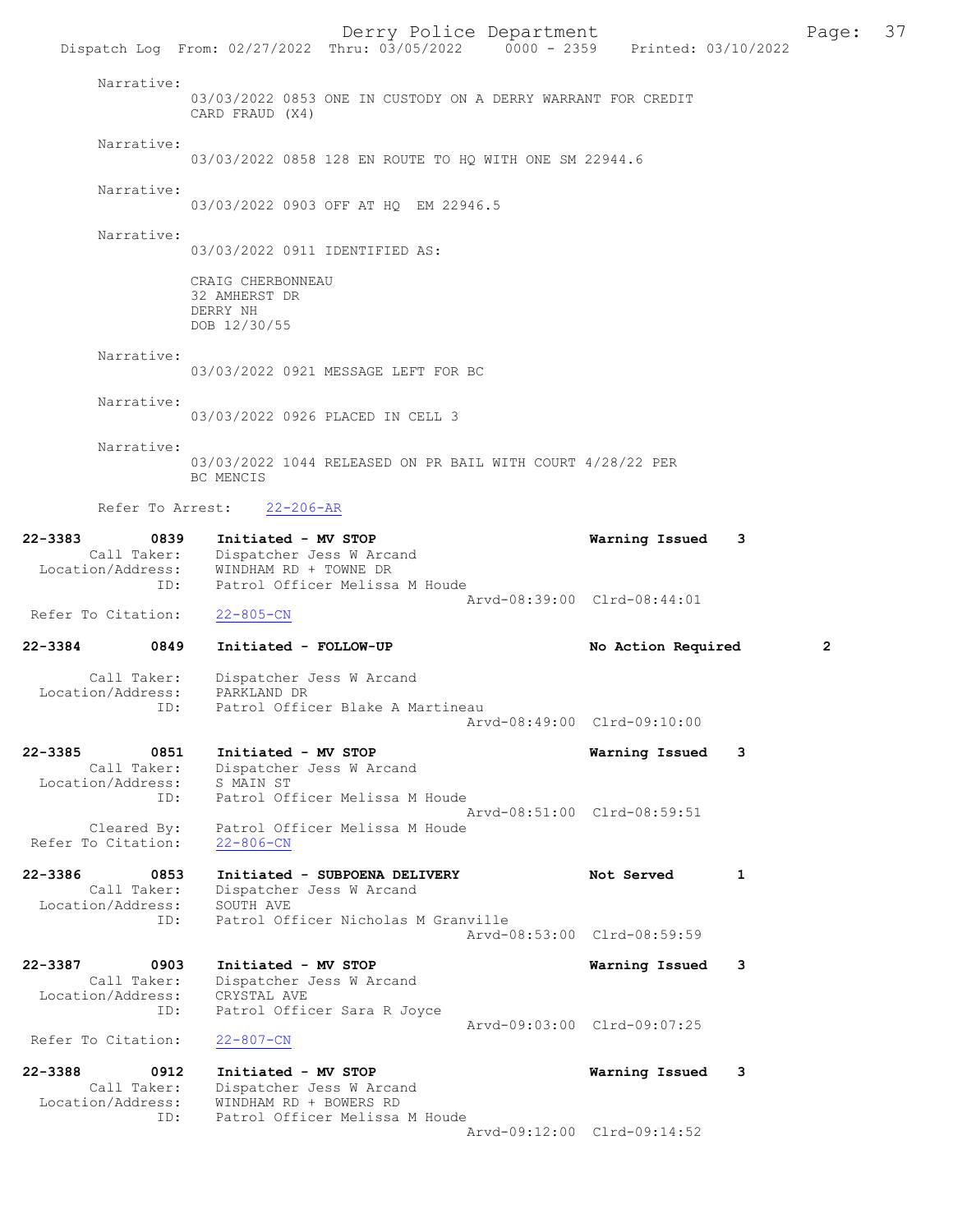| Cleared By:<br>Refer To Citation: | Lieutenant Shawn P O'Donaghue<br>$22 - 808 - CN$             |                             |                |   |
|-----------------------------------|--------------------------------------------------------------|-----------------------------|----------------|---|
| 22-3389<br>0915                   | Phone - ALARM, BURGLAR                                       | <b>False Alarm</b>          | $\mathbf{1}$   |   |
| Call Taker:                       | Dispatcher Jess W Arcand                                     |                             |                |   |
| Location/Address:<br>ID:          | [DY 3256] A ST<br>Patrol Officer Sara R Joyce                |                             |                |   |
|                                   | $Disp-09:15:49$                                              | Arvd-09:18:47 Clrd-09:34:22 |                |   |
| ID:                               | Patrol Officer Collin Kennedy<br>Disp-09:15:53               | Arvd-09:23:02 Clrd-09:34:21 |                |   |
| ID:                               | Patrol Officer James M McClafferty                           | Arvd-09:26:11 Clrd-09:34:19 |                |   |
| ID:                               | Disp-09:26:10<br>Sergeant Seth Plumer                        |                             |                |   |
|                                   | Disp-09:28:03<br>Refer To Field Int: 22-781-FI               | Arvd-09:28:05 Clrd-09:34:17 |                |   |
| $22 - 3390$<br>0916               | Initiated - MV STOP                                          | Warning Issued              | 3              |   |
| Call Taker:<br>Location/Address:  | Dispatcher Jess W Arcand<br>WINDHAM RD + BERRY RD            |                             |                |   |
| ID:                               | Patrol Officer Melissa M Houde                               |                             |                |   |
|                                   |                                                              | Arvd-09:16:00 Clrd-09:19:32 |                |   |
| Refer To Citation:                | $22 - 809 - CN$                                              |                             |                |   |
| 22-3391<br>0933                   | Initiated - MV STOP                                          | Summons Issued              | 3              |   |
| Call Taker:<br>Location/Address:  | Dispatcher Jess W Arcand<br>S MAIN ST                        |                             |                |   |
| ID:                               | Patrol Officer Melissa M Houde                               |                             |                |   |
| Refer To Citation:                | $22 - 816 - 007004$                                          | Arvd-09:33:00 Clrd-09:40:57 |                |   |
|                                   |                                                              |                             |                |   |
| 22-3392<br>0938                   | Initiated - FOLLOW-UP                                        | No Action Required          |                | 2 |
| Call Taker:                       | Dispatcher Jess W Arcand                                     |                             |                |   |
| Location/Address:<br>ID:          | MANNING ST<br>Patrol Officer Brendan S Holden                |                             |                |   |
|                                   |                                                              | Arvd-09:38:00 Clrd-09:50:27 |                |   |
| $22 - 3393$<br>0943               | Initiated - MV STOP                                          | Warning Issued              | 3              |   |
| Call Taker:                       | Dispatcher Jess W Arcand                                     |                             |                |   |
| Location/Address:<br>ID:          | CRYSTAL AVE<br>Patrol Officer Sara R Joyce                   |                             |                |   |
|                                   |                                                              | Aryd-09:43:00 Clrd-09:47:13 |                |   |
| Refer To Citation:                | $22 - 810 - CN$                                              |                             |                |   |
| 0946<br>22-3394                   | Initiated - ATTEMPTED PAPER SERVICE                          | Not Served                  | 2              |   |
| Call Taker:                       | Dispatcher Jess W Arcand<br>HOMESTEAD DR                     |                             |                |   |
| Location/Address:                 | Patrol Officer James M McClafferty<br>ID:                    |                             |                |   |
|                                   |                                                              | Arvd-09:46:00 Clrd-09:56:57 |                |   |
|                                   | Patrol Officer Blake A Martineau<br>ID:<br>$Disp-09:47:00$   | Arvd-09:49:10 Clrd-09:56:56 |                |   |
| $22 - 3395$<br>0954               | Initiated - FOLLOW-UP                                        | No Action Required          |                | 2 |
| Call Taker:                       | Dispatcher Jess W Arcand                                     |                             |                |   |
| Location/Address:                 | TSIENNETO RD                                                 |                             |                |   |
| ID:                               | Patrol Officer Brendan S Holden                              |                             |                |   |
|                                   |                                                              | Arvd-09:54:00 Clrd-10:21:08 |                |   |
| 22-3396<br>0957                   | Initiated - WARRANT ARREST                                   | Arrest(s) Made              | $\overline{2}$ |   |
| Call Taker:<br>Location/Address:  | Dispatcher Jess W Arcand<br>BEDARD AVE                       |                             |                |   |
| ID:                               | Patrol Officer James M McClafferty                           |                             |                |   |
| ID:                               | Patrol Officer Blake A Martineau                             | Arvd-09:57:00 Clrd-10:15:53 |                |   |
|                                   | Disp-09:57:24                                                | Arvd-10:01:09 Clrd-10:56:44 |                |   |
| Narrative:                        | 03/03/2022 1009 225 HAS ONE IN CUSTODY ON A DERRY WARRANT    |                             |                |   |
|                                   | FOR CONDUCT AFTER AN ACCIDENT AND OPERATING AFTER SUSPENSION |                             |                |   |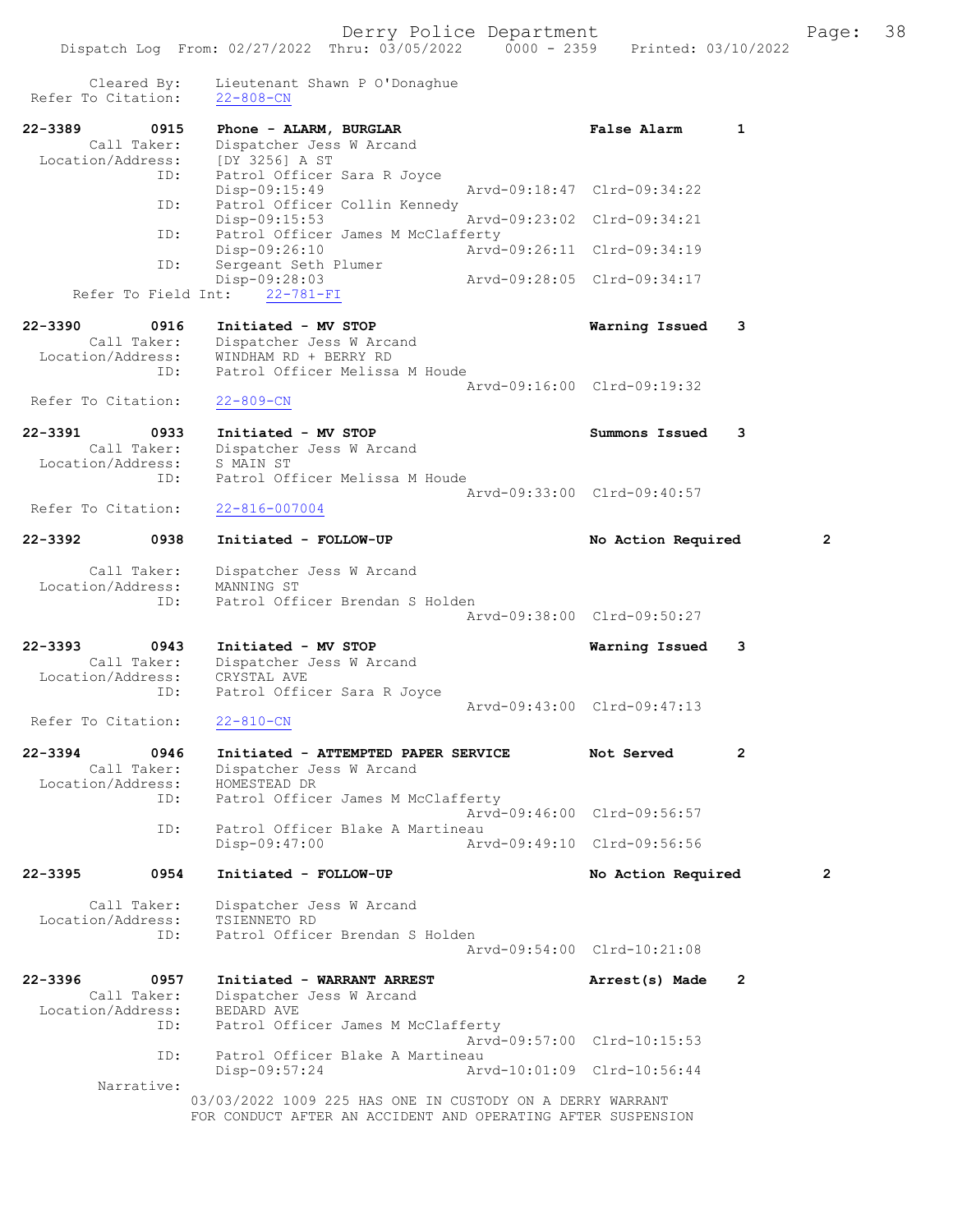Derry Police Department Fage: 39 Dispatch Log From: 02/27/2022 Thru: 03/05/2022 0000 - 2359 Printed: 03/10/2022 Narrative: 03/03/2022 1011 225 EN ROUTE TO HQ WITH ONE SM 71593.9 Narrative: 03/03/2022 1019 225 OFF AT HQ EM 71596.9 Narrative: 03/03/2022 1048 IDENTIFIED AS: SETH COSTIGAN 62 BEDARD AVE DERRY NH DOB 4/28/82 Narrative: 03/03/2022 1049 RELEASED ON PR BAIL WITH COURT 4/28/22 PER BC MENCIS Refer To Arrest: 22-207-AR 22-3397 0959 Initiated - ATTEMPTED PAPER SERVICE Served 2 Call Taker: Dispatcher Jess W Arcand Location/Address: W BROADWAY ID: Patrol Officer Brian J Landry Arvd-09:59:00 Clrd-10:09:44 22-3398 1000 Initiated - MV STOP Warning Issued 3 Call Taker: Dispatcher Jess W Arcand Location/Address: WINDHAM RD ID: Patrol Officer Melissa M Houde Refer To Citation: 22-811-CN Arvd-10:00:00 Clrd-10:03:04 Refer To Citation: 22-811-CN 22-3399 1013 Initiated - SUBPOENA DELIVERY Served 1 Call Taker: Dispatcher Jess W Arcand Location/Address: GAMACHE RD ID: Patrol Officer Brian J Landry Arvd-10:13:00 Clrd-10:18:33 22-3400 1017 Initiated - MV STOP Warning Issued 3 Call Taker: Dispatcher Jess W Arcand Location/Address: CRYSTAL AVE ID: Patrol Officer Sara R Joyce Arvd-10:17:00 Clrd-10:24:02 Refer To Citation: 22-813-CN 22-3401 1021 Initiated - FOLLOW-UP No Action Required 2 Call Taker: Dispatcher Jess W Arcand Location/Address: UNION ST ess: UNION UI<br>ID: Patrol Officer Brendan S Holden Arvd-10:21:00 Clrd-10:55:32 22-3402 1022 Initiated - PAPER SERVICE 1 1 Not Served 3 Call Taker: Dispatcher Jess W Arcand Location/Address: PARKLAND DR ID: Patrol Officer Brian J Landry Arvd-10:22:00 Clrd-10:27:30 22-3403 1043 Initiated - MV STOP Warning Issued 3 Call Taker: Dispatcher Jess W Arcand Location/Address: S MAIN ST ID: Patrol Officer Melissa M Houde Arvd-10:43:00 Clrd-10:47:58 Refer To Citation: 22-814-CN 22-3404 1053 Initiated - MV STOP Warning Issued 3 Call Taker: Dispatcher Jess W Arcand Location/Address: S MAIN ST ID: Patrol Officer Melissa M Houde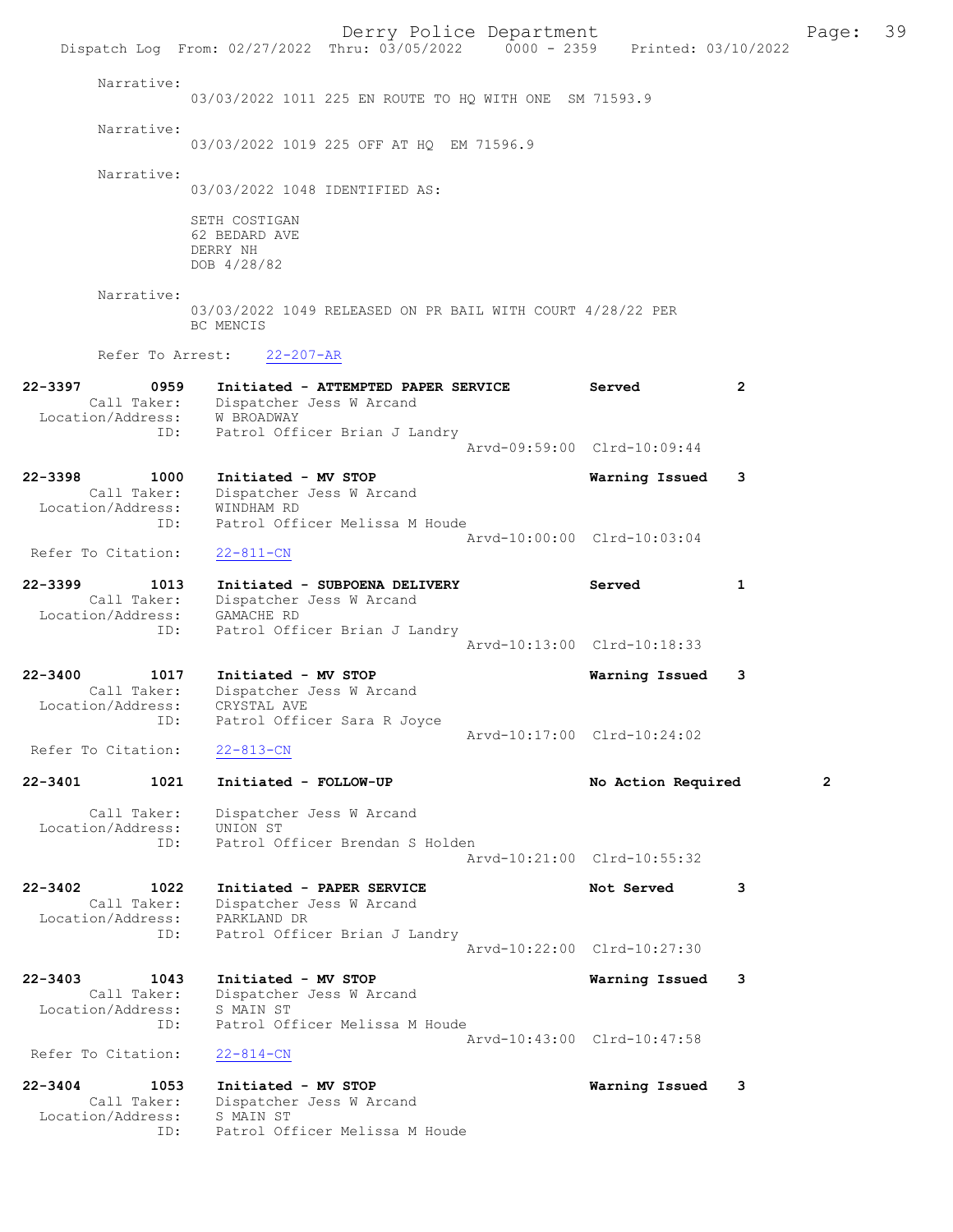Arvd-10:53:00 Clrd-10:57:11 Refer To Citation: 22-816-CN 22-3405 1101 Initiated - MV STOP Warning Issued 3 Call Taker: Dispatcher Jess W Arcand Location/Address: S MAIN ST ID: Patrol Officer Melissa M Houde Arvd-11:01:00 Clrd-11:07:00 Cleared By: Patrol Officer Melissa M Houde Refer To Citation: 22-817-CN 22-3406 1111 Initiated - MV STOP No Action Required 3 Call Taker: Dispatcher Jess W Arcand Location/Address: S MAIN ST ID: Patrol Officer Melissa M Houde Arvd-11:11:00 Clrd-11:13:20 22-3407 1122 Initiated - MV STOP Warning Issued 3 Call Taker: Dispatcher Jess W Arcand Location/Address: LAWRENCE RD + STARK RD ID: Patrol Officer Blake A Martineau Arvd-11:22:00 Clrd-11:27:39 Refer To Citation: 22-818-CN 22-3408 1147 Initiated - ATTEMPTED PAPER SERVICE Not Served 2 Call Taker: Dispatcher Jess W Arcand Location/Address: TSIENNETO RD ID: Patrol Officer Brendan S Holden Arvd-11:47:00 Clrd-11:54:25 ID: Patrol Officer James M McClafferty Disp-11:50:43 Arvd-11:51:20 Clrd-11:54:28 22-3409 1149 Initiated - FOLLOW-UP No Action Required 2 Call Taker: Dispatcher Jess W Arcand Location/Address: MUNICIPAL DR ID: Patrol Officer Nicholas M Granville Arvd-11:49:00 Clrd-12:37:43 22-3410 1155 Walk-In - SEXUAL OFFENDER REGISTRATION Services Rendered 1 Call Taker: Dispatcher Jess W Arcand Location/Address: MUNICIPAL DR ID: Detective Kimberly M Bouse Disp-11:55:41 Arvd-11:55:43 Clrd-11:55:44 22-3411 1206 Initiated - MV STOP Warning Issued 3 Call Taker: Dispatcher Jess W Arcand Location/Address: E BROADWAY ID: Patrol Officer Blake A Martineau Arvd-12:06:00 Clrd-12:12:33 Refer To Citation: 22-820-CN 22-3412 1207 Initiated - MV STOP Warning Issued 3 Call Taker: Dispatcher Jess W Arcand Location/Address: LENOX RD ID: Patrol Officer Sara R Joyce Arvd-12:07:00 Clrd-12:14:02<br>22-819-CN Refer To Citation: 22-3413 1221 Initiated - FOLLOW-UP No Action Required 2 Call Taker: Dispatcher Jess W Arcand Location/Address: PARKLAND DR ID: Patrol Officer Blake A Martineau Arvd-12:21:00 Clrd-12:35:32 22-3414 1228 Initiated - MV STOP Warning Issued 3<br>Call Taker: Dispatcher Jess W Arcand Call Taker: Dispatcher Jess W Arcand Location/Address: W BROADWAY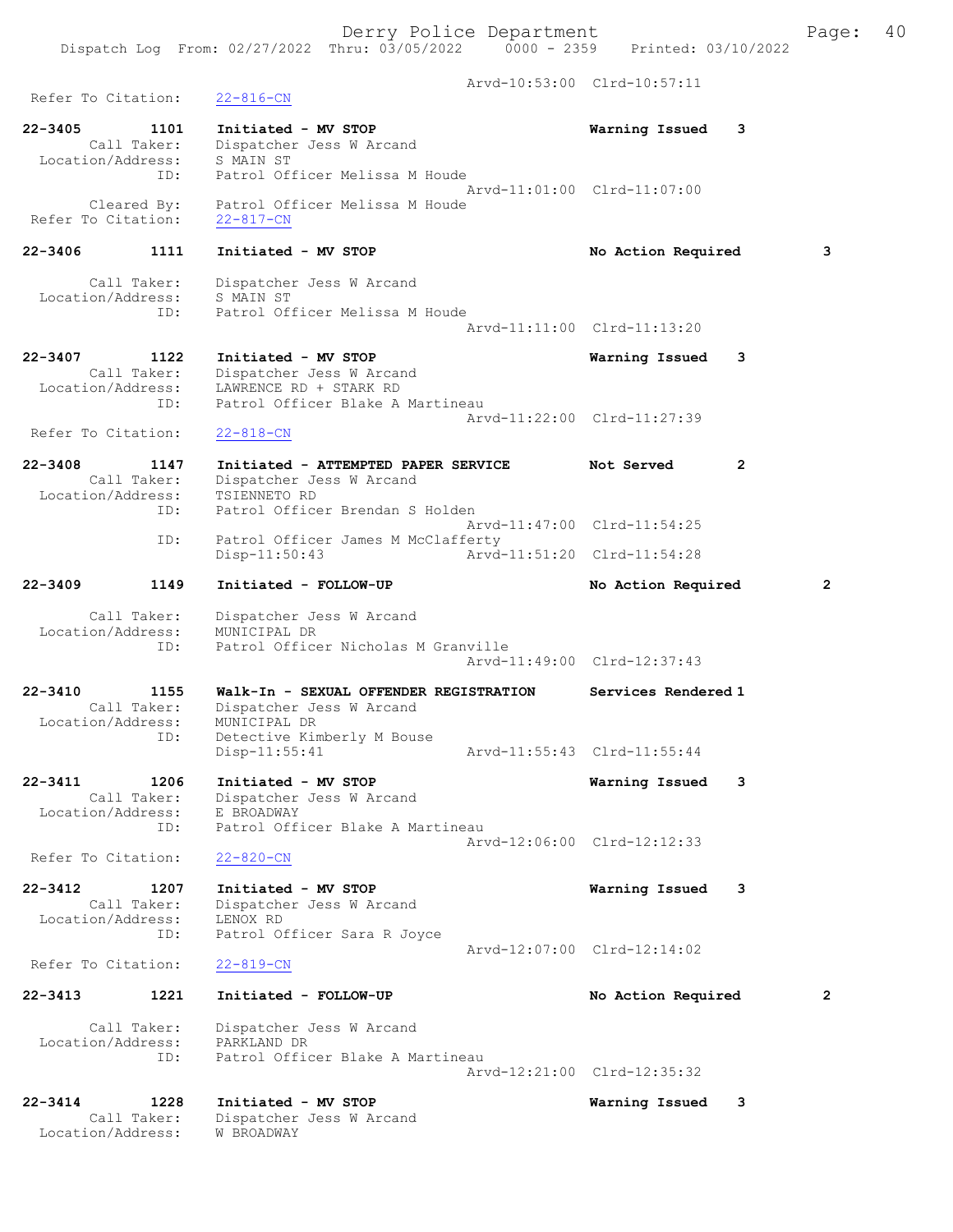Derry Police Department Fage: 41 Dispatch Log From: 02/27/2022 Thru: 03/05/2022 0000 - 2359 Printed: 03/10/2022 ID: Patrol Officer Brian J Landry Arvd-12:28:00 Clrd-12:37:17<br>22-821-CN Refer To Citation: 22-3415 1255 Initiated - MV STOP Warning Issued 3 Call Taker: Dispatcher Jess W Arcand Location/Address: TSIENNETO RD ID: Patrol Officer Sara R Joyce Arvd-12:55:00 Clrd-13:03:01 Refer To Citation: 22-822-CN 22-3416 1310 Initiated - MV STOP Warning Issued 3 Call Taker: Dispatcher Jess W Arcand Location/Address: FOLSOM RD ID: Patrol Officer Sara R Joyce Arvd-13:10:00 Clrd-13:15:11<br>22-823-CN Refer To Citation: 22-3417 1326 Initiated - FOLLOW-UP Cleared 2 Call Taker: Dispatcher Jess W Arcand Location/Address: [DY 1759] ELM ST ID: Patrol Officer Nicholas M Granville Arvd-13:26:00 Clrd-13:36:13 22-3418 1340 Initiated - MV STOP Warning Issued 3 Call Taker: Dispatcher Jess W Arcand Location/Address: W BROADWAY ID: Patrol Officer James M McClafferty Arvd-13:40:00 Clrd-13:44:49<br>22-824-CN Refer To Citation: 22-3419 1351 Phone - Loose Dog Complaint Could Not Locate 2 Call Taker: Dispatcher Jess W Arcand Location/Address: DERRYFIELD RD ID: Patrol Officer Nicholas M Granville Disp-13:52:22 Arvd-13:56:23 Clrd-14:28:10 Narrative: 03/03/2022 1351 BROWN PITBULL IN THE AREA 22-3420 1409 Phone - SUSPICIOUS ACTIVITY Services Rendered 2 Call Taker: Dispatcher Jess W Arcand Location/Address: KRISTIN DR ID: Patrol Officer Brendan S Holden Disp-14:09:46 Arvd-14:27:01 Clrd-15:03:00 Cleared By: Dispatcher Christina L Power Refer To Incident: 22-335-OF 22-3421 1411 Initiated - FOLLOW-UP No Action Required 2 Call Taker: Dispatcher Jess W Arcand Location/Address: BYPASS 28 ID: Detective Kevin G Ruppel Arvd-14:11:00 Clrd-14:24:33 22-3422 1424 Initiated - MV STOP Warning Issued 3 Call Taker: Dispatcher Jess W Arcand Location/Address: LINLEW DR + MANCHESTER RD ID: Patrol Officer Sara R Joyce Arvd-14:24:00 Clrd-14:28:01 Refer To Citation: 22-825-CN 22-3423 1438 Initiated - FOUND/LOST PROPERTY Report Taken 3 Call Taker: Detective Victoria M Kidd Location/Address: [DY 2] MUNICIPAL DR ID: Detective Victoria M Kidd Arvd-14:38:00 Clrd-15:39:10 Cleared By: Dispatcher Christina L Power Narrative: silver chain necklace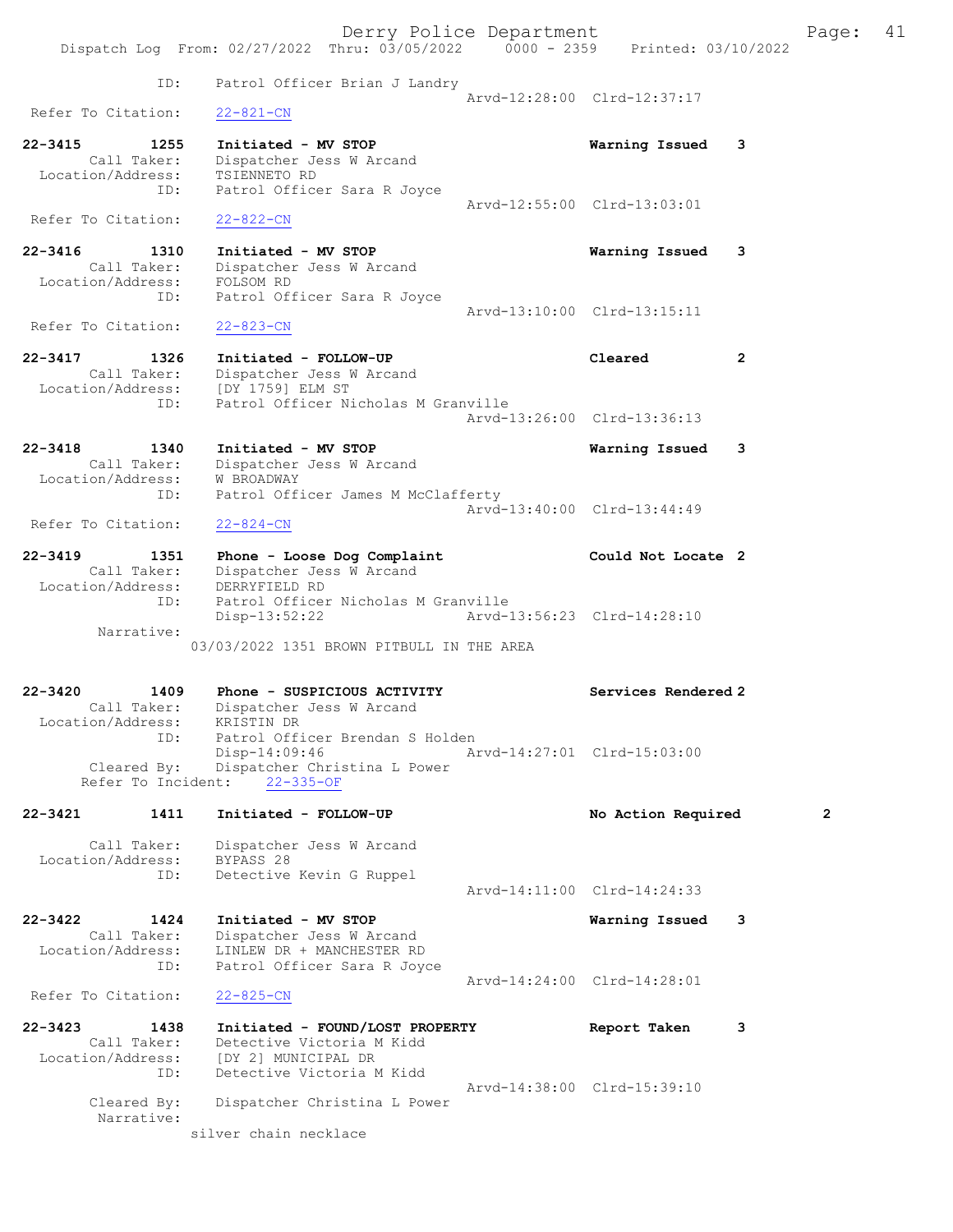| Refer To Incident:                                      | $22 - 334 - OF$                                                         |                                                            |                |
|---------------------------------------------------------|-------------------------------------------------------------------------|------------------------------------------------------------|----------------|
| 22-3424<br>1516<br>Call Taker:                          | Initiated - MV STOP<br>Dispatcher Christina L Power<br>PINKERTON ST     | Warning Issued                                             | 3              |
| Location/Address:<br>ID:                                | Patrol Officer Melissa M Houde                                          | Arvd-15:16:00 Clrd-15:21:24                                |                |
| Refer To Citation:                                      | $22 - 826 - CN$                                                         |                                                            |                |
| 22-3425<br>1534<br>Call Taker:<br>Location/Address:     | Initiated - MV STOP<br>Dispatcher Christina L Power<br>HAMPSTEAD RD     | Warning Issued                                             | 3              |
| ID:<br>Refer To Citation:                               | Patrol Officer Melissa M Houde<br>$22 - 827 - CN$                       | Arvd-15:34:00 Clrd-15:39:04                                |                |
| $22 - 3426$<br>1558                                     | Initiated - FOLLOW-UP                                                   | Cleared                                                    | $\overline{2}$ |
| Call Taker:<br>Location/Address:                        | Dispatcher Christina L Power<br>BISBEE CIR                              |                                                            |                |
| ID:                                                     | Detective Scott A Tompkins                                              | Arvd-15:58:00 Clrd-16:35:50                                |                |
| ID:                                                     | Patrol Officer Tyler S Daniel<br>Disp-15:59:16                          | Clrd-15:59:21                                              |                |
| 1605<br>$22 - 3427$<br>Call Taker:                      | Initiated - MV STOP<br>Dispatcher Christina L Power                     | Summons Issued                                             | 3              |
| Location/Address:<br>ID:                                | POND RD<br>Patrol Officer Melissa M Houde                               |                                                            |                |
|                                                         |                                                                         | Arvd-16:05:00 Clrd-16:12:24                                |                |
| Refer To Citation:                                      | $22 - 816 - 004004$                                                     |                                                            |                |
| 22-3428<br>1622                                         | Initiated - MV STOP                                                     | Summons Issued                                             | 3              |
| Call Taker:<br>Location/Address:                        | Dispatcher Christina L Power<br>ISLAND POND RD                          |                                                            |                |
| ID:                                                     | Patrol Officer Casey J Noyes                                            | Arvd-16:22:00 Clrd-16:35:57                                |                |
| Refer To Arrest:                                        | $22 - 208 - AR$                                                         |                                                            |                |
| $22 - 3429$<br>1629                                     | Initiated - MV STOP                                                     | Warning Issued                                             | 3              |
| Call Taker:<br>Location/Address:                        | Dispatcher Christina L Power<br>E BROADWAY                              |                                                            |                |
| ID:                                                     | Patrol Officer Collin Kennedy                                           | Arvd-16:29:00 Clrd-16:39:41                                |                |
| Refer To Citation:                                      | $22 - 829 - CN$                                                         |                                                            |                |
| 22-3430<br>1639<br>Call Taker:<br>Location/Address:     | Initiated - DISABLED MV<br>Dispatcher Christina L Power<br>TSIENNETO RD | Vehicle checked                                            | 3              |
| ID:                                                     | Detective Scott A Tompkins                                              |                                                            |                |
| ID:                                                     | Patrol Officer Collin Kennedy<br>Disp-16:40:12                          | Arvd-16:39:00 Clrd-16:46:43<br>Arvd-16:46:31 Clrd-16:49:16 |                |
| Narrative:                                              |                                                                         |                                                            |                |
|                                                         | owner notified personal tow.                                            |                                                            |                |
| $22 - 3431$<br>1647<br>Call Taker:                      | Initiated - PED CHECK<br>Dispatcher Christina L Power                   | SENT ON THEIR WAY 2                                        |                |
| Location/Address:                                       | FRANKLIN ST + EXETER ST<br>Patrol Officer Blake A Martineau             |                                                            |                |
| ID:                                                     |                                                                         | Arvd-16:47:00 Clrd-16:50:53                                |                |
| Refer To Field Int:                                     | $22 - 769 - FI$                                                         |                                                            |                |
| $22 - 3432$<br>1648<br>Call Taker:<br>Location/Address: | Initiated - MV STOP<br>Dispatcher Christina L Power<br>E BROADWAY       | Warning Issued                                             | 3              |
| ID:                                                     | Patrol Officer Ryan M Panaro                                            |                                                            |                |
| Refer To Citation:                                      | $22 - 830 - CN$                                                         | Arvd-16:48:00 Clrd-16:53:10                                |                |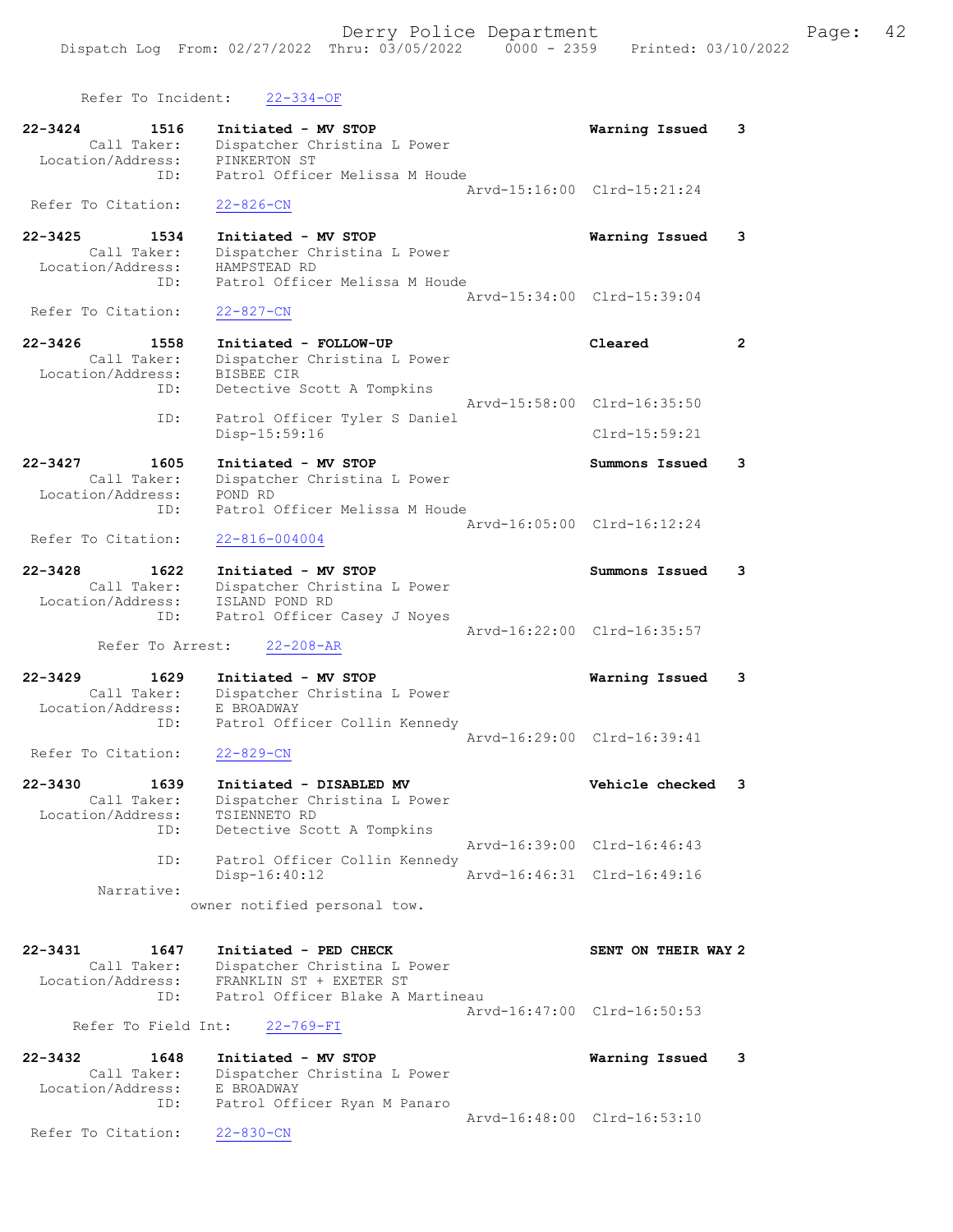| 22-3433<br>1721<br>Call Taker:<br>Location/Address: | Phone - SUSPICIOUS ACTIVITY<br>Lieutenant Shawn P O'Donaghue<br>BAYBERRY LN                                     | Report Taken                | $\mathbf{2}$          |
|-----------------------------------------------------|-----------------------------------------------------------------------------------------------------------------|-----------------------------|-----------------------|
| ID:<br>Arrived By:<br>Cleared By:                   | Patrol Officer Melissa M Houde<br>Disp-17:21:50<br>Dispatcher Christina L Power<br>Dispatcher Christina L Power | Arvd-17:23:54 Clrd-17:43:30 |                       |
| Narrative:                                          | package                                                                                                         |                             |                       |
| Refer To Incident:                                  | $22 - 337 - OF$                                                                                                 |                             |                       |
| $22 - 3434$<br>1732                                 | Walk-In - ASSIST CITIZEN                                                                                        | <b>ADVICE GIVEN</b>         | 3                     |
| Call Taker:<br>ID:                                  | Dispatcher Christina L Power<br>Location/Address: [DY 2] MUNICIPAL DR<br>Patrol Officer Cody Johnson            |                             |                       |
| Refer To Field Int:                                 | Disp-17:32:53<br>$22 - 747 - FI$                                                                                | Arvd-17:33:02 Clrd-17:33:04 |                       |
|                                                     |                                                                                                                 |                             |                       |
| 22-3435<br>1737<br>Call Taker:<br>Location/Address: | Initiated - FOLLOW-UP<br>Dispatcher Christina L Power<br>PARKLAND DR                                            | Cleared                     | $\mathbf{2}$          |
| ID:                                                 | Patrol Officer Blake A Martineau                                                                                | Aryd-17:37:00 Clrd-17:51:45 |                       |
| 1743<br>22-3436                                     | Initiated - MV STOP                                                                                             | Summons Issued              | 3                     |
| Call Taker:<br>Location/Address:                    | Dispatcher Christina L Power<br>E BROADWAY                                                                      |                             |                       |
| ID:                                                 | Patrol Officer Melissa M Houde                                                                                  |                             |                       |
| Refer To Citation:                                  | $22 - 816 - 004005$                                                                                             | Arvd-17:43:00 Clrd-17:51:38 |                       |
| $22 - 3437$<br>1748                                 | Walk-In - WARRANT ARREST                                                                                        | Arrest(s) Made              | $\mathbf{2}^{\prime}$ |
| Call Taker:<br>Location/Address:                    | Dispatcher Christina L Power<br>MUNICIPAL DR                                                                    |                             |                       |
| ID:                                                 | Patrol Officer Robert Corwin<br>Disp-17:49:24                                                                   | Arvd-17:49:25 Clrd-18:16:44 |                       |
| Narrative:                                          |                                                                                                                 |                             |                       |
|                                                     | subject into hq's to turn himself in on a warrant for<br>reckless conduct.                                      |                             |                       |
|                                                     | Kachuck, Zachary<br>8 Homestead Rd                                                                              |                             |                       |
|                                                     | Derry, NH dob 010593                                                                                            |                             |                       |
| Narrative:                                          |                                                                                                                 |                             |                       |
|                                                     | 03/03/2022 1842 released on PR bail with a court date of<br>4/28                                                |                             |                       |
| Refer To Arrest:                                    | $22 - 209 - AR$                                                                                                 |                             |                       |
| $22 - 3438$<br>1751                                 | Initiated - FOLLOW-UP                                                                                           | Cleared                     | $\overline{2}$        |
| Call Taker:<br>Location/Address:                    | Dispatcher Christina L Power<br>E BROADWAY                                                                      |                             |                       |
| ID:                                                 | Patrol Officer Ryan M Panaro                                                                                    |                             |                       |
| Refer To Incident:                                  | $22 - 338 - OF$                                                                                                 | Arvd-17:51:00 Clrd-18:17:03 |                       |
| $22 - 3439$<br>1819                                 | Phone - ASSIST CITIZEN                                                                                          | <b>ADVICE GIVEN</b>         | 3                     |
| Call Taker:<br>Location/Address:                    | Patrol Officer Robert Corwin<br>LAUREL ST                                                                       |                             |                       |
| ID:                                                 | Patrol Officer Blake A Martineau                                                                                |                             |                       |
| Cleared By:                                         | Disp-18:21:29<br>Dispatcher Christina L Power                                                                   | Arvd-18:25:15 Clrd-18:36:30 |                       |
| Narrative:                                          |                                                                                                                 |                             |                       |
|                                                     | damage to vehicle                                                                                               |                             |                       |
|                                                     |                                                                                                                 |                             |                       |

22-3440 1847 Walk-In - WARRANT ARREST Arrest(s) Made 2 Call Taker: Dispatcher Christina L Power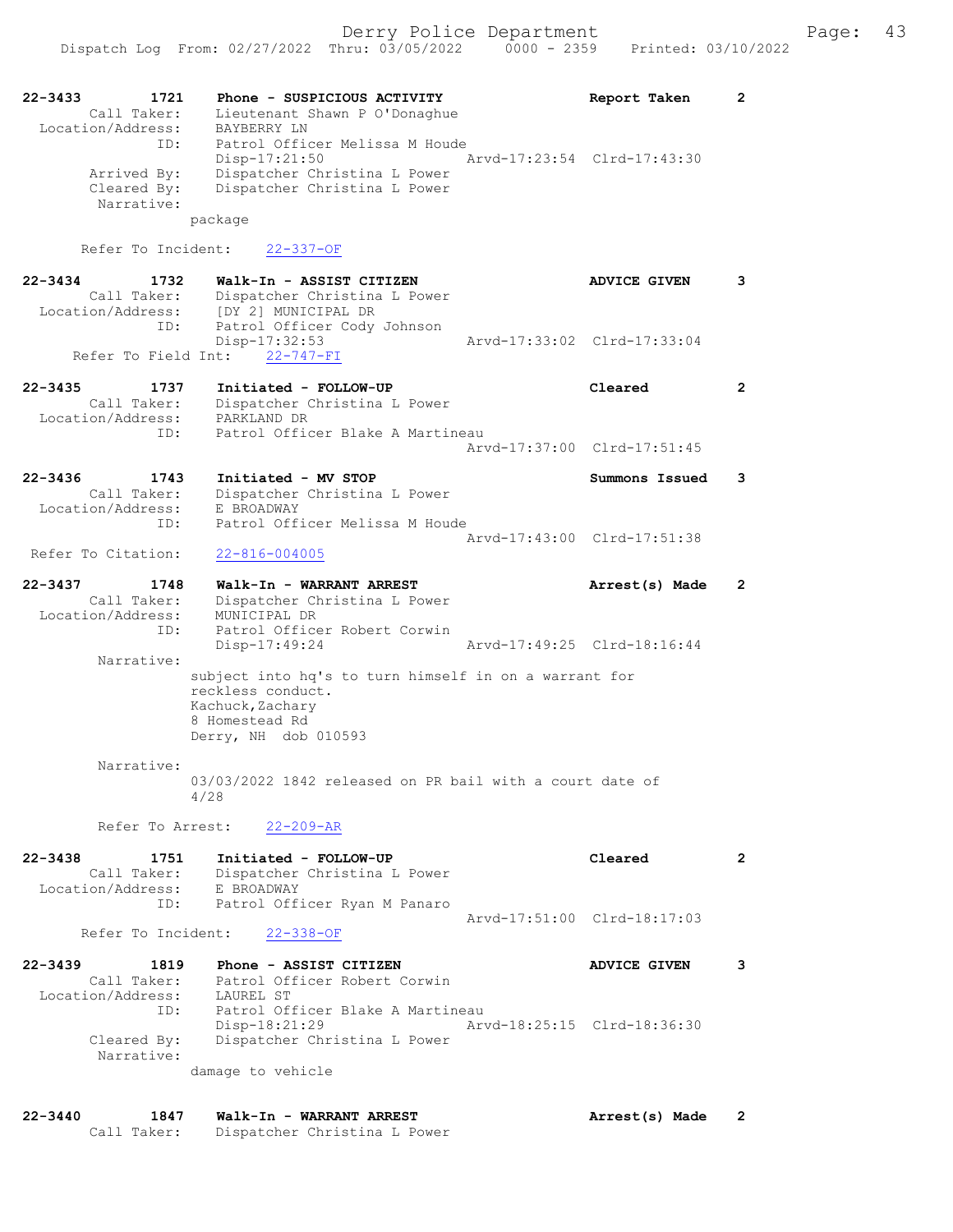Derry Police Department Fage: 44 Dispatch Log From: 02/27/2022 Thru: 03/05/2022 0000 - 2359 Printed: 03/10/2022 Location/Address: MUNICIPAL DR<br>ID: Patrol Officer<br>Disp-18:47:39 Patrol Officer Robert Corwin Disp-18:47:39 Arvd-18:59:22 Clrd-19:06:51 Narrative: subject into hq's to turn themself in on a warrant for conduct after an accident Narrative: Kelleher, Zachary 2 Rivera Cr Derry, NH dob 080995 Narrative: 03/03/2022 1902 released on PR bail with a court date of 4/28 Refer To Arrest: 22-210-AR 22-3441 1859 Initiated - MV STOP Warning Issued 3 Call Taker: Dispatcher Christina L Power Location/Address: RT 28 ID: Patrol Officer Scott M Beegan Arvd-18:59:00 Clrd-19:06:40 ID: Patrol Officer Casey J Noyes<br>Disp-19:00:43 Disp-19:00:43 Arvd-19:00:45 Clrd-19:06:39 Refer To Citation: 22-3442 1913 Initiated - MV STOP Warning Issued 3 Call Taker: Dispatcher Christina L Power Location/Address: CHESTER RD ID: Patrol Officer Scott M Beegan Arvd-19:13:00 Clrd-19:19:22 Cleared By: Patrol Officer Robert Corwin Refer To Citation: 22-834-CN 22-3443 1917 Initiated - MV STOP Warning Issued 3 Call Taker: Dispatcher Christina L Power Location/Address: S MAIN ST ID: Patrol Officer Blake A Martineau Arvd-19:17:00 Clrd-19:21:08<br>22-837-CN Refer To Citation: 22-3444 1922 Initiated - MV STOP Warning Issued 3 Call Taker: Dispatcher Christina L Power Location/Address: S MAIN ST ID: Patrol Officer Blake A Martineau Arvd-19:22:00 Clrd-19:28:34 Refer To Citation: 22-838-CN 22-3445 1923 Initiated - MV STOP Warning Issued 3 Call Taker: Dispatcher Christina L Power Location/Address: TSIENNETO RD ID: Patrol Officer Scott M Beegan Arvd-19:23:00 Clrd-19:27:17<br>22-835-CN Refer To Citation: 22-3446 1947 Initiated - MV STOP Warning Issued 3 Call Taker: Dispatcher Christina L Power Location/Address: MANCHESTER RD ID: Patrol Officer Casey J Noyes Arvd-19:47:00 Clrd-19:57:05<br>22-836-CN Refer To Citation: 22-3447 2013 Initiated - MV STOP Warning Issued 3 Call Taker: Dispatcher Christina L Power Location/Address: E BROADWAY ID: Patrol Officer Blake A Martineau Arvd-20:13:00 Clrd-20:18:41 Refer To Citation: 22-841-CN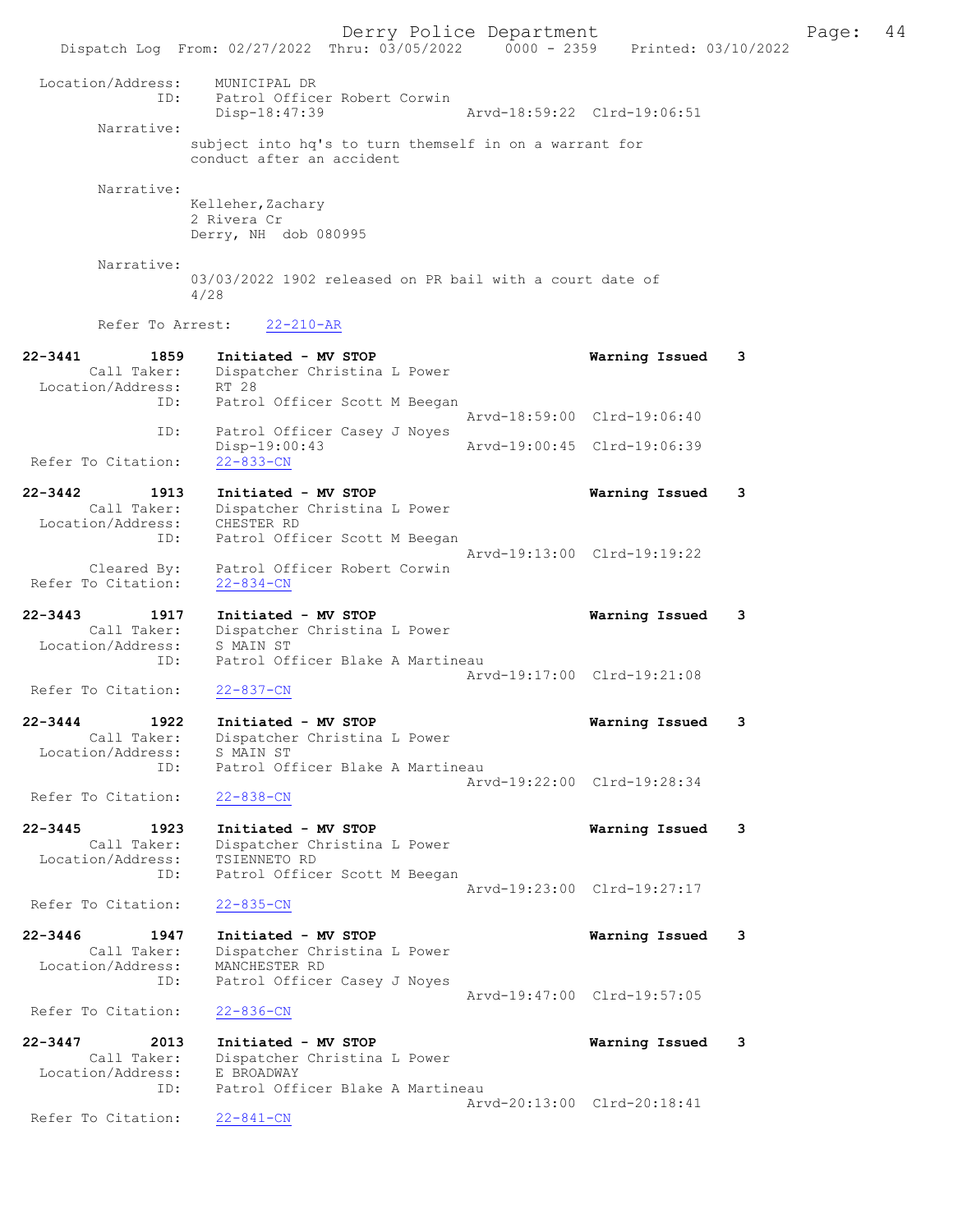|                                                         | Dispatch Log From: 02/27/2022 Thru: 03/05/2022                            | $0000 - 2359$ | Printed: 03/10/2022         |   |
|---------------------------------------------------------|---------------------------------------------------------------------------|---------------|-----------------------------|---|
| $22 - 3448$<br>2015<br>Call Taker:<br>Location/Address: | Initiated - MV STOP<br>Dispatcher Christina L Power<br>BIRCH ST           |               | Warning Issued              | 3 |
| ID:                                                     | Patrol Officer Scott M Beegan                                             |               |                             |   |
| Refer To Citation:                                      | $22 - 839 - CN$                                                           |               | Arvd-20:15:00 Clrd-20:20:25 |   |
| $22 - 3449$<br>2019<br>Call Taker:                      | Initiated - MV STOP<br>Dispatcher Christina L Power<br>S MAIN ST          |               | Warning Issued              | 3 |
| Location/Address:<br>ID:                                | Patrol Officer Melissa M Houde                                            |               |                             |   |
| Refer To Citation:                                      | $22 - 840 - CN$                                                           |               | Aryd-20:19:00 Clrd-20:22:14 |   |
| 2021<br>$22 - 3450$                                     | Phone - MV ACCIDENT                                                       |               | Report Taken                | 1 |
| Call Taker:<br>Location/Address:                        | Dispatcher Christina L Power<br>HAMPSTEAD RD                              |               |                             |   |
| ID:                                                     | Patrol Officer Casey J Noyes                                              |               |                             |   |
| ID:                                                     | Disp-20:21:24<br>Patrol Officer Scott M Beegan                            |               | Aryd-20:26:15 Clrd-20:49:27 |   |
| ID:                                                     | $Disp-20:21:28$<br>Patrol Officer Melissa M Houde                         |               | Arvd-20:27:28 Clrd-21:29:42 |   |
|                                                         | $Disp-20:22:20$                                                           |               | Arvd-20:27:03 Clrd-21:14:08 |   |
| ID:                                                     | Sergeant Jeffrey M Dawe<br>Disp-20:30:19                                  |               | Arvd-20:30:20 Clrd-20:49:24 |   |
| Narrative:                                              |                                                                           |               |                             |   |
|                                                         | 03/03/2022 2040 next on the list requested, Birch St<br>Collison assigned |               |                             |   |
| Narrative:                                              |                                                                           |               |                             |   |
|                                                         | 03/03/2022 2101 wrecker on scene                                          |               |                             |   |
| Narrative:                                              | SANTOSUOSSO v ditch, full report                                          |               |                             |   |
|                                                         |                                                                           |               |                             |   |
| Refer To Accident:                                      | $22 - 134 - AC$                                                           |               |                             |   |
| $22 - 3451$<br>2041                                     | Phone - PED CHECK                                                         |               | Gone on Arrival             | 2 |
| Location/Address:                                       | Call Taker: Dispatcher Christina L Power<br>BYPASS 28                     |               |                             |   |
| ID:                                                     | Patrol Officer Blake A Martineau<br>Disp-20:42:44                         |               | Arvd-20:45:03 Clrd-20:51:24 |   |
| ID:                                                     | Patrol Officer Ryan M Panaro<br>Disp-20:42:48                             | Arvd-20:45:02 | Clrd-20:51:22               |   |
| Narrative:                                              |                                                                           |               |                             |   |
|                                                         | checking a male walking all over the road                                 |               |                             |   |
| 22-3452<br>2131                                         | Initiated - MV STOP                                                       |               | Warning Issued              | 3 |
| Call Taker:                                             | Dispatcher Christina L Power                                              |               |                             |   |
| Location/Address:<br>ID:                                | BIRCH ST<br>Patrol Officer Ryan M Panaro                                  |               |                             |   |
| Refer To Citation:                                      | $22 - 842 - CN$                                                           |               | Arvd-21:31:00 Clrd-21:34:11 |   |
| $22 - 3453$<br>2136                                     | Initiated - MV STOP                                                       |               | Warning Issued              | 3 |
| Call Taker:<br>Location/Address:                        | Dispatcher Christina L Power<br>RT 28                                     |               |                             |   |
| ID:                                                     | Patrol Officer Casey J Noyes                                              |               |                             |   |
| Refer To Citation:                                      | $22 - 844 - CN$                                                           |               | Arvd-21:36:00 Clrd-21:41:19 |   |
| $22 - 3454$<br>2136                                     | Initiated - MV STOP                                                       |               | Warning Issued              | 3 |
| Call Taker:<br>Location/Address:                        | Dispatcher Christina L Power<br>KENDALL POND RD                           |               |                             |   |
| ID:                                                     | Patrol Officer Ryan M Panaro                                              |               |                             |   |
| Refer To Citation:                                      | $22 - 843 - CN$                                                           |               | Arvd-21:36:00 Clrd-21:39:54 |   |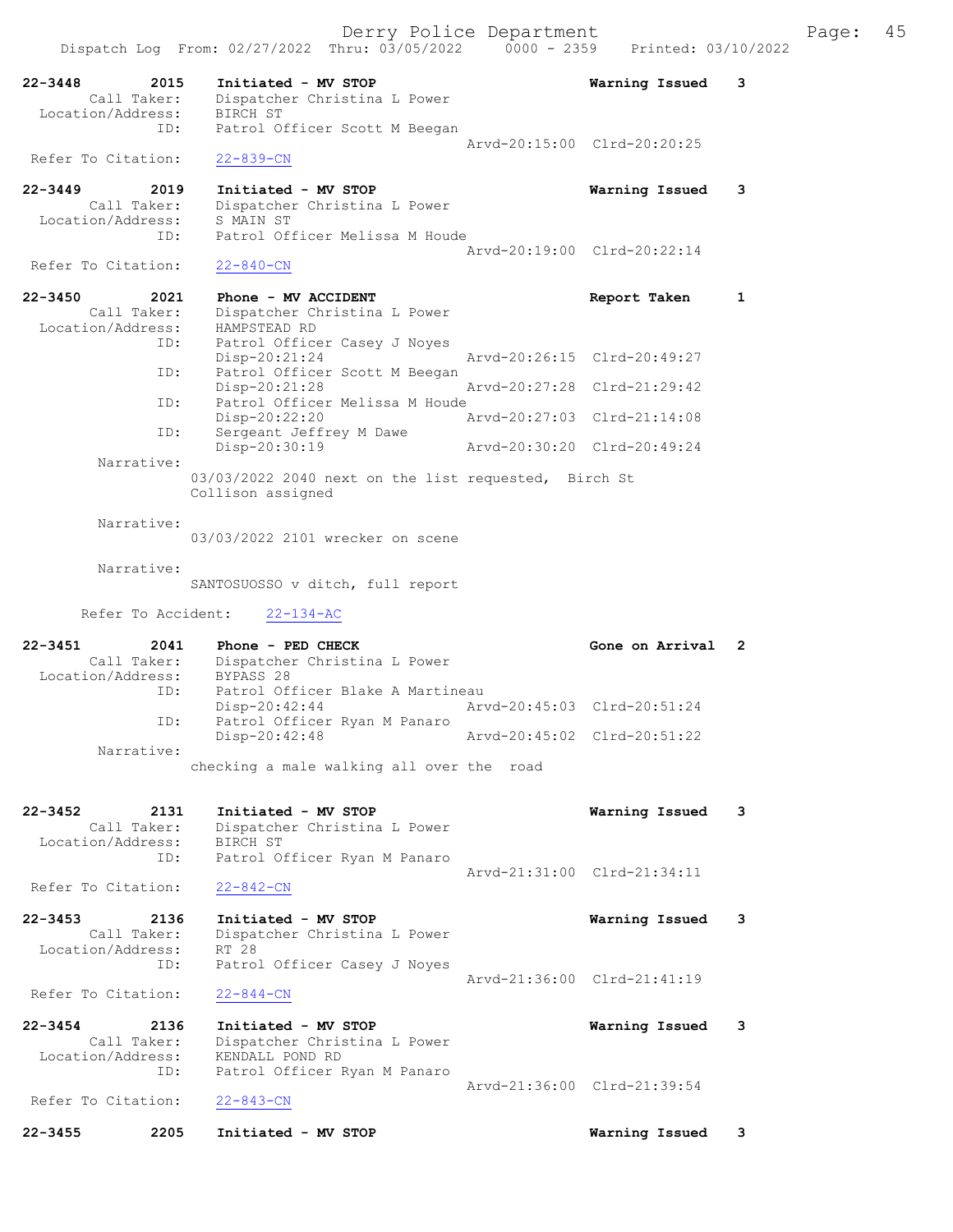Derry Police Department Fage: 46 Dispatch Log From: 02/27/2022 Thru: 03/05/2022 0000 - 2359 Printed: 03/10/2022 Call Taker: Dispatcher Christina L Power Location/Address: RT 28 ID: Patrol Officer Casey J Noyes Arvd-22:05:00 Clrd-22:08:02 ID: Patrol Officer Ryan M Panaro Arvd-22:06:44 Clrd-22:06:46 22-3456 2206 Initiated - MV CHECK SENT ON THEIR WAY 1 Call Taker: Dispatcher Christina L Power Location/Address: PIERCE AVE ID: Patrol Officer Ryan M Panaro Arvd-22:06:00 Clrd-22:09:43 22-3457 2209 Initiated - MV STOP Warning Issued 3 Call Taker: Dispatcher Christina L Power Location/Address: RT 28 ID: Patrol Officer Casey J Noyes Arvd-22:09:00 Clrd-22:14:45 Refer To Citation: 22-845-CN 22-3458 2310 Initiated - MV STOP Warning Issued 3 Call Taker: Dispatcher Kaitlyn A Fitzgerald Location/Address: [DY 125] FOREST RIDGE RD ID: Patrol Officer Scott M Beegan Arvd-23:10:00 Clrd-23:15:37<br>22-846-CN Refer To Citation: 22-3459 2318 Initiated - PROPERTY CHECK No Action Required 2 Call Taker: Dispatcher Kaitlyn A Fitzgerald Location/Address: HUMPHREY RD ID: Patrol Officer Nikita Tomnyuk Arvd-23:18:00 Clrd-23:19:15 22-3460 2327 Initiated - PROPERTY CHECK Cleared 2 Call Taker: Dispatcher Kaitlyn A Fitzgerald Location/Address: ROLLINS ST ID: Patrol Officer Michael Carnazzo Arvd-23:27:00 Clrd-23:28:11 22-3461 2329 Initiated - MV STOP Warning Issued 3 Call Taker: Dispatcher Kaitlyn A Fitzgerald Location/Address: W BROADWAY ID: Patrol Officer Michael Carnazzo Arvd-23:29:00 Clrd-23:33:56 Refer To Citation: 22-847-CN 22-3462 2331 Initiated - MV CHECK Vehicle checked 1 Call Taker: Dispatcher Kaitlyn A Fitzgerald Location/Address: [DY 3650] RT 111 ID: Sergeant Patrick H Dawson Arvd-23:31:00 Clrd-23:31:56 22-3463 2334 Initiated - MV STOP Warning Issued 3 Call Taker: Dispatcher Kaitlyn A Fitzgerald Location/Address: E BROADWAY ID: Patrol Officer Monica Ricci Arvd-23:34:00 Clrd-23:38:50 Refer To Citation: 22-848-CN 22-3464 2335 Initiated - MV STOP Warning Issued 3 Call Taker: Dispatcher Kaitlyn A Fitzgerald Location/Address: CHESTER RD ID: Patrol Officer Jack Stafford Arvd-23:35:00 Clrd-23:39:20 22-3465 2340 Initiated - PED CHECK Report Taken 2 Call Taker: Dispatcher Kaitlyn A Fitzgerald Location/Address: SOUTH AVE ID: Patrol Officer Scott M Beegan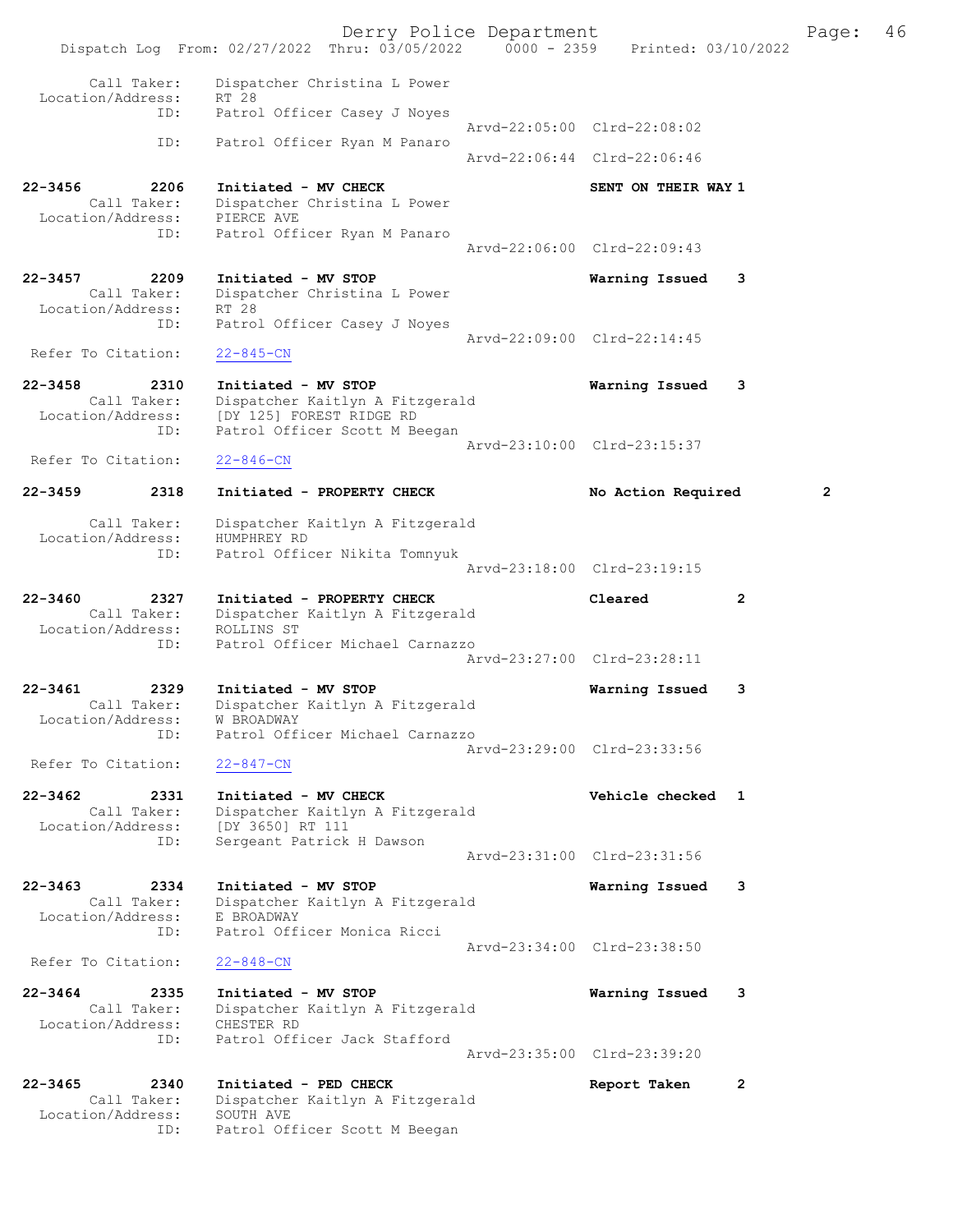Derry Police Department Fage: 47 Dispatch Log From: 02/27/2022 Thru: 03/05/2022 0000 - 2359 Printed: 03/10/2022 Arvd-23:40:00 Clrd-23:51:37<br>ID: Patrol Officer Michael Carnazzo ID: Patrol Officer Michael Carnazzo Disp-23:42:06 Arvd-23:42:11 Clrd-23:45:19 Narrative: 03/03/2022 2344 JUVENILE TAKEN INTO CUSTODY AS A STATUS OFFENDER, TRANSPORTED TO RESIDENCE ON BIRCH ST S/M 40930.4 Narrative: 03/03/2022 2345 ARRIVED AT RESIDENCE E/M 40930.5 Narrative: 03/03/2022 2351 RELEASED TO A PARENT Refer To Arrest: 22-211-AR 22-3466 2358 Initiated - MV STOP Warning Issued 3 Call Taker: Dispatcher Kaitlyn A Fitzgerald Location/Address: CHESTER RD + N SHORE (BL) RD ID: Sergeant Patrick H Dawson Arvd-23:58:00 Clrd-03/04/2022 @ 00:02:35 Refer To Citation: 22-849-CN For Date: 03/04/2022 - Friday 22-3467 0022 Initiated - PROPERTY CHECK Cleared 2 Call Taker: Dispatcher Kaitlyn A Fitzgerald Location/Address: PIERCE AVE ID: Patrol Officer Michael Carnazzo Arvd-00:22:00 Clrd-00:23:07 22-3468 0051 Phone - SUSPICIOUS ACTIVITY Cancelled Prior to Arrival 2 Call Taker: Dispatcher Kaitlyn A Fitzgerald Location/Address: [DY 3022] FAIRWAY DR Narrative: 03/04/2022 0056 CALLER REPORTED A SUSPICIOUS VEHICLE IN THE PARKING LOT BUT CANCELLED BEFORE DISPATCHING THE CALL 22-3469 0110 Initiated - MV STOP Warning Issued 3 Call Taker: Dispatcher Kaitlyn A Fitzgerald Location/Address: W BROADWAY ID: Patrol Officer Jack Stafford Arvd-01:10:00 Clrd-01:11:48 22-3470 0121 Initiated - Parking Enforcement Parking Ticket Issued 1 Call Taker: Dispatcher Kaitlyn A Fitzgerald Location/Address: BLACKBERRY RD ID: Patrol Officer Nikita Tomnyuk Arvd-01:21:00 Clrd-01:28:00 22-3471 0132 Initiated - MV STOP Warning Issued 3 Call Taker: Dispatcher Kaitlyn A Fitzgerald Location/Address: N HIGH ST + FERLAND DR ID: Patrol Officer Jack Stafford Arvd-01:32:00 Clrd-01:46:57<br>TD: Patrol Officer Michael Carnazzo Patrol Officer Michael Carnazzo Disp-01:34:12 Arvd-01:34:15 Clrd-01:47:00 Refer To Citation: 22-3472 0154 Initiated - MV CHECK Vehicle checked 1 1 Call Taker: Dispatcher Kaitlyn A Fitzgerald Call Taker: Dispatcher Kaitl<br>Location/Address: FOREST RIDGE RD ID: Patrol Officer Nikita Tomnyuk Arvd-01:54:00 Clrd-01:57:51 22-3473 0255 Initiated - MV CHECK Vehicle checked 1 Call Taker: Dispatcher Kaitlyn A Fitzgerald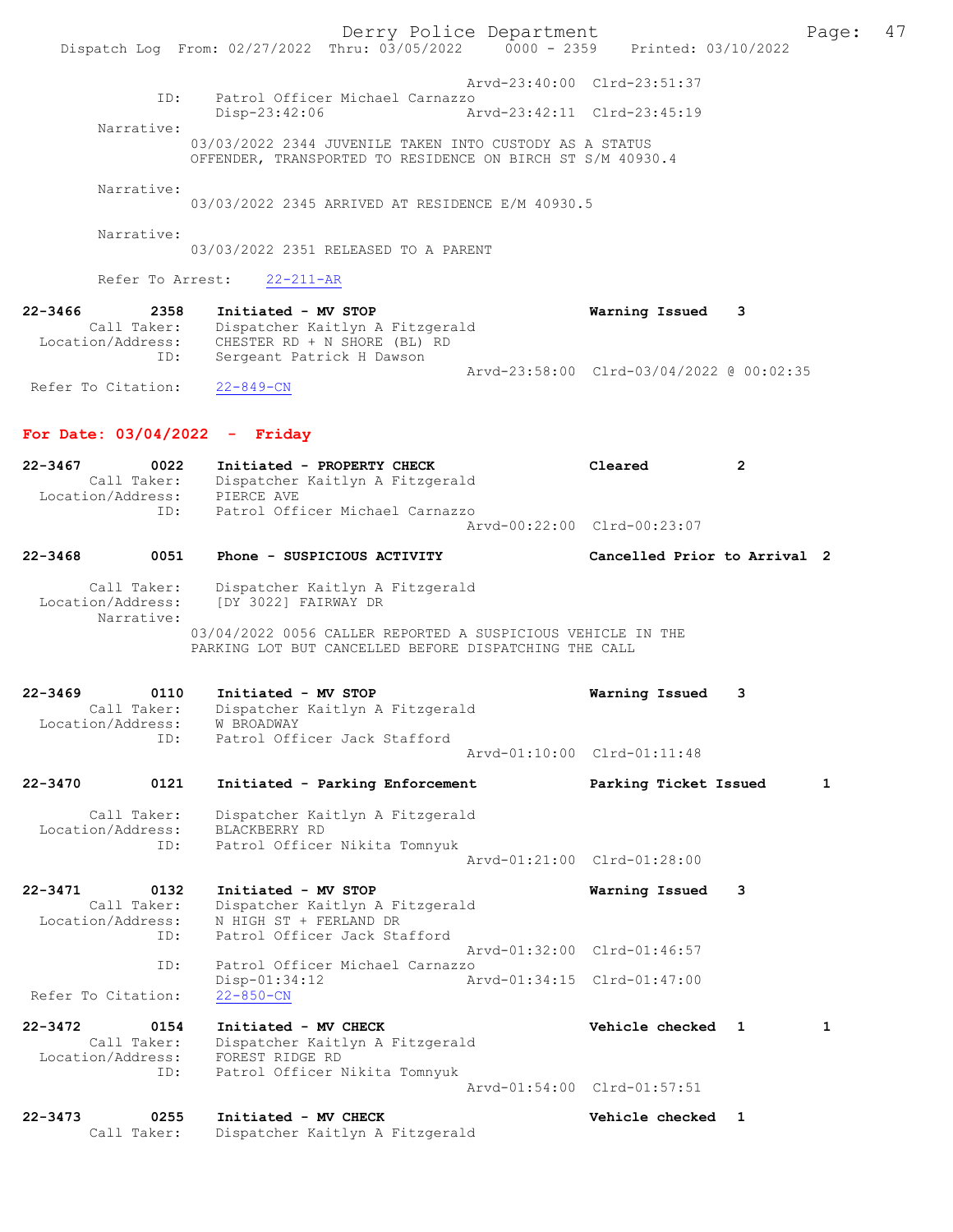Derry Police Department Fage: 48 Dispatch Log From: 02/27/2022 Thru: 03/05/2022 0000 - 2359 Printed: 03/10/2022 Location/Address: FAIRWAY DR ID: Patrol Officer Nikita Tomnyuk Arvd-02:55:00 Clrd-03:00:19 22-3474 0303 Initiated - MV CHECK Vehicle checked 1 Call Taker: Dispatcher Kaitlyn A Fitzgerald Location/Address: ALADDIN CIR ID: Patrol Officer Michael Carnazzo Arvd-03:03:00 Clrd-03:04:04 22-3475 0313 Initiated - MV STOP Warning Issued 3 Call Taker: Dispatcher Kaitlyn A Fitzgerald Location/Address: RT 28 + BERRY RD ID: Patrol Officer Nikita Tomnyuk Arvd-03:13:00 Clrd-03:20:49 Refer To Citation: 22-851-CN 22-3476 0326 Initiated - MV STOP Warning Issued 3 Call Taker: Dispatcher Kaitlyn A Fitzgerald Location/Address: OLDE COACH RD ID: Patrol Officer Jack Stafford Arvd-03:26:00 Clrd-03:28:10 ID: Patrol Officer Monica Ricci Disp-03:26:56 Arvd-03:27:00 Clrd-03:28:13 22-3477 0341 Initiated - Parking Enforcement Summons Issued 1 Call Taker: Dispatcher Kaitlyn A Fitzgerald Location/Address: E BROADWAY ID: Patrol Officer Nikita Tomnyuk Arvd-03:41:00 Clrd-03:47:28 22-3478 0727 Phone - MV STOP Warning Issued 3 Call Taker: Patrol Officer Kevin L Davies Location/Address: S MAIN ST ID: Patrol Officer Sara R Joyce Disp-07:27:56 Arvd-07:27:59 Clrd-07:32:27 Refer To Citation: 22-852-CN 22-3479 0801 Radio - MV STOP Warning Issued 3 Call Taker: Patrol Officer Kevin L Davies Location/Address: PINKERTON ST ID: Patrol Officer Sara R Joyce Disp-08:02:16 Arvd-08:02:18 Clrd-08:05:21 Refer To Citation: 22-853-CN 22-3480 0803 Phone - MV STOP Warning Issued 3 Call Taker: Patrol Officer Kevin L Davies Location/Address: WINDHAM RD ID: Patrol Officer Melissa M Houde Disp-08:03:54 Arvd-08:03:56 Clrd-08:07:04 Refer To Citation: 22-854-CN 22-3481 0812 Radio - MV STOP Warning Issued 3 Call Taker: Patrol Officer Kevin L Davies Location/Address: WINDHAM RD + TOWNE DR ID: Patrol Officer Melissa M Houde Disp-08:13:16 Arvd-08:13:18 Clrd-08:16:58 Refer To Citation: 22-855-CN 22-3482 0817 Radio - MV STOP Warning Issued 3 Call Taker: Patrol Officer Kevin L Davies Location/Address: WINDHAM RD ID: Patrol Officer Melissa M Houde Disp-08:17:42 Arvd-08:17:44 Clrd-08:20:35 Refer To Citation: 22-856-CN 22-3483 0830 Phone - Loose Dog Complaint Could Not Locate 2 Call Taker: Patrol Officer Kevin L Davies Location/Address: LONDONDERRY LN ID: Patrol Officer Brendan S Holden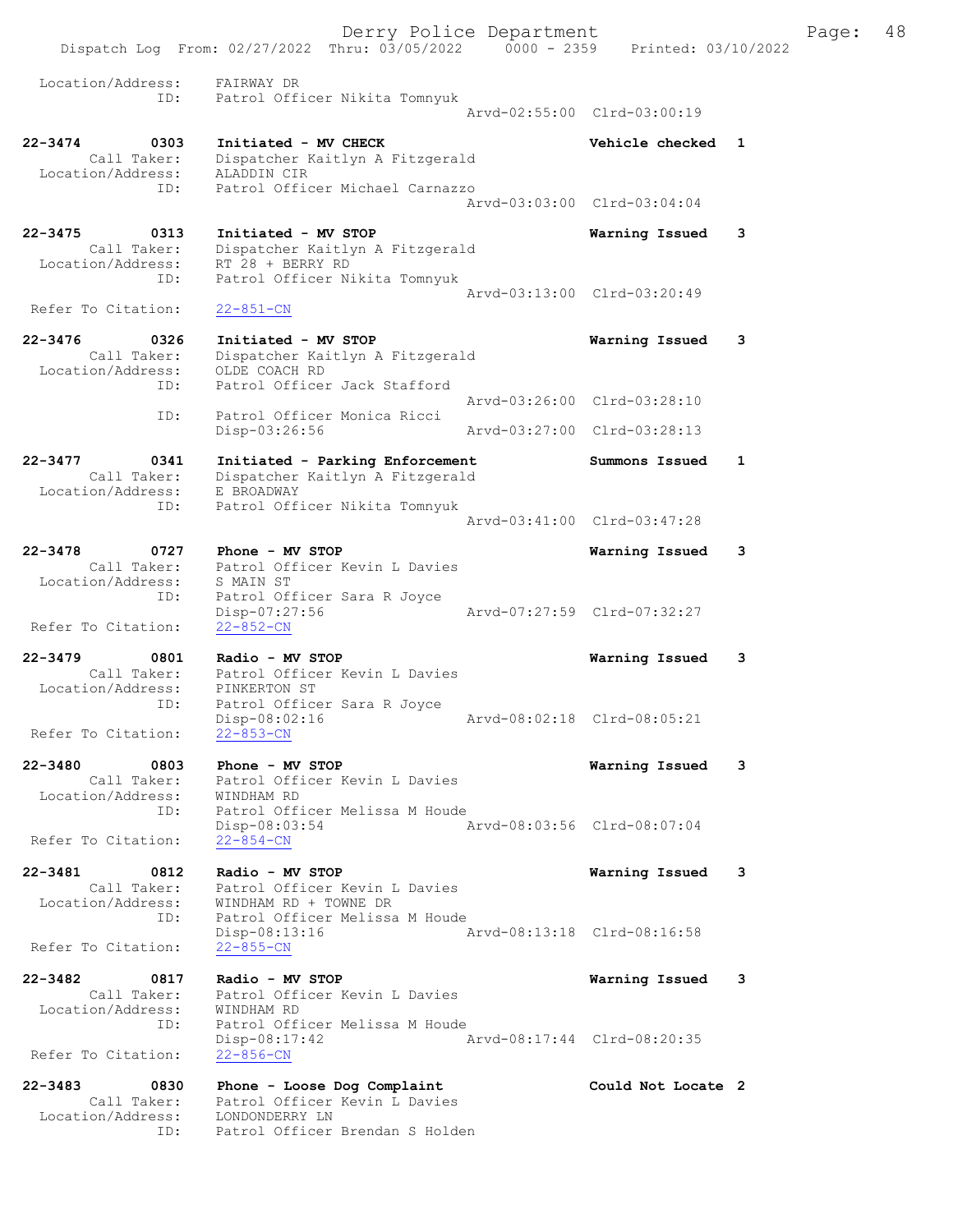Derry Police Department Fage: 49 Dispatch Log From: 02/27/2022 Thru: 03/05/2022 0000 - 2359 Printed: 03/10/2022 Disp-08:32:13 Arvd-08:37:14 Clrd-08:46:54 Narrative: black/tan hound Narrative: 03/04/2022 0847 Dog believed to belong to 6 Emerson Ln. Unable to locate. 22-3484 0839 Radio - MV STOP Warning Issued 3 Call Taker: Patrol Officer Kevin L Davies Location/Address: W BROADWAY ID: Patrol Officer James M McClafferty Disp-08:39:49 Arvd-08:39:50 Clrd-08:41:24 22-3485 0845 Radio - MV STOP Warning Issued 3 Call Taker: Patrol Officer Kevin L Davies Location/Address: S MAIN ST ID: Patrol Officer Melissa M Houde Disp-08:45:25 Arvd-08:45:51 Clrd-08:48:08 Refer To Citation: 22-857-CN 22-3486 0845 Radio - MV STOP Warning Issued 3 Call Taker: Patrol Officer Kevin L Davies Location/Address: FORDWAY EXT ID: Patrol Officer James M McClafferty Disp-08:45:47 Arvd-08:45:49 Clrd-08:50:38 Refer To Citation: 22-3487 0852 Phone - PROPERTY CHECK No Action Required 2 Call Taker: Patrol Officer Kevin L Davies Location/Address: FORDWAY ST<br>ID: Patrol Offi ID: Patrol Officer Brian J Landry Disp-08:53:36 22-3488 0854 Phone - MV STOP Warning Issued 3 Call Taker: Patrol Officer Kevin L Davies Location/Address: W BROADWAY ID: Patrol Officer James M McClafferty Disp-08:54:21 Arvd-08:54:23 Clrd-08:59:16 Refer To Citation: 22-3489 0900 Radio - MV STOP Warning Issued 3 Call Taker: Patrol Officer Kevin L Davies Location/Address: W BROADWAY ID: Patrol Officer James M McClafferty Disp-09:00:39 Arvd-09:00:41 Clrd-09:06:03 Refer To Citation: 22-860-CN 22-3490 0905 Radio - MV STOP Warning Issued 3 Call Taker: Patrol Officer Kevin L Davies Location/Address: S MAIN ST ID: Patrol Officer Melissa M Houde<br>Disp-09:05:22 / Disp-09:05:22 Arvd-09:05:24 Clrd-09:08:23 Refer To Citation: 22-3491 0905 Phone - MEDICAL EMERGENCY Transported to Hospital 1 Call Taker: Patrol Officer Kevin L Davies Location/Address: E BROADWAY ID: Patrol Officer Brian J Landry Disp-09:05:57 Arvd-09:05:59 Clrd-09:57:05 ID: Patrol Officer James M McClafferty Disp-09:15:37 Arvd-09:15:59 Clrd-09:53:43 Narrative: 03/04/2022 0942 DFD transporting one to parkland medical center

Refer To Field Int: 22-751-FI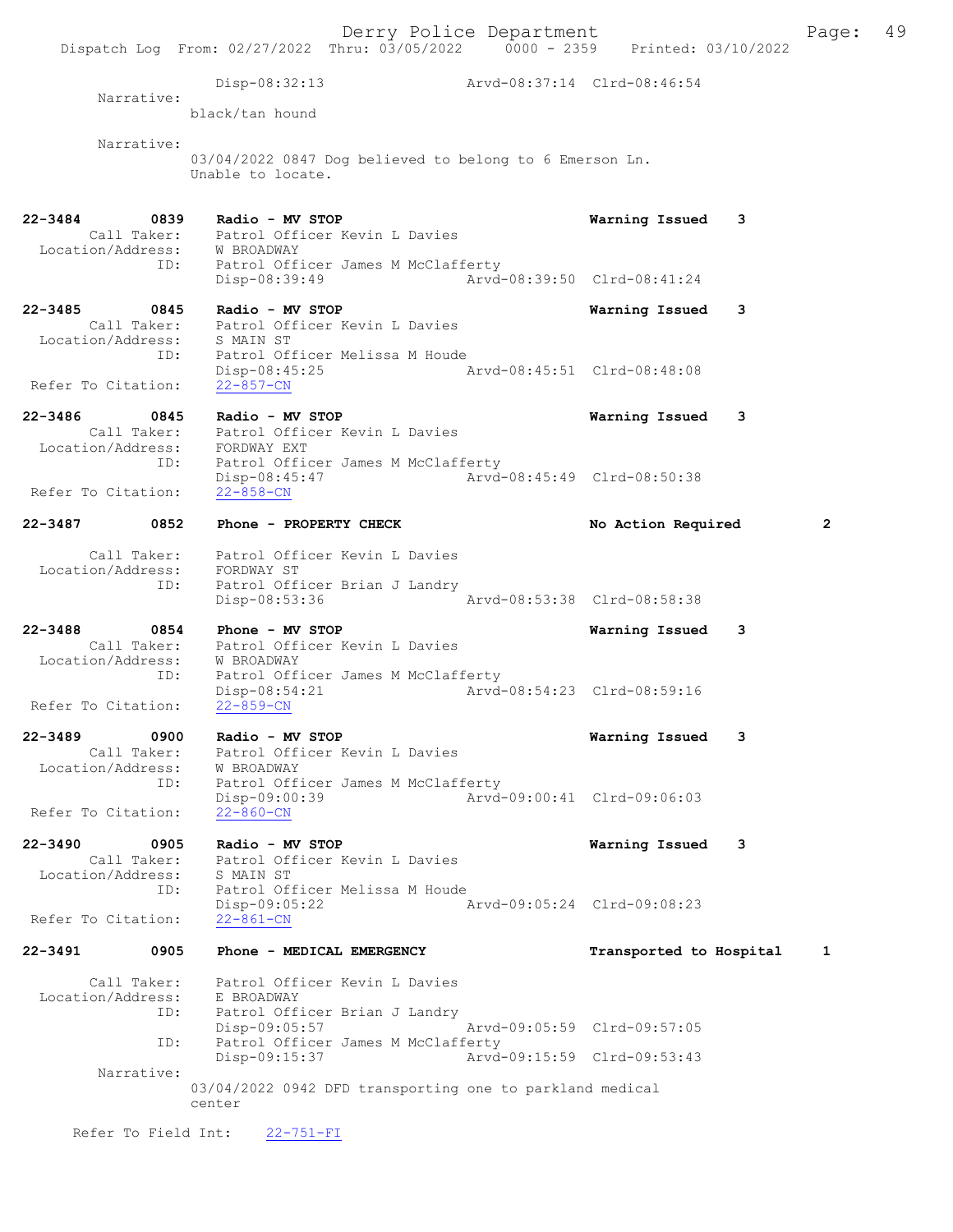22-3492 0911 Phone - MV STOP Warning Issued 3 Call Taker: Patrol Officer Kevin L Davies Location/Address: S MAIN ST ID: Patrol Officer Melissa M Houde Disp-09:12:16 Arvd-09:12:18 Clrd-09:14:58 Refer To Citation: 22-862-CN 22-3493 0928 Initiated - WARRANT ARREST Arrest(s) Made 2 Call Taker: Detective Victoria M Kidd Location/Address: [DY 2] MUNICIPAL DR ID: Detective Victoria M Kidd Arvd-09:28:00 Clrd-10:06:49 Cleared By: Patrol Officer Kevin L Davies Narrative: Juvenile processed on JV Petition. Refer To Arrest:  $\frac{22-212-AR}{22-213-AR}$ Refer To Arrest: 22-3494 0933 Phone - SUSPICIOUS ACTIVITY Gone on Arrival 2 Call Taker: Patrol Officer Kevin L Davies Location/Address: GAYLE DR ID: Patrol Officer Blake A Martineau Disp-09:36:01 Arvd-09:53:30 Clrd-09:53:35 Narrative: NH 451 5214 22-3495 0942 Radio - MV STOP Warning Issued 3 Call Taker: Patrol Officer Kevin L Davies Location/Address: S MAIN ST ID: Patrol Officer Sara R Joyce Disp-09:42:13 Arvd-09:42:15 Clrd-09:44:37 Refer To Citation: 22-863-CN 22-3496 0945 Radio - MV STOP Warning Issued 3 Call Taker: Patrol Officer Kevin L Davies Location/Address: S MAIN ST ID: Patrol Officer Melissa M Houde<br>Disp-09:45:59 Disp-09:45:59 Arvd-09:46:01 Clrd-09:49:12 Refer To Citation: 22-3497 0950 Walk-In - WARRANT ARREST Arrest(s) Made 2 Call Taker: Patrol Officer Kevin L Davies Location/Address: [DY 2] MUNICIPAL DR ID: Detective Victoria M Kidd Arvd-10:06:58 Clrd-10:53:55 Narrative: 03/04/2022 1007 subject in the lobby turning himself in on a Derry Dist. Court EBW. Narrative: Subject identified as: Christopher Mooneyham 07/03/1983 84 Pine Hill Hollis, NH Arrested on an EBW for theft Narrative: 03/04/2022 1046 bail commissioner notified and arrived Narrative: 03/04/2022 1053 subject released on \$250.00 cash bail with a court date of 04/28/2022 Refer To Arrest: 22-214-AR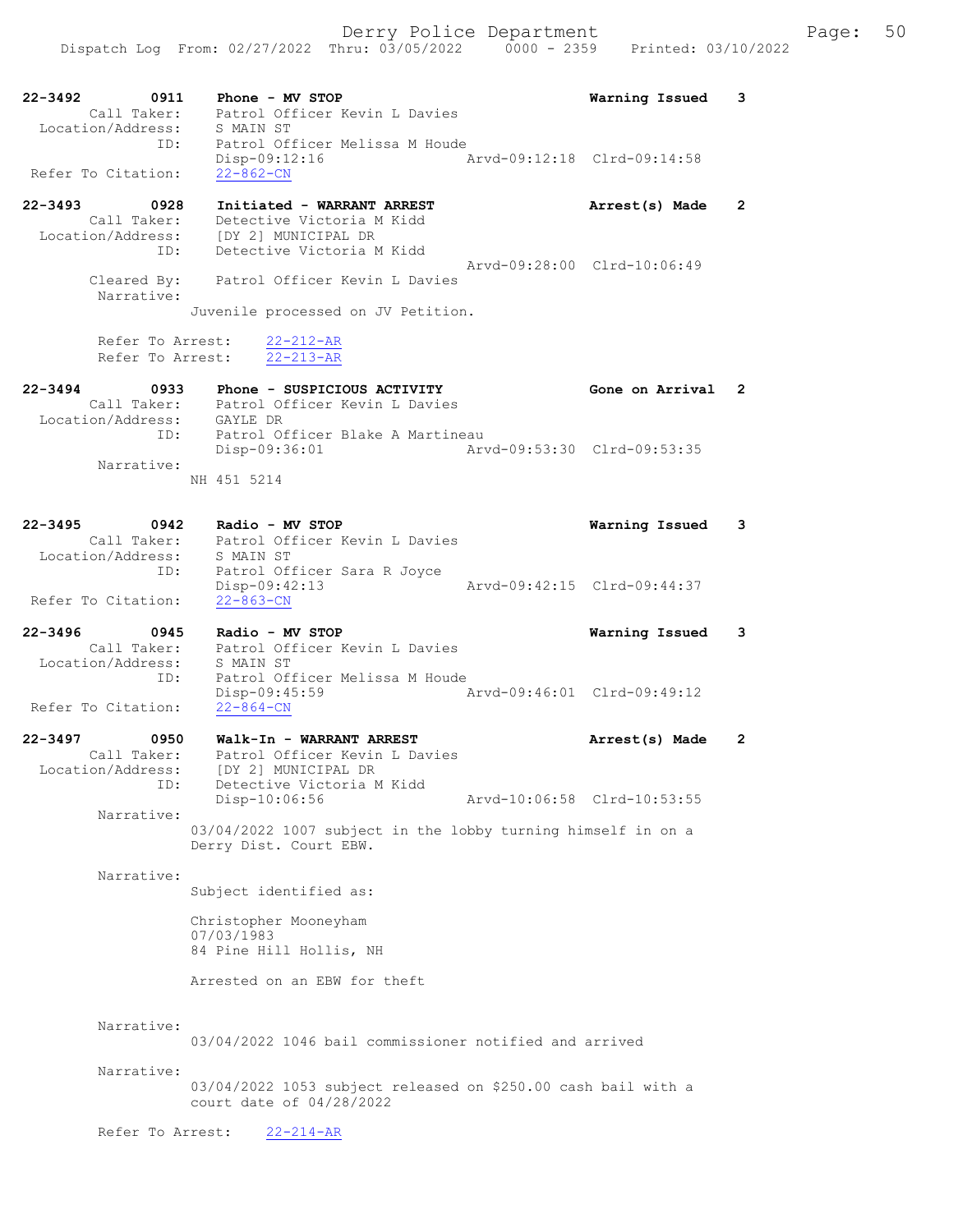22-3498 0952 Radio - MV STOP Warning Issued 3 Call Taker: Patrol Officer Kevin L Davies Location/Address: S MAIN ST ID: Patrol Officer Melissa M Houde Disp-09:53:04 Arvd-09:53:05 Clrd-09:55:27 Refer To Citation: 22-865-CN 22-3499 1009 Initiated - MV STOP Summons Issued 3 Call Taker: Patrol Officer Melissa M Houde Location/Address: S MAIN ST ID: Patrol Officer Melissa M Houde Disp-10:14:28 Arvd-10:14:30 Clrd-10:14:34 Dispatched By: Patrol Officer Kevin L Davies Arrived By: Patrol Officer Kevin L Davies Cleared By: Patrol Officer Kevin L Davies Refer To Citation: 22-816-007005 22-3500 1022 Radio - MV STOP Warning Issued 3 Call Taker: Patrol Officer Kevin L Davies Location/Address: OLD CHESTER RD ID: Patrol Officer Melissa M Houde Disp-10:23:03 Arvd-10:23:05 Clrd-10:26:06 Refer To Citation: 22-866-CN 22-3501 1027 Radio - PAPER SERVICE No Action Required 3 Call Taker: Patrol Officer Kevin L Davies Location/Address: SOUTH AVE ID: Patrol Officer Brian J Landry Disp-10:28:13 Arvd-10:28:15 Clrd-10:36:21 22-3502 1028 Radio - MV STOP Warning Issued 3 Call Taker: Patrol Officer Kevin L Davies Location/Address: OLD CHESTER RD ID: Patrol Officer Melissa M Houde Disp-10:29:21 Arvd-10:29:23 Clrd-10:31:53 22-3503 1029 Radio - SUBPOENA DELIVERY Not Served 1 Call Taker: Patrol Officer Kevin L Davies Location/Address: LARAWAY CT ID: Patrol Officer Sara R Joyce Disp-10:29:53 Arvd-10:29:55 Clrd-10:35:09 22-3504 1032 Phone - MV STOP Warning Issued 3 Call Taker: Patrol Officer Kevin L Davies Location/Address: E DERRY RD ID: Patrol Officer Melissa M Houde Disp-10:32:32 Arvd-10:32:34 Clrd-10:36:35 Refer To Citation: 22-867-CN 22-3505 1036 Radio - PAPER SERVICE Not Served 3 Call Taker: Patrol Officer Kevin L Davies Location/Address: MILLS FARM CIR ID: Patrol Officer Brian J Landry Disp-10:37:21 Arvd-10:37:23 Clrd-10:40:29 22-3506 1041 Radio - MV STOP Warning Issued 3 Call Taker: Patrol Officer Kevin L Davies Location/Address: MANCHESTER RD ID: Patrol Officer James M McClafferty Disp-10:42:29 Arvd-10:42:31 Clrd-10:46:51 Refer To Citation: 22-869-CN 22-3507 1044 Radio - PAPER SERVICE Not Served 3 Call Taker: Patrol Officer Kevin L Davies

 Location/Address: BIRCH ST ID: Patrol Officer Brian J Landry Disp-10:44:37 Arvd-10:44:39 Clrd-10:48:09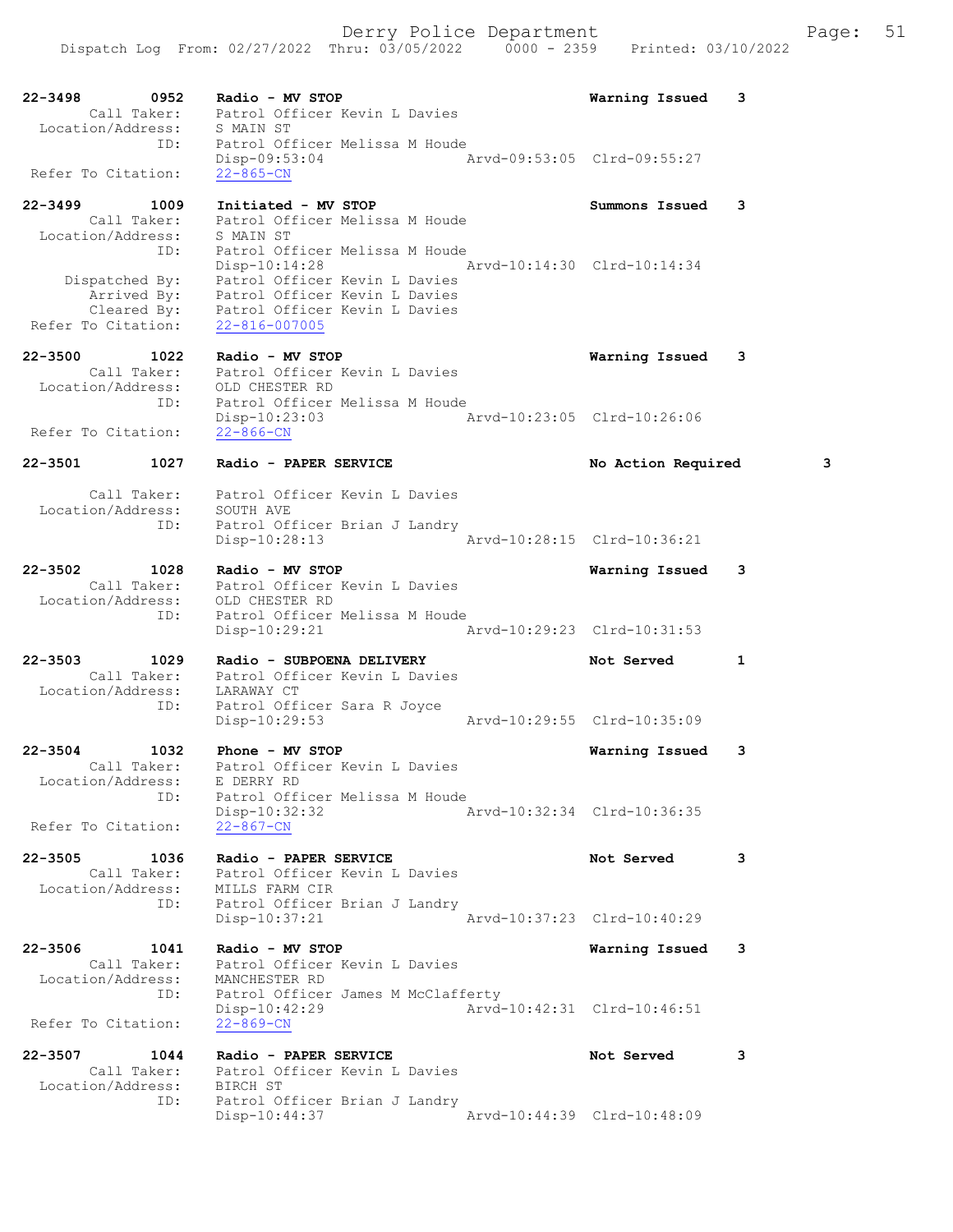Derry Police Department Fage: 52

 Dispatch Log From: 02/27/2022 Thru: 03/05/2022 0000 - 2359 Printed: 03/10/2022 22-3508 1103 Radio - FOLLOW-UP No Action Required 2 Call Taker: Patrol Officer Kevin L Davies Location/Address: GAITA DR ID: Patrol Officer Scott M Beegan Disp-11:04:16 Arvd-11:04:19 Clrd-11:33:39 22-3509 1119 Radio - Community Relations No Action Required 2 Call Taker: Patrol Officer Kevin L Davies Location/Address: [DY 278] S MAIN ST ID: Patrol Officer James M McClafferty Disp-11:19:33 Arvd-11:19:35 Clrd-11:31:51 22-3510 1127 Radio - MV STOP Warning Issued 3 Call Taker: Patrol Officer Kevin L Davies Location/Address: E DERRY RD ID: Patrol Officer Sara R Joyce Disp-11:27:37 Arvd-11:27:40 Clrd-11:32:06 Refer To Citation: 22-870-CN 22-3511 1137 Walk-In - ASSIST CITIZEN ADVICE GIVEN 3 Call Taker: Detective Victoria M Kidd Location/Address: [DY 2] MUNICIPAL DR ID: Detective Victoria M Kidd Disp-11:37:33<br>nt: 22-776-FT Arvd-11:37:39 Clrd-11:39:14 Refer To Field Int: 22-776-FI 22-3512 1142 Radio - FOLLOW-UP No Action Required 2 Call Taker: Patrol Officer Kevin L Davies Location/Address: [DY 2] MUNICIPAL DR ID: Patrol Officer Brendan S Holden Disp-11:43:26 Arvd-11:44:40 Clrd-13:07:09 Refer To Field Int: 22-775-FI 22-3513 1224 Phone - MV ACCIDENT Report Taken 1 Call Taker: Patrol Officer Kevin L Davies Location/Address: FRANKLIN ST EXT ID: Patrol Officer Timothy J Underhill Disp-12:26:32 Arvd-12:31:59 Clrd-12:48:49 Narrative: 03/04/2022 1246 non reportable remillard vs. wire Refer To Accident: 22-135-AC 22-3514 1240 Initiated - FOLLOW-UP No Action Required 2 Call Taker: Patrol Officer Kevin L Davies Location/Address: [DY 2] MUNICIPAL DR ID: Patrol Officer Blake A Martineau Arvd-12:40:00 Clrd-13:42:07 22-3515 1313 Phone - IDENTITY THEFT 1997 Report Taken 2 Call Taker: Patrol Officer Kevin L Davies Location/Address: [DY 3316] KENDALL POND RD ID: Patrol Officer Brian J Landry Disp-13:17:00 Arvd-13:23:37 Clrd-13:38:50 Disp-13:17:00<br>Refer To Incident: 22-339-OF 22-3516 1411 Radio - MV STOP Warning Issued 3 Call Taker: Patrol Officer Kevin L Davies Location/Address: CRYSTAL AVE ID: Patrol Officer Sara R Joyce Disp-14:11:22 Arvd-14:11:27 Clrd-14:21:18 Refer To Citation: 22-871-CN 22-3517 1414 Initiated - FINGERPRINTS Services Rendered 3 Call Taker: Detective Victoria M Kidd Location/Address: [DY 2] MUNICIPAL DR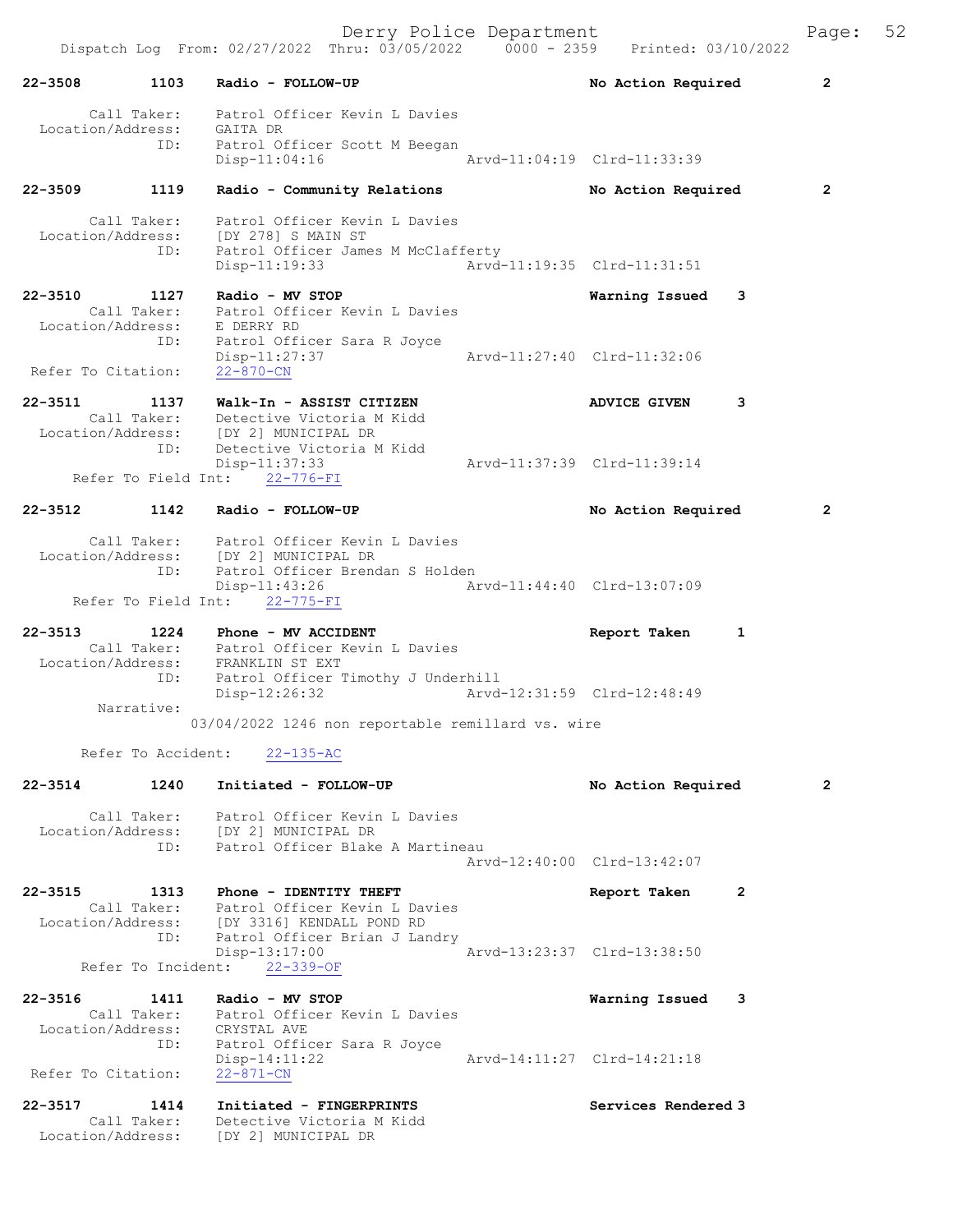ID: Detective Victoria M Kidd Arvd-14:14:00 Clrd-14:50:09 22-3518 1504 Phone - SUSPICIOUS ACTIVITY Report Taken 2 Call Taker: Dispatcher Christina L Power Location/Address: [DY 3088] A ST ID: Patrol Officer Michael Carnazzo Disp-15:05:38 Arvd-15:06:41 Clrd-15:20:16 ID: Patrol Officer Joshua W Morse Disp-15:05:40 Arvd-15:06:41 Clrd-15:18:26 Patrol Officer Michael P Accorto Refer To Incident: 22-340-OF 22-3521 1522 Phone - RESTRAINING ORDER VIOLATION Report Taken 2 Call Taker: Dispatcher Christina L Power Location/Address: VALLEY ST ID: Patrol Officer Casey J Noyes  $Disp-15:41:01$ Refer To Incident: 22-341-OF 22-3519 1523 Initiated - SERVE RESTRAINING ORDER Served 2 Call Taker: Dispatcher Christina L Power Location/Address: HAMPSTEAD RD ID: Patrol Officer Melissa M Houde Arvd-15:23:00 Clrd-15:37:58 22-3520 1524 Initiated - MV STOP Warning Issued 3 Call Taker: Dispatcher Christina L Power Location/Address: ROCKINGHAM RD ID: Patrol Officer Joshua W Morse Arvd-15:24:00 Clrd-15:30:39 Patrol Officer Michael P Accorto Refer To Citation: 22-872-CN 22-3522 1546 Initiated - MV STOP Warning Issued 3 Call Taker: Dispatcher Christina L Power Location/Address: HAMPSTEAD RD ID: Patrol Officer Melissa M Houde Arvd-15:46:00 Clrd-15:50:17 Refer To Citation: 22-873-CN ID: Patrol Officer Michael Carnazzo<br>Disp-15:52:20 Ar Disp-15:52:20 Arvd-15:59:08 Clrd-16:25:06 package 22-3524 1552 Initiated - MV STOP Warning Issued 3 Call Taker: Dispatcher Christina L Power Location/Address: E DERRY RD ID: Patrol Officer Melissa M Houde Arvd-15:52:00 Clrd-15:57:12<br>22-874-CN Refer To Citation: 22-3525 1609 Initiated - MV STOP Warning Issued 3 Call Taker: Dispatcher Christina L Power Location/Address: TSIENNETO RD ID: Patrol Officer Melissa M Houde Arvd-16:09:00 Clrd-16:12:23 Refer To Citation: 22-875-CN 22-3526 1618 Initiated - MV STOP Warning Issued 3 Call Taker: Dispatcher Christina L Power Location/Address: ROCKINGHAM RD ID: Patrol Officer Joshua W Morse

Arvd-16:18:00 Clrd-16:24:43

22-3523 1551 Phone - NEIGHBORHOOD DISPUTE 1988 Matter Rectified 2 Call Taker: Dispatcher Christina L Power Location/Address: PINE ISLE DR Narrative:

Refer To Field Int: 22-752-FI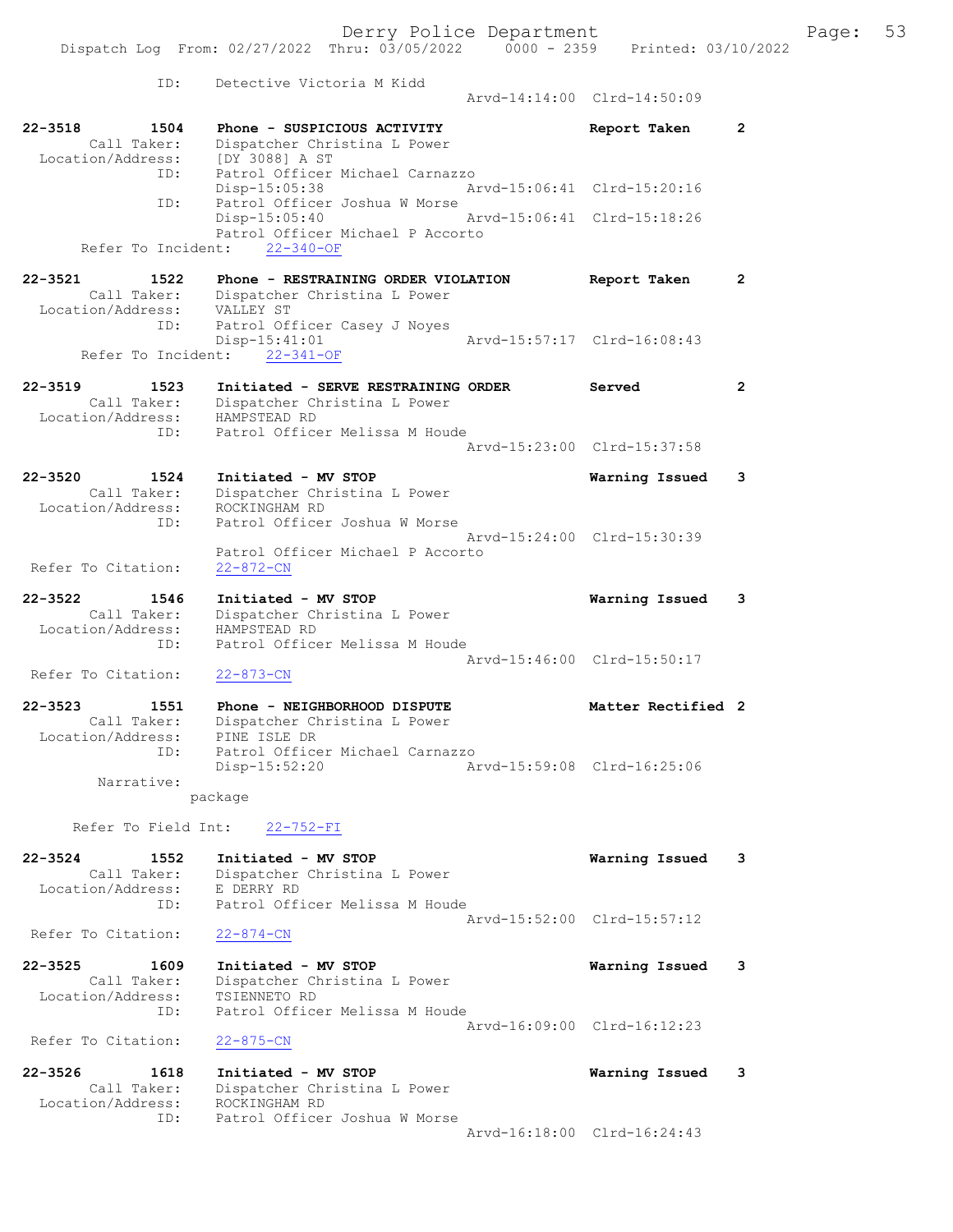Patrol Officer Michael P Accorto Refer To Citation: 22-876-CN 22-3527 1628 Initiated - MV STOP Warning Issued 3 Call Taker: Dispatcher Christina L Power Location/Address: ROCKINGHAM RD ID: Patrol Officer Casey J Noyes Arvd-16:28:00 Clrd-16:38:13 Refer To Citation: 22-877-CN 22-3528 1639 Initiated - DEPARTMENT INFO Report Taken 3 Call Taker: Detective Victoria M Kidd Location/Address: [DY 2] MUNICIPAL DR ID: Detective Victoria M Kidd Arvd-16:39:00 Clrd-16:40:10 Refer To Incident: 22-342-OF 22-3529 1700 Initiated - ATTEMPTED PAPER SERVICE Served 2 Call Taker: Dispatcher Christina L Power Location/Address: FORDWAY ST ID: Patrol Officer Casey J Noyes Arvd-17:00:00 Clrd-17:07:17 22-3530 1710 Phone - ERRATIC OPERATION Warning Issued 2 Call Taker: Dispatcher Christina L Power Location/Address: CRYSTAL AVE ID: Patrol Officer Joshua W Morse Disp-17:10:53 Arvd-17:10:56 Clrd-17:17:43 Patrol Officer Michael P Accorto ID: Patrol Officer Casey J Noyes Disp-17:10:55 Arvd-17:16:08 Clrd-17:17:41 22-3531 1722 Initiated - MV STOP Summons Issued 3 Call Taker: Dispatcher Christina L Power Location/Address: LINLEW DR ID: Patrol Officer Melissa M Houde Arvd-17:22:00 Clrd-17:27:28 Refer To Citation: 22-816-000004 22-3532 1724 Phone - PED CHECK Cone on Arrival 2 Call Taker: Dispatcher Christina L Power Location/Address: FRANKLIN ST EXT ess: FRANKLIN ST EXT<br>ID: Patrol Officer Casey J Noyes Disp-17:24:41 Arvd-17:34:59 Clrd-17:35:00 ID: Patrol Officer Michael Carnazzo Disp-17:24:44 Arvd-17:27:35 Clrd-17:35:02 Narrative: possible intoxicated male 22-3533 1725 Initiated - FOLLOW-UP Warning Issued 2 Call Taker: Dispatcher Christina L Power Location/Address: HAMPSTEAD RD ID: Patrol Officer Joshua W Morse Arvd-17:25:00 Clrd-17:32:27 Patrol Officer Michael P Accorto 22-3534 1735 Initiated - FOLLOW-UP Cleared 2 Call Taker: Dispatcher Christina L Power Location/Address: E BROADWAY ID: Patrol Officer Joshua W Morse Arvd-17:35:00 Clrd-18:42:05 Patrol Officer Michael P Accorto 22-3535 1739 Phone - ASSIST CITIZEN ADVICE GIVEN 3 Call Taker: Dispatcher Christina L Power Location/Address: RICHARDSON DR ID: Patrol Officer Melissa M Houde Disp-17:42:41 Arvd-18:02:05 Clrd-18:41:57 Refer To Field Int: 22-771-FI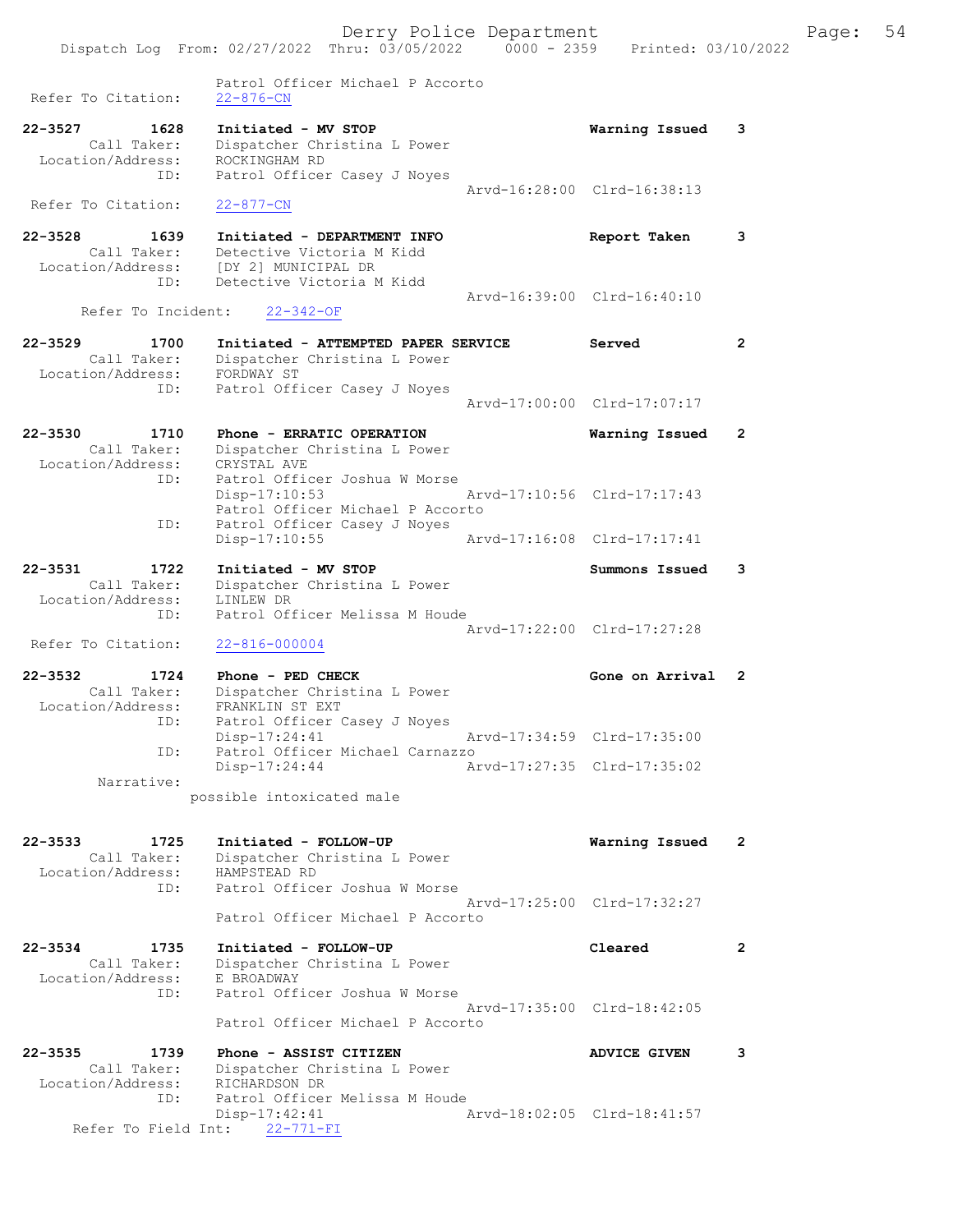| 1832<br>$22 - 3536$                                     | Phone - DOMESTIC DISTURBANCE                                                                                   | Transported to Hospital     | 1 |
|---------------------------------------------------------|----------------------------------------------------------------------------------------------------------------|-----------------------------|---|
| Call Taker:<br>Location/Address:<br>ID:                 | Patrol Officer Robert Corwin<br>LARAWAY CT<br>Patrol Officer Michael Carnazzo                                  |                             |   |
| Arrived By:<br>Cleared By:<br>ID:                       | Disp-18:34:17<br>Dispatcher Christina L Power<br>Dispatcher Christina L Power<br>Patrol Officer Collin Kennedy | Arvd-18:41:51 Clrd-19:09:29 |   |
| Arrived By:<br>Cleared By:                              | Disp-18:34:30<br>Dispatcher Christina L Power<br>Dispatcher Christina L Power                                  | Arvd-18:41:52 Clrd-19:09:27 |   |
| Narrative:                                              | intoxicated son                                                                                                |                             |   |
| Narrative:                                              | 03/04/2022 1851 one in custody on an IEA                                                                       |                             |   |
| Narrative:                                              | 03/04/2022 1851 enroute to PMC s/m 52920.4                                                                     |                             |   |
| Narrative:                                              | 03/04/2022 1855 off at PMC e/m 52922.0                                                                         |                             |   |
| $22 - 3537$<br>1906<br>Call Taker:<br>Location/Address: | Initiated - MV STOP<br>Dispatcher Christina L Power<br>KENDALL POND RD                                         | Warning Issued              | 3 |
| ID:<br>Refer To Citation:                               | Patrol Officer Casey J Noyes<br>$22 - 878 - CN$                                                                | Arvd-19:06:00 Clrd-19:11:56 |   |
| $22 - 3538$<br>1916<br>Call Taker:                      | Initiated - MV STOP<br>Dispatcher Christina L Power                                                            | Warning Issued              | 3 |
| Location/Address:<br>ID:                                | BOYD RD<br>Patrol Officer Collin Kennedy                                                                       | Arvd-19:16:00 Clrd-19:34:06 |   |
| ID:<br>Refer To Citation:                               | Patrol Officer Michael Carnazzo<br>Disp-19:20:36<br>$22 - 879 - CN$                                            | Arvd-19:25:26 Clrd-19:34:08 |   |
| $22 - 3539$<br>1949<br>Call Taker:<br>Location/Address: | Initiated - MV STOP<br>Patrol Officer Robert Corwin<br>CRYSTAL AVE                                             | Warning Issued              | 3 |
| ID:<br>Cleared By:<br>Refer To Citation:                | Patrol Officer Collin Kennedy<br>Dispatcher Christina L Power<br>$22 - 883 - CN$                               | Arvd-19:49:00 Clrd-19:54:05 |   |
| $22 - 3540$<br>1952<br>Call Taker:<br>Location/Address: | Initiated - MV STOP<br>Dispatcher Christina L Power<br>E DERRY RD                                              | Warning Issued              | 3 |
| ID:<br>Refer To Citation:                               | Patrol Officer Melissa M Houde<br>$22 - 880 - CN$                                                              | Arvd-19:52:00 Clrd-19:56:02 |   |
| $22 - 3541$<br>1955<br>Call Taker:                      | Phone - DISTURBANCE<br>Patrol Officer Robert Corwin                                                            | Served                      | 1 |
| Location/Address:<br>ID:                                | BIRCH ST<br>Patrol Officer Joshua W Morse<br>Disp-19:56:21<br>Patrol Officer Michael P Accorto                 | Arvd-19:58:26 Clrd-20:53:05 |   |
| Arrived By:<br>Cleared By:<br>ID:                       | Dispatcher Christina L Power<br>Dispatcher Christina L Power<br>Patrol Officer Collin Kennedy<br>Disp-19:56:23 | Arvd-19:57:40 Clrd-20:52:54 |   |
| Arrived By:<br>Cleared By:<br>ID:                       | Dispatcher Christina L Power<br>Dispatcher Christina L Power<br>Patrol Officer Michael Carnazzo                |                             |   |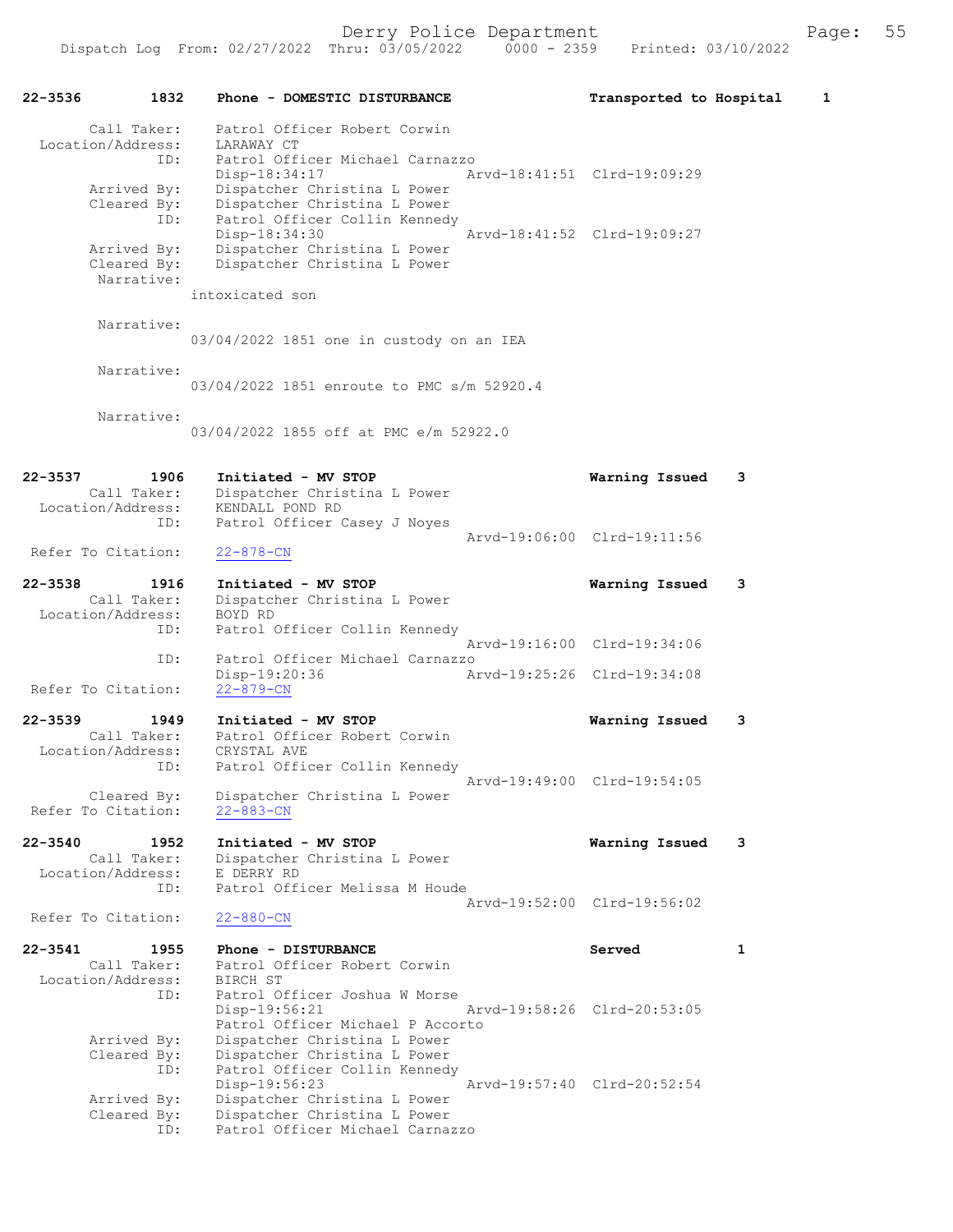Derry Police Department Form Page: 56 Dispatch Log From: 02/27/2022 Thru: 03/05/2022 0000 - 2359 Printed: 03/10/2022 Disp-19:59:45 Arvd-19:59:46 Clrd-20:52:57 Dispatched By: Dispatcher Christina L Power Arrived By: Dispatcher Christina L Power<br>Cleared By: Dispatcher Christina L Power Dispatcher Christina L Power Narrative: 03/04/2022 2025 31 checking 10-19 Refer To Summons: 22-215-AR 22-3542 2000 Phone - ANIMAL COMPLAINT Services Rendered 1 Call Taker: Patrol Officer Robert Corwin Location/Address: PINEHURST AVE ID: Patrol Officer Casey J Noyes Disp-20:41:59 Arvd-20:47:06 Clrd-20:52:02 Arrived By: Dispatcher Christina L Power Cleared By: Dispatcher Christina L Power Narrative: dogs barking outside Narrative: checked and all quiet 22-3543 2016 Phone - PED CHECK SENT ON THEIR WAY 2 1 Call Taker: Dispatcher Christina L Power Location/Address: ASHLEIGH DR ID: Patrol Officer Casey J Noyes Disp-20:16:43 Arvd-20:20:06 Clrd-20:27:24<br>Cleared By: Patrol Officer Robert Corwin Patrol Officer Robert Corwin Narrative: Male with tan trench coat in road. 22-3544 2027 Phone - SUSPICIOUS ACTIVITY Matter Rectified 2<br>Call Taker: Patrol Officer Robert Corwin Call Taker: Patrol Officer Robert Corwin Location/Address: [DY 849] CRYSTAL AVE ID: Patrol Officer Casey J Noyes<br>Disp-20:28:28 Disp-20:28:28 <br>Dispatcher Christina L Power Arvd-20:30:48 Clrd-20:41:38 Dispatcher Christina L Power 22-3545 2031 Phone - WELFARE CHECK Report Taken 2 Call Taker: Patrol Officer Robert Corwin Location/Address: WINDHAM DEPOT RD ID: Detective Daniel J McCarthy Disp-20:52:45 Arvd-21:02:46 Clrd-21:07:38 Dispatched By: Dispatcher Christina L Power Arrived By: Dispatcher Christina L Power Cleared By: Dispatcher Christina L Power ID: Patrol Officer Cody Johnson Disp-20:52:47 Arvd-21:02:47 Clrd-21:07:36 Dispatched By: Dispatcher Christina L Power Arrived By: Dispatcher Christina L Power Cleared By: Dispatcher Christina L Power ID: Patrol Officer Robert Corwin Disp-21:25:04 Arvd-21:27:54 Clrd-22:06:33 Cleared By: Dispatcher Christina L Power Refer To Incident: 22-343-OF 22-3546 2101 Initiated - MV STOP Warning Issued 3 Call Taker: Dispatcher Christina L Power Location/Address: HOODKROFT DR ID: Patrol Officer Collin Kennedy Arvd-21:01:00 Clrd-21:09:36<br>22-882-CN Refer To Citation: 22-3547 2102 Initiated - MV STOP Warning Issued 3 Call Taker: Dispatcher Christina L Power Location/Address: CRYSTAL AVE ID: Patrol Officer Casey J Noyes Arvd-21:02:00 Clrd-21:09:28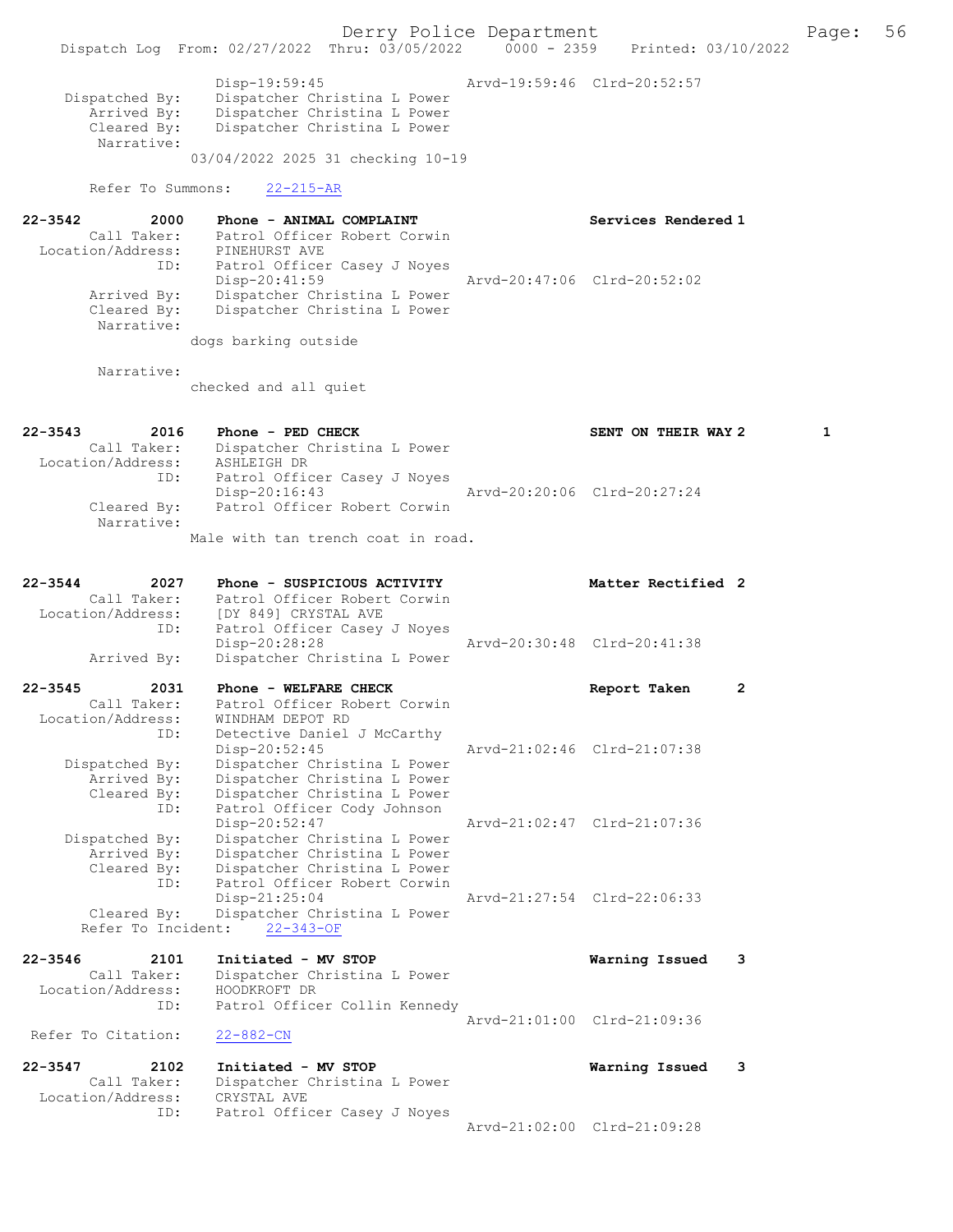Derry Police Department Fage: 57 Dispatch Log From: 02/27/2022 Thru: 03/05/2022 0000 - 2359 Printed: 03/10/2022 Refer To Citation: 22-881-CN 22-3548 2123 Initiated - MV STOP Warning Issued 3 Call Taker: Dispatcher Christina L Power Location/Address: BIRCH ST ID: Patrol Officer Casey J Noyes Arvd-21:23:00 Clrd-21:30:22 Refer To Citation: 22-884-CN 22-3549 2201 Initiated - MV STOP Warning Issued 3 Call Taker: Dispatcher Christina L Power Location/Address: TSIENNETO RD ID: Patrol Officer Melissa M Houde Arvd-22:01:00 Clrd-22:06:27<br>22-885-CN Refer To Citation: 22-3550 2201 Phone - SUSPICIOUS ACTIVITY Services Rendered 2 Call Taker: Dispatcher Christina L Power Location/Address: FAIRWAY DR ID: Patrol Officer Michael Carnazzo Disp-22:20:35 Arvd-22:20:41 Clrd-22:56:23 Cleared By: Dispatcher Christine D Carlson 22-3551 2218 Phone - WARRANT ARREST Arrest(s) Made 2 Call Taker: Dispatcher Christina L Power Location/Address: [NSH] NASHUA PD ID: Patrol Officer Collin Kennedy Disp-22:20:39 Arvd-22:56:01 Clrd-23:42:07 Arrived By: Dispatcher Christine D Carlson Cleared By: Dispatcher Christine D Carlson Narrative: NPD advises of one in custody on a DPD warrant for disobeying, prohibition, drive after susp/dui. Tassie, Dana 20 Marshall St Nashua, NH dob 061488 Narrative: 03/04/2022 2306 Transporting subject to HQ, s/m: 40,985.2 Narrative: 03/04/2022 2324 B/C called at this time Narrative: 03/04/2022 2333 731 Off at HQ, e/m: 41,000.8 Narrative: 03/05/2022 0013 Subject released on PR w/ court date of 4/28/22 as per b/c Mencis Refer To Arrest: 22-217-AR 22-3552 2310 Phone - ASSIST CITIZEN Services Rendered 3 Call Taker: Dispatcher Christine D Carlson<br>ion/Address: FAIRWAY DR Location/Address: ID: Patrol Officer Michael Carnazzo Arvd-23:14:26 Clrd-23:56:37 ID: Patrol Officer Jack Stafford<br>Disp-23:10:26 Arvd-23:14:28 Clrd-23:56:39 Refer To Incident: 22-344-OF 22-3553 2343 Phone - ASSIST OTHER AGENCY Services Rendered 3 Call Taker: Dispatcher Christine D Carlson Location/Address: [DY 2157] E BROADWAY ID: Patrol Officer Awess Abdulkadir Disp-23:44:11 Arvd-23:46:01 Clrd-03/05/2022 @ 00:01:56 ID: Patrol Officer Collin Kennedy<br>Disp-23:44:14 Disp-23:44:14 Arvd-23:46:49 Clrd-03/05/2022 @ 00:01:54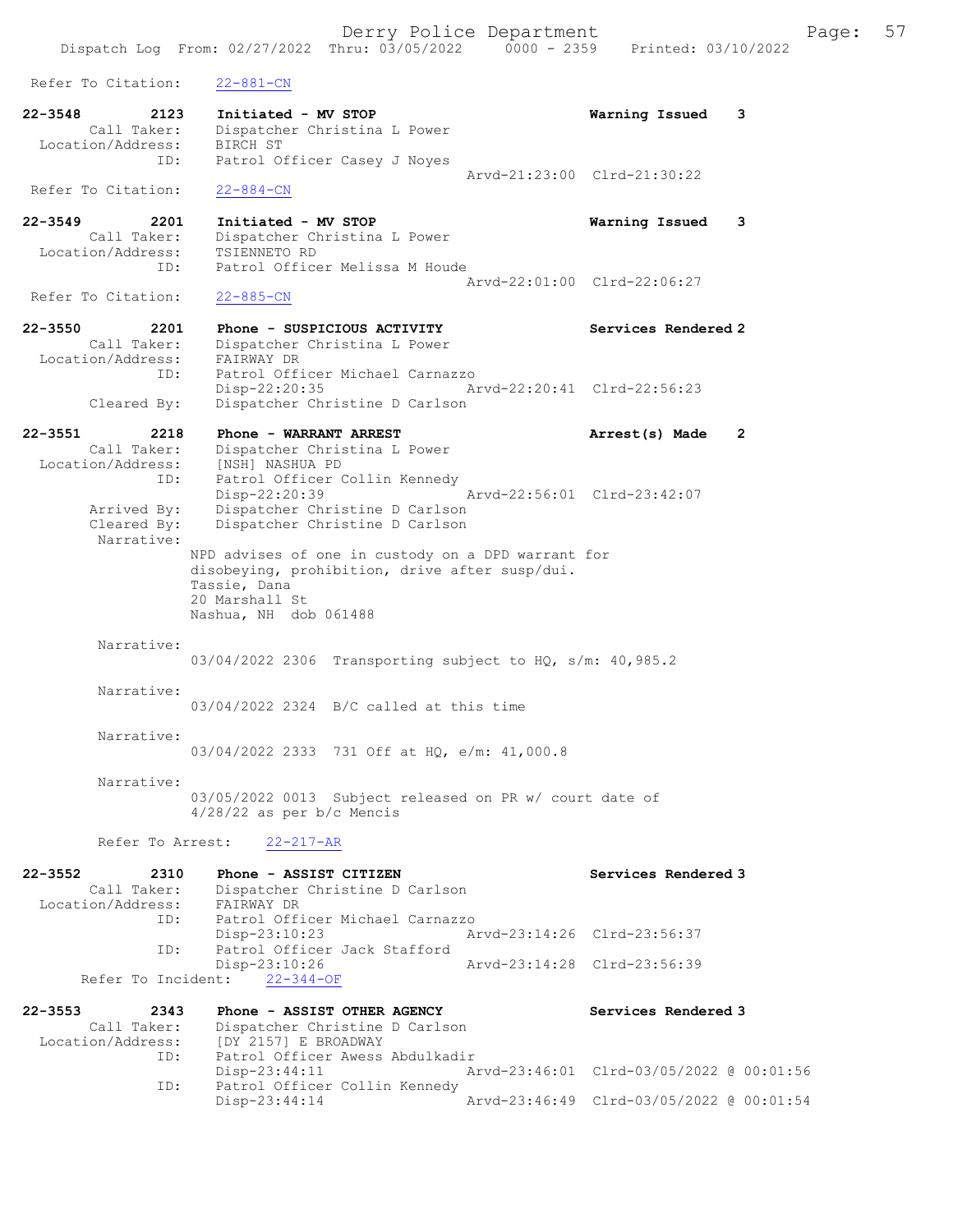# For Date: 03/05/2022 - Saturday

| 22-3554<br>0039<br>Call Taker:<br>Location/Address:     | Initiated - MV STOP<br>Dispatcher Christine D Carlson<br>THORNTON ST                                                                         | 3<br>Warning Issued                                |   |
|---------------------------------------------------------|----------------------------------------------------------------------------------------------------------------------------------------------|----------------------------------------------------|---|
| ID:<br>Refer To Citation:                               | Patrol Officer Nikita Tomnyuk<br>$22 - 886 - CN$                                                                                             | Arvd-00:39:00 Clrd-00:43:02                        |   |
| $22 - 3555$<br>0120                                     | Phone - NOISE COMPLAINT                                                                                                                      | Could Not Locate 2                                 |   |
| Call Taker:<br>Location/Address:                        | Dispatcher Christine D Carlson<br>FAIRWAY DR                                                                                                 |                                                    |   |
| ID:<br>ID:                                              | Patrol Officer Awess Abdulkadir<br>Disp-01:22:06<br>Patrol Officer Collin Kennedy                                                            | Arvd-01:24:55 Clrd-01:37:21                        |   |
|                                                         | Disp-01:22:06                                                                                                                                | Arvd-01:24:56 Clrd-01:37:20                        |   |
| $22 - 3556$<br>0337<br>Call Taker:<br>Location/Address: | Phone - ASSIST OTHER AGENCY<br>Dispatcher Christine D Carlson<br>FAIRWAY DR                                                                  | Services Rendered 3                                |   |
| ID:                                                     | Patrol Officer Awess Abdulkadir<br>Disp-03:38:02                                                                                             | Aryd-03:42:40 Clrd-03:57:25                        |   |
| 22-3557<br>0416<br>Call Taker:                          | Initiated - MV CHECK<br>Dispatcher Christine D Carlson                                                                                       | Vehicle checked 1                                  |   |
| Location/Address:<br>ID:                                | RT 28<br>Patrol Officer Michael Carnazzo                                                                                                     | Arvd-04:16:00 Clrd-04:17:39                        |   |
| $22 - 3558$<br>0735<br>Call Taker:                      | Initiated - Loose Dog Complaint<br>Dispatcher Kaitlyn A Fitzgerald                                                                           | Could Not Locate 2                                 |   |
| Location/Address:<br>ID:                                | [DY 48] WALNUT HILL RD<br>Patrol Officer Brendan S Holden                                                                                    | Arvd-07:35:00 Clrd-07:39:27                        |   |
| Narrative:                                              | 03/05/2022 0735 LIGHT BROWN DOG                                                                                                              |                                                    |   |
| $22 - 3559$<br>0812                                     | Phone - FOLLOW-UP                                                                                                                            | No Action Required                                 | 2 |
| Call Taker:<br>Location/Address:                        | Dispatcher Kaitlyn A Fitzgerald<br>FAIRWAY DR                                                                                                |                                                    |   |
| ID:                                                     | Patrol Officer Jack Stafford<br>Disp-08:20:37                                                                                                | Arvd-08:20:40 Clrd-08:35:13                        |   |
| ID:                                                     | Patrol Officer Tyler S Daniel<br>$Disp-08:20:41$                                                                                             | Arvd-08:20:44 Clrd-08:35:14                        |   |
| $22 - 3560$<br>0844<br>Call Taker:<br>Location/Address: | Phone - THEFT<br>Dispatcher Kaitlyn A Fitzgerald<br>TRANSFER LN                                                                              | Services Rendered 2                                |   |
| ID:<br>Narrative:                                       | Patrol Officer Jack Stafford<br>$Disp-08:54:41$                                                                                              | Arvd-09:00:44 Clrd-09:13:59                        |   |
|                                                         | 03/05/2022 0927 THEFT OF METAL FROM SCRAP PILE                                                                                               |                                                    |   |
|                                                         | Refer To Incident: 22-345-OF                                                                                                                 |                                                    |   |
| 22-3561<br>0915                                         | Initiated - FOLLOW-UP                                                                                                                        | No Action Required                                 | 2 |
| Call Taker:<br>Location/Address:<br>ID:                 | Dispatcher Kaitlyn A Fitzgerald<br>BEAVER LAKE AVE<br>Patrol Officer Jack Stafford                                                           |                                                    |   |
|                                                         |                                                                                                                                              |                                                    |   |
|                                                         |                                                                                                                                              | Arvd-09:15:00 Clrd-09:26:48                        |   |
| 22-3562<br>1032<br>Location/Address:<br>ID:             | Walk-In - FINGERPRINTS<br>Call Taker: Patrol Officer Scott M Beegan<br>[DY 2] MUNICIPAL DR<br>Patrol Officer Scott M Beegan<br>Disp-10:32:42 | Services Rendered 3<br>Arvd-10:32:44 Clrd-10:39:27 |   |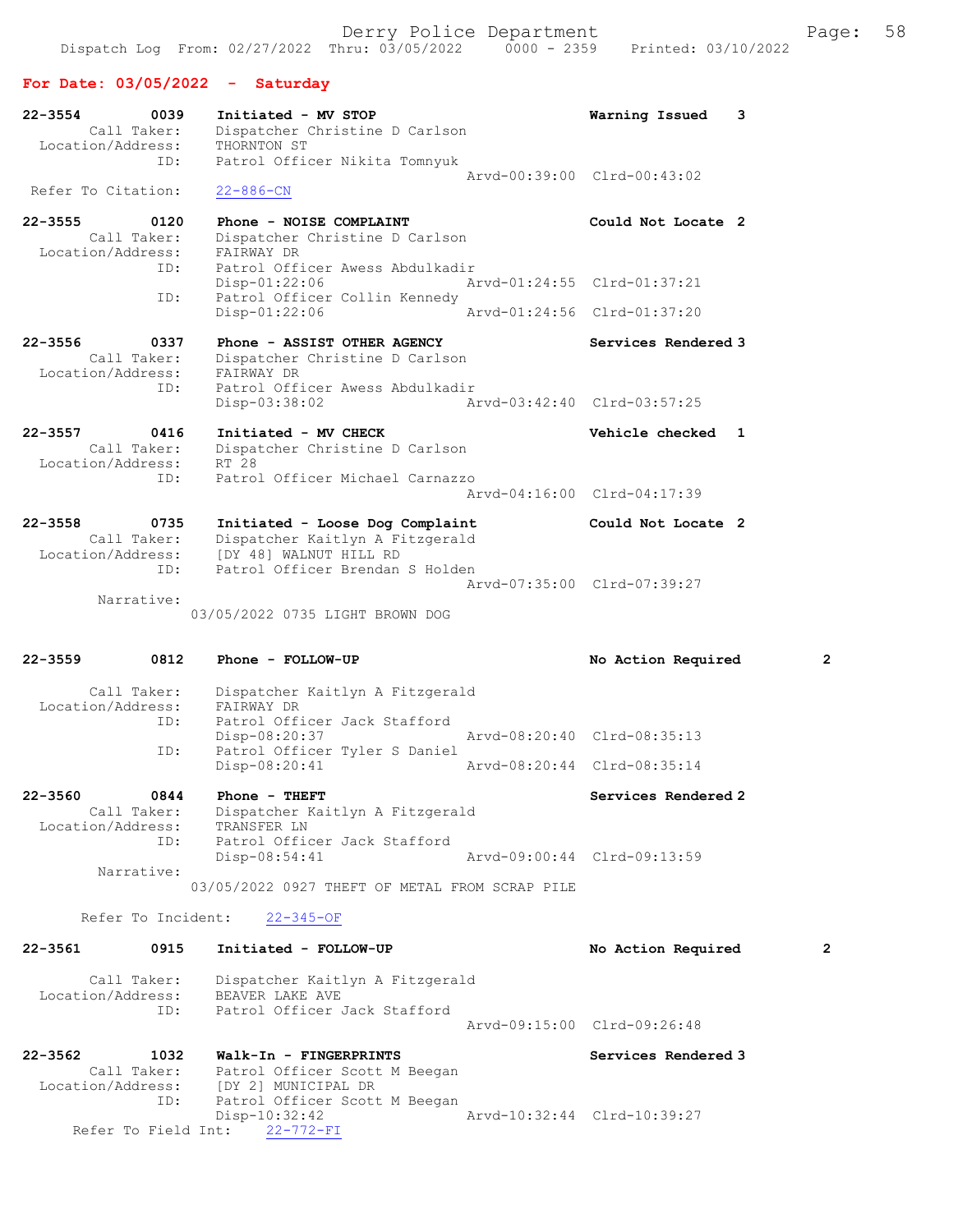| 22-3563     | 1033                               | Initiated - FOLLOW-UP                                                               | No Action Required                 | $\overline{2}$ |
|-------------|------------------------------------|-------------------------------------------------------------------------------------|------------------------------------|----------------|
|             | Call Taker:<br>Location/Address:   | Dispatcher Kaitlyn A Fitzgerald<br>[DY 2731] BYPASS 28                              |                                    |                |
|             | ID:                                | Patrol Officer Brendan S Holden                                                     | Arvd-10:33:00 Clrd-10:48:31        |                |
| 22-3564     | 1130                               | Phone - SUSPICIOUS ACTIVITY                                                         | 2<br><b>ADVICE GIVEN</b>           |                |
|             | Call Taker:<br>Location/Address:   | Dispatcher Kaitlyn A Fitzgerald<br>[DY 3560] WARNER HILL RD                         |                                    |                |
|             | ID:                                | Patrol Officer Timothy J Underhill<br>$Disp-11:32:55$                               | Arvd-11:41:54 Clrd-11:55:34        |                |
|             | ID:                                | Patrol Officer Brendan S Holden<br>$Disp-11:50:20$                                  | Arvd-11:53:40 Clrd-11:55:39        |                |
|             | Narrative:                         |                                                                                     |                                    |                |
|             |                                    | 03/05/2022 1153 OFF ON N SHORE TO SPEAK WITH OTHER PARTY                            |                                    |                |
|             | Narrative:                         | 03/05/2022 1156 CALLER INITIALLY REPORTED THEFT OF WOOD,<br>DECLINED TO FILE REPORT |                                    |                |
|             | Refer To Field Int:                | $22 - 754 - FI$                                                                     |                                    |                |
| $22 - 3565$ | 1234                               | Phone - ALARM, BURGLAR                                                              | <b>False Alarm</b><br>$\mathbf{1}$ |                |
|             | Call Taker:<br>Location/Address:   | Dispatcher Kaitlyn A Fitzgerald<br>[DY 277] HOOD RD                                 |                                    |                |
|             | ID:                                | Patrol Officer Jack Stafford<br>Disp-12:37:25                                       | Arvd-12:41:20 Clrd-12:54:28        |                |
|             | Cleared By:                        | Dispatcher Jonathon S Pickering                                                     |                                    |                |
|             | ID:                                | Patrol Officer Tyler S Daniel<br>Disp-12:39:06                                      | Arvd-12:41:22 Clrd-12:54:28        |                |
|             | Cleared By:<br>Refer To Field Int: | Dispatcher Jonathon S Pickering<br>$22 - 773 - FI$                                  |                                    |                |
| $22 - 3566$ | 1252                               | Walk-In - THEFT                                                                     | Report Taken<br>2                  |                |
|             | Call Taker:<br>Location/Address:   | Patrol Officer Scott M Beegan<br>OLD CHESTER RD                                     |                                    |                |
|             | ID:                                | Patrol Officer Scott M Beegan<br>Arvd-12:52:57 Clrd-13:13:58<br>Disp-12:52:55       |                                    |                |
|             |                                    |                                                                                     |                                    |                |
|             | Cleared By:                        | Dispatcher Kaitlyn A Fitzgerald                                                     |                                    |                |
|             | ID:                                | Patrol Officer Brendan S Holden<br>Disp-12:53:01<br>Arvd-12:59:56 Clrd-13:16:44     |                                    |                |
|             | Arrived By:                        | Dispatcher Kaitlyn A Fitzgerald                                                     |                                    |                |
|             | Cleared By:<br>Narrative:          | Dispatcher Kaitlyn A Fitzgerald                                                     |                                    |                |
|             |                                    | THEFT OF PRESCRIPITION MEDS                                                         |                                    |                |
|             | Refer To Incident:                 | $22 - 346 - OF$                                                                     |                                    |                |
| $22 - 3567$ | 1254                               | Phone - ANIMAL COMPLAINT                                                            | Services Rendered 1                |                |
|             | Call Taker:<br>Location/Address:   | Dispatcher Jonathon S Pickering<br>WESTVIEW DR + KILREA RD                          |                                    |                |
|             | ID:                                | Patrol Officer Tyler S Daniel                                                       |                                    |                |
|             | Dispatched By:                     | $Disp-12:58:04$<br>Dispatcher Kaitlyn A Fitzgerald                                  | Aryd-13:05:07 Clrd-13:12:31        |                |
|             | Arrived By:                        | Dispatcher Kaitlyn A Fitzgerald                                                     |                                    |                |
|             | Cleared By:<br>Narrative:          | Dispatcher Kaitlyn A Fitzgerald                                                     |                                    |                |
|             |                                    | 03/05/2022 1255 chickens in road                                                    |                                    |                |
|             | Narrative:                         | 03/05/2022 1312 CHICKENS IN ROADWAY, OWNER LOCATED                                  |                                    |                |
| $22 - 3568$ | 1401                               | Phone - ERRATIC OPERATION                                                           | SENT ON THEIR WAY 2                |                |
|             | Call Taker:<br>Location/Address:   | Dispatcher Kaitlyn A Fitzgerald<br>CRYSTAL AVE                                      |                                    |                |

Disp-14:03:12 Arvd-14:03:14 Clrd-14:16:16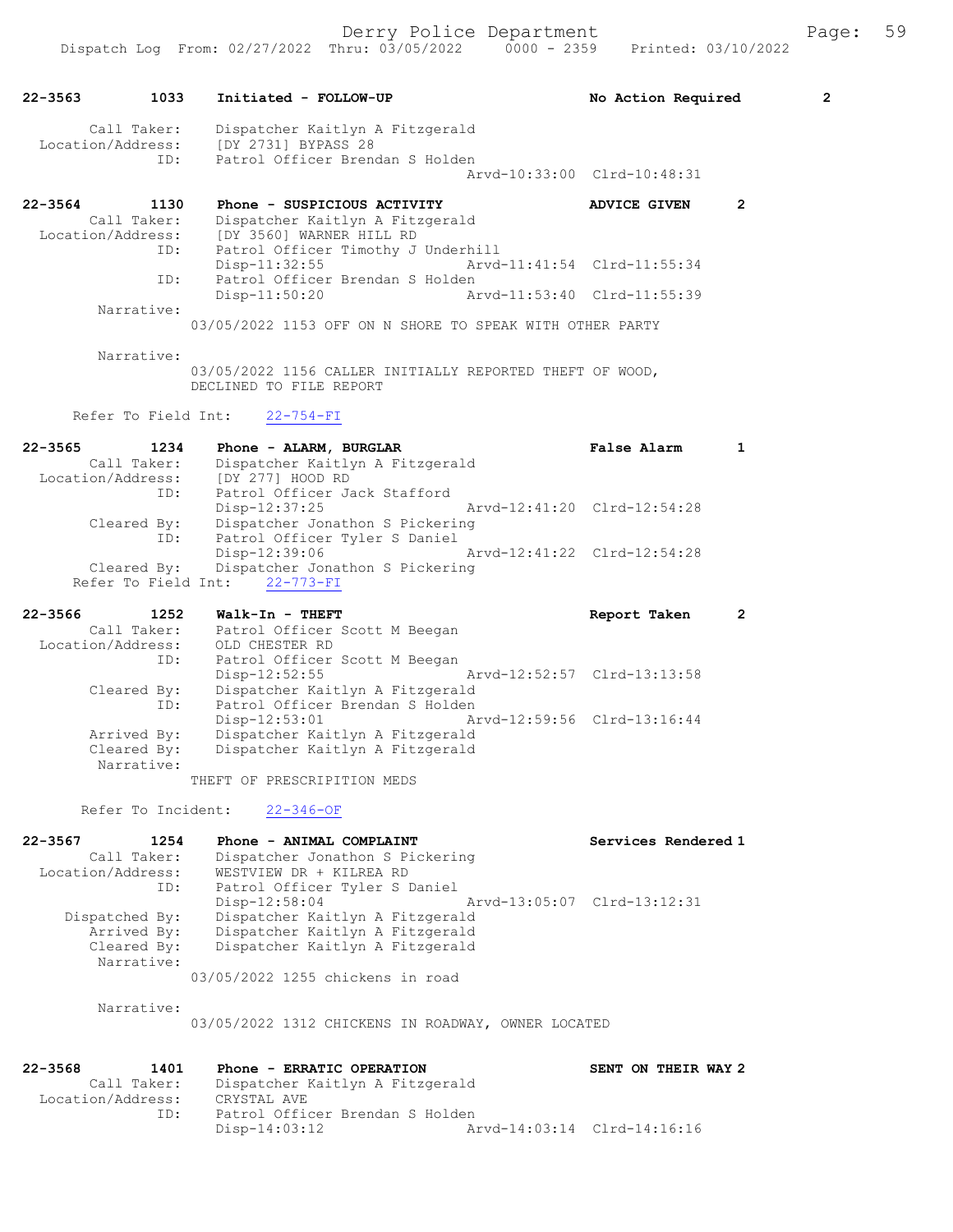Derry Police Department The Page: 60 Dispatch Log From: 02/27/2022 Thru: 03/05/2022 0000 - 2359 Printed: 03/10/2022 ID: Patrol Officer Tyler S Daniel Disp-14:03:16 <br>The Sergeant Jared Knox Arvd-14:04:10 Clrd-14:16:14 Sergeant Jared Knox<br>Disp-14:04:16 Arvd-14:11:09 Clrd-14:16:13 Narrative: 03/05/2022 1404 ERRATIC VEHICLE REPORTEDLY STRUCK TWO SIGNS AND BUILDING Narrative: 03/05/2022 1407 OFF WITH NH 341 1100 Narrative: 03/05/2022 1416 NEGATIVE DWI, NO DAMAGE FOUND Refer To Field Int: 22-770-FI 22-3569 1415 Phone - DISABLED MV Vehicle Towed 3 Call Taker: Dispatcher Kaitlyn A Fitzgerald Location/Address: PINGREE HILL RD ID: Patrol Officer Brendan S Holden<br>Disp-14:18:49 Ar Disp-14:18:49 Arvd-14:28:18 Clrd-15:50:07<br>Cleared By: Patrol Officer Robert Corwin Patrol Officer Robert Corwin Narrative: 03/05/2022 1526 wrecker on scene Refer To Field Int: 22-765-FI 22-3570 1456 Phone - WELFARE CHECK Message Delivered 2 Call Taker: Dispatcher Kaitlyn A Fitzgerald Location/Address: PLEASANT ST ID: The Patrol Officer Casey J Noyes<br>Disp-15:15:10 Disp-15:15:10 Arvd-15:22:02 Clrd-15:28:06 Dispatched By: Patrol Officer Robert Corwin Arrived By: Patrol Officer Robert Corwin Cleared By: Patrol Officer Robert Corwin 22-3571 1526 Initiated - MV ACCIDENT Report Taken 1 Call Taker: Patrol Officer Robert Corwin Location/Address: E DERRY RD<br>ID: Patrol Offi Patrol Officer Melissa M Houde Arvd-15:26:00 Clrd-16:09:01 ID: Patrol Officer Joshua W Morse<br>Disp-15:28:02 Disp-15:28:02 Arvd-15:30:39 Clrd-16:08:59 Patrol Officer Samuel J Troy<br>ID: Sergeant Jared Knox Sergeant Jared Knox<br>Disp-15:35:19 Disp-15:35:19 Arvd-15:35:26 Clrd-15:45:30 Narrative: 03/05/2022 1528 DFD responding Narrative: 03/05/2022 1529 off with NH# 4946938 NH #4529830 Narrative: 03/05/2022 1531 DFD on scene Narrative: 03/05/2022 1600 LBP on scene Narrative: 03/05/2022 1608 muir v. ruille reportable Refer To Accident: 22-136-AC 22-3572 1530 Initiated - MV ACCIDENT 1 Report Taken 1 Call Taker: Patrol Officer Robert Corwin Location/Address: BIRCH ST ID: Patrol Officer Casey J Noyes Arvd-15:30:00 Clrd-15:58:57 Narrative: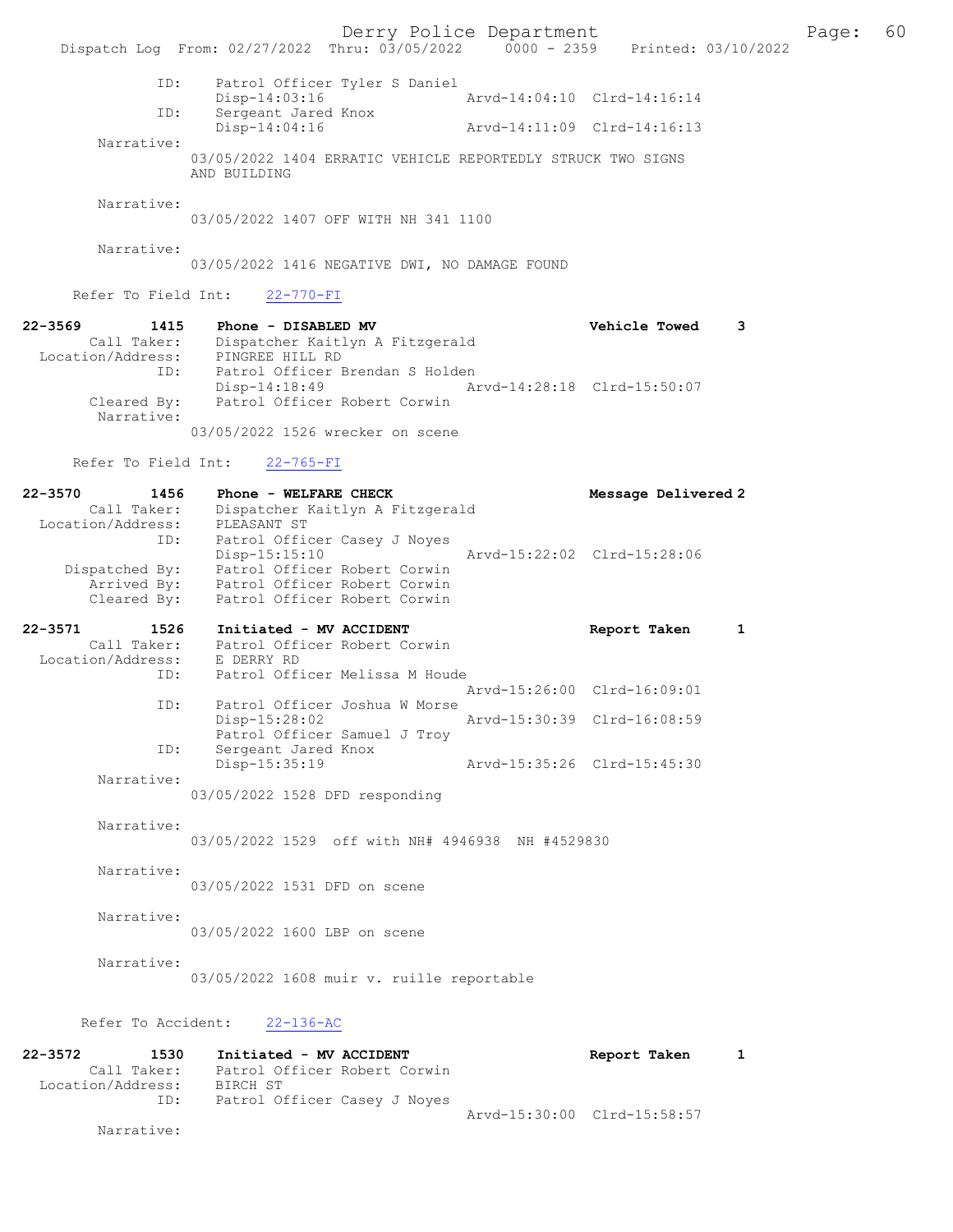|                                                            | Dispatch Log From: 02/27/2022 Thru: 03/05/2022 0000 - 2359 Printed: 03/10/2022                                    | Derry Police Department     |                             |   | Page: | 61 |
|------------------------------------------------------------|-------------------------------------------------------------------------------------------------------------------|-----------------------------|-----------------------------|---|-------|----|
|                                                            | 03/05/2022 1531 off with NH #5041228                                                                              |                             |                             |   |       |    |
| Narrative:                                                 | 03/05/2022 1535 Spacetwon notified/responding                                                                     |                             |                             |   |       |    |
| Narrative:                                                 | 03/05/2022 1549 Spacetown on scene                                                                                |                             |                             |   |       |    |
| Narrative:                                                 | 03/05/2022 1557 Spacetown towed vehicle                                                                           |                             |                             |   |       |    |
| Narrative:                                                 | 03/05/2022 1558 mask vs curb reportable                                                                           |                             |                             |   |       |    |
| Refer To Accident:                                         | $22 - 137 - AC$                                                                                                   |                             |                             |   |       |    |
| $22 - 3573$<br>1611<br>Location/Address: E BROADWAY        | Initiated - MV STOP<br>Call Taker: Patrol Officer Robert Corwin<br>ID: Patrol Officer Casey J Noyes               |                             | Warning Issued              | 3 |       |    |
| Refer To Citation: 22-887-CN                               | Cleared By: Patrol Officer Scott M Beegan                                                                         | Arvd-16:11:00 Clrd-16:18:24 |                             |   |       |    |
| $22 - 3574$<br>1628<br>Location/Address: FAIRWAY DR<br>ID: | Initiated - MV STOP<br>Call Taker: Patrol Officer Scott M Beegan<br>Patrol Officer Joshua W Morse                 |                             | Warning Issued 3            |   |       |    |
| Refer To Citation:                                         | Patrol Officer Samuel J Troy<br>$22 - 888 - CN$                                                                   | Arvd-16:28:00 Clrd-16:35:21 |                             |   |       |    |
| 22-3575<br>1630                                            | Initiated - MV STOP<br>Call Taker: Patrol Officer Scott M Beegan                                                  |                             | Warning Issued              | 3 |       |    |
| Location/Address: N MAIN ST<br>ID:                         | Patrol Officer Melissa M Houde                                                                                    | Arvd-16:30:00 Clrd-16:33:59 |                             |   |       |    |
| Refer To Citation:                                         | $22 - 889 - CN$                                                                                                   |                             |                             |   |       |    |
| 22-3576<br>1651<br>Location/Address:                       | Phone - SUSPICIOUS ACTIVITY<br>Call Taker: Lieutenant Shawn P O'Donaghue<br>SILVESTRI CIR                         |                             | Report Taken                | 2 |       |    |
| ID:<br>Arrived By:<br>Cleared By:                          | Patrol Officer Melissa M Houde<br>Disp-16:52:23<br>Patrol Officer Scott M Beegan<br>Patrol Officer Scott M Beegan | Arvd-16:54:45 Clrd-17:17:49 |                             |   |       |    |
| ID:<br>Dispatched By:                                      | Sergeant Jared Knox<br>Disp-16:58:48<br>Patrol Officer Scott M Beegan                                             | Arvd-16:58:49 Clrd-17:07:37 |                             |   |       |    |
| Arrived By:<br>Cleared By:<br>Narrative:                   | Patrol Officer Scott M Beegan<br>Patrol Officer Robert Corwin<br>Packages                                         |                             |                             |   |       |    |
| Refer To Field Int:<br>Refer To Field Int:                 | $22 - 755 - FI$<br>$22 - 764 - FI$                                                                                |                             |                             |   |       |    |
| 22-3577<br>1704<br>Call Taker:                             | Initiated - PAPER SERVICE<br>Patrol Officer Robert Corwin                                                         |                             | Not Served                  | 3 |       |    |
| Location/Address: ALADDIN CIR<br>ID:                       | Patrol Officer Casey J Noyes                                                                                      |                             | Arvd-17:04:00 Clrd-17:11:10 |   |       |    |
| 22-3578<br>1717<br>Call Taker:<br>Location/Address:        | Initiated - MV STOP<br>Patrol Officer Scott M Beegan<br>TSIENNETO RD                                              |                             | Summons Issued              | 3 |       |    |
| ID:<br>Cleared By:<br>Refer To Citation:                   | Patrol Officer Melissa M Houde<br>Patrol Officer Robert Corwin<br>$22 - 816 - 000005$                             | Arvd-17:17:00 Clrd-17:24:14 |                             |   |       |    |
|                                                            |                                                                                                                   |                             |                             |   |       |    |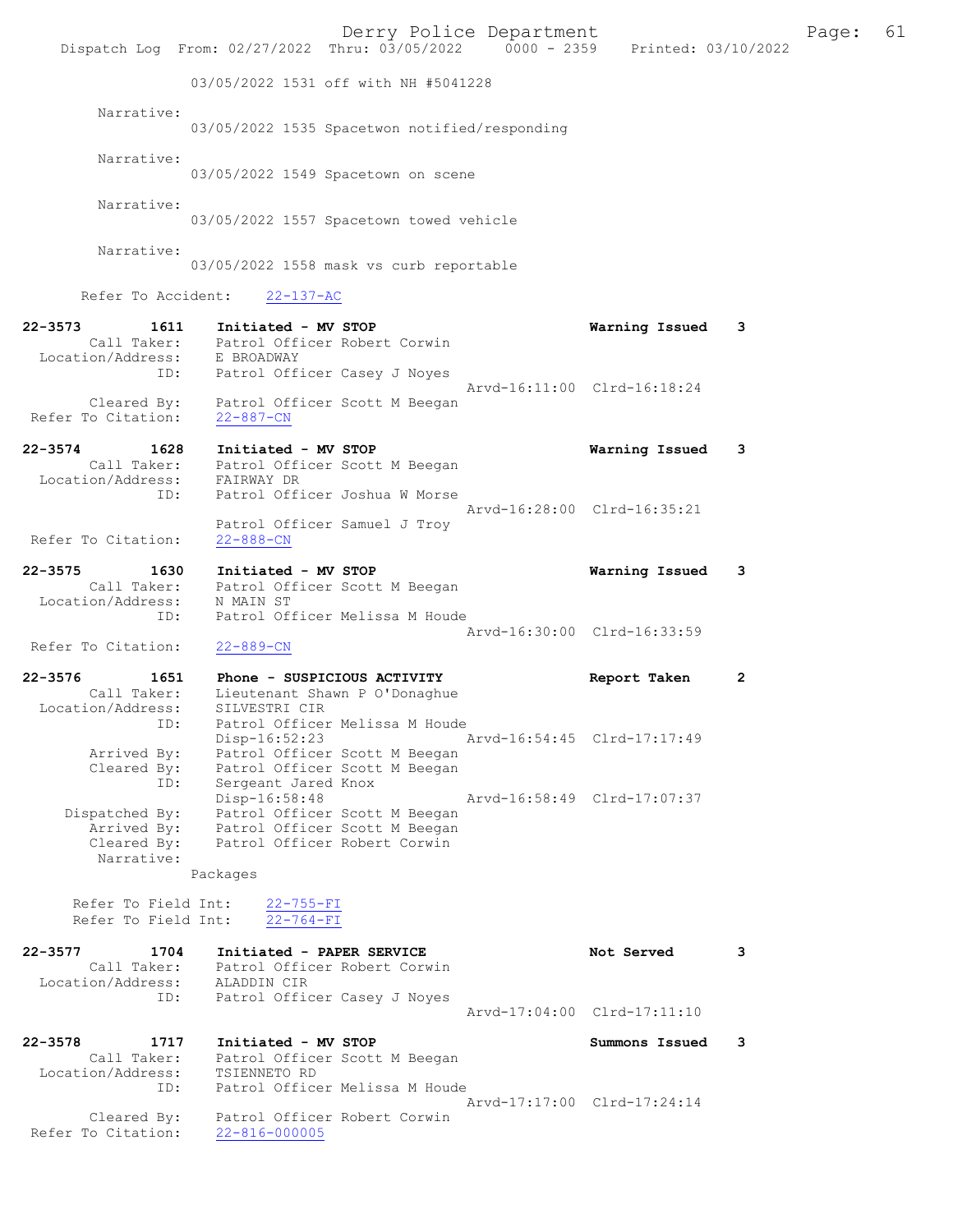| 22-3579                                     | 1739        | Phone - ASSIST OTHER AGENCY                                                                                     |  |                             | No Action Required          |                | 3 |
|---------------------------------------------|-------------|-----------------------------------------------------------------------------------------------------------------|--|-----------------------------|-----------------------------|----------------|---|
| Call Taker:<br>Location/Address: LARAWAY CT | ID:         | Patrol Officer Kevin L Davies<br>Patrol Officer Joshua W Morse                                                  |  |                             |                             |                |   |
|                                             |             | Disp-17:41:22 Arvd-17:43:07 Clrd-18:11:21<br>Patrol Officer Samuel J Troy                                       |  |                             |                             |                |   |
| Arrived By:<br>Cleared By:                  |             | Patrol Officer Robert Corwin<br>Patrol Officer Robert Corwin                                                    |  |                             |                             |                |   |
|                                             | ID:         | Patrol Officer Collin Kennedy<br>Disp-17:42:01                                                                  |  |                             | Arvd-17:43:38 Clrd-18:11:23 |                |   |
|                                             |             | Arrived By: Patrol Officer Robert Corwin<br>Cleared By: Patrol Officer Robert Corwin<br>ID: Sergeant Jared Knox |  |                             |                             |                |   |
|                                             |             | Disp-17:45:06<br>Disp-17:45:06<br>Dispatched By: Patrol Officer Robert Corwin                                   |  | Arvd-17:45:09 Clrd-18:11:24 |                             |                |   |
|                                             |             | Arrived By: Patrol Officer Robert Corwin<br>Cleared By: Patrol Officer Robert Corwin                            |  |                             |                             |                |   |
|                                             |             | Refer To Field Int: 22-763-FI                                                                                   |  |                             |                             |                |   |
|                                             |             | Call Taker: Patrol Officer Robert Corwin                                                                        |  |                             | Report Taken                | 3              |   |
|                                             | ID:         | Location/Address: [DY 2] MUNICIPAL DR<br>Patrol Officer Casey J Noyes                                           |  |                             |                             |                |   |
|                                             |             | $Disp-17:43:11$<br>Refer To Incident: 22-347-OF                                                                 |  | Arvd-17:43:14 Clrd-17:43:24 |                             |                |   |
| 22-3581                                     | 1753        | Initiated - FOLLOW-UP                                                                                           |  |                             | Cleared                     | 2              |   |
|                                             |             | Call Taker: Patrol Officer Robert Corwin<br>Location/Address: SUNSET AVE                                        |  |                             |                             |                |   |
|                                             | ID:         | Patrol Officer Casey J Noyes                                                                                    |  |                             | Arvd-17:53:00 Clrd-17:56:37 |                |   |
| 22-3582 1810                                | Call Taker: | Initiated - MV STOP                                                                                             |  |                             | Warning Issued              | 3              |   |
| Location/Address:                           |             | Patrol Officer Robert Corwin<br>S MAIN ST                                                                       |  |                             |                             |                |   |
|                                             | ID:         | Patrol Officer Brendan S Holden                                                                                 |  | Arvd-18:10:00 Clrd-18:17:16 |                             |                |   |
| Refer To Citation:                          |             | $22 - 890 - CN$                                                                                                 |  |                             |                             |                |   |
| 22-3583                                     | 1813        | Initiated - MV STOP<br>Call Taker: Patrol Officer Robert Corwin                                                 |  |                             | Warning Issued              | 3              |   |
| Location/Address:                           | ID:         | SCOBIE POND RD<br>Patrol Officer Joshua W Morse                                                                 |  |                             |                             |                |   |
|                                             |             | Patrol Officer Samuel J Troy                                                                                    |  |                             | Arvd-18:13:00 Clrd-18:21:11 |                |   |
| Refer To Citation:                          |             | $22 - 891 - CN$                                                                                                 |  |                             |                             |                |   |
| 22-3584<br>Call Taker:                      | 1847        | Phone - ALARM, BURGLAR<br>Patrol Officer Kevin L Davies                                                         |  |                             | False Alarm                 | 1              |   |
| Location/Address:                           | ID:         | [DY 8] MANNING ST<br>Patrol Officer Casey J Noyes<br>Disp-18:49:10                                              |  |                             | Arvd-18:51:36 Clrd-18:57:50 |                |   |
|                                             | ID:         | Patrol Officer Collin Kennedy<br>Disp-18:49:13                                                                  |  |                             | Arvd-18:52:59 Clrd-18:53:20 |                |   |
| Arrived By:<br>Cleared By:                  |             | Patrol Officer Robert Corwin<br>Patrol Officer Robert Corwin                                                    |  |                             |                             |                |   |
|                                             | ID:         | Sergeant Jared Knox<br>Disp-18:52:14                                                                            |  |                             | $Clrd-18:57:47$             |                |   |
| Dispatched By:<br>Narrative:                |             | Patrol Officer Robert Corwin                                                                                    |  |                             |                             |                |   |
|                                             |             | lower level corridor                                                                                            |  |                             |                             |                |   |
| 22-3585                                     | 1851        | Phone - ERRATIC OPERATION                                                                                       |  |                             | Gone on Arrival             | $\overline{2}$ |   |
| Call Taker:<br>Location/Address:            |             | Patrol Officer Kevin L Davies<br>W BROADWAY                                                                     |  |                             |                             |                |   |
|                                             | ID:         | Patrol Officer Joshua W Morse<br>Disp-18:52:45                                                                  |  |                             | Arvd-18:55:12 Clrd-18:59:55 |                |   |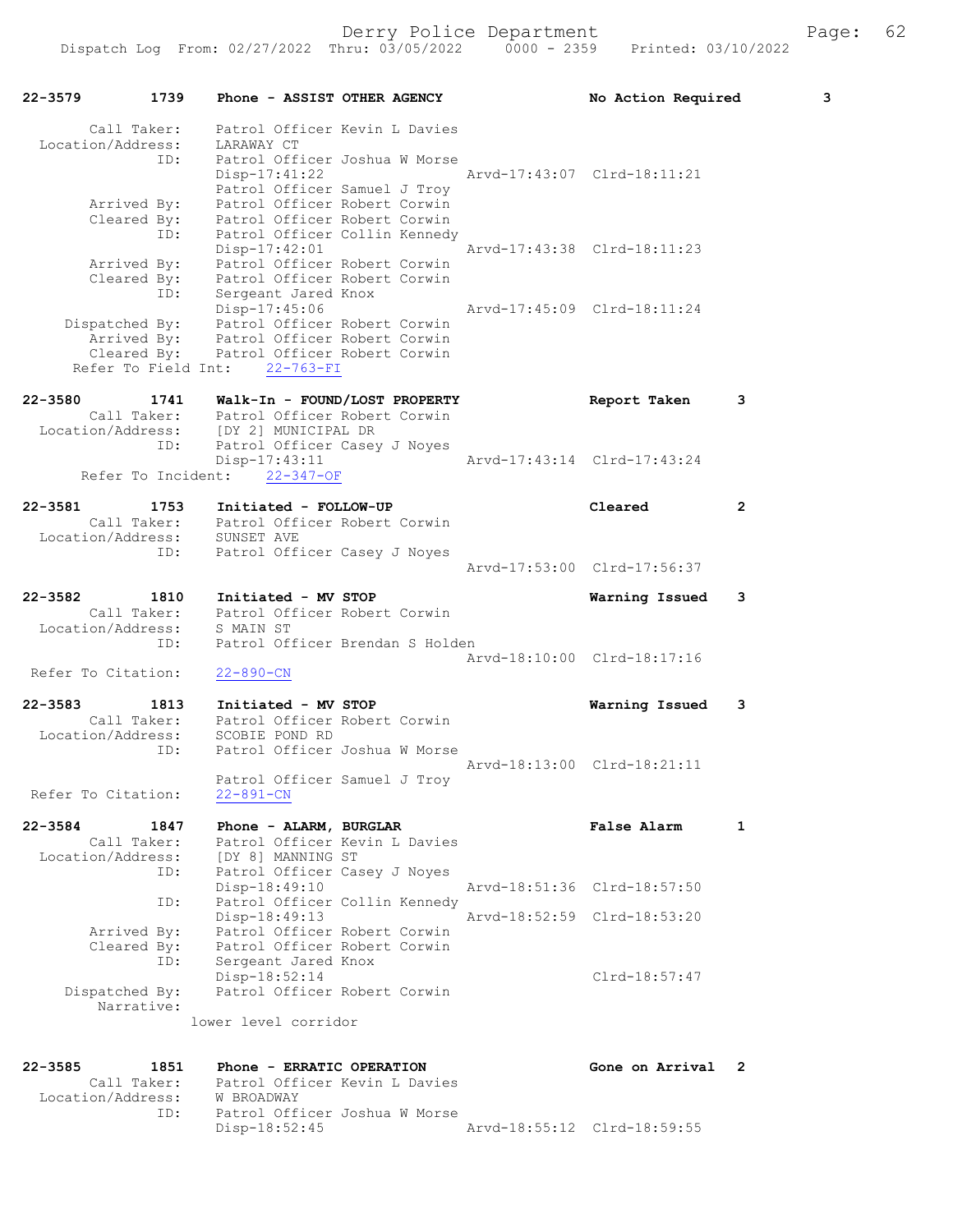|                            | Patrol Officer Samuel J Troy                                 |                             |              |
|----------------------------|--------------------------------------------------------------|-----------------------------|--------------|
| 22-3586<br>1855            | Phone - THEFT                                                | <b>ADVICE GIVEN</b>         | $\mathbf{2}$ |
| Call Taker:                | Patrol Officer Kevin L Davies                                |                             |              |
| Location/Address:          | SPRUCE TER                                                   |                             |              |
| ID:                        | Patrol Officer Casey J Noyes                                 |                             |              |
|                            | Disp-18:59:01<br>Patrol Officer Robert Corwin                | Arvd-19:05:13 Clrd-19:20:23 |              |
| Arrived By:<br>Cleared By: | Patrol Officer Robert Corwin                                 |                             |              |
| ID:                        | Sergeant Jared Knox                                          |                             |              |
|                            | Disp-19:08:37                                                | Arvd-19:08:39 Clrd-19:20:20 |              |
| Dispatched By:             | Patrol Officer Robert Corwin                                 |                             |              |
| Arrived By:                | Patrol Officer Robert Corwin<br>Patrol Officer Robert Corwin |                             |              |
| Cleared By:                | Patrol Officer Robert Corwin                                 |                             |              |
| Narrative:                 |                                                              |                             |              |
|                            | 03/05/2022 1920 occurred in Manchester                       |                             |              |
| 22-3587<br>1906            | Initiated - MV STOP                                          | Warning Issued              | 3            |
| Call Taker:                | Patrol Officer Robert Corwin                                 |                             |              |
| Location/Address:          | CRYSTAL AVE                                                  |                             |              |
| ID:                        | Patrol Officer Collin Kennedy                                |                             |              |
|                            |                                                              | Arvd-19:06:00 Clrd-19:15:36 |              |
| Refer To Citation:         | $22 - 893 - CN$                                              |                             |              |
| 22-3588<br>1944            | Initiated - MV STOP                                          | Warning Issued              | 3            |
| Call Taker:                | Patrol Officer Robert Corwin                                 |                             |              |
| Location/Address:          | W BROADWAY                                                   |                             |              |
| ID:                        | Patrol Officer Collin Kennedy                                |                             |              |
|                            |                                                              | Arvd-19:44:00 Clrd-19:51:21 |              |
| Refer To Citation:         | $22 - 894 - CN$                                              |                             |              |
| 22-3589<br>1955            | Initiated - MV STOP                                          | Warning Issued              | 3            |
| Call Taker:                | Patrol Officer Robert Corwin                                 |                             |              |
| Location/Address:          | W BROADWAY                                                   |                             |              |
| ID:                        | Patrol Officer Collin Kennedy                                |                             |              |
|                            |                                                              | Arvd-19:55:00 Clrd-20:01:58 |              |
| Refer To Citation:         | $22 - 895 - CN$                                              |                             |              |
| 22-3590<br>1956            | Initiated - MV CHECK                                         | SENT ON THEIR WAY 1         |              |
| Call Taker:                | Patrol Officer Robert Corwin                                 |                             |              |
| Location/Address:          | [DY 1198] BYPASS 28                                          |                             |              |
| ID:                        | Patrol Officer Melissa M Houde                               |                             |              |
| Refer To Field Int:        | $22 - 789 - FI$                                              | Arvd-19:56:00 Clrd-19:56:52 |              |
|                            |                                                              |                             |              |
| $22 - 3591$<br>1957        | Initiated - MV STOP                                          | Warning Issued              | 3            |
| Call Taker:                | Patrol Officer Robert Corwin                                 |                             |              |
| Location/Address:          | S MAIN ST                                                    |                             |              |
| ID:                        | Patrol Officer Joshua W Morse                                |                             |              |
|                            |                                                              | Arvd-19:57:00 Clrd-20:04:29 |              |
| Refer To Citation:         | Patrol Officer Samuel J Troy<br>$22 - 896 - CN$              |                             |              |
|                            |                                                              |                             |              |

## 22-3592 2006 Initiated - MV STOP No No Action Required 3

 Call Taker: Patrol Officer Robert Corwin Location/Address: CRYSTAL AVE

 ID: Patrol Officer Scott M Beegan Arvd-20:06:00 Clrd-20:08:13 Cleared By: Patrol Officer Kevin L Davies

22-3593 2019 Initiated - MV STOP Warning Issued 3 Call Taker: Patrol Officer Robert Corwin Location/Address: CRYSTAL AVE ID: Patrol Officer Scott M Beegan Arvd-20:19:00 Clrd-20:24:43 Refer To Citation: 22-897-CN

22-3594 2032 Initiated - MV STOP Warning Issued 3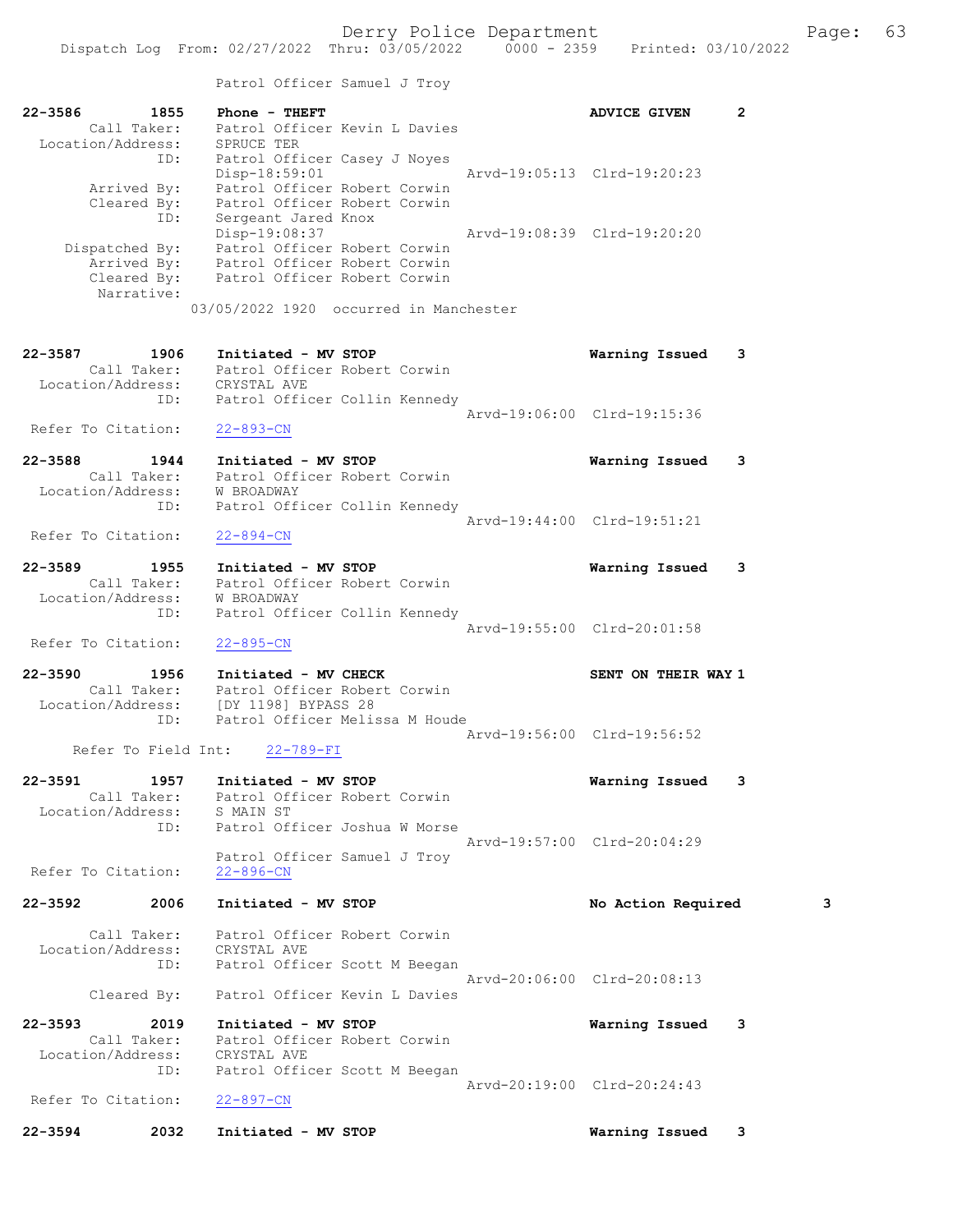|                             |             |                                                                              |                                | Derry Police Department     | Dispatch Log From: 02/27/2022 Thru: 03/05/2022 0000 - 2359 Printed: 03/10/2022 |   | Page: | 64 |
|-----------------------------|-------------|------------------------------------------------------------------------------|--------------------------------|-----------------------------|--------------------------------------------------------------------------------|---|-------|----|
|                             | Call Taker: | Patrol Officer Robert Corwin                                                 |                                |                             |                                                                                |   |       |    |
| Location/Address:           |             | CRYSTAL AVE<br>ID: Patrol Officer Scott M Beegan                             |                                |                             |                                                                                |   |       |    |
| Refer To Citation:          |             | Cleared By: Patrol Officer Kevin L Davies<br>$22 - 898 - CN$                 |                                |                             | Arvd-20:32:00 Clrd-20:35:28                                                    |   |       |    |
| $22 - 3595$                 | 2102        | Initiated - MV STOP                                                          |                                |                             | Warning Issued 3                                                               |   |       |    |
| Location/Address: S MAIN ST |             | Call Taker: Patrol Officer Robert Corwin                                     |                                |                             |                                                                                |   |       |    |
|                             | ID:         |                                                                              | Patrol Officer Scott M Beegan  |                             |                                                                                |   |       |    |
|                             |             |                                                                              |                                |                             | Arvd-21:02:00 Clrd-21:08:00                                                    |   |       |    |
| Refer To Citation:          |             | Cleared By: Patrol Officer Kevin L Davies<br>$22 - 899 - CN$                 |                                |                             |                                                                                |   |       |    |
| 22-3596                     |             | 2109 Radio - MV STOP                                                         |                                |                             | Warning Issued                                                                 | 3 |       |    |
|                             |             | Call Taker: Patrol Officer Kevin L Davies                                    |                                |                             |                                                                                |   |       |    |
|                             |             | Location/Address: FAIRWAY DR<br>ID: Patrol Officer Scott M Beegan            |                                |                             |                                                                                |   |       |    |
|                             |             | Disp-21:09:39                                                                |                                | Arvd-21:09:41 Clrd-21:14:16 |                                                                                |   |       |    |
| Refer To Citation:          |             | Cleared By: Patrol Officer Robert Corwin<br>$22 - 900 - CN$                  |                                |                             |                                                                                |   |       |    |
| 22-3597                     | 2126        | Initiated - MV CHECK                                                         |                                |                             | No Action Required                                                             |   | 1     |    |
|                             |             | Call Taker: Patrol Officer Robert Corwin<br>Location/Address: BYPASS 28      |                                |                             |                                                                                |   |       |    |
|                             | ID:         |                                                                              | Patrol Officer Melissa M Houde |                             |                                                                                |   |       |    |
|                             |             |                                                                              |                                |                             | Arvd-21:26:00 Clrd-21:30:59                                                    |   |       |    |
|                             | ID:         | Disp-21:27:25                                                                | Patrol Officer Collin Kennedy  |                             | Arvd-21:27:33 Clrd-21:30:05                                                    |   |       |    |
| $22 - 3598$                 | 2131        | Initiated - MV STOP                                                          |                                |                             | <b>Vehicle Towed</b>                                                           | 3 |       |    |
|                             |             | Call Taker: Patrol Officer Robert Corwin<br>Location/Address: CRYSTAL AVE    |                                |                             |                                                                                |   |       |    |
|                             |             |                                                                              |                                |                             |                                                                                |   |       |    |
|                             | ID:         | Patrol Officer Scott M Beegan                                                |                                |                             | Arvd-21:31:00 Clrd-22:24:15                                                    |   |       |    |
|                             | ID:         | $Disp-21:54:13$                                                              | Patrol Officer Joshua W Morse  |                             | Arvd-21:54:18 Clrd-22:15:34                                                    |   |       |    |
|                             | Narrative:  |                                                                              | Patrol Officer Samuel J Troy   |                             |                                                                                |   |       |    |
|                             |             | 03/05/2022 2223 Spacetown on scene                                           |                                |                             |                                                                                |   |       |    |
|                             |             | Refer To Incident: 22-348-OF                                                 |                                |                             |                                                                                |   |       |    |
|                             |             | 22-3599 2135 Initiated - MV CHECK                                            |                                |                             | SENT ON THEIR WAY 1                                                            |   |       |    |
|                             |             | Call Taker: Patrol Officer Robert Corwin<br>Location/Address: YOUNG RD       |                                |                             |                                                                                |   |       |    |
|                             |             | ID: Patrol Officer Melissa M Houde                                           |                                |                             |                                                                                |   |       |    |
|                             |             | Refer To Field Int: 22-790-FI                                                |                                |                             | Arvd-21:35:00 Clrd-21:44:18                                                    |   |       |    |
|                             |             | 22-3600 2139 Initiated - MV CHECK                                            |                                |                             | SENT ON THEIR WAY 1                                                            |   |       |    |
|                             |             | Call Taker: Patrol Officer Robert Corwin                                     |                                |                             |                                                                                |   |       |    |
|                             |             | Location/Address: WINDHAM DEPOT RD<br>ID: Patrol Officer Brendan S Holden    |                                |                             |                                                                                |   |       |    |
|                             |             |                                                                              |                                |                             | Arvd-21:39:00 Clrd-21:40:35                                                    |   |       |    |
|                             |             |                                                                              |                                |                             |                                                                                |   |       |    |
|                             |             | 22-3601 2140 Initiated - MV STOP<br>Call Taker: Patrol Officer Robert Corwin |                                |                             | Warning Issued 3                                                               |   |       |    |
| Location/Address: S MAIN ST |             |                                                                              |                                |                             |                                                                                |   |       |    |
|                             | ID:         | Patrol Officer Joshua W Morse                                                |                                |                             |                                                                                |   |       |    |
|                             |             |                                                                              | Patrol Officer Samuel J Troy   |                             | Arvd-21:40:00 Clrd-21:46:17                                                    |   |       |    |
| Refer To Citation:          |             | 22-901-CN                                                                    |                                |                             |                                                                                |   |       |    |
|                             |             | 22-3602 2215 Initiated - MV CHECK                                            |                                |                             | SENT ON THEIR WAY 1                                                            |   |       |    |
|                             |             | Call Taker: Patrol Officer Robert Corwin                                     |                                |                             |                                                                                |   |       |    |
|                             |             | Location/Address: CRYSTAL AVE<br>ID: Patrol Officer Joshua W Morse           |                                |                             |                                                                                |   |       |    |
|                             |             |                                                                              |                                |                             |                                                                                |   |       |    |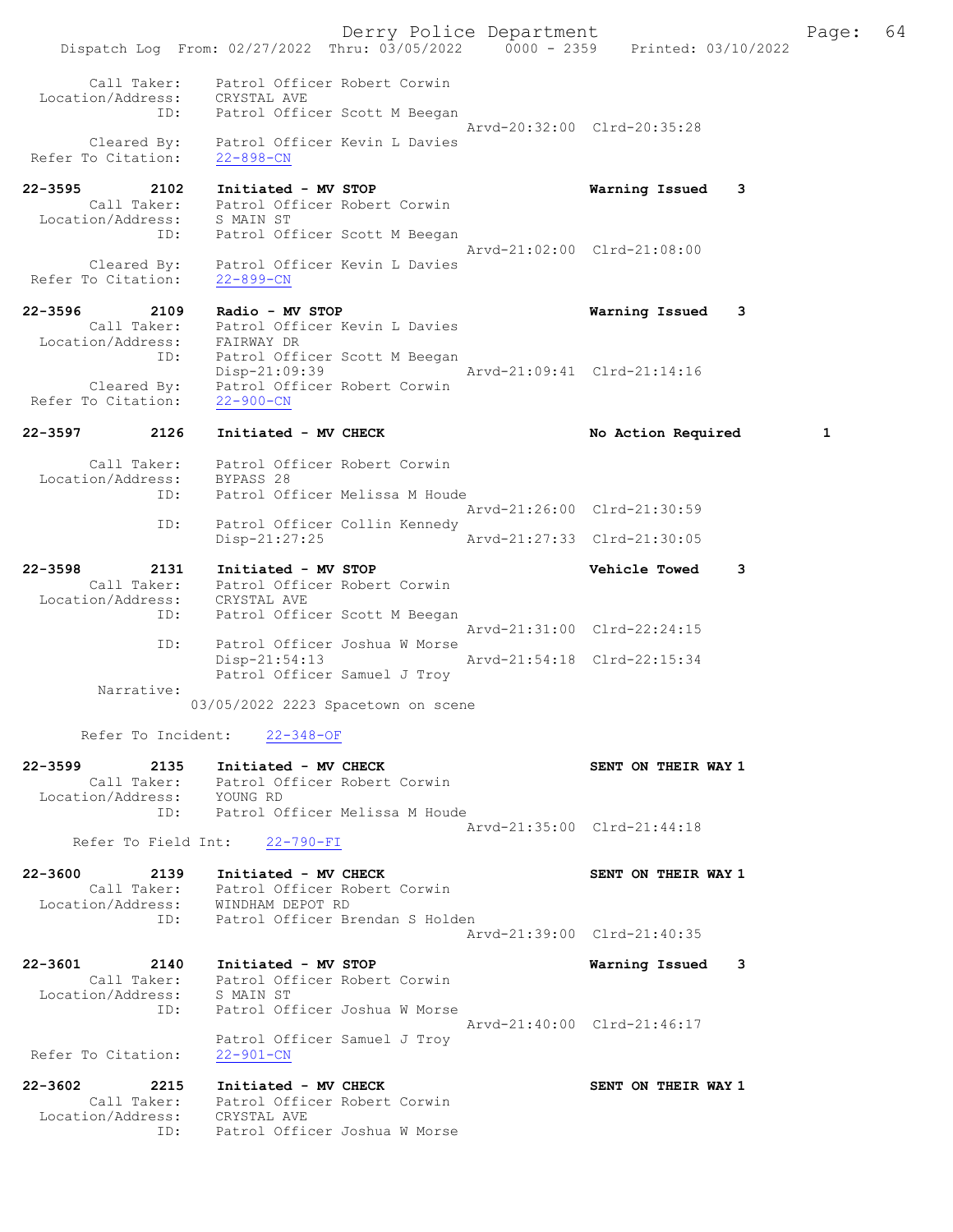Page:  $65$ <br>022

|                                                            | Derry Police Department<br>Dispatch Log From: 02/27/2022 Thru: 03/05/2022 0000 - 2359 Printed: 03/10/2022                   |                             | Pac |
|------------------------------------------------------------|-----------------------------------------------------------------------------------------------------------------------------|-----------------------------|-----|
|                                                            | Patrol Officer Samuel J Troy                                                                                                | Arvd-22:15:00 Clrd-22:20:53 |     |
| Refer To Field Int: 22-766-FI                              |                                                                                                                             |                             |     |
| 2221<br>22-3603                                            | Phone - ASSIST OTHER AGENCY                                                                                                 | No Action Required          | 3   |
| Location/Address: CHESTER RD<br>ID:                        | Call Taker: Patrol Officer Kevin L Davies<br>Patrol Officer Melissa M Houde<br>Arvd-22:24:13 Clrd-22:33:04<br>Disp-22:22:34 |                             |     |
| Refer To Field Int: 22-756-FI                              | Arrived By: Patrol Officer Robert Corwin                                                                                    |                             |     |
| 22-3604<br>2226                                            | Initiated - PROPERTY CHECK                                                                                                  | Cleared<br>2                |     |
| ID:                                                        | Call Taker: Patrol Officer Robert Corwin<br>Location/Address: [DY 279] DUBEAU DR<br>Patrol Officer Brendan S Holden         |                             |     |
|                                                            |                                                                                                                             | Arvd-22:26:00 Clrd-22:27:33 |     |
| 22-3605<br>2252<br>Location/Address: CRYSTAL AVE           | Initiated - MV STOP<br>Call Taker: Dispatcher Christine D Carlson                                                           | Warning Issued<br>3         |     |
| ID:                                                        | Patrol Officer Scott M Beegan                                                                                               | Arvd-22:52:00 Clrd-22:57:24 |     |
| Refer To Citation:                                         | $22 - 902 - CN$                                                                                                             |                             |     |
| 22-3606<br>2308                                            | Initiated - MV STOP                                                                                                         | Warning Issued<br>3         |     |
| Call Taker:<br>Location/Address:<br>ID:                    | Dispatcher Christine D Carlson<br>W BROADWAY + ELM ST<br>Patrol Officer Scott M Beegan                                      |                             |     |
| Refer To Citation:                                         | $22 - 903 - CN$                                                                                                             | Arvd-23:08:00 Clrd-23:13:57 |     |
|                                                            |                                                                                                                             |                             |     |
| 22-3607<br>2312<br>Call Taker:<br>Location/Address:<br>ID: | Initiated - MV STOP<br>Dispatcher Christine D Carlson<br>BYPASS 28<br>Sergeant James M Belanger                             | Warning Issued<br>3         |     |
| Refer To Citation:                                         | $22 - 905 - CN$                                                                                                             | Arvd-23:12:00 Clrd-23:15:41 |     |
| 22-3608<br>2315<br>Call Taker:                             | Initiated - MV STOP<br>Dispatcher Christine D Carlson                                                                       | 3<br>Warning Issued         |     |
| Location/Address:<br>ID:                                   | E BROADWAY + BOYD RD<br>Patrol Officer Scott M Beegan                                                                       |                             |     |
| Refer To Citation:                                         | $22 - 904 - CN$                                                                                                             | Arvd-23:15:00 Clrd-23:19:48 |     |
| 22-3609<br>2318<br>Call Taker:                             | Initiated - MV STOP<br>Dispatcher Christine D Carlson                                                                       | Warning Issued<br>3         |     |
| Location/Address:<br>ID:                                   | TSIENNETO RD + PINKERTON ST<br>Patrol Officer Awess Abdulkadir                                                              | Arvd-23:18:00 Clrd-23:24:49 |     |
| Refer To Citation:                                         | $22 - 906 - CN$                                                                                                             |                             |     |
| 22-3610<br>2324                                            | Initiated - MV STOP                                                                                                         | Warning Issued<br>3         |     |
| Call Taker:<br>Location/Address:<br>ID:                    | Dispatcher Christine D Carlson<br>TSIENNETO RD<br>Patrol Officer Jack Stafford                                              |                             |     |
| Refer To Citation:                                         | $22 - 907 - CN$                                                                                                             | Arvd-23:24:00 Clrd-23:29:23 |     |
| 22-3611<br>2328                                            | Initiated - MV STOP                                                                                                         | Warning Issued<br>3         |     |
| Call Taker:<br>Location/Address:<br>ID:                    | Dispatcher Christine D Carlson<br>S MAIN ST<br>Patrol Officer Awess Abdulkadir                                              |                             |     |
| Refer To Citation:                                         | $22 - 908 - CN$                                                                                                             | Arvd-23:28:00 Clrd-23:37:21 |     |
| 22-3612<br>2329<br>Call Taker:                             | Initiated - MV STOP<br>Dispatcher Christine D Carlson                                                                       | Warning Issued<br>3         |     |